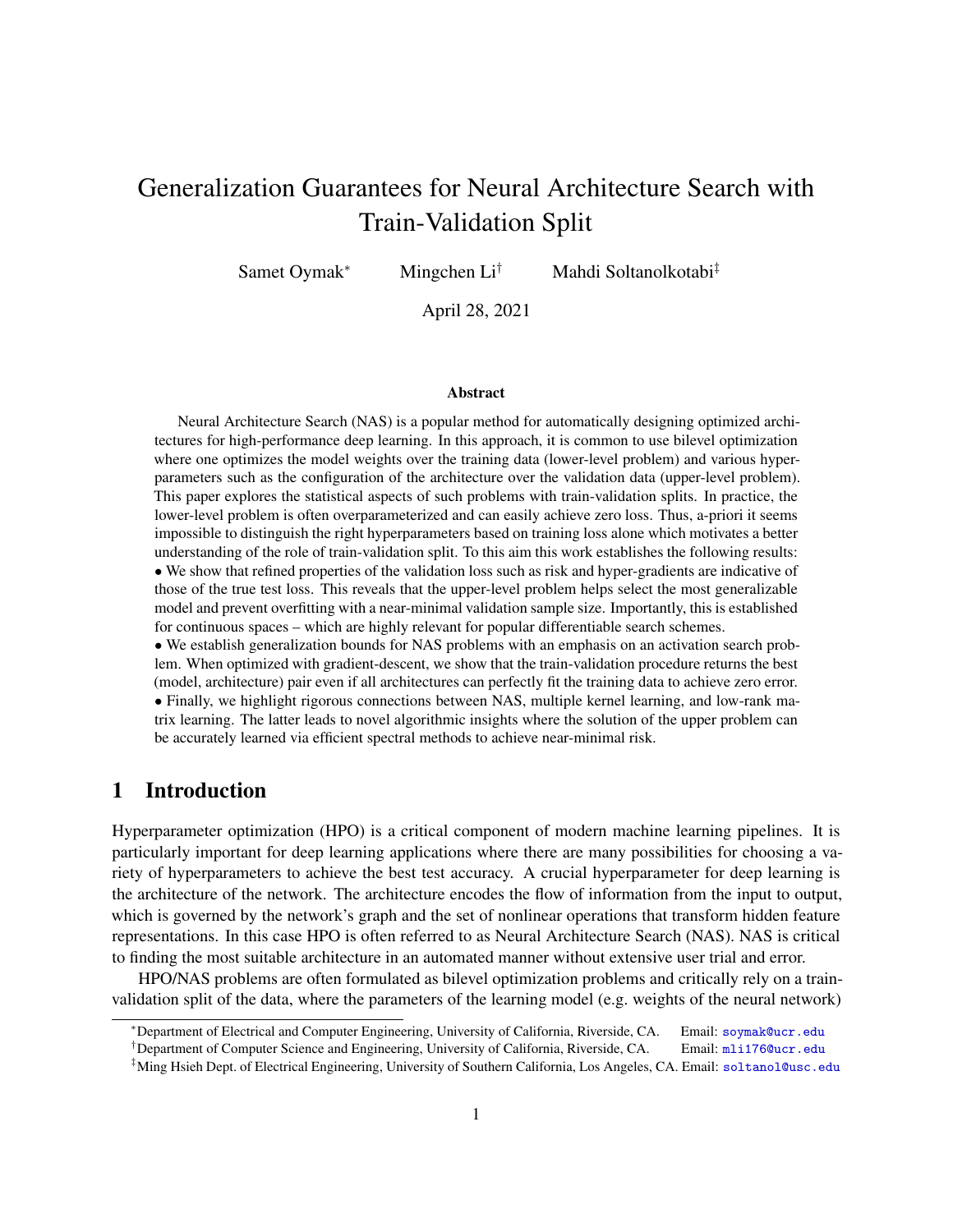

<span id="page-1-0"></span>Figure 1: This figure depicts the typical scenario arising in modern hyperparameter optimization problems –such as those arising in NAS– involving p parameters, h hyperparameters and  $n<sub>T</sub>$  training data. In these modern settings, as depicted in Figure (a), the network is expressive enough so that it can perfectly fit the training data for all choices of (continuously-parameterized) architectures simultaneously. However, the network exhibits very different test performance for different hyperparameter choices. Perhaps surprisingly, as depicted in Figure (b), when we solve the problem via a train-validation split, as long as the amount of validation data  $n<sub>V</sub>$  is comparable to the number of hyperparameters h (i.e.  $n_v \ge h$ ), the validation loss uniformly concentrates around the test loss and enables the discovery of the optimal model even if the training loss is uniformly zero over all architectures. This paper aims to rigorously establish this phenomena (e.g., see our Theorem [3\)](#page-9-0). Figure (c) shows NAS experiments on DARTS during the search phase. We evaluate train/test/validation losses of the continuously-parameterized supernet. These experiments are consistent with the depictions in Figures (a) and (b) and our theory: Training error is consistently zero after 30 epochs. Validation error is never zero even with extremely few (20 or 50) samples. Validation error almost perfectly tracks test error as soon as validation size is mildly large (e.g.  $\geq$  250) which is also comparable with the number of architectural parameters ( $h = 224$ ).

are optimized over the training data (lower-level problem), and the hyperparameters are optimized over a validation data (upper-level problem). With an ever growing number of configurations/architecture choices in modern learning problems, there has been a surge of interest in differentiable HPO methods that focus on continuous hyperparameter relaxations. For instance, differentiable architecture search schemes often learn continuously parameterized architectures which are discretized only at the end of the training [\[44\]](#page-22-0). Similar techniques have also been applied to learning data-augmentation policies [\[20\]](#page-21-0) and meta-learning [\[27,](#page-21-1) [25\]](#page-21-2). These differentiable algorithms are often much faster and seamlessly scale to millions of hyperparameters [\[45\]](#page-22-1). However, the generalization capability of HPO/NAS with such large search spaces and the benefits of the train-validation split on this generalization remain largely mysterious.

Addressing the above challenge is particularly important in modern overparameterized learning regimes where the training loss is often not indicative of the model's performance as large networks with many parameters can easily overfit to training data and achieve zero loss. To be concrete, let  $n<sub>T</sub>$  and  $n<sub>V</sub>$  denote the training and validation sample sizes and  $p$  and  $h$  the number parameters and hyperparmeters of the model. In deep learning, NAS and HPO problems typically operate in a regime where

<span id="page-1-1"></span>
$$
p := # \text{params.} \ge n\tau \ge n\nu \ge h := # \text{ hyperparams.} \tag{1.1}
$$

Figure [1](#page-1-0) depicts such a regime (e.g. when  $p \gg poly(n<sub>T</sub>))$ ) where the neural network model is in fact expressive enough to perfectly fit the dataset *for all possible combinations of hyperparameters*. Nevertheless, training with a train-validation split tends to select the right hyperparameters where the corresponding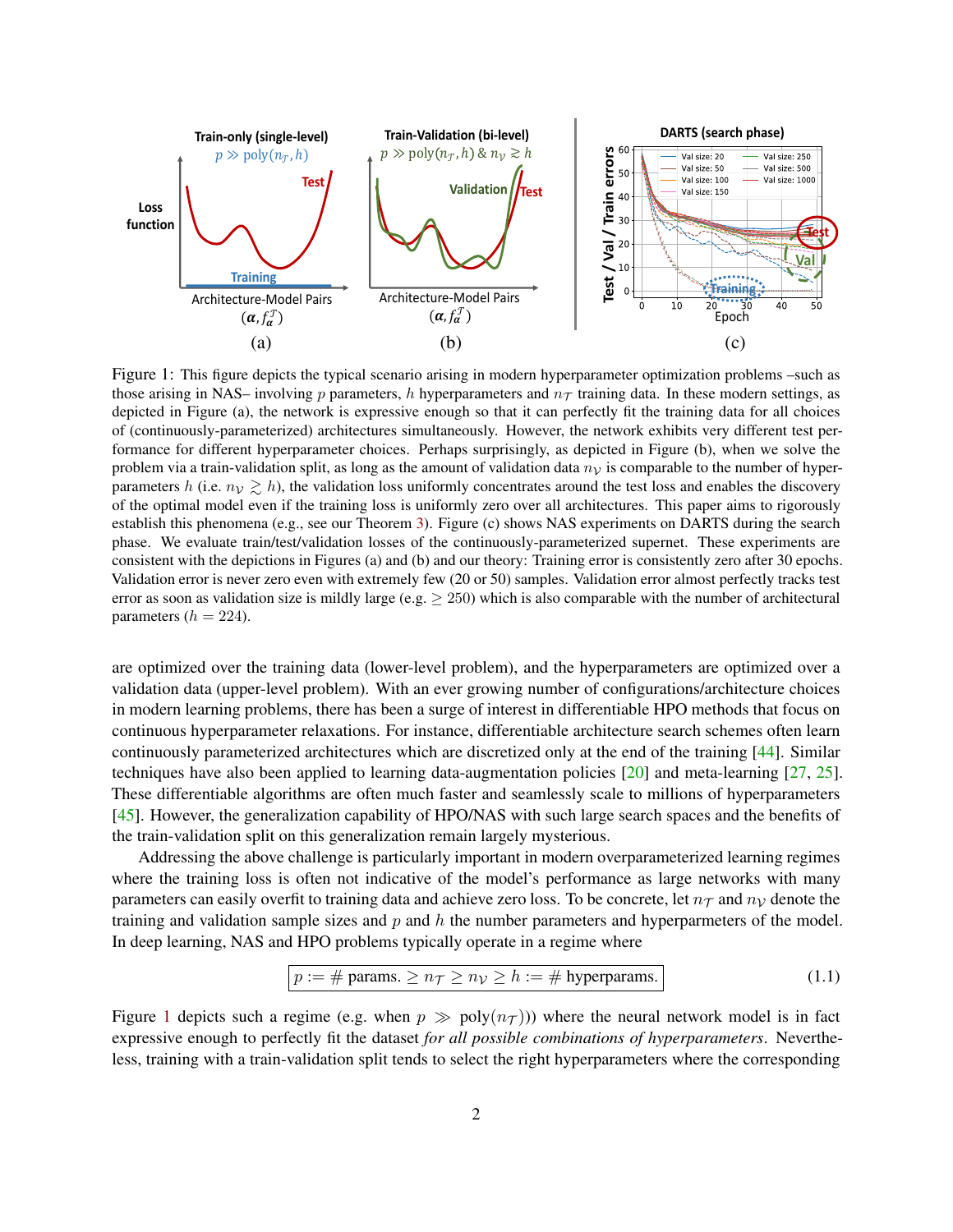network achieves stellar test accuracy. This leads us to the main challenge of this paper<sup>[1](#page-2-0)</sup>:

### *How does train-validation split for NAS/HPO over large continuous search spaces discover nearoptimal hyperparameters that generalize well despite the overparameterized nature of the problem?*

To this aim, in this paper, we explore the statistical aspects of NAS with train-validation split and provide theoretical guarantees to explain its generalization capability in the practical data/parameter regime of  $(1.1)$ . Specifically, our contributions and the basic outline of the paper are as follows:

• Generalization with Train-Validation Split (Section [3\)](#page-3-0): We provide general-purpose uniform convergence arguments to show that refined properties of the validation loss (such as risk and hyper-gradients) are indicative of the test-time properties. This is shown when the lower-level of the bilevel train-validation problem is optimized by an algorithm which is (approximately) Lipschitz with respect to the hyperparameters. Our result applies as soon as the validation sample size scales proportionally with the *effective dimension of the hyperparameter space and only logarithmically in this Lipschitz constant*. We then utilize this result to obtain an end-to-end generalization bound for bilevel optimization with train-validation split under generic conditions. We also show that the aforementioned Lipschitzness condition holds in a variety of settings, such as: When the lower-level problem is strongly convex (the ridge regularization strength is allowed to be one of the hyperparameters) as well as a broad class of kernel and neural network learning problems (not necessarily strongly-convex) discussed next.

• Generalization Guarantees for NAS (Sections  $4 \& 5$  $4 \& 5$ ): We also develop guarantees for NAS problems. Specifically, we first develop results for a *neural activation search* problem that aims to determine the best activation function (among a continuously parameterized family) for overparameterized shallow neural network training. We study this problem in connection to a *feature-map/kernel learning* problem involving the selection of the best feature-map among a continuously parameterized family of feature-maps. Furthermore, when the lower-level problem is optimized via gradient descent, we show that the *bilevel problem is guaranteed to select the activation that has the best generalization capability*. This holds despite the fact that with any choice of the activation, the network can perfectly fit the training data. We then extend our results to deeper networks by similarly linking the problem of finding the optimal architecture to the search for the optimal kernel function. Using this connection, we show that train-validation split achieves the best excess risk bound among all architectures while requiring few validation samples and provide insights on the role of depth and width.

• Algorithmic Guarantees via Connection to Low-rank Learning (Section [6\)](#page-13-0): The results stated so far focus on generalization and are not fully algorithmic in the sense that they assume access to an approximately optimal solution of the upper-level (validation) problem (see [\(TVO\)](#page-3-1)). As mentioned earlier, this is not the case for the lower-level problem: we specifically consider algorithms such as gradient descent. This naturally raises the question: Can one provably find such an approximate solution with a few validation samples and a computationally tractable algorithm? Towards addressing this question, we connect the shallow neural activation search problem to a novel low-rank matrix learning problem with an overparameterized dimension p. We then provide a two stage algorithm on a train-validation split of the data to find near-optimal hyperparameters via a spectral estimator that also achieves a near-optimal generalization risk. Perhaps unexpectedly, this holds as long as the matrix dimensions obey  $h \times p \lesssim (n\tau + n_V)^2$  which allows for the regime [\(1.1\)](#page-1-1). In essence, this demonstrates that it is possible to tractably solve the upper problem in the regime of [\(1.1\)](#page-1-1) even when the problem can easily be overfitting for all choices of hyperparameters. This is similar in spirit to practical NAS problems where the network can fit the data even with poor architectures.

<span id="page-2-0"></span><sup>&</sup>lt;sup>1</sup>While we do provide guarantees for generic HPO problems (cf. Sec. [3\)](#page-3-0), the emphasis of this work is NAS and the search for the optimal architecture rather than broader class of hyperparameters.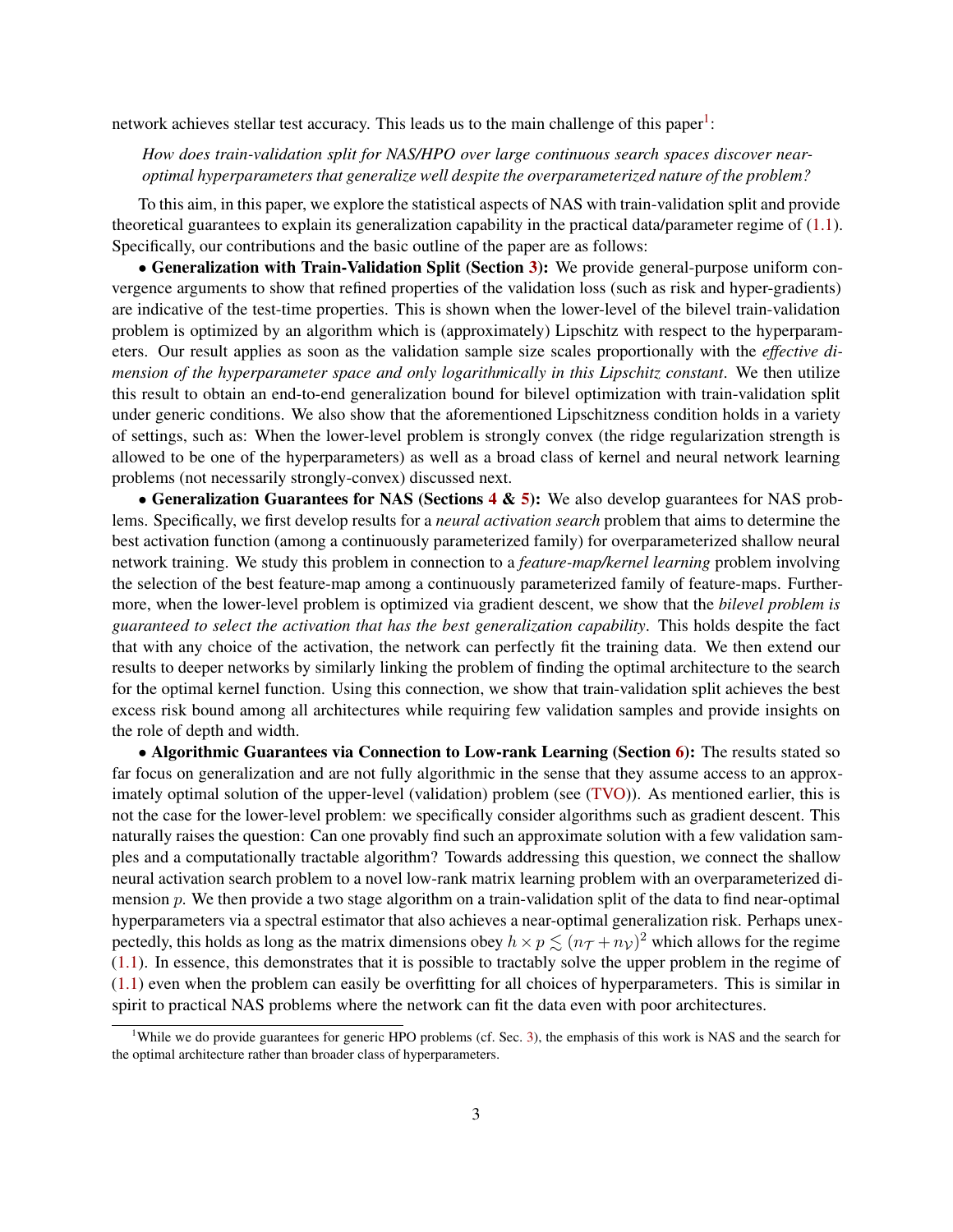## <span id="page-3-2"></span>2 Preliminaries and Problem Formulation

We begin by introducing some notation used throughout the paper. We use  $X^{\dagger}$  to denote the Moore–Penrose inverse of a matrix X.  $\geq$ ,  $\leq$  denote inequalities that hold up to an absolute constant. We define the norm  $\|\cdot\|_{\mathcal{X}}$  over an input space  $\mathcal{X}$  as  $\|f\|_{\mathcal{X}} := \sup_{x \in \mathcal{X}} |f(x)|$ .  $\mathcal{O}(\cdot)$  implies equality up to constant/logarithmic factors.  $c, C > 0$  are used to denote absolute constants. Finally, we use  $\mathcal{N}_{\varepsilon}(\Delta)$  to denote an  $\varepsilon$ -Euclidean ball cover of a set  $\Delta$ .

Throughout, we use  $(x, y) \sim \mathcal{D}$  with  $x \in \mathcal{X}$  and  $y \in \mathcal{Y}$ , to denote the data distribution of the feature/label pair. We also use  $\mathcal{T} = \{(\mathbf{x}_i, y_i)\}_{i=1}^{n_{\mathcal{T}}}$  to denote the training dataset and  $\mathcal{V} = \{(\widetilde{\mathbf{x}}_i, \widetilde{y}_i)\}_{i=1}^{n_{\mathcal{V}}}$  the volidation dataset and essume  $\mathcal{T}$  and  $\mathcal{V}$  are drawn i.i.d. from validation dataset and assume  $T$  and  $V$  are drawn i.i.d. from  $D$ . Given a loss function  $\ell$  and a hypothesis  $f: \mathcal{X} \to \mathcal{Y}$ , we define the population risk and the empirical validation risk as follows

$$
\mathcal{L}(f) = \mathbb{E}_{\mathcal{D}}[\ell(y, f(\boldsymbol{x}))], \ \hat{\mathcal{L}}_{\mathcal{V}}(f) = \frac{1}{n_{\mathcal{V}}} \sum_{i=1}^{n_{\mathcal{V}}} \ell(\widetilde{y}_i, f(\widetilde{\boldsymbol{x}}_i)).
$$
\n(2.1)

For binary classification with  $y \in \{-1, 1\}$  also define the test classification error as  $\mathcal{L}^{0-1}(f) = \mathbb{P}(yf(\boldsymbol{x}) \leq$ 0). We focus on a *bilevel empirical risk minimization* (ERM) problem over train/validation datasets involving a hyperparameter  $\alpha \in \mathbb{R}^h$  and a hypothesis f. Here, the model f (which depends on the hyperparameter  $\alpha$ ) is typically trained over the training data T with the hyperparameters fixed (lower problem). Then, the best hyperparameter is selected based on the validation data (upper-level problem).

While the training of the lower problem is typically via optimizing an (possibly regularized) empirical risk of the form  $\widehat{L}_{\mathcal{T}}(f) = \frac{1}{n_{\mathcal{T}}} \sum_{i=1}^{n_{\mathcal{T}}} \ell(y_i, f(\mathbf{x}_i))$ , we do not explicitly require a global optima of this empirical loss and assume that we have access to an algorithm  $A$  that returns a model based on the training data  $\tau$  with hyperparameters fixed at  $\alpha$ 

<span id="page-3-1"></span>
$$
f_{\alpha}^{\mathcal{T}} = \mathcal{A}(\alpha, \mathcal{T}).
$$

We provide some example scenarios with the corresponding algorithm below.

*Scenario 1: Strongly Convex Problems.* The lower-level problem ERM is strongly convex with respect to the parameters of the model and  $A$  returns its unique solution. A specific example is learning the optimal kernel given a predefined set of kernels per [§4.1.](#page-7-1)

*Scenario 2: Gradient Descent & NAS.* In NAS, f is typically a neural network and  $\alpha$  encodes the network architecture. Given this architecture, starting from randomly initialized weights,  $A$  trains the weights of  $f$ on dataset  $\mathcal T$  by running fixed number of gradient descent iterations. See [§4.2](#page-8-0) and [§5](#page-10-0) for more details.

As mentioned earlier, modern NAS problems typically obey [\(1.1\)](#page-1-1) where the lower-level problem involves fitting an overparameterized network with many parameters whereas the number of architectural parameters h is typically less than 1000 and obeys  $h = \dim(\alpha) \leq n_{\mathcal{V}}$ . Intuitively, this is the regime in which all lower-level problems have solutions perfectly fitting the data. However, the under-parameterized upper problem can potentially guide the algorithm towards the right model. Our goal is to provide theoretical insights for this regime. To select the optimal model, given hyperparameter space  $\Delta$  and tolerance  $\delta > 0$ , the following Train-Validation Optimization (TVO) returns a  $\delta$ -approximate solution to the validation risk  $\mathcal{L}_{\mathcal{V}}$  (upper problem)

$$
\widehat{\alpha} \in \{ \alpha \in \Delta \mid \widehat{\mathcal{L}}_{\mathcal{V}}(f_{\alpha}^{\mathcal{T}}) \le \min_{\alpha \in \Delta} \widehat{\mathcal{L}}_{\mathcal{V}}(f_{\alpha}^{\mathcal{T}}) + \delta \}. \tag{TVO}
$$

# <span id="page-3-0"></span>3 Generalization with Train-Validation Split

In this section we state our generic generalization bounds for bilevel optimization problems with trainvalidation split. Next, in Sections [4](#page-7-0) and [5,](#page-10-0) we utilize these generic bounds to establish guarantees for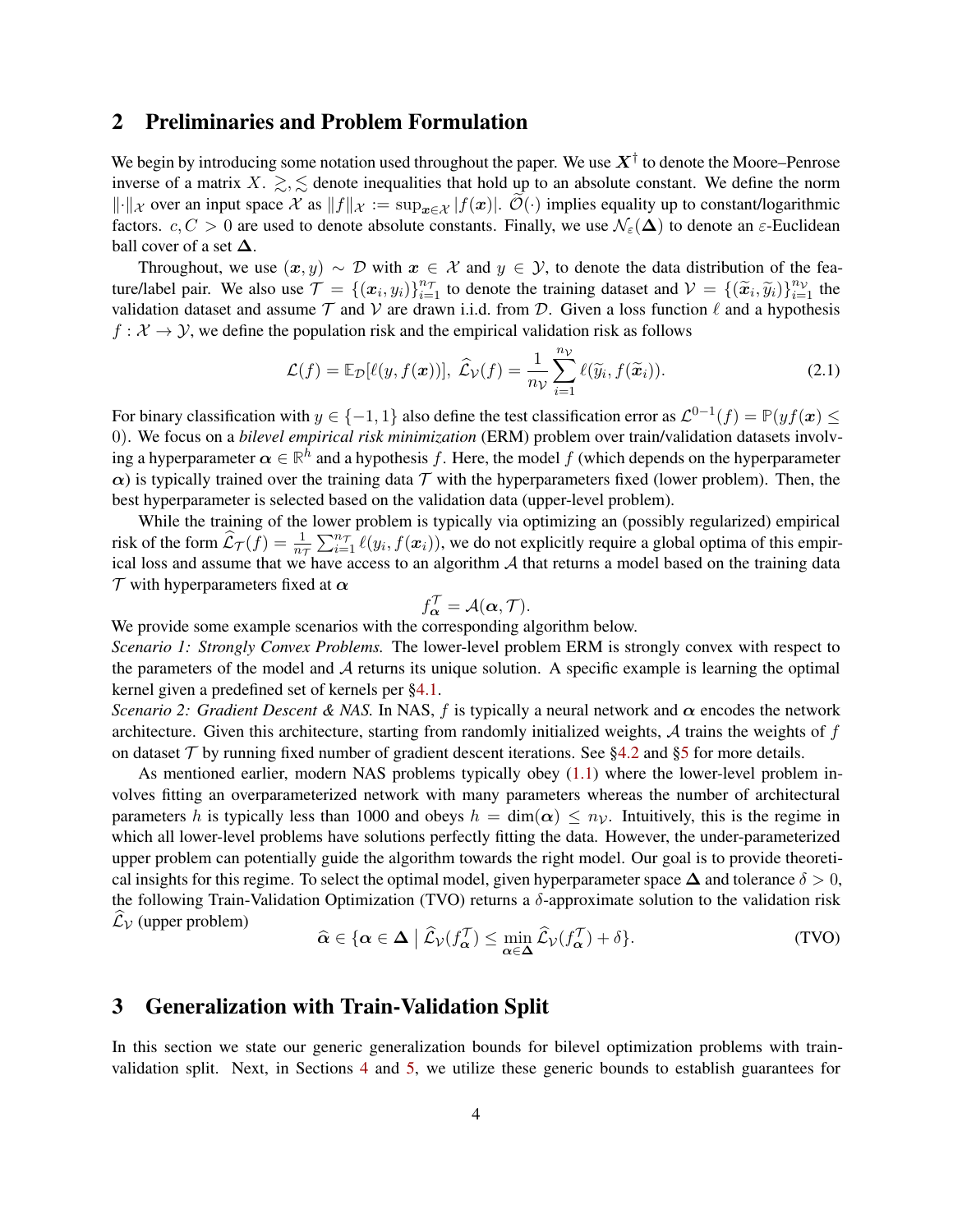neural architecture/activation search –which will necessitate additional technical innovations. We start by introducing the problem setting in Section [2.](#page-3-2) We then introduce our first result in Section [3.1](#page-4-0) which controls the generalization gap between the test and validation risk as well as the corresponding gradients. Then, in Section [3.2,](#page-6-0) we relate training and validation risks which, when combined with our first result, yields an end-to-end generalization bound for the train-validation split.

### <span id="page-4-0"></span>3.1 Low validation risk implies good generalization

Our first result connects the test (generalization) error to that of the validation error. A key aspect of our result is that we establish uniform convergence guarantees that hold over continuous hyperparameter spaces which is particularly insightful for differentiable HPO/NAS algorithms such as DARTS [\[44\]](#page-22-0). Besides validation loss, we will also establish the uniform convergence of the hyper-gradient  $\nabla_{\alpha} \widehat{\mathcal{L}}_{\mathcal{V}}(f_{\alpha}^{\mathcal{T}})$  of the upperproblem under similar assumptions. Such concentration of hyper-gradient is insightful for gradient-based bilevel optimization algorithms to solve [\(TVO\)](#page-3-1). Specifically, we will answer how many validation samples are required so that upper-level problems (hyper-)gradient concentrates around its expectation. Our results rely on the following definition and assumptions.

<span id="page-4-5"></span>Definition 1 (Effective dimension) *For a set* ∆ ∈ **R** <sup>h</sup> *of hyperparameters we define its effective dimension*  $h_{eff}$  as the smallest value of  $h_{eff} > 0$  such that  $|\mathcal{N}_{\varepsilon}(\mathbf{\Delta})| \leq (\bar{C}/\varepsilon)^{h_{eff}}$  for all  $\varepsilon > 0$  and a constant  $\bar{C} > 0$ .

The effective dimension captures the degrees of freedom of a set  $\Delta$ . In particular, if  $\Delta \in \mathbb{R}^h$  has Euclidean radius R, then  $h_{\text{eff}} = h$  with  $\bar{C} = 3R$  so that it reduces to the number of hyperparameters. However,  $h_{\text{eff}}$  is more nuanced and can also help incorporate problem structure/prior knowledge (e.g. sparse neural architectures have less degrees of freedom).[2](#page-4-1)

<span id="page-4-2"></span>**Assumption 1**  $\mathcal{A}(\cdot)$  *is an L-Lipschitz function of*  $\alpha$  *in*  $\|\cdot\|_{\mathcal{X}}$  *norm, that is, for all pairs*  $\alpha_1, \alpha_2 \in \Delta$ *, we have*  $|| f_{\boldsymbol{\alpha}_1}^{\mathcal{T}} - f_{\boldsymbol{\alpha}_2}^{\mathcal{T}} ||_{\mathcal{X}} \leq L ||\boldsymbol{\alpha}_1 - \boldsymbol{\alpha}_2||_{\ell_2}.$ 

<span id="page-4-3"></span>Assumption 2 *For all hypotheses*  $f_{\alpha}^{\mathcal{T}}$ *, the loss*  $\ell(y, \cdot)$  *is* Γ*-Lipschitz over the feasible set*  $\{f_{\alpha}^{\mathcal{T}}(x) \mid x \in \mathcal{X}\}$ *.* Additionally,  $\ell(y, f_{\bm{\alpha}}^{\mathcal{T}}(\bm{x})) - \mathbb{E}[\ell(y, f_{\bm{\alpha}}^{\mathcal{T}}(\bm{x}))]$  has bounded subexponential  $(\|\cdot\|_{\psi_1})$  norm with respect to the *randomness in*  $(\mathbf{x}, y) \sim \mathcal{D}$ .

Assumption [1](#page-4-2) (and a less stringent version stated in Assumption [6\)](#page-27-0) is key to our NAS generalization analysis and we show it holds in a variety of scenarios. Assumption [2](#page-4-3) requires the loss or gradient on a sample  $(x, y)$  to have a sub-exponential tail. While the above two assumptions allow us to show that the validation error is indicative of the test error, the two additional assumptions (which parallel those above) allow us to show that the hypergradient is concentrated around gradient of the true loss with respect to the hyperparameters. As mentioned earlier such concentration of the hyper-gradient is insightful for gradient-based bilevel optimization algorithms.

Assumption  $\mathbf{1}'$  $\mathbf{1}'$  $\mathbf{1}'$  For some  $R \geq 1$  and all  $\alpha_1, \alpha_2 \in \Delta$  and  $x \in \mathcal{X}$ , hyper-gradient obeys  $\|\nabla_{\alpha} f_{\alpha_1}^{\mathcal{T}}(x)\|_{\ell_2} \leq$  $R$  and  $\|\nabla_{\boldsymbol{\alpha}} f_{\boldsymbol{\alpha}_1}^{\mathcal{T}}(\boldsymbol{x}) - \nabla_{\boldsymbol{\alpha}} f_{\boldsymbol{\alpha}_2}^{\mathcal{T}}(\boldsymbol{x})\|_{\ell_2} \leq R L \|\boldsymbol{\alpha}_1 - \boldsymbol{\alpha}_2\|_{\ell_2}.$ 

Assumption [2](#page-4-3)'  $\ell'(y, \cdot)$  is  $\Gamma$ -Lipschitz and the hyper-gradient noise  $\nabla \ell(y, f_{\bm{\alpha}}^{\mathcal{T}}(\bm{x})) - \mathbb{E}[\nabla \ell(y, f_{\bm{\alpha}}^{\mathcal{T}}(\bm{x}))]$  over *the random example*  $(x, y) \sim \mathcal{D}$  *has bounded subexponential norm as well.* 

<span id="page-4-4"></span>Our first result establishes a generalization guarantee for [\(TVO\)](#page-3-1) under these assumptions.

<span id="page-4-1"></span> ${}^{2}$ In the empirical process theory literature this is sometimes also referred to as the uniform entropy number e.g. see [\[52,](#page-23-0) Definition 2.5]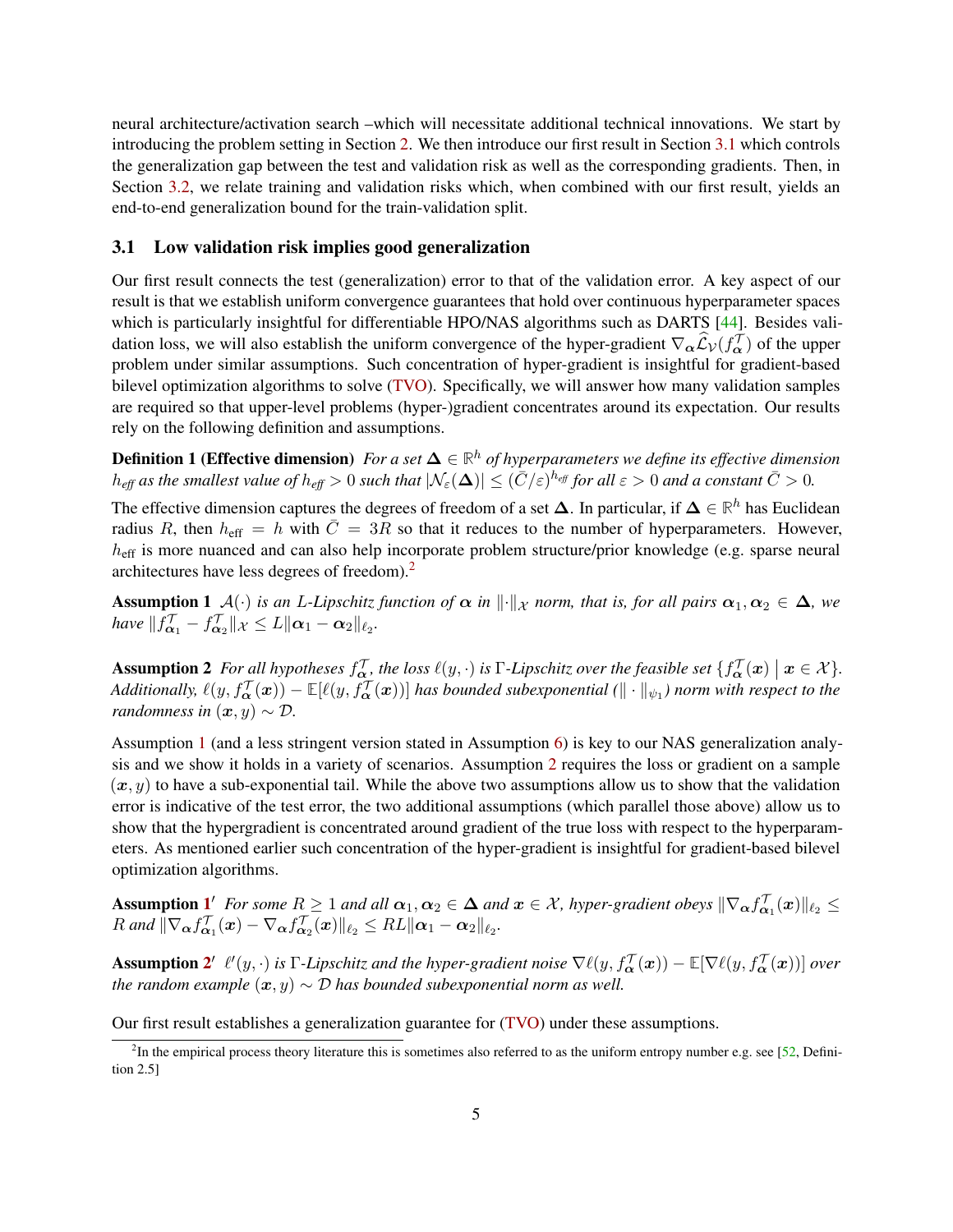**Theorem 1** *Suppose Assumptions*  $1\&2$  $1\&2$  *hold. Let*  $\hat{\alpha}$  *be an approximate minimizer of the empirical validation*  $r$ *isk per* [\(TVO\)](#page-3-1) and set  $\bar{h}_{\text{eff}} := h_{\text{eff}} \log(\bar{C} L \Gamma n_V/h_{\text{eff}})$ . Also assume  $n_V \ge \bar{h}_{\text{eff}} + \tau$  for some  $\tau > 0$ . Then, *with probability at least*  $1 - 2e^{-\tau}$ ,

$$
\sup_{\alpha \in \Delta} |\mathcal{L}(f_{\alpha}^{\mathcal{T}}) - \widehat{\mathcal{L}}_{\mathcal{V}}(f_{\alpha}^{\mathcal{T}})| \le \sqrt{\frac{C(\bar{h}_{\text{eff}} + \tau)}{n_{\mathcal{V}}}},
$$
\n(3.1)

<span id="page-5-2"></span><span id="page-5-1"></span><span id="page-5-0"></span>
$$
\mathcal{L}(f_{\widehat{\alpha}}^{\mathcal{T}}) \le \min_{\alpha \in \Delta} \mathcal{L}(f_{\alpha}^{\mathcal{T}}) + 2\sqrt{\frac{C(\bar{h}_{\text{eff}} + \tau)}{n_{\mathcal{V}}}} + \delta. \tag{3.2}
$$

*Suppose also Assumptions* [1](#page-4-3)' & [2](#page-4-3)' *hold and*  $n<sub>V</sub> \ge h + \bar{h}_{\text{eff}} + \tau$  for some  $\tau > 0$ . Then, with probability at *least* 1 − 2e −τ *, the hyper-gradient of the validation risk converges uniformly. That is,*

$$
\sup_{\alpha \in \Delta} \|\nabla \widehat{\mathcal{L}}_{\mathcal{V}}(f_{\alpha}^{\mathcal{T}}) - \nabla \mathcal{L}(f_{\alpha}^{\mathcal{T}})\|_{\ell_2} \le \sqrt{\frac{C(h + \bar{h}_{\ell f} + \tau)}{n_{\mathcal{V}}}}.
$$
\n(3.3)

This result shows that as soon as the size of the validation data exceeds the effective number of hyperparameters  $n_V \gtrsim h_{\text{eff}}$  (up to log factors) then (1) as evident per [\(3.1\)](#page-5-0) the test error is close to the validation error (i.e. validation error is indicative of the test error) and (2) per [\(3.2\)](#page-5-1) the optimization over validation is guaranteed to return a hypothesis on par with the best choice of hyperparameters in  $\Delta$ . Theorem [1](#page-4-4) has two key distinguishing features, over the prior art on cross-validation  $[37, 38]$  $[37, 38]$  $[37, 38]$ , which makes it highly relevant for modern learning problems. The first distinguishing contribution of this result is that it applies to continuous hyperparameters and bounds the size of  $\Delta$  via the refined notion of effective dimension, establishing a logarithmic dependence on problem parameters. This is particularly important for the Lipschtizness parameter L which can be rather large in practice. The second distinguishing factor is that besides the loss function, per [\(3.3\)](#page-5-2) we also establish the uniform convergence of hyper-gradients. The reason the latter is useful is that if the validation loss satisfies favorable properties (e.g. Polyak-Lojasiewicz condition), one can obtain generalization guarantees based on the stationary points of validation risk via  $(3.3)$  (see [\[26,](#page-21-3) [64\]](#page-23-1)). We defer a detailed study of such gradient-based bilevel optimization guarantees to future work. Finally, we note that [\(3.3\)](#page-5-2) requires at least h samples - which is the ambient dimension and greater than  $h_{\text{eff}}$ . This is unavoidable due to the vectorial nature of the (hyper)-gradient and is consistent with related results on uniform gradient concentration [\[49\]](#page-22-4).

Theorem [1](#page-4-4) is the simplest statement of our results and there are a variety of possible extensions that are more general and/or require less restrictive assumptions (see Theorem [6](#page-27-1) in Appendix [B.1](#page-27-2) for further detail). First, the loss function or gradient can be viewed as special cases of functionals of the loss function and as long as such functionals are Lipschitz with subexponential behavior, they will concentrate uniformly. Second, while Theorem [1](#page-4-4) aims to highlight our ability to handle continuous hyperparameters via the Lipschitzness of the algorithm  $\mathcal{A}$ , Assumption [1](#page-4-2) can be replaced with a much weaker (see Assumption [6](#page-27-0) in the Appendix). In general,  $A$  can be discontinuous as long as it is approximately locally-Lipschitz over the set  $\Delta$ . This would allow for discrete  $\Delta$  (requiring  $n<sub>V</sub> \propto \log |\Delta|$  samples). Additionally, when analyzing neural nets, we indeed prove approximate Lipschitzness (rather than exact Lipschitzness).

Finally, we note that the results above do not directly imply good generalization as they do not guarantee that the validation error (min<sub>α</sub>  $\hat{\mathcal{L}}v(f_{\alpha}^{\mathcal{T}})$ ) or the generalization error (min<sub>α∈△</sub>  $\mathcal{L}(f_{\alpha}^{\mathcal{T}})$ ) of the model trained with the best hyperparameters is small. This is to be expected as when there are very few training data one can not hope for the model  $f_{\alpha}^{\mathcal{T}}$  to have good generalization even with optimal hyperparameters. However, whether the training phase is successful or not, the validation phase returns approximately the best hyperparameters even with a bad model! In the next section we do in fact show that with enough training data the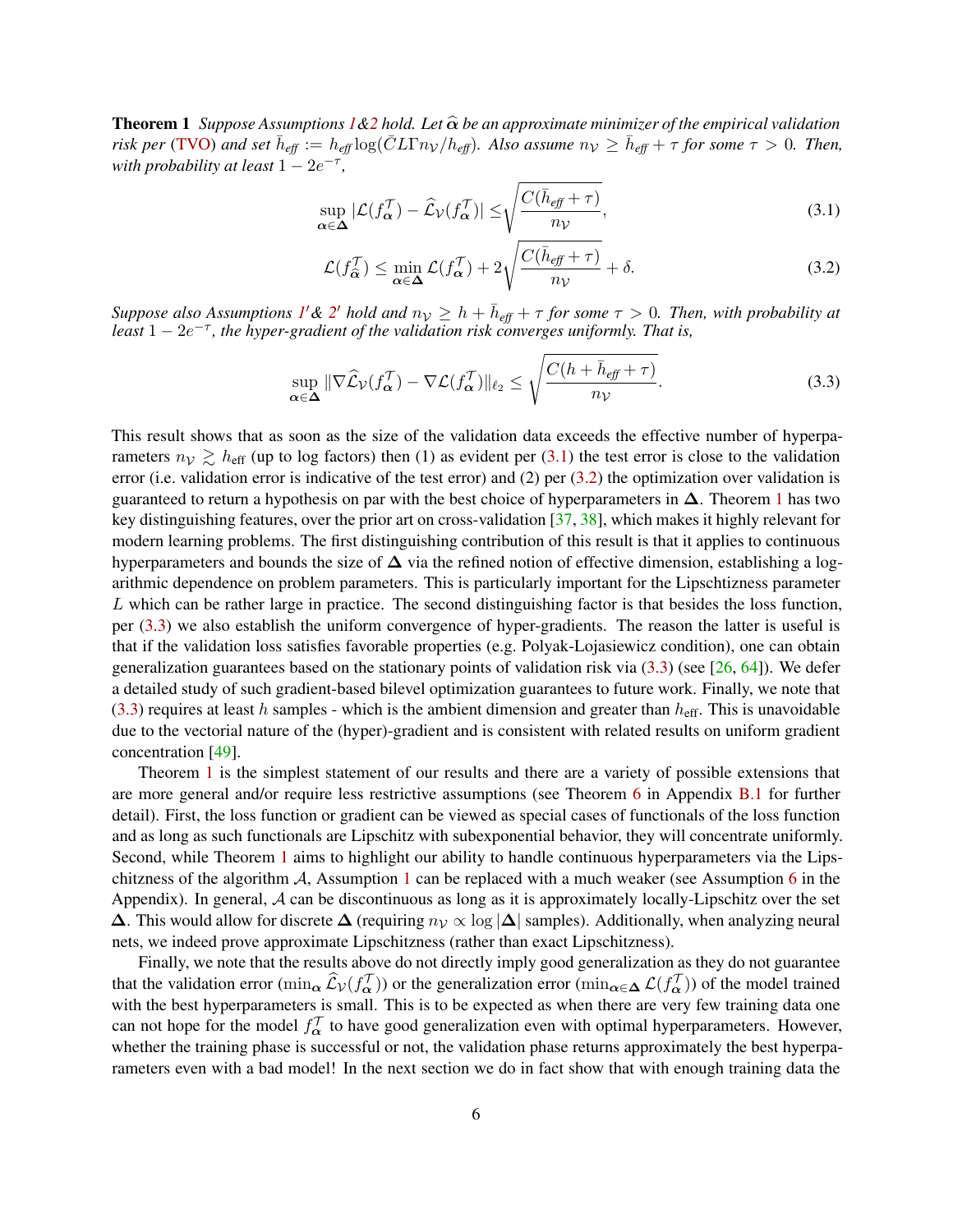validation/generalization of the model trained with the best hyperparameter is indeed small allowing us to establish an end-to-end generalization bound.

### <span id="page-6-0"></span>3.2 End-to-end generalization with Train-Validation Split

We begin by briefly discussing the role of the training data which is necessary for establishing an end-to-end bound. To accomplish this, we need to characterize how the population loss of the algorithm  $A$  scales with the training data  $n_{\mathcal{T}}$ . To this aim, let us consider the limiting case  $n_{\mathcal{T}} \to +\infty$  and define the corresponding model for a given set of hyperparameters  $\alpha$  as

$$
f_{\boldsymbol{\alpha}}^{\mathcal{D}} := \mathcal{A}(\boldsymbol{\alpha}, \mathcal{D}) := \lim_{n_{\mathcal{T}} \to \infty} \mathcal{A}(\boldsymbol{\alpha}, \mathcal{T}).
$$

Classical learning theory results typically bound the difference between the population loss/risk of a model that is trained with finite training data  $(\mathcal{L}(f_\alpha^{\mathcal{T}}))$  and the loss achieved by the idealized infinite data model  $(L(f_{\alpha}^{\mathcal{D}}))$  in terms of an appropriate complexity measure of the class and the size of the training data. In particular, for a specific choice of the hyperparameter  $\alpha$ , based on classical learning theory [\[13\]](#page-20-0)) a typical behavior is to have √

<span id="page-6-2"></span><span id="page-6-1"></span>
$$
\mathcal{L}(f_{\alpha}^{\mathcal{T}}) \le \mathcal{L}(f_{\alpha}^{\mathcal{D}}) + \frac{\mathcal{C}_{\alpha}^{\mathcal{T}} + C_0\sqrt{t}}{\sqrt{n_{\mathcal{T}}}},
$$
\n(3.4)

with probability at least  $1 - e^{-t}$ . Here,  $C_{\alpha}^{\mathcal{T}}$  is a dataset-dependent complexity measure for the hypothesis set of the lower-level problem and  $C_0$  is a positive scalar. We are now ready to state our end-to-end bound which ensures a bound of the form [\(3.4\)](#page-6-1) holds simultaneously for all choices of hyperparameters  $\alpha \in \Delta$ .

**Proposition [1](#page-4-4) (Train-validation bound)** *Consider the setting of Theorem 1 and for any fixed*  $\alpha \in \Delta$  *as*-sume [\(3.4\)](#page-6-1) holds. Also assume  $f_\alpha^\mathcal D$  (in  $\|\cdot\|_\mathcal X$  norm) and  $\mathcal C_\alpha^\mathcal T$  have bounded Lipschitz constants with respect *to* α *over* ∆*. Then with probability at least* 1 − 3e <sup>−</sup><sup>t</sup> *over the train* T *and validation* V *datasets*

$$
\mathcal{L}(f_{\widehat{\alpha}}^{\mathcal{T}}) \leq \min_{\alpha \in \Delta} \left( \mathcal{L}(f_{\alpha}^{\mathcal{D}}) + \frac{\mathcal{C}_{\alpha}^{\mathcal{T}}}{\sqrt{n_{\mathcal{T}}}} \right) + \sqrt{\frac{\widetilde{\mathcal{O}}(h_{\text{eff}} + t)}{n_{\mathcal{V}}}} + \delta.
$$

In a nutshell, the above bound shows that the generalization error of a model trained with train-validation split is on par with the best train-only generalization achievable by picking the best hyperparameter  $\alpha \in \Delta$ . The only loss incurred is an extra  $\sqrt{h_{\text{eff}}/n_{\mathcal{V}}}$  term which is vanishingly small as soon as the validation data is sufficiently larger than the effective dimension of the hyperparameters. We note that the Lipschitzness condition on  $f_{\alpha}^{\mathcal{D}}$  and  $\mathcal{C}_{\alpha}^{\mathcal{T}}$  can be relaxed. For instance, Proposition [2,](#page-30-0) stated in Appendix [B.3,](#page-30-1) provides a strict generalization where the Lipschitz property is only required to hold over a subset of the search space ∆.

We note that classical literature on this topic [\[36,](#page-22-5) [38\]](#page-22-3) typically use model selection to select the complexity from a nested set of growing hypothesis spaces by using explicit regularizers of a form similar in spirit to  $C^{\mathcal{T}}_{\alpha}$ . Instead, Proposition [1](#page-6-2) aims to implicitly control the model capacity via the complexity measure  $\mathcal{C}_{\alpha}^{\mathcal{T}}$  of the outcome of the lower-level algorithm A. This implicit capacity control is what we will utilize in Theorem [3](#page-6-3) (via norm-based generalization) which is of interest in practical NAS settings<sup>3</sup>. This is because capacity of modern deep nets are rarely controlled explicitly and in fact, larger capacity often benefits generalization ability. In the next section, we demonstrate how one can utilize this end-to-end guarantee within specific problems.

<span id="page-6-3"></span><sup>&</sup>lt;sup>3</sup>Indeed, to obtain meaningful bounds in the regime [\(1.1\)](#page-1-1),  $C_\alpha^\mathcal{T}$  should not be dimension-dependent (as # of params  $p \gtrsim n_\mathcal{T}$ ).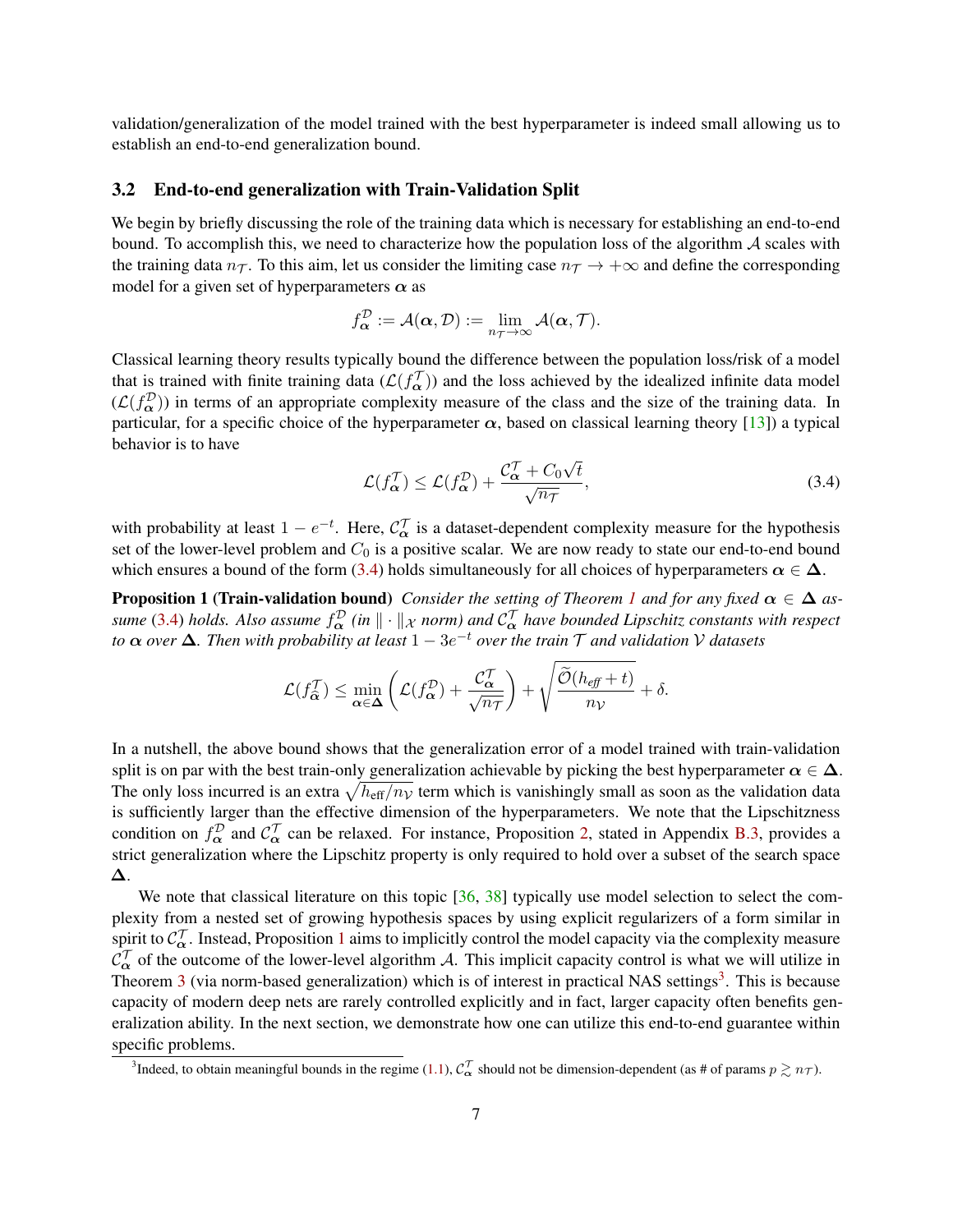## <span id="page-7-0"></span>4 Feature Maps and Shallow Networks

In this section and Section [5,](#page-10-0) we provide our main results on neural architecture/activation search which will utilize the generalization bounds provided above. Towards understanding the NAS problem, we first introduce the feature map selection problem [\[39\]](#page-22-6). This problem is similar in spirit to the multiple kernel learning [\[29\]](#page-21-4) problem which aims to select the best kernel for a learning task. This problem can be viewed as a simplified linear NAS problem where the hyperparameters control a linear combination of features and the parameters of the network are shared across all hyperparameters. Building on our findings on feature maps/kernels, Section [4.2](#page-8-0) will establish our main results on activation search for shallow networks.

#### <span id="page-7-1"></span>4.1 Feature map selection for kernel learning

Below, the hyperparameter vector  $\alpha \in \mathbb{R}^{h+1}$  controls both the choice of the feature map and the ridge regularization coefficient.

<span id="page-7-4"></span>**Definition 2 (Optimal Feature Map Regression)** Suppose we are given h feature maps  $\phi_i$  :  $\mathcal{X} \to \mathbb{R}^p$ . *Define the superposition*  $\phi_{\alpha}(\cdot) = \sum_{i=1}^{h} \alpha_i \phi_i(\cdot)$ . Given training data T, the algorithm A solves the ridge regression with feature matrix  $\Phi_{\bm{\alpha}} := \bm{\Phi}_{\bm{\alpha}}^{\mathcal{T}}$  via

<span id="page-7-2"></span>
$$
\boldsymbol{\theta_{\alpha}} = \arg \min_{\boldsymbol{\theta}} \|\boldsymbol{y} - \boldsymbol{\Phi_{\alpha}} \boldsymbol{\theta}\|_{\ell_2}^2 + \boldsymbol{\alpha}_{h+1} \|\boldsymbol{\theta}\|_{\ell_2}^2 \tag{4.1}
$$

<span id="page-7-5"></span><span id="page-7-3"></span>where 
$$
\Phi_{\alpha} = [\phi_{\alpha}(x_1) \ \phi_{\alpha}(x_2) \ \dots \ \phi_{\alpha}(x_{n_{\mathcal{T}}})]^T
$$
. (4.2)

*Here*  $\alpha_{h+1} \in [\lambda_{\min}, \lambda_{\max}] \subset \mathbb{R}^+ \cup \{0\}$  *controls the regularization strength. We then solve for optimal choice*  $\widehat{\alpha}$  *via* [\(TVO\)](#page-3-1) *with hypothesis*  $f^{\mathcal{T}}_{\alpha}(v) = v^T \theta_{\alpha}$ .

The main motivation behind studying problems of the form [\(4.1\)](#page-7-2), is obtaining the best linear superposition of the feature maps minimizing the validation risk. This is in contrast to building  $h$  individual models and then applying ensemble learning, which would correspond to a linear superposition of the  $h$  kernels induced by these feature maps. Instead this problem formulation models weight-sharing which has been a key ingredient of state-of-the-art NAS algorithms [\[63,](#page-23-2) [41\]](#page-22-7) as same parameter  $\theta$  has compatible dimension with all feature maps. In essence, for NAS, this parameter will correspond to the (super)network's weights and the feature maps will be induced by different architecture choices so that the formulation above can be viewed as the simplest of NAS problems with linear networks. Nevertheless, as we will see in the forthcoming sections this analysis serves as a stepping stone for more complex NAS problems. To apply Theorem [1](#page-4-4) to the optimal feature map regression problem we need to verify its assumptions/characterize  $\bar{h}_{\text{eff}}$ .

**Lemma 1** Suppose the feature maps and labels are bounded i.e.  $\sup_{x \in \mathcal{X}, 1 \leq i \leq h} ||\phi_i(x)||_{\ell_2}^2 \leq B$  and  $|y| \leq 1$ . Also assume the loss  $\ell$  is bounded and  $1$ -Lipschitz w.r.t. the model output. Set  $\bar{\lambda_0}=\lambda_{\min}+\inf_{\pmb{\alpha}\in\pmb{\Delta}} \sigma_{\min}^2(\pmb{\Phi_{\alpha}})>0$ 0. Additionally let  $\Delta$  be a convex set with  $\ell_1$  $\ell_1$  radius  $R \geq 1$ . Then, Theorem 1 holds with  $\bar{h}_{\text{eff}} =$  $(h+1)\log(20R^3Bn^2_{\tau}\lambda_0^{-2}(Bn_{\tau}+1)).$ 

An important component of the proof of this lemma is that we show that when  $\lambda_0 > 0$ ,  $f_{\alpha}$  is a Lipschitz function of  $\alpha$  and Theorem [1](#page-4-4) applies. Thus per [\(TVO\)](#page-3-1) in this setting one can provably and jointly find the optimal feature map and the optimal regularization strength as soon as the size of the validation exceeds the number of hyperparameters.

<span id="page-7-6"></span>We note that there are two different mechanisms by which we establish Lipschitzness w.r.t.  $\alpha$  in the above theorem. When  $\lambda_{\min} > 0$ , the lower problem is strongly-convex with respect to the model parameters. As we show in the next lemma, this is more broadly true for any training procedure which is based on minimizing a loss which is strongly convex with respect to the model parameters.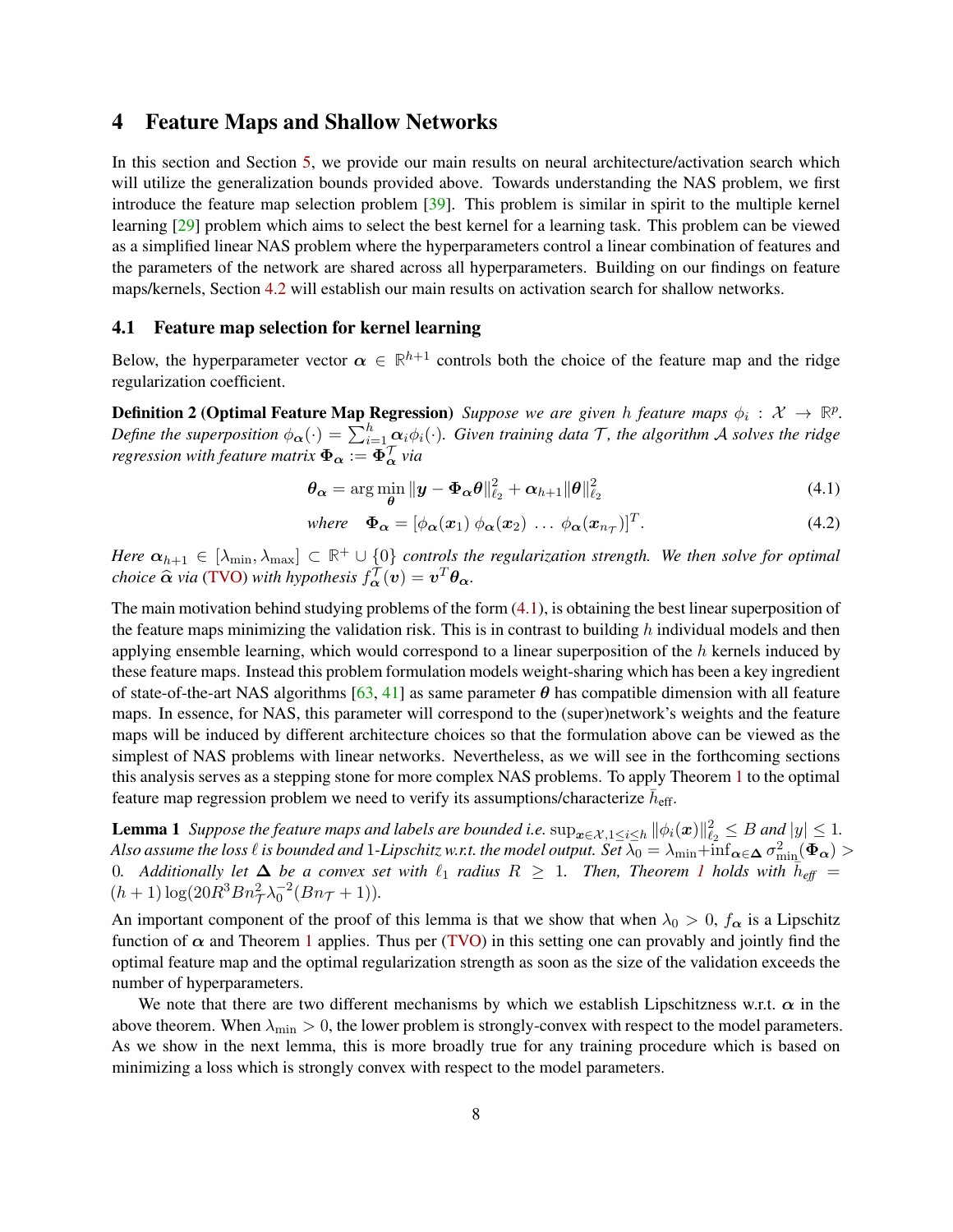**Lemma 2** *Let*  $\Delta$  *be a convex set. Suppose*  $f_{\alpha}$  *is parameterized by*  $\theta_{\alpha}$  *where*  $\theta_{\alpha}$  *is obtained by minimizing*  $a$  loss function  $\bar{\mathcal{L}}_{\mathcal{T}}(\alpha,\theta):\Delta\times\mathbb{R}^p\to\mathbb{R}$ *. Suppose*  $\bar{\mathcal{L}}_{\mathcal{T}}(\alpha,\theta)$  is  $\mu$  strongly-convex in  $\theta$  and  $\bar{L}$  smooth in  $\alpha$ *. Then*  $\theta_{\alpha}$  *is*  $\sqrt{\bar{L}/\mu}$ *-Lipschitz in*  $\alpha$ *.* 

Importantly, Lemma [1](#page-7-3) can also operate in the ridgeless regime ( $\lambda_{\min} = 0$ ) even when the training loss is not strongly convex. This holds as long as the feature maps are not poorly-conditioned in the sense that

<span id="page-8-1"></span>
$$
\inf_{\alpha \in \Delta} \sigma_{\min} \left( \Phi_{\alpha} \Phi_{\alpha}^{T} \right) = \lambda_0 > 0. \tag{4.3}
$$

We note the exact value of  $\lambda_0$  is not too important as the effective number of hyperparameters only depends logarithmically on this quantity. Such a ridgeless regression setting has attracted particular interest in recent years as deep nets can often generalize well in an overparameterized regime without any regularization despite perfectly interpolating the training data. In the remainder of the manuscript, we focus on ridgeless regression problems with an emphasis on neural nets (thus we drop the  $h + 1$ 'th index of  $\alpha$ ).

<span id="page-8-2"></span>Our next result utilizes Proposition [1](#page-6-2) to provide an end-to-end generalization bound for feature map selection involving both training and validation sample sizes. Below we assume that [\(4.3\)](#page-8-1) holds with high probability over  $\mathcal{T}$ .

Theorem 2 (End-to-end generalization for feature map selection) *Consider the setup in Definition [2](#page-7-4) with*  $\alpha_{h+1} = 0$ . Set  $R = \sup_{\alpha \in \Delta} \|\alpha\|_{\ell_1}$  and assume  $\sup_{x \in \mathcal{X}, 1 \leq i \leq h} \|\phi_i(x)\|_{\ell_2}^2 \leq B$  and  $\ell$  in [\(2.1\)](#page-3-1) is  $\Gamma$ -Lipschitz *and bounded by a constant. Suppose* [\(4.3\)](#page-8-1) *holds with probability at least*  $1 - p_0$ *. Also*  $p \ge n_\mathcal{T} \ge n_\mathcal{V} \gtrsim$  $h \log(M)$  with  $M = 30R^4B^2\lambda_0^{-2}\Gamma(n_\mathcal{T}^2 + n_\mathcal{V}^2) \|y\|_{\ell_2}$ . Furthermore, let  $\bm{y} = [y_1 \ y_2 \ \dots \ y_{n_\mathcal{T}}]$ . Then with *probability at least*  $1 - 4e^{-t} - p_0$ , *the population risk (over D*) obeys

$$
\mathcal{L}(f_{\widehat{\alpha}}) \le \min_{\alpha \in \Delta} 2\Gamma \sqrt{\frac{By^T K_{\alpha}^{-1} y}{n\tau}} + C \sqrt{\frac{h \log(M) + \tau}{n_{\mathcal{V}}}} + \delta.
$$

In this result, the excess risk term  $\sqrt{\frac{y^T K_{\alpha}^{-1} y}{n \tau}}$  $rac{\mathbf{R}_{\alpha} y}{n_{\tau}}$  becomes smaller as the kernel induced by  $\alpha$  becomes better aligned with the labeling function e.g. when y lies on the principal eigenspace of  $K_{\alpha}$ . This theorem shows that for the optimal feature map regression problem, bilevel optimization via a train-validation split returns a generalization guarantee on par with that of the best feature map (minimizing the excess risk) as soon as the size of the validation data exceeds the number of hyperparameters.

#### <span id="page-8-0"></span>4.2 Activation search for shallow networks

In this section we focus on an *activation search* problem where the goal is to find the best activation among a parameterized family of activations for training a shallow neural networks based on a train-validation split. To this aim we consider a one-hidden layer network of the form  $x \mapsto f_{nn}(x) = v^T \sigma(Wx)$  and focus on a binary classification task with  $y \in \{-1, +1\}$  labels. Here,  $\sigma : \mathbb{R} \to \mathbb{R}$  denotes the activation,  $W \in \mathbb{R}^{k \times d}$  input-to-hidden weights, and  $v \in \mathbb{R}^d$  hidden-to-output weights. We focus on the case where the activation belongs to a family of activations of the form  $\sigma_{\alpha} = \sum_{i=1}^{h} \alpha_i \sigma_i$  with  $\alpha \in \Delta$  denoting the hyperparameters. Here,  $\{\sigma_i\}_{i=1}^h$  are a list of candidate activation functions (e.g., ReLU, sigmoid, Swish). The neural net with hyperparameter  $\alpha$  is thus given by  $f_{\rm nn,\alpha}(\bm{x})=\bm{v}^T\sigma_{\bm{\alpha}}(\bm{W}\bm{x})$ . For simplicity of exposition in this section we will only use the input layer for training thus the training weights are  $W$  with dimension  $p = \dim(W) = k \times d$  and fix v to have  $\pm \sqrt{c_0/k}$  entries (roughly half of each) with a proper choice of  $c_0 > 0$ . In Section [5](#page-10-0) we further discuss how our results can be extended to NAS beyond activation search and to deeper networks where all the layers are trained.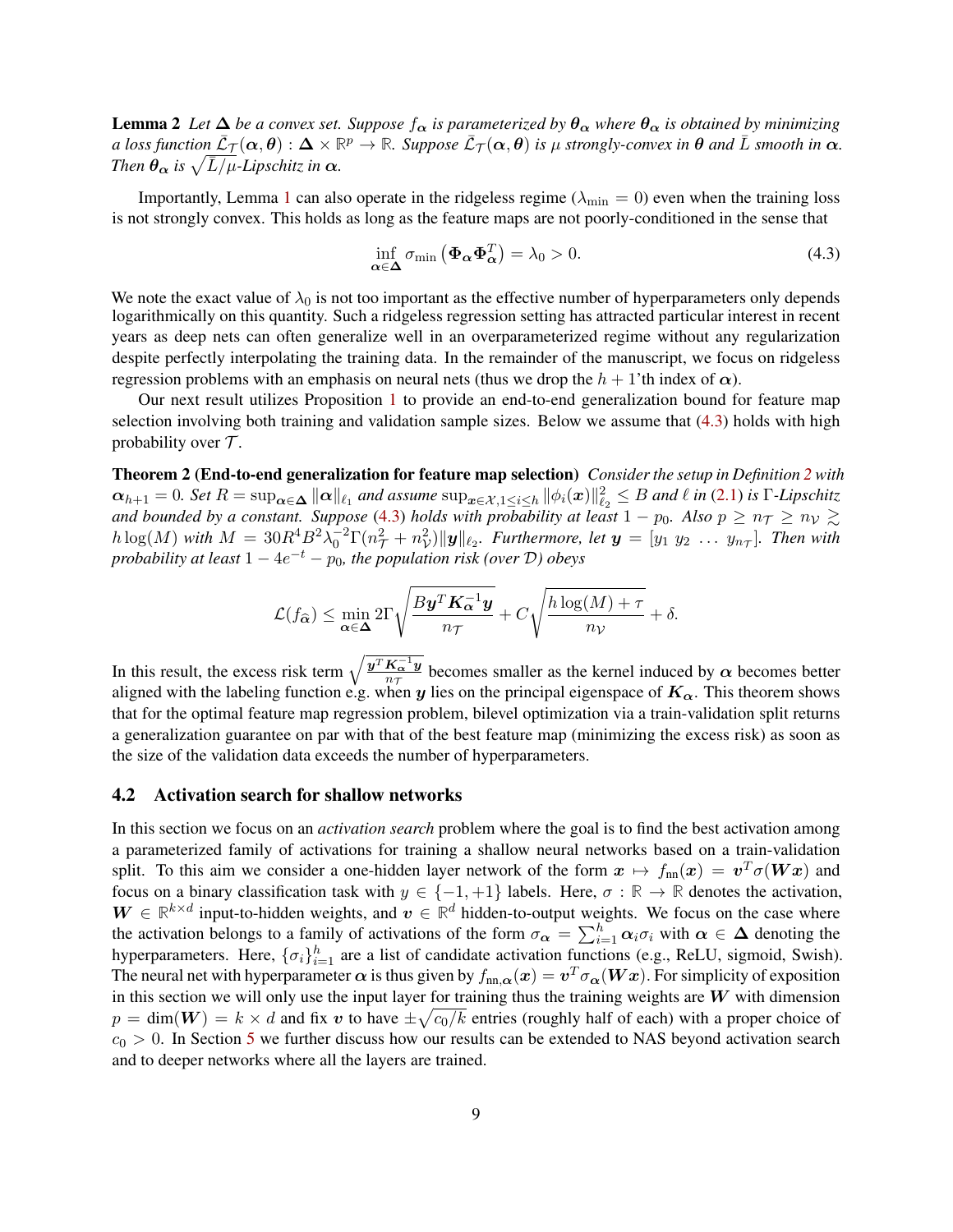Bilevel optimization for shallow activation search: We now explain the specific gradient-based algorithm we consider for the lower-level optimization problem. For a fixed hyperparameter  $\alpha$ , the lower-level optimization aims to minimize a quadratic loss over the training data of the form

$$
\widehat{\mathcal{L}}_{\mathcal{T}}(\boldsymbol{W}) = \frac{1}{2} \sum_{i=1}^{n_{\mathcal{T}}} (y_i - f_{nn,\alpha}(\boldsymbol{x}_i, \boldsymbol{W}))^2.
$$

To this aim, for a fixed hyperparameter  $\alpha\in\Delta,$  starting from a random initialization of the form  $W_0\overset{\text{i.i.d.}}{\sim}$  $\mathcal{N}(0, 1)$  we run gradient descent updates of the form  $W_{\tau+1} = W_{\tau} - \eta \nabla \widehat{L}_{\tau}(W_{\tau})$  for T iterations. Thus, the lower algorithm  $A$  returns the model

<span id="page-9-2"></span>
$$
f_{\boldsymbol{\alpha}}^{\mathcal{T}}(\boldsymbol{x}) = \boldsymbol{v}^T \sigma_{\boldsymbol{\alpha}}(\boldsymbol{W}_T \boldsymbol{x}).
$$

We then solve for the δ-approximate optimal activation  $\hat{\alpha}$  via [\(TVO\)](#page-3-1) by setting  $\ell$  in [\(2.1\)](#page-3-1) to be the hinge loss.

To state our end-to-end generalization guarantee, we need a few definitions. First, we introduce neural feature maps induced by the Neural Tangent Kernel (NTK) [\[34\]](#page-21-5).

**Definition 3 (Neural feature maps & NTK)** Let  $f_{nn,\alpha}(\cdot,\theta)$  be a neural net parameterized by weights  $\theta \in$  $\mathbb{R}^p$  *and architecture* α*. Define*  $φ_α(x) = \frac{∂f_{nm,α}(x)}{∂θ_0}$  to be the neural feature map *at the random initialization*  $\bm{\theta}_0 \sim \mathcal{D}_{\textit{init}}$ *. Define the neural feature matrix*  $\bm{\Phi_{\alpha}} = [\phi_{\bm{\alpha}}(\bm{x}_1) \ \dots \ \phi_{\bm{\alpha}}(\bm{x}_{n_{\mathcal{T}}})]^T \in \mathbb{R}^{n_{\mathcal{T}} \times p}$  as in [\(4.2\)](#page-7-5) i.e.

<span id="page-9-3"></span><span id="page-9-1"></span>
$$
\Phi_{\alpha} = \left[ \frac{\partial f_{nn,\alpha}(x_1)}{\partial \theta_0} \cdots \frac{\partial f_{nn,\alpha}(x_n)}{\partial \theta_0} \right]^T.
$$
\n(4.4)

We define the gram matrix as  $\widetilde{K}_{\alpha} = \Phi_{\alpha} \Phi_{\alpha}^{T} \in \mathbb{R}^{n_T \times n_T}$  with  $(i, j)$ th entry equal to  $\langle \phi_{\alpha}(x_i), \phi_{\alpha}(x_j) \rangle$  and *NTK matrix is as*  $K_{\alpha} = \mathbb{E}_{\theta_0}[K_{\alpha}].$ 

Neural feature maps are in general nonlinear function of  $\alpha$  (cf. Sec. [5\)](#page-10-0). However, in case of shallow networks, it is nicely additive and obeys  $\phi_{\alpha}(x_i) = \sum_{i=1}^h \alpha_i \phi_1(x_i)$  regardless of random initialization  $\theta_0$ establishing a link to Def. [2.](#page-7-4) The next assumption ensures the expressivity of the NTK to interpolate the data and enables us to analyze regularization-free training.

**Assumption 3 (Expressive Neural Kernels)** *There exists*  $\lambda_0 > 0$  *such that for any*  $\alpha \in \Delta$ *, the NTK matrix*  $\boldsymbol{K_{\alpha}} \succeq \lambda_0 \boldsymbol{I_{n_{\mathcal{T}}}}.$ 

This assumption is similar to [\(4.3\)](#page-8-1) but we take expectation over random  $\theta_0$ . Assumptions in a similar spirit to this are commonly used for the optimization/generalization analysis of neural nets, especially in the interpolating regime [\[4,](#page-20-1) [19,](#page-20-2) [16,](#page-20-3) [50\]](#page-22-8). For fixed  $\alpha$ ,  $K_{\alpha} > 0$  as long as no two training inputs are perfectly correlated and  $\phi_{\alpha}$  is analytic and not a polynomial [\[22\]](#page-21-6). The key aspect of our assumption is that we require the NTK matrices to be lower bounded for all  $\alpha$ . Later in Theorem [4](#page-11-0) of [§5](#page-10-0) we shall show how to circumvent this assumption with a small ridge regularization.

<span id="page-9-0"></span>With these definitions in place we are now ready to state our end-to-end generalization guarantee for Shallow activation search where the lower-level problem is optimized via gradient descent. The reader is referred to Theorem [14](#page-65-0) for the precise statement. Note that  $\lambda_0$  and  $K_\alpha$  scales linearly with initialization variance  $c_0$ . To state a result invariant to initialization, we will state our result in terms of the normalized eigen lower bound  $\bar{\lambda}_0 = \lambda_0/c_0$  and kernel matrix  $\bar{\bm{K}}_{\bm{\alpha}} = \bm{K}_{\bm{\alpha}}/c_0$ .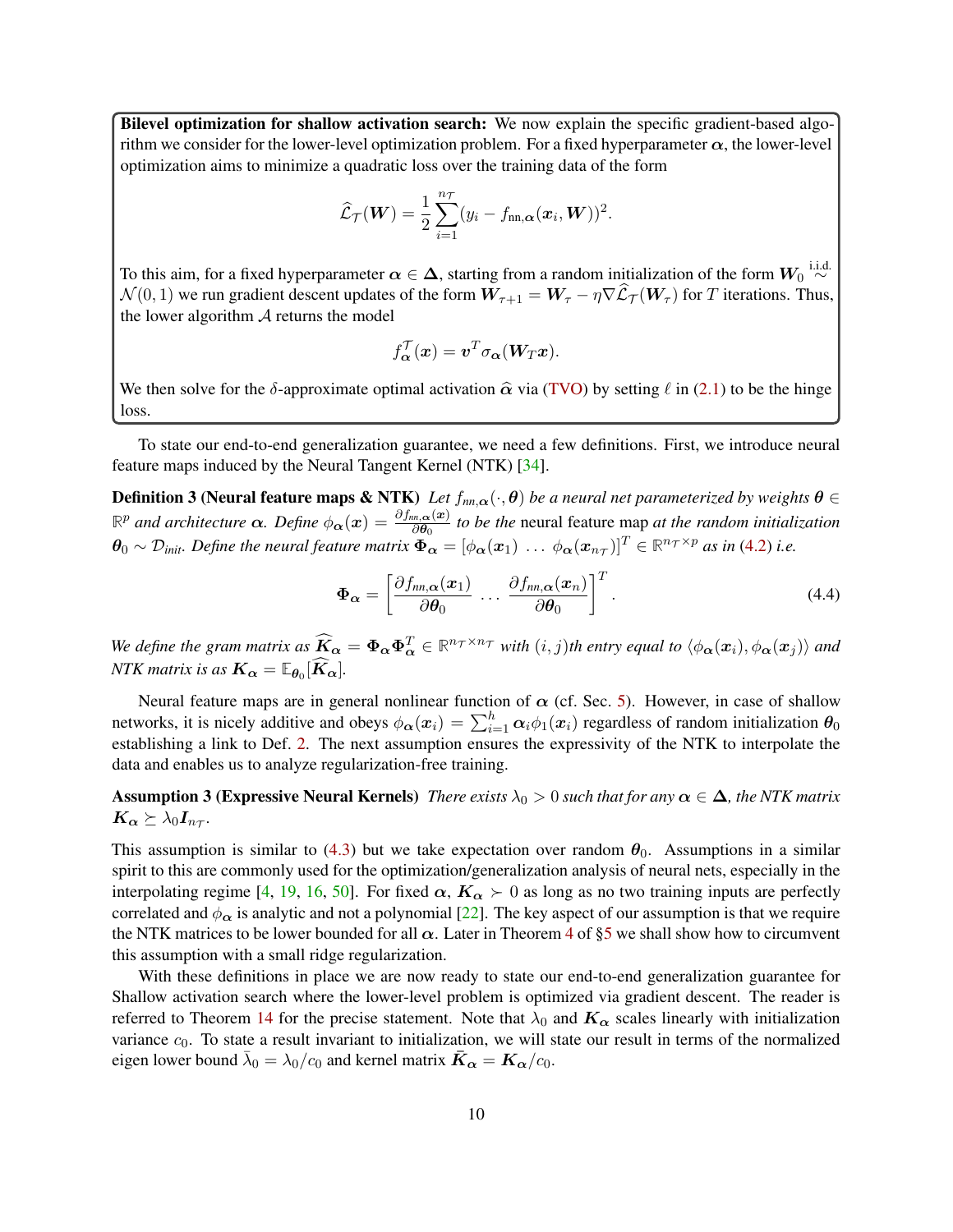**Theorem 3 (Neural activation search)** *Suppose input features have unit Euclidean norm i.e.*  $||x||_{\ell_2} = 1$ *and labels take values in*  $\{-1, 1\}$ *. Pick*  $\Delta$  *to be a subset of the unit*  $\ell_1$  *ball. Suppose Assumption [3](#page-9-1) holds for*  $\theta_0 \leftrightarrow W_0$  and the candidate activations have first two derivatives  $(|\sigma'_i|, |\sigma''_i|)$  upper bounded by  $B > 0$ . *Furthermore, fix*  $v$  with half  $\sqrt{c_0/k}$  and half  $-\sqrt{c_0/k}$  entries for a proper  $c_0$  (see supplementary). Define the normalized lower bound  $\dot{\bar{\lambda}}_0 = \lambda_0/c_0$  and kernel matrix  $\bar{K}_{\alpha} = K_{\alpha}/c_0$ . Also assume the network width *obeys*

$$
k \gtrsim poly(n_{\mathcal{T}}, \bar{\lambda}_0^{-1}, \varepsilon^{-1}).
$$

*for a tolerance level*  $1 > \varepsilon > 0$  *and the size of the validation data obeys*  $n_v \geq O(h)$ *. Following the aforementioned bilevel optimization scheme with a proper* η > 0 *choice and any choice of number of* iterations obeying  $T\gtrsim \widetilde{\mathcal{O}}(\frac{n_T}{\lambda_0}\log(\varepsilon^{-1}))$ , the classification error (0-1 loss) on the data distribution  $\cal D$  obeys

$$
\mathcal{L}^{0-1}(f_{\widehat{\alpha}}^{\mathcal{T}}) \leq \min_{\alpha \in \Delta} 2B \sqrt{\frac{\boldsymbol{y}^T \bar{\boldsymbol{K}}_\alpha^{-1} \boldsymbol{y}}{n_{\mathcal{T}}}} + C \sqrt{\frac{\widetilde{\mathcal{O}}(h) + t}{n_{\mathcal{V}}}} + \varepsilon + \delta,
$$

*with probability at least*  $1-4(e^{-t}+n_{\mathcal{T}}^{-3}+e^{-10h})$  *(over the randomness in*  $W_0, \mathcal{T}, \mathcal{V}$ *). Here,*  $y =$  $[y_1\ y_2\ \dots\ y_{n_{\mathcal{T}}}].$  On the same event, for all  $\alpha \in \Delta$ , the training classification error obeys  $\mathcal{L}^{0-1}_{\mathcal{T}}(f^\mathcal{T}_\alpha) \le \varepsilon$ .

For a fixed  $\alpha$ , the norm-based excess risk term  $\sqrt{\frac{\boldsymbol{y}^T \bar{\boldsymbol{K}}_{\alpha}^{-1} \boldsymbol{y}}{n_{\alpha}}}$  $\frac{\mathbf{R}_{\alpha} \cdot \mathbf{y}}{n_{\mathcal{T}}}$  quantifies the alignment between the kernel and the labeling function (which is small when y lies on the principal eigenspace of  $K_{\alpha}$ ). This generalization bound is akin to expressions that arise in norm-based NTK generalization arguments such as [\[4\]](#page-20-1). Critically, however, going beyond a fixed  $\alpha$ , our theorem establishes this for all activations uniformly to conclude that the minimizer of the validation error also achieves minimal excess risk. The final statement of the theorem shows that the training error is arbitrarily small (essentially zero as  $T \to \infty$ ) over all activations uniformly. Together, these results formally establish the pictorial illustration in Figures [1\(](#page-1-0)a)  $\&$  (b).

The proof strategy has two novelties with respect to standard NTK arguments. First, it requires a subtle uniform convergence argument on top of the NTK analysis to show that certain favorable properties that are essential to the NTK proof hold *uniformly* for all activations (i.e. choices of the hyperparameters) simultaneously with the same random initialization  $W_0$ . Second, since neural nets may not obey Assumption [1,](#page-4-2) to be able to apply our generalization bounds we need to construct a uniform Lipschitz approximation via its corresponding linearized feature map ( $f_{\text{lin},\alpha}(x) = x^T \phi_\alpha(x)$ ) and bound the neural net's risk over train-validation procedure in terms of this proxy. This uniform approximation is in contrast to pointwise approximation results of [\[5\]](#page-20-4). Sec. [5](#page-10-0) provides further insights on our strategy. Finally, we mention a few possible extensions. One can (i) use logistic loss in the algorithm A rather than least-squares loss –which is often more suitable for classification tasks–  $[81]$  or (ii) use regularization techniques such as early stopping or ridge penalization [\[42\]](#page-22-9) or (iii) refine the excess risk term using further technical arguments such as local Rademacher complexity [\[10\]](#page-20-5).

# <span id="page-10-0"></span>5 Extension to NAS for Deep Architectures

In this section, we provide further discussion extending our results in Sec. [4.2](#page-8-0) to multi-layer networks and general NAS beyond simple activation search. Our intention is to provide the core building blocks for an NTK-based NAS argument over a continuous architecture space  $\Delta$ . Recall the neural feature map intro-duced in Definition [3](#page-9-2) where  $f_{nn,\alpha}(\cdot,\theta)$  can be any architecture induced by hyperparameters  $\alpha$ . For instance, in DARTS, the architecture is a directed acyclic graph where each node  $x^{(i)}$  is a latent representation of the raw input x and  $\alpha$  dictates the operations  $\sigma^{(i,j)}$  on the edges that transform  $x^{(i)}$  to obtain  $x^{(j)}$ .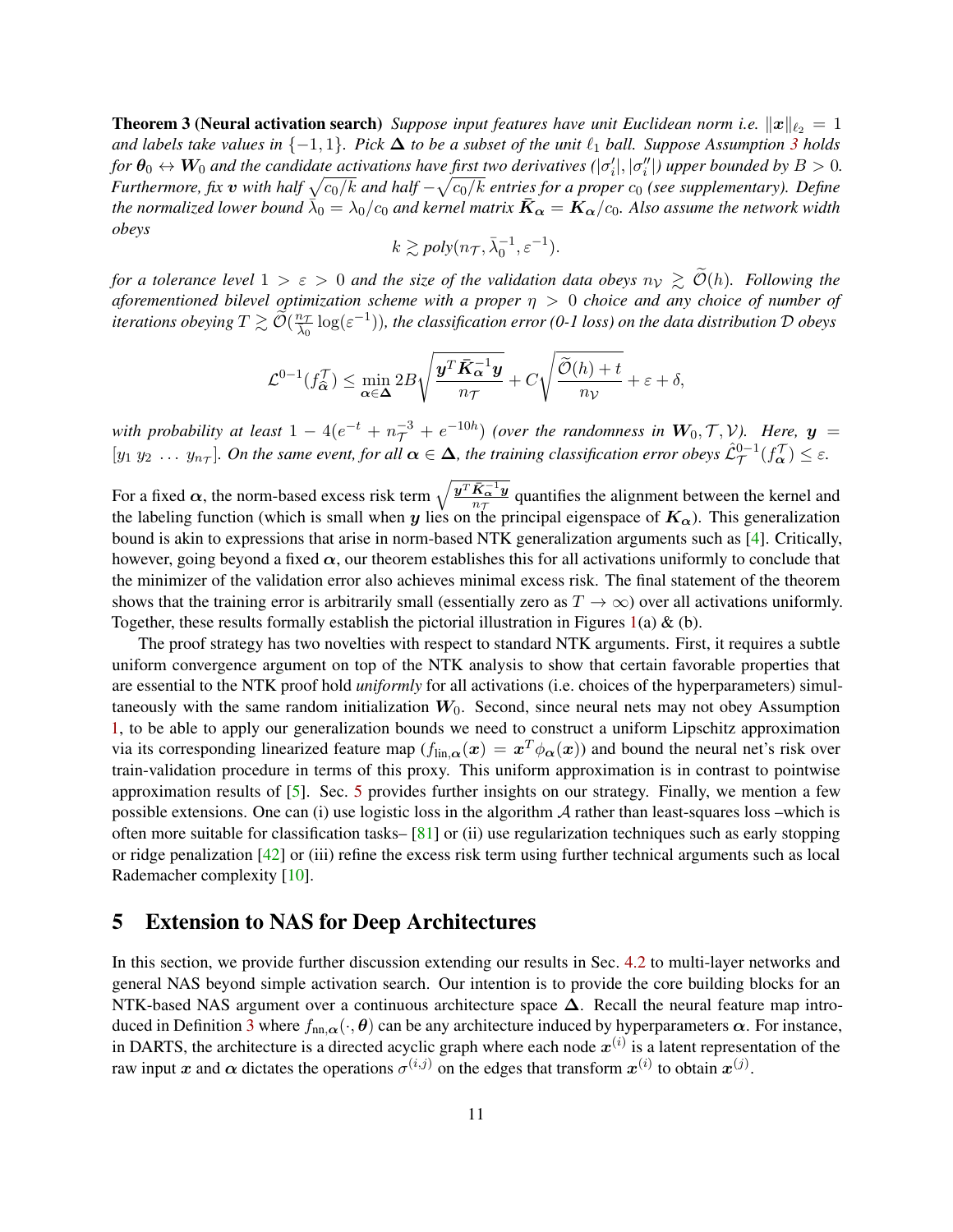Recall the matrices  $K_{\alpha}$ ,  $\widehat{K}_{\alpha} \in \mathbb{R}^{n_{\mathcal{T}} \times n_{\mathcal{T}}}$  from Definition [3](#page-9-2) which are constructed from the neural feature map  $\phi_{\alpha}(x) := \frac{\partial f_{\text{nn},\alpha}(x)}{\partial \theta_0}$ . For infinite-width networks (with proper initialization), NTK perfectly governs the training and generalization dynamics and the architectural hyperparameters  $\alpha$  controls the NTK kernel matrix  $K_{\alpha} \in \mathbb{R}^{n_T \times n_T}$  (associated to the training set T). A critical challenge for the general architectures is that the relation between the NTK kernel  $K_{\alpha}$  and  $\alpha$  can be highly nonlinear. Here, we introduce a generic result for NTK-based generalization where we assume that  $K_{\alpha}$  is possibly nonlinear but Lipschitz function of  $\alpha$ . Recall that Theorem [1](#page-4-4) achieves logarithmic dependency on the Lipschitz constant thus unless the Lipschitz constant is extremely large, good generalization bounds are achievable. Our arguments will utilize this fact.

# <span id="page-11-1"></span>**Assumption 4 (Lipschitz Kernel)**  $K_{\alpha}$ ,  $\widehat{K}_{\alpha} \in \mathbb{R}^{n \times n}$  are *L*-Lipschitz functions of  $\alpha$  in spectral norm.

To be able to establish generalization bounds for learning with generic neural feature maps in connection to NTK (Thm [4](#page-11-0) below) we need to ensure that wide networks converge to their infinite-width counterparts uniformly over  $\Delta$ . Let  $k_{\star}$  be a width parameter associated with the network. For instance, for a fullyconnected network,  $k_{\star}$  can be set to the minimum number of hidden units across all layers. Similar to random features, it is known that, the network at random initialization converges to its infinite width counterpart exponentially fast. We now formalize this assumption.

**Assumption 5 (Neural Feature Concentration)** *Recall Def. [3.](#page-9-2) There exists a width parameter*  $k_{\star} > 0$  *and scalar*  $\nu > 0$  *such that, for any fixed*  $\alpha \in \Delta$ *, at initialization*  $\theta_0 \sim \mathcal{D}_{init}$ *, we have* 

<span id="page-11-3"></span><span id="page-11-2"></span>
$$
\mathbb{P}\left\{\|\widehat{\boldsymbol{K}}_{\boldsymbol{\alpha}} - \boldsymbol{K}_{\boldsymbol{\alpha}}\| \ge \sqrt{\nu t / k_{\star}}\right\} \ge e^{-t}.\tag{5.1}
$$

For deep ResNets, fully-connected deep nets and DARTS architecture space (with zero, skip, conv operations), this assumption holds with proper choice of  $\nu > 0$  (cf. Theorem E.1 of [\[22\]](#page-21-6) and Lemma 22 of [\[78\]](#page-24-1) which sets  $\nu \propto n^2$ ).

Assumptions [4](#page-11-1) and [5,](#page-11-2) allows us to establish uniform convergence to the NTK over a continuous architecture space  $\Delta$ . Specifically, given tolerance  $\varepsilon > 0$ , for  $k_{\star} \gtrsim \widetilde{\mathcal{O}}(\varepsilon^{-2} \nu h_{\text{eff}} \log(L))$ , with high probability (over initialization),  $||K_{\alpha} - K_{\alpha}|| \leq \varepsilon$  holds for all  $\alpha \in \Delta$  uniformly (cf. Lemma [13\)](#page-39-0).

Our generalization result for generic architectures is provided below and establishes a bound similar to Theorem [3](#page-9-0) by training a linearized model with neural feature maps. However, unlike Theorem [3,](#page-9-0) here we employ a small ridge regularization to promote Lipschitzness which helps us circumvent Assumption [3.](#page-9-1)

**Theorem [4](#page-11-1)** *Suppose Assumptions* 4 *and* [5](#page-11-2) *hold and for all*  $\alpha$  *and some*  $B > 0$  *neural feature maps obey*  $\|\frac{\partial f_{nn,\boldsymbol{\alpha}}(\boldsymbol{x})}{\partial \boldsymbol{\theta}_{\alpha}}\|$  $\frac{d\ln\{a(x)}\theta}{d\theta_0}\|_{\ell_2}^2 \leq B$  almost surely. We solve feature map regression (Def. [2\)](#page-7-4) with neural feature maps and *fixed ridge penalty*  $\lambda$ *. Fix some eigen-cutoff*  $\lambda_0 > 0$  *and tolerance*  $\varepsilon > 0$ *. Set*  $0 < \lambda \le \frac{\varepsilon \lambda_0^2}{4\sqrt{Bn_{\tau}}}$  *and*  $\bar{h}_{\text{eff}} = \tilde{\mathcal{O}}(h_{\text{eff}} \log(\lambda^{-2}Ln_{\mathcal{T}}^3))$ *. Finally define the*  $\lambda_0$ -positive set

<span id="page-11-0"></span>
$$
\Delta_0 = \{ \alpha \in \Delta \mid K_\alpha \geq \lambda_0 \}.
$$

*Also assume*  $k_{\star} \gtrsim \widetilde{\mathcal{O}}(\varepsilon^{-4} \lambda_0^{-4} \nu^2 h_{\text{eff}} \log(L))$  and  $n_{\mathcal{V}} \gtrsim \overline{h}_{\text{eff}}$ . Finally, set  $\ell$  in [\(2.1\)](#page-3-1) to be the hinge loss. Then, *with probability at least* 1 − 5e −t *, for some constant* C > 0*, the binary classification error obeys*

$$
\mathcal{L}^{0-1}(f_{\widehat{\alpha}}^{\mathcal{T}}) \leq \min_{\alpha \in \Delta_0} 2 \sqrt{\frac{By^T \mathbf{K}_{\alpha}^{-1} \mathbf{y}}{n_{\mathcal{T}}}} + C \sqrt{\frac{\bar{h}_{\text{eff}} + t}{n_{\mathcal{V}}}} + \varepsilon + \delta.
$$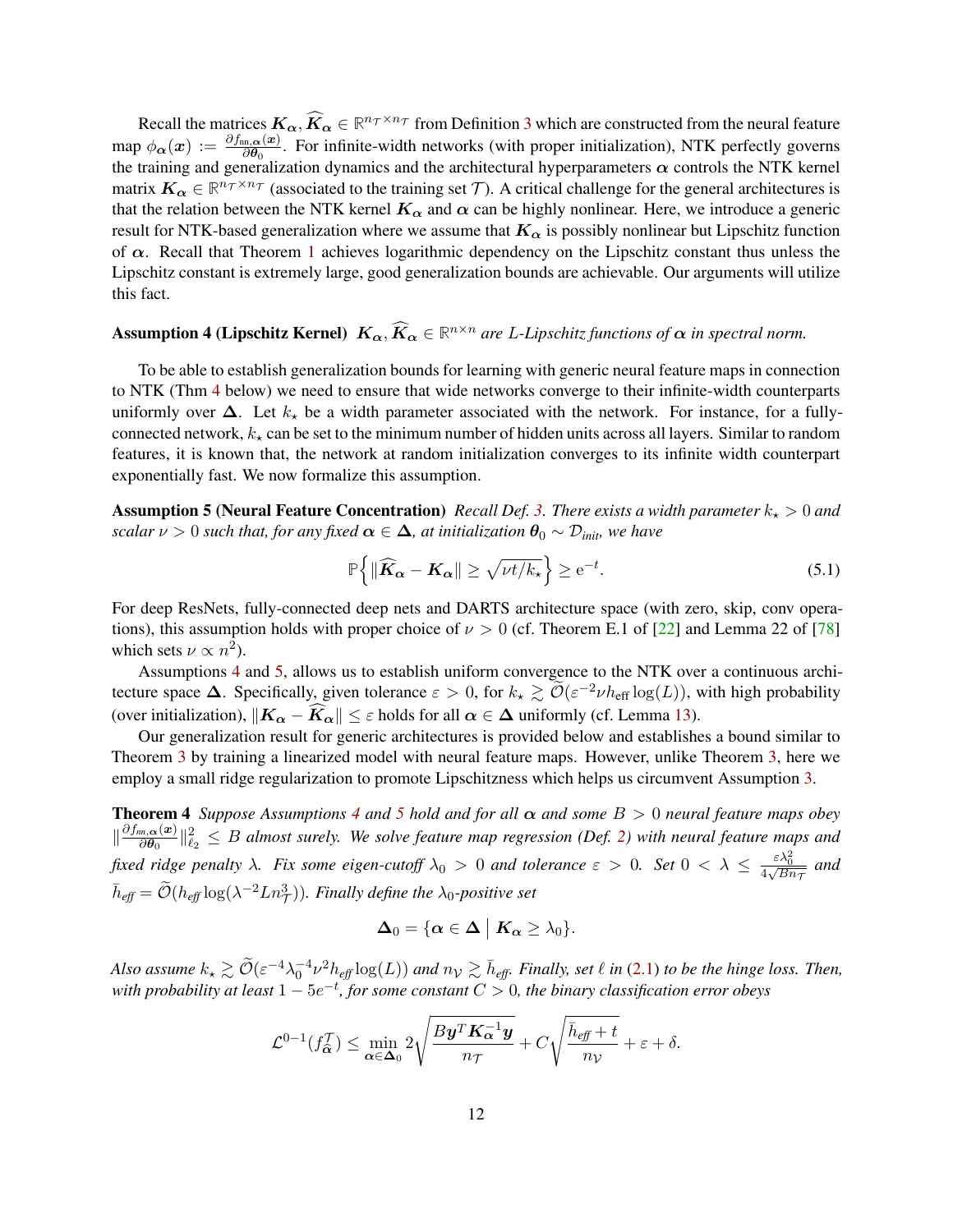Here the set  $\Delta_0$  is the set of architectures that are favorable in the sense that the NTK associated with their infinite-width network can rather quickly fit the data as its kernel matrix has a large minimum eigenvalue. This also ensures that the neural nets trained on  $\tau$  are Lipschitz with respect to  $\alpha$  over  $\Delta_0$ . In essence, the result states that the bilevel procedure [\(TVO\)](#page-3-1) is guaranteed to return a model at least as good as the best model over  $\Delta_0$ . Importantly, one can enlarge the set  $\Delta_0$  by reducing the penalty  $\lambda$  at the cost of a larger  $\bar{h}_{\text{eff}}$ term which grows logarithmically in  $1/\lambda$ . The above theorem also relates to optimal kernel selection using validation data which connects NAS to the multiple kernel learning (MKL) [\[29\]](#page-21-4) problem. However in the MKL literature, the kernel  $K_{\alpha}$  is typically a linear function of  $\alpha$  whereas in NAS the dependence is more involved and nonconvex, especially for realistic search spaces.

Deep activation search. As a concrete example, we briefly pause to demonstrate that the above assumption holds for a deep multilayer activation search problem. In this case we will show that  $L$  is at most exponen-tial in depth D. To be precise, following Section [4.2,](#page-8-0) fix a pre-defined set of activations  $\{\sigma_j\}_{j=1}^h$ . For a feedforward depth D network, set  $\alpha \in \mathbb{R}^{Dh}$  to be the concatenation of D subvectors  $\{\alpha^{(i)}\}_{i=1}^D \subset \mathbb{R}^h$ . The layer  $\ell$  activation is then given via

$$
\sigma_{\boldsymbol{\alpha}^{(i)}}(\cdot)=\sum_{j=1}^h\boldsymbol{\alpha}_j^{(i)}\sigma_j(\cdot).
$$

Now, given input  $x = x^{(0)}$  and weight matrices  $\theta = \{W^{(i)}\}_{i=1}^{D+1}$ , define the corresponding feedforward network  $f_{nn,\alpha}(x,\theta):\mathbb{R}^d\to\mathbb{R}=W^{(D+1)}x^{(D)}$  where the hidden features  $x^{(i)}$  are defined as

<span id="page-12-0"></span>
$$
\boldsymbol{x}^{(i)} = \sigma_{\boldsymbol{\alpha}^{(i)}}(\boldsymbol{W}^{(i)}\boldsymbol{x}^{(i-1)}) \quad \text{for} \quad 1 \leq i \leq D.
$$

The lemma below shows that in this case the Lipschitzness  $L$  with respect to the hyperparameters is at most exponential in D. The result is stated for a fairly flexible random Gaussian initialization. The precise statement is deferred to Lemma [15.](#page-44-0)

**Lemma 3** Suppose for all  $1 \leq i \leq h$ ,  $|\phi_i(0)|$ ,  $|\phi'_i(x)|$ ,  $|\phi''_i(x)|$  are bounded. Input features are normalized to ensure  $\|\bm x\|_{\ell_2}\lesssim \sqrt{d}$ . Let layer  $i$  have  $k_i$  neurons and  $\bm W^{(i)}\in\mathbb R^{k_i\times k_{i-1}}$ . Suppose the aspect ratios  $k_i/k_{i-1}$ *are bounded for layers*  $i \geq 2$ *. For the first layer, denote*  $k_0 = d$  *and*  $k_1 = k$ *. Each layer*  $\ell$  *is initialized with i.i.d.*  $\mathcal{N}(0, c_{\ell})$  *entries satisfying* 

$$
c_{\ell} \le \begin{cases} \bar{c} & \text{if } i = 1 \\ \bar{c}/k_{i-1} & \text{if } \ell \ge 2 \end{cases}
$$
 for some constant  $\bar{c} > 0$ .

*Then, Assumption* [4](#page-11-1) *holds (with high probability for*  $\widehat{K}_{\alpha}$ ) with  $\log(L) \le D + \log(k + d + n_{\mathcal{T}})$ .

We remark that this initialization scheme corresponds to Xavier/He initializations (1/fan\_in variance) as well as our setting in Theorem [3.](#page-9-0) We suspect that the exponential dependence on D can be refined by enforcing normalization schemes during initialization to ensure that hidden features don't grow exponentially with depth. Recall that sample complexity in Theorem [1](#page-4-4) depends logarithmically on L, which grows at most linearly in  $D$  up to log factors. Furthermore, as stated earlier Assumption [5](#page-11-2) is known to hold in this setting as well (cf. discussion above). Thus for a depth  $D$  network, using the above Lipschitzness bound, Theorem  $4$ allows for good generalization with a validation sample complexity of  $n<sub>V</sub> \propto \mathcal{O}(h_{\text{eff}} \log(L)) = \mathcal{O}(D \times h_{\text{eff}})$ . Finally, note that  $log(L)$  also exhibits a logarithmic dependence on k. Thus as long as network width is not exponentially large (which holds for all practical networks), our excess risk bounds remain small leading to meaningful generalization guarantees. We do remark that results can also be extended to infinite-width networks (which are of interest due to NTK). Here, the key idea is constructing a Lipschitz approximation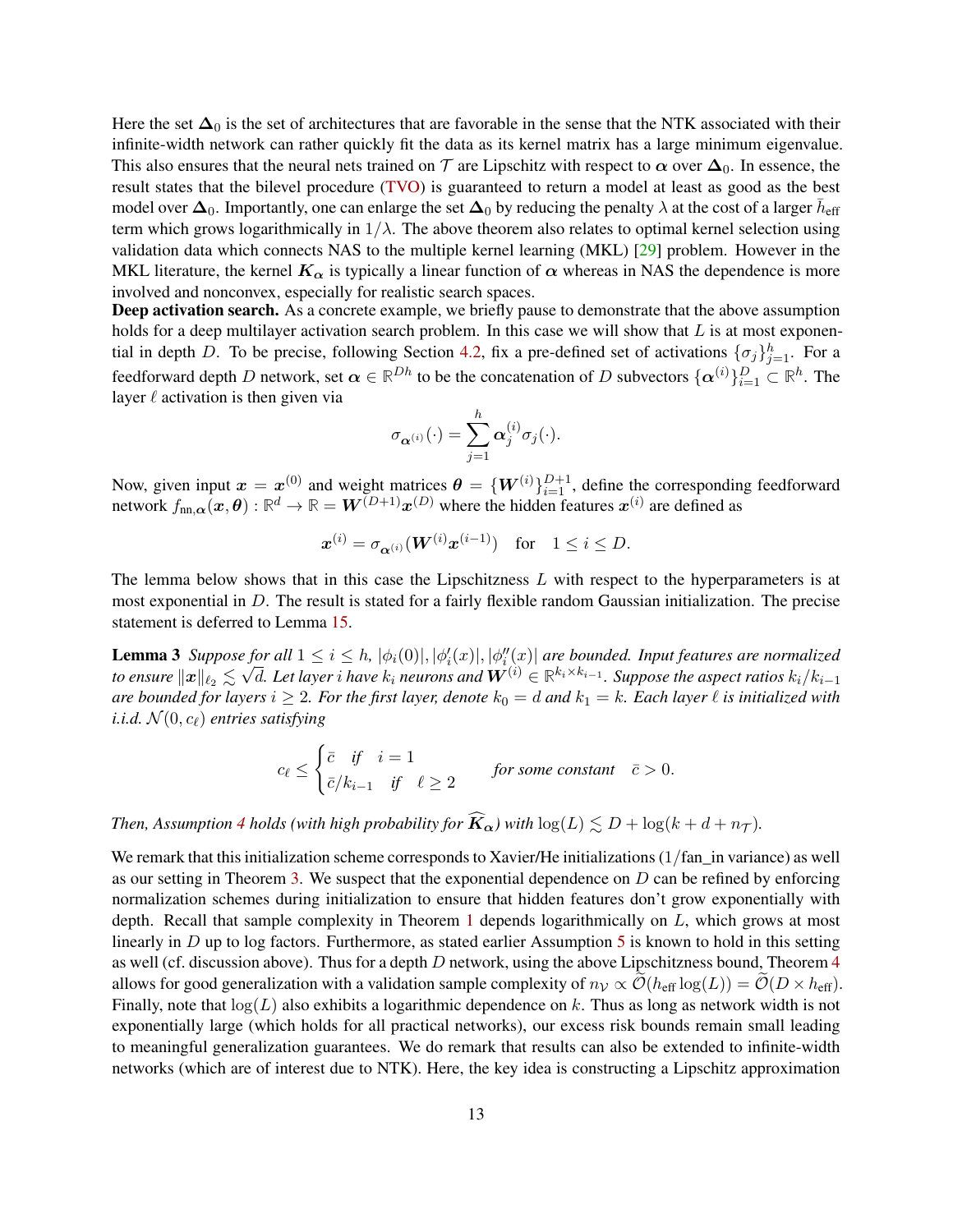to the infinite-width problem via a finite-width problem. In similar spirit to Lemma [5,](#page-11-2) such approximation can be made arbitrarily accurate with a polynomial choice of  $k$  [\[78,](#page-24-1) [5\]](#page-20-4). As discussed earlier, Theorem [7](#page-29-0) in the appendix provides a clear path to fully formalize this and the proof of Theorem [3](#page-9-0) already employs such a Lipschitz approximation scheme to circumvent imperfect Lipschitzness of nonlinear neural net training.

## <span id="page-13-0"></span>6 Algorithmic Guarantees via Connection to Low-rank Matrix Learning

The results stated so far focus on generalization and are not fully algorithmic in nature in the sense that they assume access to an approximately optimal hyperparameter of the upper-level problem per [\(TVO\)](#page-3-1) based on the validation data. In this section we wish to investigate whether it is possible to provably find such an approximate solution with a few validation samples and a computationally tractable algorithm. To this aim, in this section, we establish algorithmic connections between our activation/feature-map search problems of Section [4](#page-7-0) to a rank-1 matrix learning problem. In Def. [2](#page-7-4) –instead of studying  $\Phi_{\alpha}$  given  $\alpha$ – let us consider the matrix of feature maps

$$
\bm{X} = [\phi_1(\bm{x}) \ \phi_2(\bm{x}) \ \dots \ \phi_h(\bm{x})]^T \in \mathbb{R}^{h \times p}
$$

for a given input  $x.$  Then, the population squared-loss risk of a  $(\alpha,\theta)$  pair predicting  $\theta^T\phi_{\alpha}(x)$  is given by

$$
\mathcal{L}(\boldsymbol{\alpha},\boldsymbol{\theta}) := \mathbb{E}[(y - \boldsymbol{\alpha}^T \boldsymbol{X} \boldsymbol{\theta})^2] = \mathbb{E}[(y - \langle \boldsymbol{X}, \boldsymbol{\alpha} \boldsymbol{\theta}^T \rangle)^2].
$$

Thus, the search for the optimal model pair  $(\alpha_{\star}, \theta_{\star})$  is simply a rank-1 matrix learning task with  $M_{\star}$  =  $\alpha_{\star} \theta_{\star}^T$ . Can we learn the right matrix with a tractable algorithm in the regime [\(1.1\)](#page-1-1)?

This is a rather subtle question as in the regime [\(1.1\)](#page-1-1) there is not enough samples to reconstruct  $M_{\star}$  as anything algorithm regardless of computational tractability requires  $n<sub>T</sub> + n<sub>V</sub> \gtrsim p + h!$  But this of course does not rule out the possibility of finding an approximately optimal hyperparameter close to  $\alpha_{\star}$ . To answer this –rather tricky question– we study a discriminative data model commonly used for modeling low-rank learning. Consider a realizable setup  $y = \alpha_x^T X \theta_x$  where we ignore noise for ease of exposition, see supplementary for details. We also assume that the feature matrix X has i.i.d.  $\mathcal{N}(0, 1)$  entries. Suppose we have  $\mathcal{T} = (y_i, \mathbf{X}_i)_{i=1}^{n_{\mathcal{T}}=n}$ ,  $\mathcal{V} = (\tilde{y}_i, \tilde{\mathbf{X}}_i)_{i=1}^{n_{\mathcal{V}}=n}$  datasets with equal sample split  $n = n_{\mathcal{T}} = n_{\mathcal{V}}$ . If we combine these datasets into  $\mathcal{T}$  and solve ERM, when  $2n \leq p$ , for *any choice of*  $\alpha$ , weights  $\theta \in \mathbb{R}^p$  can perfectly fit the labels. Instead, we propose the following two-stage algorithm to achieve a near-optimal learning guarantee. Set  $\hat{M} = \sum_{i=1}^{n} \tilde{y}_i \tilde{X}_i$ .

1. Spectral estimator on 
$$
V
$$
: Set  $\hat{\alpha} = \text{top\_eigen\_vec}(\hat{M}\hat{M}^T)$ . (6.1)

2. Solve **ERM on** 
$$
\mathcal{T}
$$
: Set  $\hat{\theta} = \arg \min_{\theta} \sum_{i=1}^{n} (y_i - \hat{\alpha}^T X_i \theta)^2$ . (6.2)

<span id="page-13-2"></span>We have the following guarantee for this procedure.

**Theorem 5 (Low-rank learning with**  $p > n$ ) Let  $(X_i, \tilde{X}_i)_{i=1}^n$  be i.i.d. matrices with i.i.d.  $\mathcal{N}(0, 1)$  entries. Let  $y_i = \alpha_*^T X_i \theta_*$  for unit norm  $\alpha \in \mathbb{R}^h, \theta \in \mathbb{R}^p$ . Consider an asymptotic setting where  $p, n, h$  grow to *infinity with fixed ratios given by*  $\bar{p} = p/n > 1$ ,  $\bar{h} = h/n < 1$  *and consider the asymptotic performance of*  $(\widehat{\boldsymbol{\alpha}}, \widehat{\boldsymbol{\theta}})$ .

*Let*  $1 \ge \rho_{\alpha,\alpha} \ge 0$  *be the absolute correlation between*  $\hat{\alpha}, \alpha$  *i.e.*  $\rho_{\alpha,\alpha} = |\alpha^T \hat{\alpha}|$ *. Suppose*  $\bar{p}\bar{h} \le 1/6$ *. We have that*

<span id="page-13-4"></span><span id="page-13-3"></span><span id="page-13-1"></span>
$$
\lim_{n \to \infty} \rho_{\alpha_\star, \widehat{\alpha}}^2 \ge 1 - 64 \bar{p} \bar{h} \tag{6.3}
$$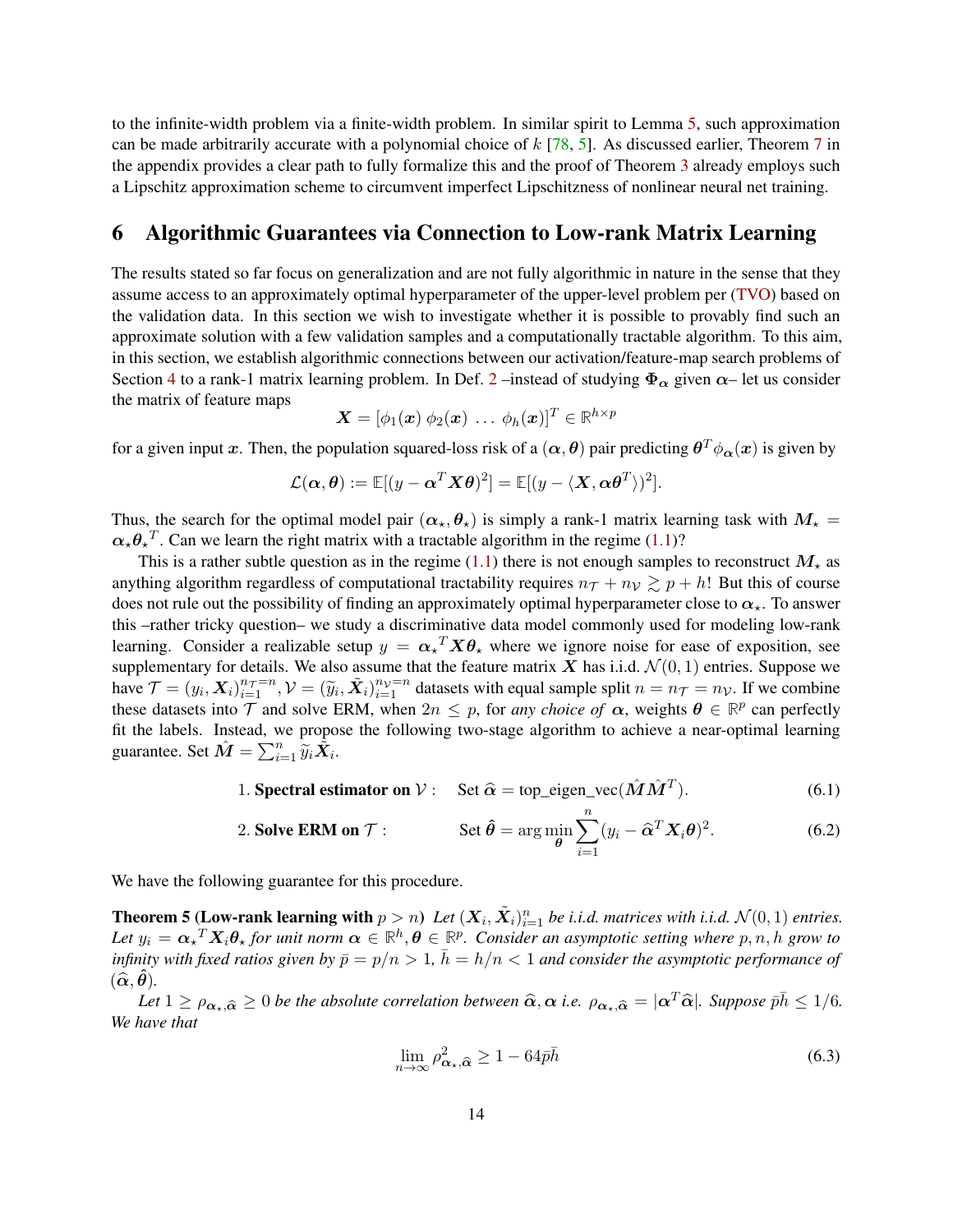<span id="page-14-1"></span>

<span id="page-14-2"></span>(a) Input layer stability for a one-hidden layer net-(b) Stability of weights of a deeper four layer network work

Figure 2: We visualize the Lipschitzness of the algorithm when  $A(\cdot)$  is stochastic gradient descent. We train networks with activation parameters  $\alpha$  and  $\alpha + \Delta \alpha$  and display the normalized distances  $\|\theta_{\alpha} - \theta_{\alpha + \Delta \alpha}\|_{\ell_2}/\Delta \alpha$  for different perturbation strengths  $\Delta \alpha$ .

*Additionally, if*  $\bar{p}\bar{h} \leq c$  *for sufficiently small constant*  $c > 0$ *,* 

<span id="page-14-4"></span><span id="page-14-3"></span>
$$
\lim_{n \to \infty} \mathcal{L}(\widehat{\alpha}, \widehat{\theta}) \leq \underbrace{1 - \frac{1}{\bar{p}}}_{\text{risk}(\alpha_{\star})} + \underbrace{\frac{200\bar{h}}{1 - 1/\bar{p}}}_{\text{estimating } \alpha_{\star}}.
$$
\n(6.4)

A few remarks are in order. First, the result applies in the regime  $p \gg n$  as long as –the rather surprising condition–  $ph \lesssim n^2$  holds (see [\(6.3\)](#page-13-1)). Numerical experiments in Section [7](#page-14-0) verify that (specifically Figure [5\)](#page-17-0) this condition is indeed necessary. Here,  $risk(\alpha_\star) = 1 - n/p$  is the *exact asymptotic risk* one would achieve by solving ERM with the knowledge of optimal  $\alpha_{\star}$ . Our result shows that one can approximately recover this optimal  $\alpha_{\star}$  up to an error that scales with  $ph/n^2$ . Our second result achieves a near-optimal risk via  $\hat{\alpha}$ <br>without leaving  $\alpha_{\star}$ . Since  $1 - 1/\bar{\alpha}$  is essentially constant, the risk due to  $\alpha_{\star}$  search without knowing  $\alpha_{\star}$ . Since  $1 - 1/\bar{p}$  is essentially constant, the risk due to  $\alpha_{\star}$ -search is proportional to  $\bar{h} =$ h/n. This rate is consistent with Theorem [1](#page-4-4) which would achieve a risk of  $1-n/p+\widetilde{\mathcal{O}}(\sqrt{h/n})$ . Remarkably, we obtain a slightly more refined rate  $(h/n \leq \sqrt{h/n})$  using a spectral estimator with a completely different mathematical machinery based on high-dimensional learning. To the best of our knowledge, our spectral estimation result [\(6.3\)](#page-13-1) in the  $p > n$  regime is first of its kind (with a surprising  $ph \leq n^2$  condition) and might be of independent interest. Finally, while this result already provides valuable algorithmic insights, it would be desirable to extend this result to general feature distributions to establish algorithmic guarantees for the original activation/feature map search problems.

# <span id="page-14-0"></span>7 Numerical Experiments

To verify our theory, we provide three sets of experiments. First, to test Theorem [3,](#page-9-0) we verify the (approximate) Lipschitzness of trained neural nets to perturbations in the activation function. Second, to test Theorem [1,](#page-4-4) we will study the test-validation gap for DARTS search space. Finally, we verify our claims on a. Lipschitzness of Trained Networks. First, we wish to verify Assumption [1](#page-4-2) for neural nets by demonstrating their Lipschitzness under proper conditions. In these experiments, we consider a single hyperparameter  $\alpha \in \mathbb{R}$  to control the activation via a combination of ReLU and Sigmoid i.e.  $\sigma_{\alpha}(x) = (1 - \alpha)$ ReLU $(x)$  +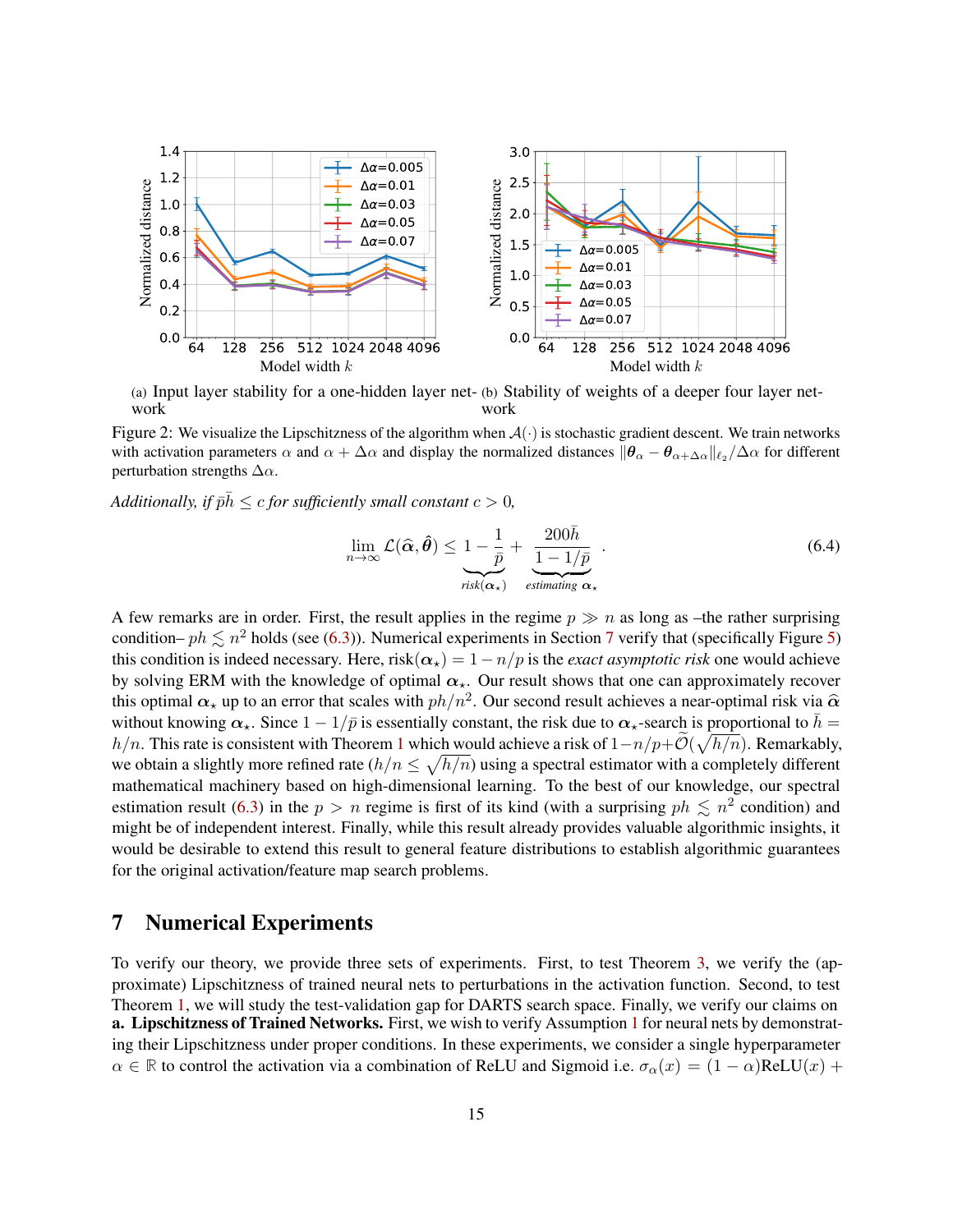<span id="page-15-0"></span>

<span id="page-15-5"></span><span id="page-15-4"></span><span id="page-15-1"></span>(a) Maximum output variability (b) Average output variability (c) Maximum output variability (d) Average output variability for shallow network for shallow network for deep network for deep network

Figure 3: We visualize the Lipschitzness of the algorithm when  $A(\cdot)$  is stochastic gradient descent. In Fig-ure [3\(a\)](#page-15-0) and [3\(b\),](#page-15-1) we train the input layer of 2-layer shallow networks with activation parameters  $\alpha$  and  $\alpha + \Delta \alpha$ which have the same setup as Figure  $2(a)$ . Then we display the maximum and average output variability defined in [\(7.1\)](#page-15-2) and [\(7.2\)](#page-15-3) respectively for different perturbation strengths  $\Delta \alpha$  and model width k. In Figure [3\(c\)](#page-15-4) and [3\(d\),](#page-15-5) we train 4-layer deep fully connected networks with activation parameters  $\alpha$  and  $\alpha + \Delta \alpha$  and also display the maximum and average output variability for different perturbation strengths  $\Delta \alpha$ .

 $\alpha$  · Sigmoid(x). Training the network weights  $\theta$  with this activation from the same random initialization leads to the weights  $\theta_{\alpha}$ . We are interested in testing the stability of these weights to slight  $\alpha$  perturbations by studying the normalized distance  $\|\theta_\alpha - \theta_{\alpha+\Delta\alpha}\|_{\ell_2}/\Delta\alpha$ . This in turn ensures the Lipschitzness of the model output via a standard bound (see supp. for numerical experiments). Fig. [2](#page-14-2) presents our results on both shallow and deeper networks on a binary MNIST task which uses the first two classes with squared loss. This setup is in a similar spirit to our theory. In Fig. [2\(a\)](#page-14-1) we train input layer of a shallow network  $f_\alpha(x) = \bm{v}^T \sigma_\alpha(\bm{W} \bm{X})$  where  $\bm{W} \in \mathbb{R}^{k \times 784}$ . In Fig. [2\(b\),](#page-14-3) a deeper fully connected network with 4 layers is trained. Here, the number of neurons from input to output are  $k, k/2, k/4$  and 1 and the same activation  $\sigma_{\alpha}(\bm{X})$  is used for all layers. Finally, we initialize the network with He initialization and train the model for 60 epochs with batch size 128 with SGD optimizer and learning rate 0.003. For each curve and width level, we average 20 experiments where we first pick 20 random  $\alpha \in [0, 1]$  and their perturbation  $\alpha + \Delta \alpha$ . We then compute the average of normalized distances  $\|\bm{\theta}_\alpha - \bm{\theta}_{\alpha+\Delta\alpha}\|_{\ell_2}/\Delta\alpha$ .

We now provide further experiments to better verify Assumption [1.](#page-4-2) Let  $\mathcal{T}_{\text{test}}$  be the test data (of MNIST) which provides a proxy for the input domain  $\mathcal{X}^4$  $\mathcal{X}^4$ . Our goal is to assess the Lipschitzness of the network prediction over  $\mathcal{T}_{\text{test}}$  which exactly corresponds to the setup of Assumption [1.](#page-4-2) Specifically, we will evaluate two quantities as a function of the activation perturbation  $\Delta \alpha$ 

<span id="page-15-2"></span>Maximum output variability: 
$$
\max(f, \Delta \alpha, \mathcal{T}_{\text{test}}) = \frac{\sup_{\bm{x} \in \mathcal{T}_{\text{test}}} |f(\bm{\theta}_{\alpha}, \bm{x}) - f(\bm{\theta}_{\alpha + \Delta \alpha}, \bm{x})|}{\Delta \alpha},
$$
 (7.1)

<span id="page-15-3"></span>Average output variability: 
$$
\text{avg}(f, \Delta\alpha, \mathcal{T}_{\text{test}}) = \frac{1}{n_{\mathcal{T}}\Delta\alpha} \sum_{\mathbf{x} \in \mathcal{T}_{\text{test}}} |f(\boldsymbol{\theta}_{\alpha}, \mathbf{x}) - f(\boldsymbol{\theta}_{\alpha + \Delta\alpha}, \mathbf{x})|.
$$
 (7.2)

Here, the maximum output variability is the most relevant quantity as it directly corresponds to the Lipschitz-ness of the function over the input domain. We keep the same setup in Figure [3\(a\)](#page-15-0) and [3\(b\)](#page-15-1) as Figure [2\(a\),](#page-14-1) however, in Figure [3\(a\)](#page-15-0) and [3\(b\),](#page-15-1) instead of computing the distance between trained models, we plot maximum output variability [\(7.1\)](#page-15-2) and average output variability [\(7.2\)](#page-15-3) respectively for different perturbation level  $\Delta_{\alpha}$  and model width. Figure [3\(c\)](#page-15-4) and [3\(d\)](#page-15-5) demonstrate the output variability on 4-layer neural networks which has the same setup as  $2(b)$ .

<span id="page-15-6"></span><sup>&</sup>lt;sup>4</sup>We note that these values are calculated over the test data however we found the behavior over the training data to be similar.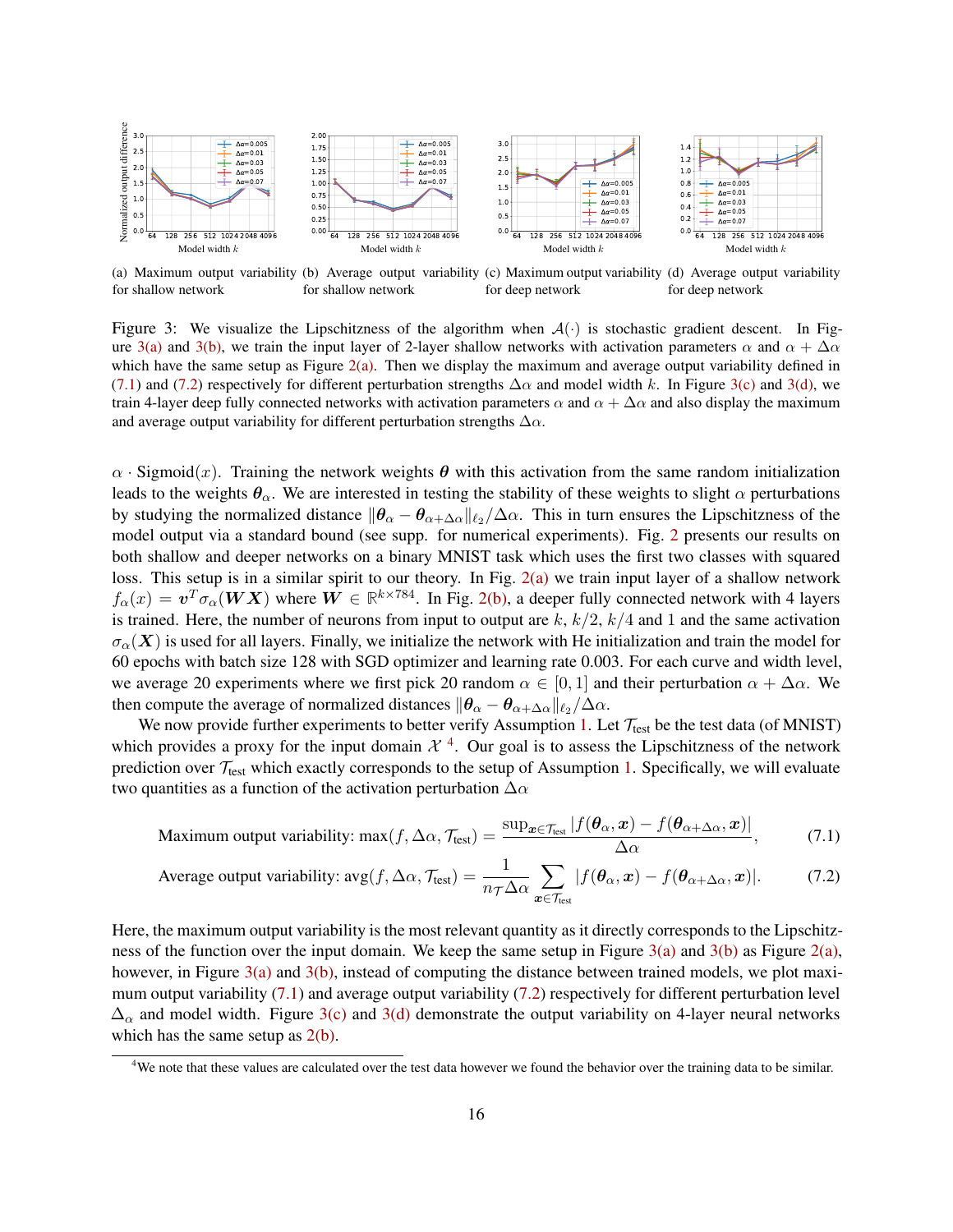<span id="page-16-2"></span>

(a) The test-validation gap for the continuously parameterized (b) The train (dotted curves), validation (dashed curves) and architecture during the search phase of DARTS.

<span id="page-16-0"></span>test (solid curves) errors during the search phase of DARTS training.

<span id="page-16-1"></span>Figure 4: The test-validation gap and errors for the continuously parameterized architecture during the search phase of DARTS. The result is average of 5 different runs. Evaluations are for different validation sample sizes and epoch checkpoints. Figure [4\(b\)](#page-16-0) shows that all models overfit to training samples quickly. The DARTS runs with less validation examples also trend to overfit the validation dataset which leads to the increase in test error (most visibly for  $n<sub>V</sub> \in \{20, 50\}$ ).

All figures support our theory and show that, the normalized distance is indeed stable to the perturbation level  $\Delta \alpha$  across different widths and only mildly changes. Note that  $\Delta \alpha \in \{0.01, 0.005\}$  result in a slightly larger normalized distance compared to larger perturbations. Such behavior for small  $\Delta \alpha$  is not surprising and is likely due to the imperfect Lipschitzness of the network (especially with ReLU activation). Fortunately, our theory allows for this as it only requires an approximate Lipschitz property (recall the discussion below Theorem [1\)](#page-4-4).

b. Test-Validation Gap for DARTS. In this experiment, we study a realistic architecture search space via DARTS algorithm [\[44\]](#page-22-0) over CIFAR-10 dataset using 10k training samples. We only consider the search phase of DARTS and train for 50 epochs using SGD. This phase outputs a *continuously parameterized architecture*, which can be computed on DARTS' supernet. Each operation on the edges of the final architecture is a linear superposition of eight predefined operations (e.g. conv3x3, zero, skip). The curves are obtained by averaging three independent runs. In Fig. [4,](#page-16-1) we assess the gap between the test and validation errors while varying validation sizes from 20 to 1000. Our experiments reveal two key findings via Figure  $4(a)$ . First, the train-validation gap indeed decreases rapidly as soon as the validation size is only mildly large, e.g. around  $n<sub>V</sub> = 250$  –much smaller than the typical validation size used in practice. This is consistent with Theorem [1](#page-4-4) as the architecture has 224 hyperparameters. On the other hand, there is indeed a potential of overfitting to validation for  $n<sub>V</sub> \le 100$ . We also observe that the gap noticeably increases with more epochs. The small gaps at initial epochs may be due to insufficient training i.e. network does not yet achieve zero training loss. For later epochs, since early-stopping (i.e. using earlier epoch checkpoints) has a ridge regularization effect, we suspect that widening gap may be due to the growing Lipschitz constant with respect to the architecture choice. Such behavior would be consistent with Thm [4](#page-11-0) (smaller ridge penalty leads to more excess validation risk). Figure [4\(b\)](#page-16-0) displays the train/validation/test errors by epoch for different validation sample sizes. This figure is also consistent with our core setup and expectations [\(1.1\)](#page-1-1). The training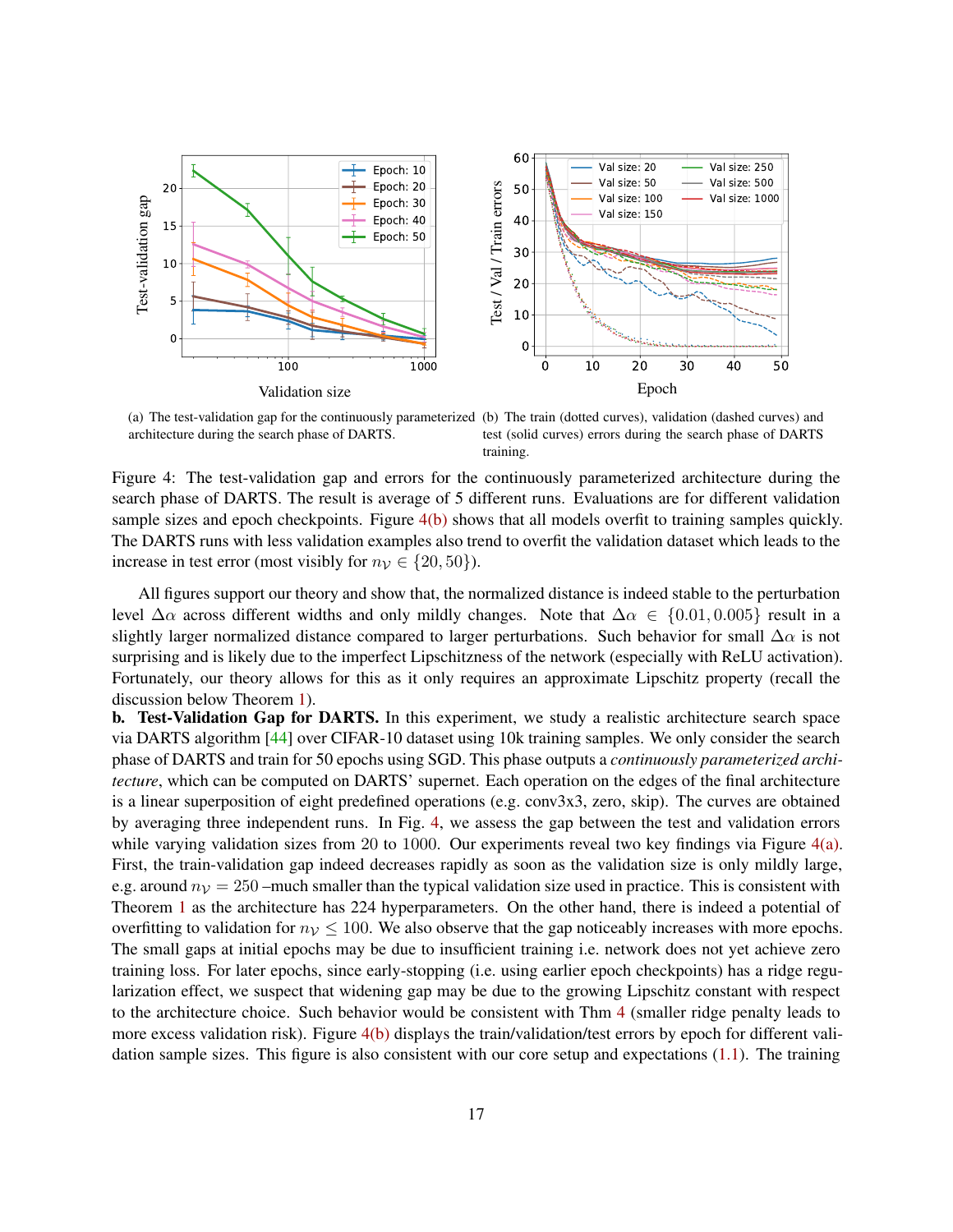<span id="page-17-1"></span>

<span id="page-17-2"></span><span id="page-17-0"></span>(a) Correlation as a function of the left singular dimen-(b) Correlation as a function of overparameterization sion  $h$  (corresponding to  $\#$  of hyperparameters) level (left-dim+right-dim / sample size)

Figure 5: Overparameterized rank-1 learning setup of Sec. [6.](#page-13-0) The (absolute value of) the correlation coefficient between  $\alpha_{\star}$  and the estimate  $\hat{\alpha}$  as a function of h. Each curve (with distinct color) corresponds to a fixed  $ph/n^2$  choice. Here we kept the notation consistent with Sec. [6](#page-13-0) and set  $n = n<sub>T</sub> = n<sub>V</sub>$ .

loss/error quickly goes down to zero. Validation contains much fewer samples but it is difficult to overfit (despite continuously parameterized architecture). However, as discussed above, below a certain threshold  $(n<sub>V</sub> \le 100)$ , differentiable search indeed overfits to the validation leading to deteriorating test risk.

c. Overparameterized Rank-1 Learning. We now aim to verify the theoretical claims of Sec. [6](#page-13-0) on rank-1 learning. Specifically, we will verify our claim [\(6.3\)](#page-13-1) and empirically demonstrate that recovery of the ground-truth hyperparameter  $\alpha_{\star}$  requires  $hp \lesssim n^2$  where we set  $n = n\tau = n_{\mathcal{V}}$ . This is in contrast to the arguably more intuitive  $h \leq n$  requirement. Figure [5](#page-17-0) summarizes our numerical results. Our experiment is constructed as follows. We generate an  $h \times p$  rank-1 matrix  $M = \alpha_{\star} \theta_{\star}^T$  with left and right singular vectors  $\alpha_{\star}, \theta_{\star}$  generated as i.i.d. Gaussians normalized to unit norm. We collect n noiseless labels via  $y_i = \alpha_x^T X_i \theta_x$  where  $X_i \stackrel{i.i.d.}{\sim} \mathcal{N}(0,1)$  as in Theorem [5](#page-13-2) and apply the spectral estimator [\(6.1\)](#page-13-3) to estimate the  $\alpha_{\star}$  vector. In our experiments, we vary h between 0 to 60 and we set  $p = \gamma n^2/h$ .  $\gamma$  is also varied from 0.1 to 0.4. Figure [5\(a\)](#page-17-1) displays the (absolute value of) the correlation coefficient between  $\alpha_{\star}$  and the estimate  $\hat{\alpha}$ as a function of h. Each curve (with distinct color) corresponds to a fixed  $ph/n^2$  choice. Observe that these curves remain constant even if  $h$  is varying more than a factor of 20. This indicates that correlation indeed depends on hp rather than solely h. When we increase  $\gamma$ , p increases and correlation noticeably decreases as we move from a higher curve to a lower curve again indicating the dependence on  $p$ . Finally, Figure  $5(b)$ displays the exact same information but the x-axis is the total number of parameters normalized by the total data (used for spectral initialization). This shows that, just as predicted by Theorem [5,](#page-13-2) hyperparameter  $\alpha_{\star}$ can be learned even when p is much larger than n as long as  $hp \lesssim n^2$ .

# 8 Related Works

Our work establishes generalization guarantees for architecture search and is closely connected to the literature on deep learning theory, statistical learning, and hyperparameter optimization / NAS. These connections are discussed below.

Statistical learning: The statistical learning theory provide rich tools for analyzing test performance of algorithms [\[13,](#page-20-0) [66\]](#page-23-3). Our discussion on learning with bilevel optimization and train-validation split connects to the model selection literature  $[36, 37, 69]$  $[36, 37, 69]$  $[36, 37, 69]$  $[36, 37, 69]$  $[36, 37, 69]$  as well as the more recent works on architecture search  $[40, 39]$  $[40, 39]$  $[40, 39]$ .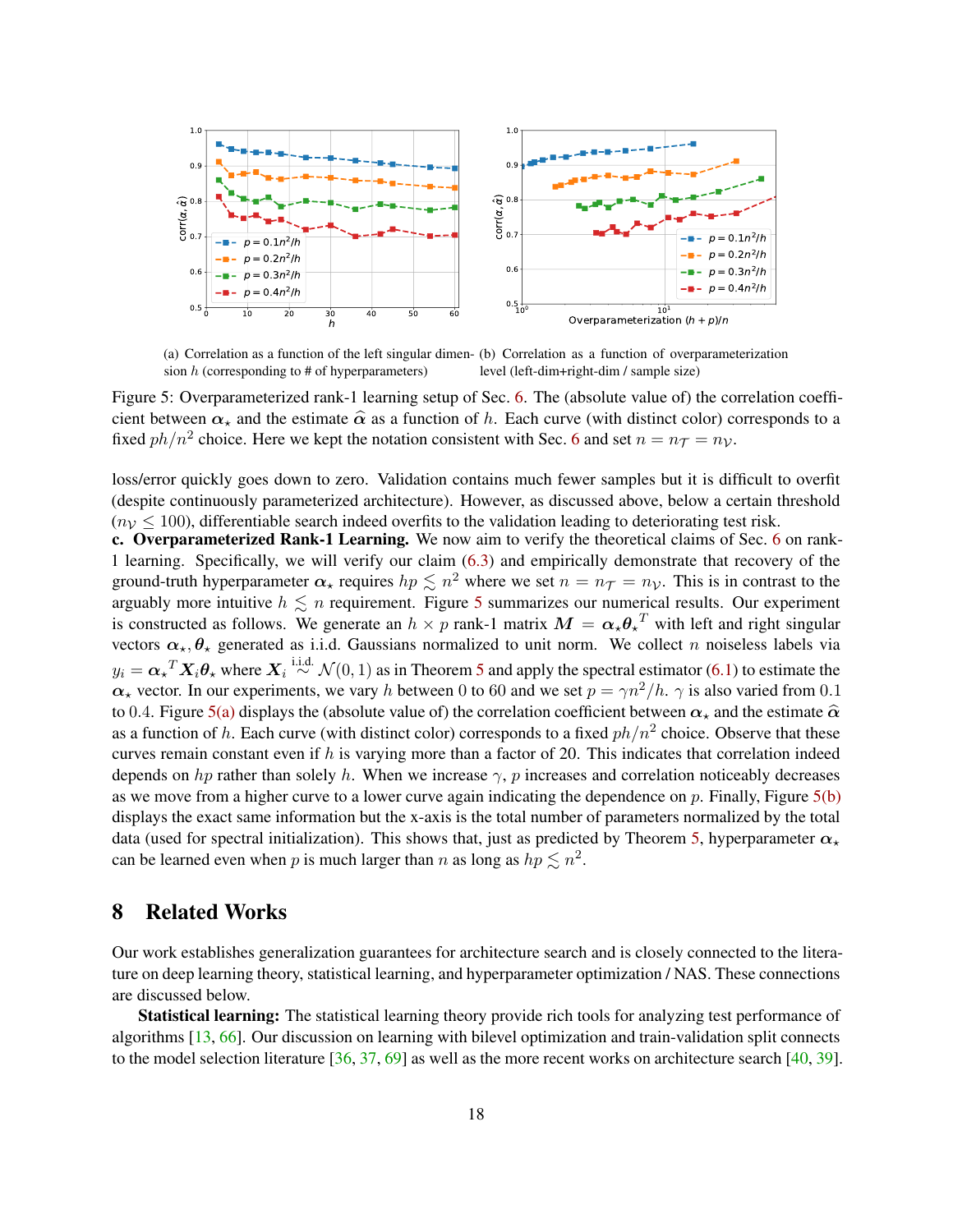The model selection literature is mostly concerned with controlling the model complexity (e.g. via nested hypothesis), which is not directly applicable to high-capacity deep nets. The latter two works are closer to us and also establish connections between feature maps and NAS. However, there are key distinctions. First, we operate on continuous hyperparameter spaces whereas these consider discrete hyperparameters which are easier to analyze. Second, their approaches do not directly apply to neural nets as they have to control the space of all networks with zero training loss which can be large. In contrast, we analyze tractable lower-level algorithms such as gradient-descent and study the properties of a single model returned by the algorithm. [\[30\]](#page-21-7) discuss methods for determining train-validation split ratios. Favorable learning theoretic properties of (cross-)validation are studied by [\[38,](#page-22-3) [73\]](#page-24-3). These works either apply to specific scenarios such as tuning lasso penalty or do not consider hyperparameters. We also note that algorithmic stability of [\[14\]](#page-20-6) utilizes stability of an algorithm to changes in the training set. In contrast, we consider the stability with respect to hyperparamters. [\[7\]](#page-20-7) discusses the importance of train-validation split in meta-learning problems, which also accept a bilevel formulation. Finally, [\[71\]](#page-24-4) explores tuning the learning rate for improved generalization. They focus on a simple quadratic objective using hyper-gradient methods and characterize when train-validation split provably helps.

Generalization in deep learning: The statistical study of neural networks can be traced back to 1990's [\[3,](#page-19-0) [12,](#page-20-8) [9\]](#page-20-9). With the success of deep learning, the generalization properties of deep networks received a renewed interest in recent years [\[24,](#page-21-8) [6,](#page-20-10) [55,](#page-23-4) [28\]](#page-21-9). [\[11,](#page-20-11) [56\]](#page-23-5) establish spectrally normalized risk bounds for deep networks and [\[54\]](#page-23-6) provides refined bounds by exploiting inter-layer Jacobian. [\[6\]](#page-20-10) proposes tighter bounds using compression techniques. These provide a solid foundation on the generalization ability of deep nets. More recently, [\[34\]](#page-21-5) has introduced the neural tangent kernel which enables the analysis of deep nets trained with gradient-based algorithms: With proper initialization, wide networks behave similarly to kernel regression. NTK has received significant attention for analyzing the optimization and learning dynamics of wide networks [\[23,](#page-21-10) [2,](#page-19-1) [18,](#page-20-12) [76,](#page-24-5) [57,](#page-23-7) [80,](#page-24-6) [70,](#page-24-7) [60\]](#page-23-8). Closer to us, [\[16,](#page-20-3) [4,](#page-20-1) [48,](#page-22-11) [59,](#page-23-9) [1,](#page-19-2) [4\]](#page-20-1) provide generalization bounds for gradient descent training. A line of research implements neural kernels for convolutional networks and ResNets [\[75,](#page-24-8) [65,](#page-23-10) [43,](#page-22-12) [33\]](#page-21-11). Related to us [\[5\]](#page-20-4) mention the possibility of using NTK for NAS and recent work by [\[62\]](#page-23-11) shows that such an approach can indeed produce good results and speed up NAS. In connection to these, [§4](#page-7-0) and [5](#page-10-0) establish the first provable guarantees for NAS and also provide a rigorous justification of the NTK-based NAS by establishing data-dependent bounds under verifiable assumptions.

Neural Architecture Search and Bilevel Optimization: HPO and NAS find widespread applications in machine learning. These are often formulated as a bilevel optimization problem, which seeks the optimal hyperparameter at the upper-level optimization minimizing a validation loss. There are variety of NAS approaches employing reinforcement learning, evolutionary search, and Bayesian optimization [\[79,](#page-24-9) [8,](#page-20-13) [77\]](#page-24-10). Recently differentiable optimization methods have emerged as a powerful tool for NAS (and HPO) problem [\[44,](#page-22-0) [72,](#page-24-11) [15,](#page-20-14) [74,](#page-24-12) [41,](#page-22-7) [63,](#page-23-2) [21\]](#page-21-12) which use continuous relaxations of the architecture. Specifically, DARTS proposed by [\[44\]](#page-22-0) uses a continuous relaxation on the upper-level optimization and weight sharing in the lower level. The algorithm optimizes the lower and upper level simultaneously by gradient descent using train-validation split. [\[72,](#page-24-11) [74,](#page-24-12) [63,](#page-23-2) [21\]](#page-21-12) provide further improvements on differentiable NAS. The success of differentiable HPO/NAS methods has further raised interest in large continuous hyperparameter spaces and accelerating bilevel optimization [\[27,](#page-21-1) [41,](#page-22-7) [45\]](#page-22-1). In this paper we initiate some theoretical understanding of this exciting and expanding empirical literature.

High-dimensional learning: In [§6,](#page-13-0) we use ideas from high-dimensional learning to establish algorithmic results. Closest to us are the works on spectral estimators. The recent literature utilizes spectral methods for low-rank learning problems such as phase-retrieval and clustering [\[68\]](#page-24-13). Spectral algorithm is used to initialize the algorithm within a basin of attraction for a subsequent method such as convex optimiza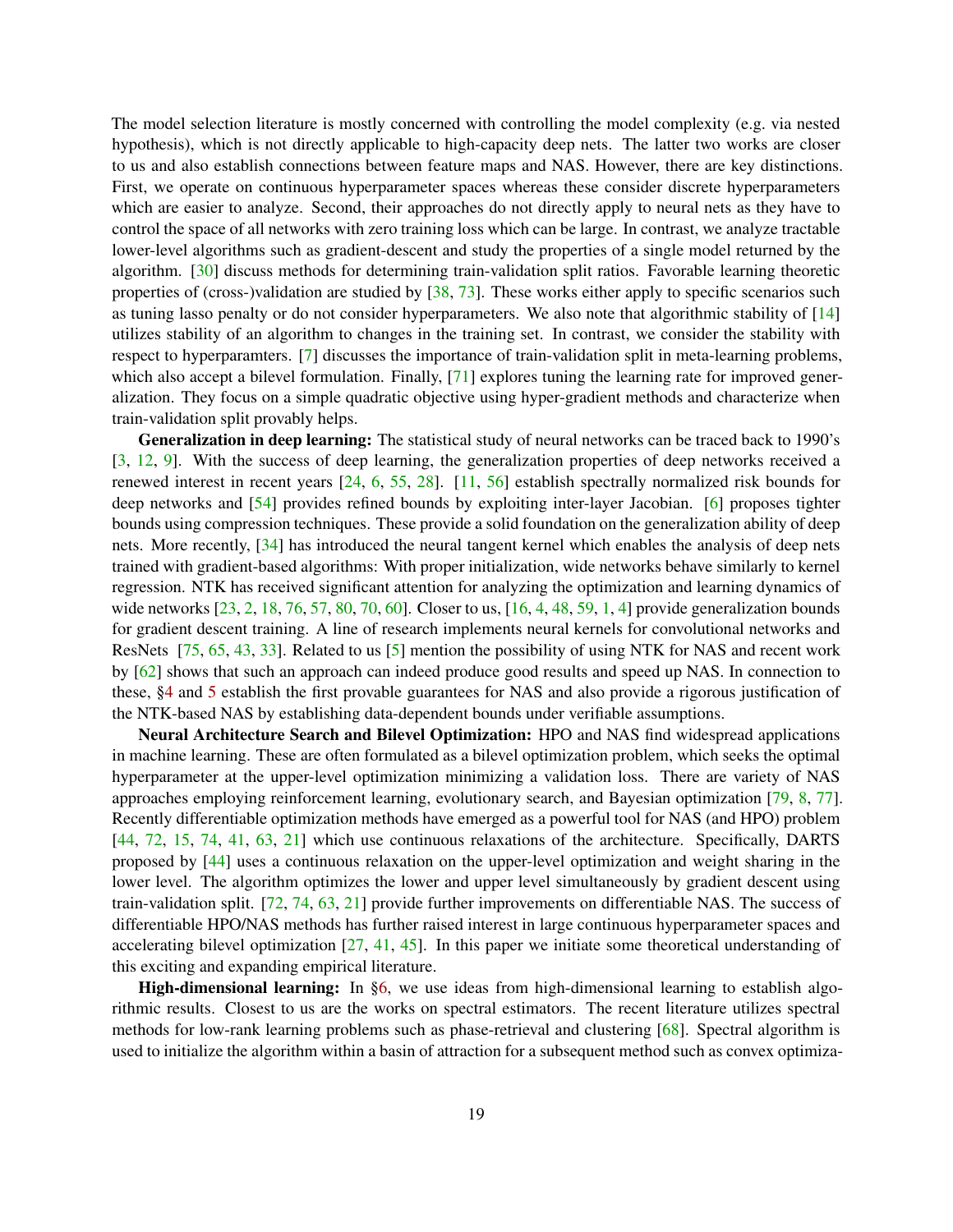tion or gradient descent. This is in similar flavor to our Theorem [5](#page-13-2) which employs a two-stage algorithm. [\[46,](#page-22-13) [47,](#page-22-14) [53\]](#page-23-12) provide asymptotic/sharp analysis for spectral methods for phase retrieval. However, unlike our problem, these works all focus symmetric matrices and operate in the low-dimensional regime where sample size is more than the parameter size. While not directly related, we remark that sparse phase retrieval and sparse PCA problems [\[35,](#page-21-13) [82\]](#page-24-14) do lead to a high-dimensional regime (sample size less than parameter size) due to the sparsity prior on the parameter.

# 9 Conclusion and Future Directions

In this paper, we explored theoretical aspects of the NAS problem. We first provided statistical guarantees when solving bilevel optimization with train-validation split. We showed that even if the lower-level problem overfits –which is common in deep learning– the upper-level problem can guarantee generalization with a few validation data. We applied these results to establish guarantees for the optimal activation search problem and extended our theory to generic neural architectures. These formally established the high-level intuition in Figure [1.](#page-1-0) We also showed interesting connections between the activation search and a novel low-rank matrix learning problem and provided sharp algorithmic guarantees for the latter.

There are multiple exciting directions for future research. First, one can develop variants of Theorems [3](#page-9-0) and [4](#page-11-0) by studying other lower-level algorithms (e.g. different loss functions, incorporate regularization) and, most importantly, developing a better understanding of the architecture search spaces and architectural operations. Second, our results are established for the NTK (i.e. lazy training) regime and it would be desirable to obtain similar results for other learning regimes such as the mean-field regime [\[51\]](#page-22-15). Finally, it would be interesting to study both computational and statistical aspects of the gradient-based solutions to the upper-level problem [\(TVO\)](#page-3-1). To this aim, our Theorem [1](#page-4-4) established that gradient of the validation loss (i.e. hyper-gradient) uniformly converges under mild assumptions. However, besides this, we require a deeper understanding of the population landscape (i.e. as  $n<sub>V</sub> \rightarrow \infty$ ) of the the upper-level validation problem (even for the shallow NAS problem of Section [4\)](#page-7-0) which might necessitate new advances in bilevel optimization theory.

### Acknowledgements

S.O. and M.L. are supported by NSF-CNS under award #1932254 and by an NSF-CAREER under award #2046816. M.S. is supported by the Packard Fellowship in Science and Engineering, a Sloan Research Fellowship in Mathematics, an NSF-CAREER under award #1846369, the Air Force Office of Scientific Research Young Investigator Program (AFOSR-YIP) under award # FA9550-18-1-0078, DARPA Learning with Less Labels (LwLL) and FastNICS programs, and NSF-CIF awards #1813877 and #2008443.

# References

- <span id="page-19-2"></span>[1] Zeyuan Allen-Zhu, Yuanzhi Li, and Yingyu Liang. Learning and generalization in overparameterized neural networks, going beyond two layers. *arXiv preprint arXiv:1811.04918*, 2018.
- <span id="page-19-1"></span>[2] Zeyuan Allen-Zhu, Yuanzhi Li, and Zhao Song. A convergence theory for deep learning via overparameterization. In *International Conference on Machine Learning*, pages 242–252, 2019.
- <span id="page-19-0"></span>[3] Martin Anthony and Peter L Bartlett. *Neural network learning: Theoretical foundations*. cambridge university press, 2009.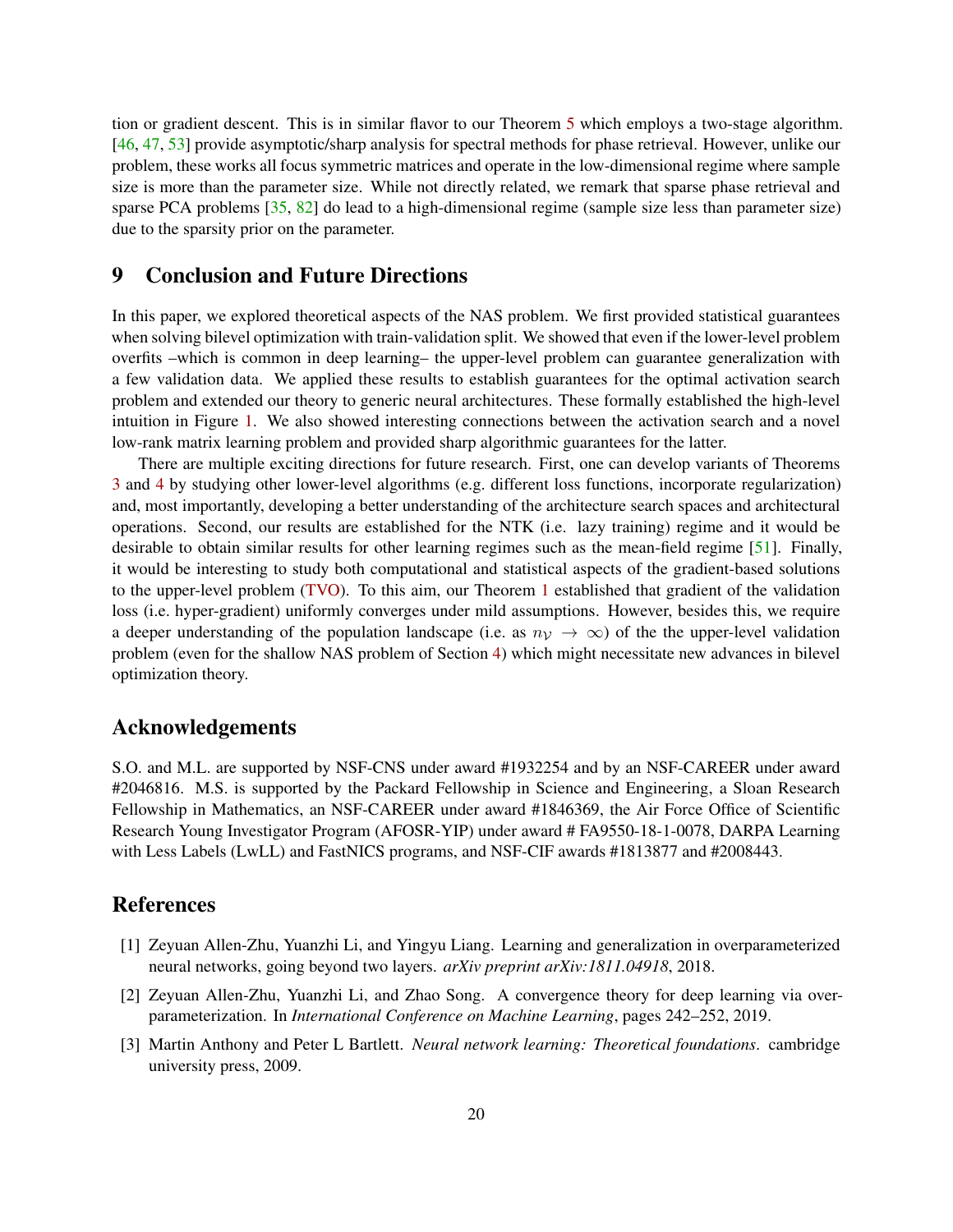- <span id="page-20-1"></span>[4] Sanjeev Arora, Simon Du, Wei Hu, Zhiyuan Li, and Ruosong Wang. Fine-grained analysis of optimization and generalization for overparameterized two-layer neural networks. In *International Conference on Machine Learning*, pages 322–332. PMLR, 2019.
- <span id="page-20-4"></span>[5] Sanjeev Arora, Simon S Du, Wei Hu, Zhiyuan Li, Ruslan Salakhutdinov, and Ruosong Wang. On exact computation with an infinitely wide neural net. *arXiv preprint arXiv:1904.11955*, 2019.
- <span id="page-20-10"></span>[6] Sanjeev Arora, Rong Ge, Behnam Neyshabur, and Yi Zhang. Stronger generalization bounds for deep nets via a compression approach. In *International Conference on Machine Learning*, pages 254–263. PMLR, 2018.
- <span id="page-20-7"></span>[7] Yu Bai, Minshuo Chen, Pan Zhou, Tuo Zhao, Jason D Lee, Sham Kakade, Huan Wang, and Caiming Xiong. How important is the train-validation split in meta-learning? *arXiv preprint arXiv:2010.05843*, 2020.
- <span id="page-20-13"></span>[8] Bowen Baker, Otkrist Gupta, Nikhil Naik, and Ramesh Raskar. Designing neural network architectures using reinforcement learning. *arXiv preprint arXiv:1611.02167*, 2016.
- <span id="page-20-9"></span>[9] Peter L Bartlett. The sample complexity of pattern classification with neural networks: the size of the weights is more important than the size of the network. *IEEE transactions on Information Theory*, 44(2):525–536, 1998.
- <span id="page-20-5"></span>[10] Peter L Bartlett, Olivier Bousquet, Shahar Mendelson, et al. Local rademacher complexities. *The Annals of Statistics*, 33(4):1497–1537, 2005.
- <span id="page-20-11"></span>[11] Peter L Bartlett, Dylan J Foster, and Matus J Telgarsky. Spectrally-normalized margin bounds for neural networks. In *Advances in Neural Information Processing Systems*, pages 6241–6250, 2017.
- <span id="page-20-8"></span>[12] Peter L Bartlett, Vitaly Maiorov, and Ron Meir. Almost linear vc-dimension bounds for piecewise polynomial networks. *Neural computation*, 10(8):2159–2173, 1998.
- <span id="page-20-0"></span>[13] Peter L Bartlett and Shahar Mendelson. Rademacher and gaussian complexities: Risk bounds and structural results. *Journal of Machine Learning Research*, 3(Nov):463–482, 2002.
- <span id="page-20-6"></span>[14] Olivier Bousquet and André Elisseeff. Algorithmic stability and generalization performance. *Advances in Neural Information Processing Systems*, pages 196–202, 2001.
- <span id="page-20-14"></span>[15] Han Cai, Ligeng Zhu, and Song Han. Proxylessnas: Direct neural architecture search on target task and hardware. *arXiv preprint arXiv:1812.00332*, 2018.
- <span id="page-20-3"></span>[16] Yuan Cao and Quanquan Gu. Generalization bounds of stochastic gradient descent for wide and deep neural networks. *arXiv preprint arXiv:1905.13210*, 2019.
- <span id="page-20-15"></span>[17] Xiangyu Chang, Yingcong Li, Samet Oymak, and Christos Thrampoulidis. Provable benefits of overparameterization in model compression: From double descent to pruning neural networks. *AAAI*, 2021.
- <span id="page-20-12"></span>[18] Lenaic Chizat and Francis Bach. A note on lazy training in supervised differentiable programming. *arXiv preprint arXiv:1812.07956*, 2018.
- <span id="page-20-2"></span>[19] Lenaic Chizat, Edouard Oyallon, and Francis Bach. On lazy training in differentiable programming. *arXiv preprint arXiv:1812.07956*, 2018.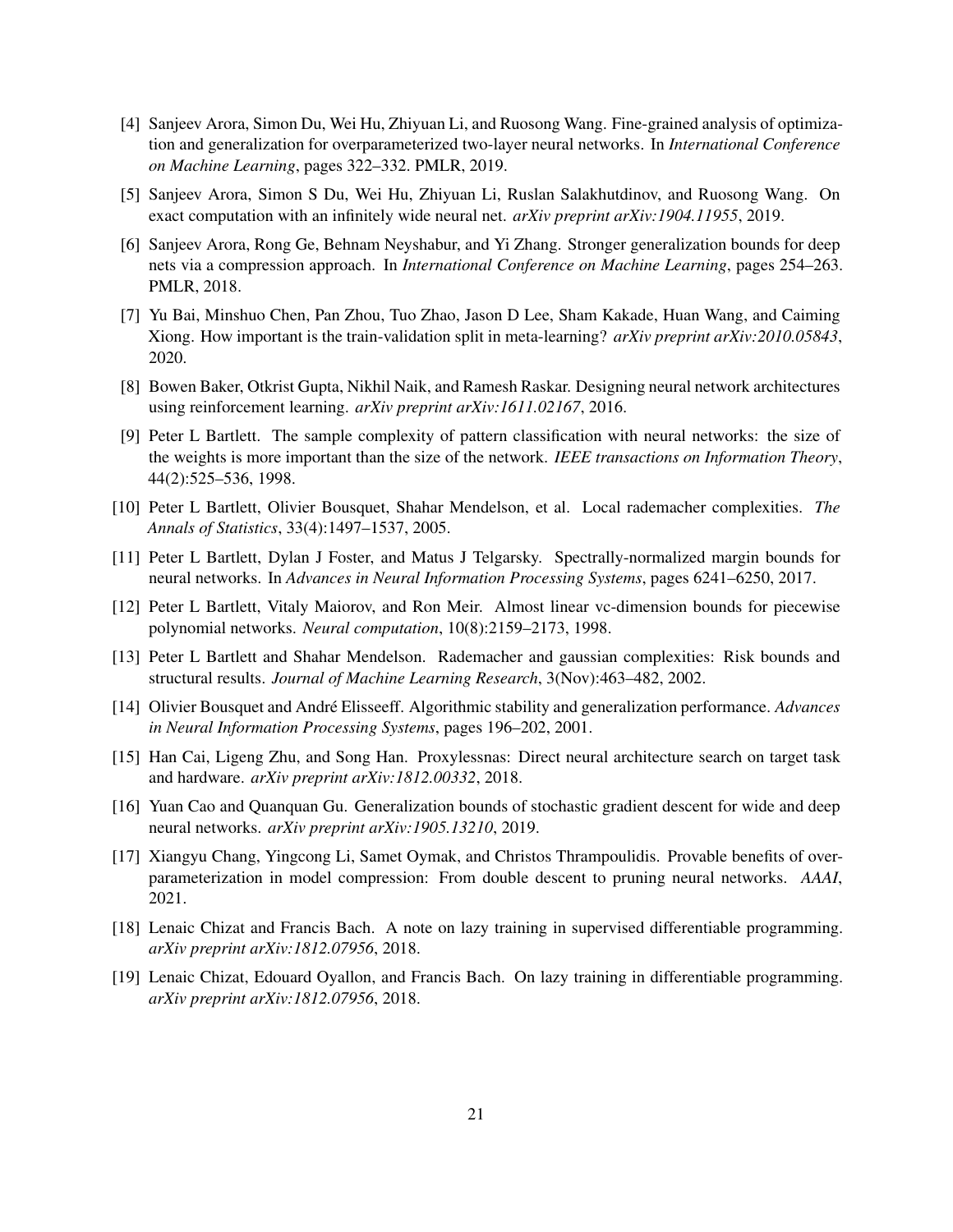- <span id="page-21-0"></span>[20] Ekin D Cubuk, Barret Zoph, Jonathon Shlens, and Quoc V Le. Randaugment: Practical automated data augmentation with a reduced search space. In *Proceedings of the IEEE/CVF Conference on Computer Vision and Pattern Recognition Workshops*, pages 702–703, 2020.
- <span id="page-21-12"></span>[21] Xuanyi Dong, Mingxing Tan, Adams Wei Yu, Daiyi Peng, Bogdan Gabrys, and Quoc V Le. Autohas: Efficient hyperparameter and architecture search. *arXiv preprint arXiv:2006.03656*, 2020.
- <span id="page-21-6"></span>[22] Simon Du, Jason Lee, Haochuan Li, Liwei Wang, and Xiyu Zhai. Gradient descent finds global minima of deep neural networks. In *International Conference on Machine Learning*, pages 1675–1685. PMLR, 2019.
- <span id="page-21-10"></span>[23] Simon S Du, Xiyu Zhai, Barnabas Poczos, and Aarti Singh. Gradient descent provably optimizes over-parameterized neural networks. *arXiv preprint arXiv:1810.02054*, 2018.
- <span id="page-21-8"></span>[24] Gintare Karolina Dziugaite and Daniel M Roy. Computing nonvacuous generalization bounds for deep (stochastic) neural networks with many more parameters than training data. *arXiv preprint arXiv:1703.11008*, 2017.
- <span id="page-21-2"></span>[25] Chelsea Finn, Pieter Abbeel, and Sergey Levine. Model-agnostic meta-learning for fast adaptation of deep networks. In *International Conference on Machine Learning*, pages 1126–1135. PMLR, 2017.
- <span id="page-21-3"></span>[26] Dylan J Foster, Ayush Sekhari, and Karthik Sridharan. Uniform convergence of gradients for nonconvex learning and optimization. In *Proceedings of the 32nd International Conference on Neural Information Processing Systems*, pages 8759–8770, 2018.
- <span id="page-21-1"></span>[27] Luca Franceschi, Paolo Frasconi, Saverio Salzo, Riccardo Grazzi, and Massimiliano Pontil. Bilevel programming for hyperparameter optimization and meta-learning. In *International Conference on Machine Learning*, pages 1568–1577. PMLR, 2018.
- <span id="page-21-9"></span>[28] Noah Golowich, Alexander Rakhlin, and Ohad Shamir. Size-independent sample complexity of neural networks. In *Conference On Learning Theory*, pages 297–299. PMLR, 2018.
- <span id="page-21-4"></span>[29] Mehmet Gonen and Ethem Alpaydin. Multiple kernel learning algorithms. *The Journal of Machine Learning Research*, 12:2211–2268, 2011.
- <span id="page-21-7"></span>[30] Isabelle Guyon et al. A scaling law for the validation-set training-set size ratio. *AT&T Bell Laboratories*, 1(11), 1997.
- <span id="page-21-14"></span>[31] Trevor Hastie, Andrea Montanari, Saharon Rosset, and Ryan J Tibshirani. Surprises in highdimensional ridgeless least squares interpolation. *arXiv preprint arXiv:1903.08560*, 2019.
- <span id="page-21-15"></span>[32] Reinhard Heckel and Mahdi Soltanolkotabi. Compressive sensing with un-trained neural networks: Gradient descent finds a smooth approximation. In *International Conference on Machine Learning*, pages 4149–4158. PMLR, 2020.
- <span id="page-21-11"></span>[33] Kaixuan Huang, Yuqing Wang, Molei Tao, and Tuo Zhao. Why do deep residual networks generalize better than deep feedforward networks?—a neural tangent kernel perspective. *Advances in Neural Information Processing Systems*, 33, 2020.
- <span id="page-21-5"></span>[34] Arthur Jacot, Franck Gabriel, and Clément Hongler. Neural tangent kernel: Convergence and generalization in neural networks. *arXiv preprint arXiv:1806.07572*, 2018.
- <span id="page-21-13"></span>[35] Kishore Jaganathan, Samet Oymak, and Babak Hassibi. Sparse phase retrieval: Convex algorithms and limitations. In *2013 IEEE International Symposium on Information Theory*, pages 1022–1026. IEEE, 2013.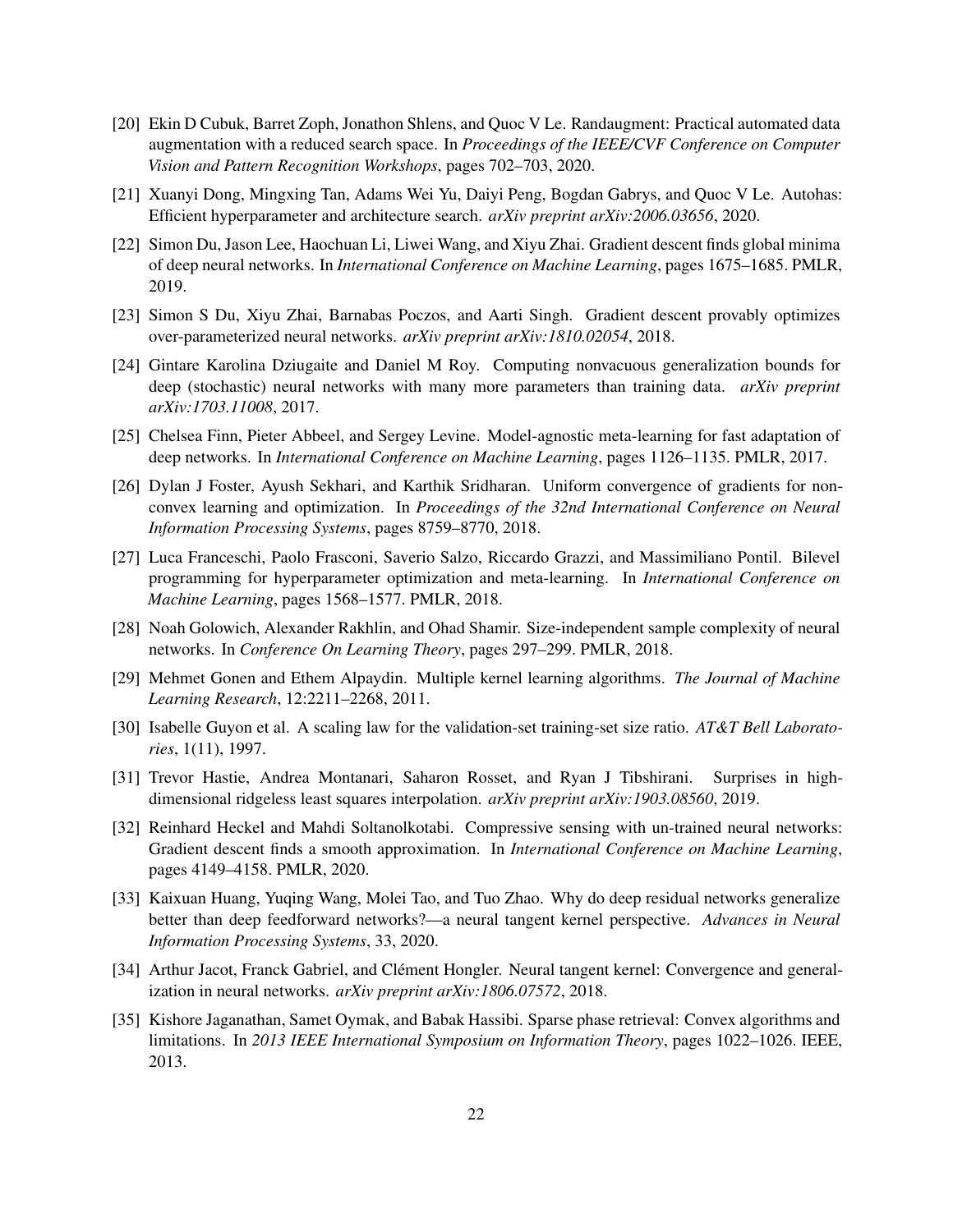- <span id="page-22-5"></span>[36] Michael Kearns. A bound on the error of cross validation using the approximation and estimation rates, with consequences for the training-test split. *Advances in Neural Information Processing Systems*, pages 183–189, 1996.
- <span id="page-22-2"></span>[37] Michael Kearns, Yishay Mansour, Andrew Y Ng, and Dana Ron. An experimental and theoretical comparison of model selection methods. *Machine Learning*, 27(1):7–50, 1997.
- <span id="page-22-3"></span>[38] Michael Kearns and Dana Ron. Algorithmic stability and sanity-check bounds for leave-one-out crossvalidation. *Neural computation*, 11(6):1427–1453, 1999.
- <span id="page-22-6"></span>[39] Mikhail Khodak, Liam Li, Maria-Florina Balcan, and Ameet Talwalkar. On weightsharing and bilevel optimization in architecture search. *preprint available at https://openreview.net/forum?id=HJgRCyHFDr*, 2019.
- <span id="page-22-10"></span>[40] Mikhail Khodak, Liam Li, Nicholas Roberts, Maria-Florina Balcan, and Ameet Talwalkar. A simple setting for understanding neural architecture search with weight-sharing. *ICML AutoML Workshop*, 2020.
- <span id="page-22-7"></span>[41] Liam Li, Mikhail Khodak, Maria-Florina Balcan, and Ameet Talwalkar. Geometry-aware gradient algorithms for neural architecture search. *arXiv preprint arXiv:2004.07802*, 2020.
- <span id="page-22-9"></span>[42] Mingchen Li, Mahdi Soltanolkotabi, and Samet Oymak. Gradient descent with early stopping is provably robust to label noise for overparameterized neural networks. In *International Conference on Artificial Intelligence and Statistics*, pages 4313–4324. PMLR, 2020.
- <span id="page-22-12"></span>[43] Zhiyuan Li, Ruosong Wang, Dingli Yu, Simon S Du, Wei Hu, Ruslan Salakhutdinov, and Sanjeev Arora. Enhanced convolutional neural tangent kernels. *arXiv preprint arXiv:1911.00809*, 2019.
- <span id="page-22-0"></span>[44] Hanxiao Liu, Karen Simonyan, and Yiming Yang. Darts: Differentiable architecture search. *arXiv preprint arXiv:1806.09055*, 2018.
- <span id="page-22-1"></span>[45] Jonathan Lorraine, Paul Vicol, and David Duvenaud. Optimizing millions of hyperparameters by implicit differentiation. In *International Conference on Artificial Intelligence and Statistics*, pages 1540–1552. PMLR, 2020.
- <span id="page-22-13"></span>[46] Yue M Lu and Gen Li. Phase transitions of spectral initialization for high-dimensional non-convex estimation. *Information and Inference: A Journal of the IMA*, 9(3):507–541, 2020.
- <span id="page-22-14"></span>[47] Wangyu Luo, Wael Alghamdi, and Yue M Lu. Optimal spectral initialization for signal recovery with applications to phase retrieval. *IEEE Transactions on Signal Processing*, 67(9):2347–2356, 2019.
- <span id="page-22-11"></span>[48] Chao Ma, Lei Wu, et al. A comparative analysis of the optimization and generalization property of two-layer neural network and random feature models under gradient descent dynamics. *arXiv preprint arXiv:1904.04326*, 2019.
- <span id="page-22-4"></span>[49] Song Mei, Yu Bai, Andrea Montanari, et al. The landscape of empirical risk for nonconvex losses. *Annals of Statistics*, 46(6A):2747–2774, 2018.
- <span id="page-22-8"></span>[50] Song Mei and Andrea Montanari. The generalization error of random features regression: Precise asymptotics and double descent curve. *arXiv preprint arXiv:1908.05355*, 2019.
- <span id="page-22-15"></span>[51] Song Mei, Andrea Montanari, and Phan-Minh Nguyen. A mean field view of the landscape of twolayer neural networks. *Proceedings of the National Academy of Sciences*, 115(33):E7665–E7671, 2018.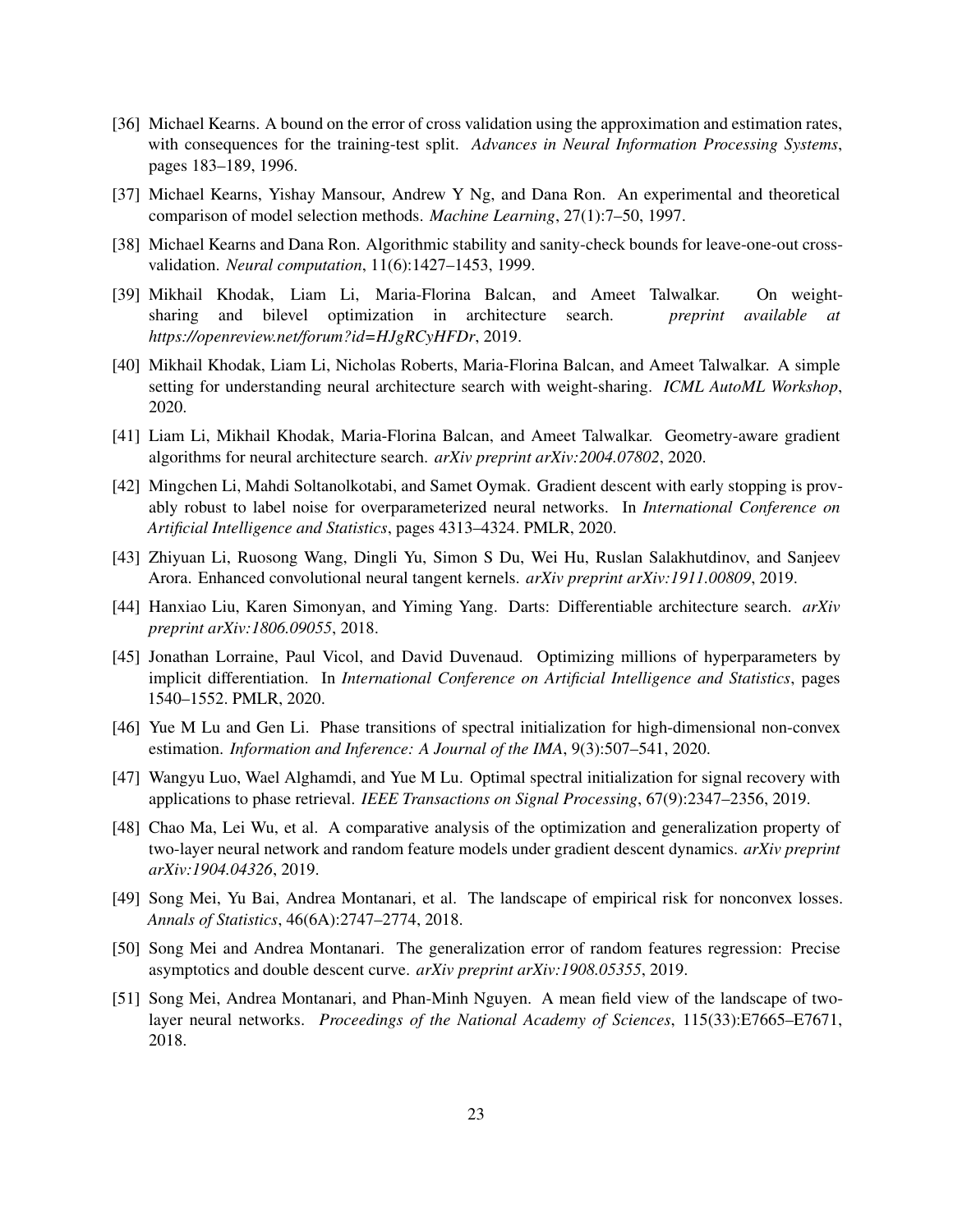- <span id="page-23-0"></span>[52] Shahar Mendelson. A few notes on statistical learning theory. In *Advanced lectures on machine learning*, pages 1–40. Springer, 2003.
- <span id="page-23-12"></span>[53] Marco Mondelli, Christos Thrampoulidis, and Ramji Venkataramanan. Optimal combination of linear and spectral estimators for generalized linear models. *arXiv preprint arXiv:2008.03326*, 2020.
- <span id="page-23-6"></span>[54] Prabhat Nagarajan, Garrett Warnell, and Peter Stone. Deterministic implementations for reproducibility in deep reinforcement learning. *arXiv preprint arXiv:1809.05676*, 2018.
- <span id="page-23-4"></span>[55] Behnam Neyshabur, Srinadh Bhojanapalli, David McAllester, and Nathan Srebro. Exploring generalization in deep learning. *arXiv preprint arXiv:1706.08947*, 2017.
- <span id="page-23-5"></span>[56] Behnam Neyshabur, Srinadh Bhojanapalli, David McAllester, and Nathan Srebro. A pac-bayesian approach to spectrally-normalized margin bounds for neural networks. *arXiv preprint arXiv:1707.09564*, 2017.
- <span id="page-23-7"></span>[57] Atsushi Nitanda and Taiji Suzuki. Refined generalization analysis of gradient descent for overparameterized two-layer neural networks with smooth activations on classification problems. *arXiv preprint arXiv:1905.09870*, 2019.
- <span id="page-23-13"></span>[58] Samet Oymak. Learning compact neural networks with regularization. In *International Conference on Machine Learning*, pages 3966–3975. PMLR, 2018.
- <span id="page-23-9"></span>[59] Samet Oymak, Zalan Fabian, Mingchen Li, and Mahdi Soltanolkotabi. Generalization guarantees for neural networks via harnessing the low-rank structure of the jacobian. *arXiv preprint arXiv:1906.05392*, 2019.
- <span id="page-23-8"></span>[60] Samet Oymak and Mahdi Soltanolkotabi. Overparameterized nonlinear learning: Gradient descent takes the shortest path? In *International Conference on Machine Learning*, pages 4951–4960. PMLR, 2019.
- <span id="page-23-14"></span>[61] Samet Oymak and Mahdi Soltanolkotabi. Towards moderate overparameterization: global convergence guarantees for training shallow neural networks. *IEEE Journal on Selected Areas in Information Theory*, 2020.
- <span id="page-23-11"></span>[62] Daniel S Park, Jaehoon Lee, Daiyi Peng, Yuan Cao, and Jascha Sohl-Dickstein. Towards nngp-guided neural architecture search. *arXiv preprint arXiv:2011.06006*, 2020.
- <span id="page-23-2"></span>[63] Hieu Pham, Melody Guan, Barret Zoph, Quoc Le, and Jeff Dean. Efficient neural architecture search via parameters sharing. In *International Conference on Machine Learning*, pages 4095–4104. PMLR, 2018.
- <span id="page-23-1"></span>[64] Yahya Sattar and Samet Oymak. Non-asymptotic and accurate learning of nonlinear dynamical systems. *arXiv preprint arXiv:2002.08538*, 2020.
- <span id="page-23-10"></span>[65] Vaishaal Shankar, Alex Fang, Wenshuo Guo, Sara Fridovich-Keil, Jonathan Ragan-Kelley, Ludwig Schmidt, and Benjamin Recht. Neural kernels without tangents. In *International Conference on Machine Learning*, pages 8614–8623. PMLR, 2020.
- <span id="page-23-3"></span>[66] Vladimir Vapnik. *Estimation of dependences based on empirical data*. Springer Science & Business Media, 2006.
- <span id="page-23-15"></span>[67] Roman Vershynin. *High-dimensional probability: An introduction with applications in data science*, volume 47. Cambridge university press, 2018.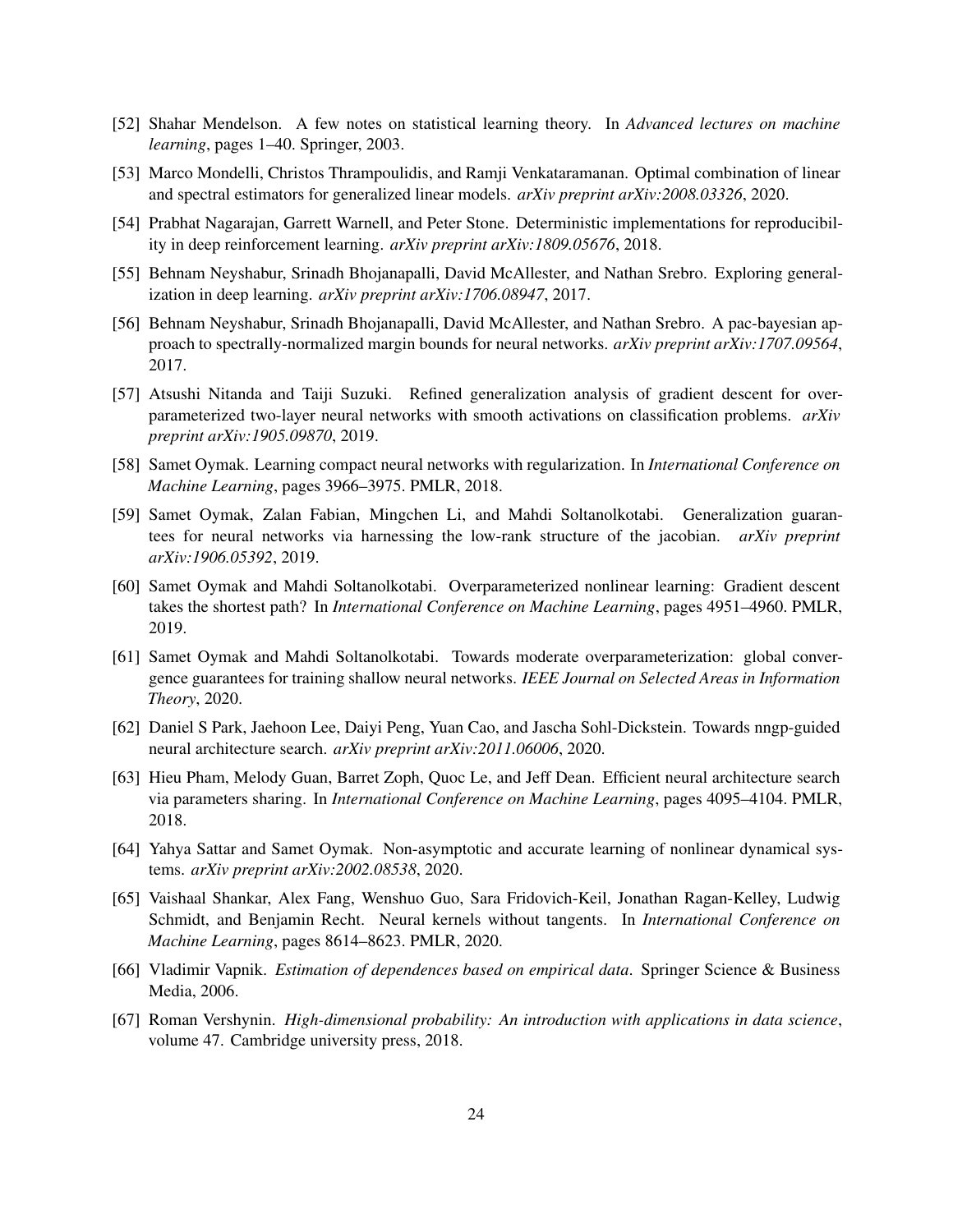- <span id="page-24-13"></span>[68] Ulrike Von Luxburg. A tutorial on spectral clustering. *Statistics and computing*, 17(4):395–416, 2007.
- <span id="page-24-2"></span>[69] Quang H Vuong. Likelihood ratio tests for model selection and non-nested hypotheses. *Econometrica: Journal of the Econometric Society*, pages 307–333, 1989.
- <span id="page-24-7"></span>[70] Haoxiang Wang, Ruoyu Sun, and Bo Li. Global convergence and induced kernels of gradient-based meta-learning with neural nets. *arXiv preprint arXiv:2006.14606*, 2020.
- <span id="page-24-4"></span>[71] Xiang Wang, Shuai Yuan, Chenwei Wu, and Rong Ge. Guarantees for tuning the step size using a learning-to-learn approach. *arXiv preprint arXiv:2006.16495*, 2020.
- <span id="page-24-11"></span>[72] Sirui Xie, Hehui Zheng, Chunxiao Liu, and Liang Lin. Snas: stochastic neural architecture search. *arXiv preprint arXiv:1812.09926*, 2018.
- <span id="page-24-3"></span>[73] Ning Xu, Timothy CG Fisher, and Jian Hong. Rademacher upper bounds for cross-validation errors with an application to the lasso. *arXiv preprint arXiv:2007.15598*, 2020.
- <span id="page-24-12"></span>[74] Yuhui Xu, Lingxi Xie, Xiaopeng Zhang, Xin Chen, Guo-Jun Qi, Qi Tian, and Hongkai Xiong. Pc-darts: Partial channel connections for memory-efficient architecture search. *arXiv preprint arXiv:1907.05737*, 2019.
- <span id="page-24-8"></span>[75] Greg Yang. Scaling limits of wide neural networks with weight sharing: Gaussian process behavior, gradient independence, and neural tangent kernel derivation. *arXiv preprint arXiv:1902.04760*, 2019.
- <span id="page-24-5"></span>[76] Huishuai Zhang, Da Yu, Wei Chen, and Tie-Yan Liu. Training over-parameterized deep resnet is almost as easy as training a two-layer network. *arXiv preprint arXiv:1903.07120*, 2019.
- <span id="page-24-10"></span>[77] Zhao Zhong, Zichen Yang, Boyang Deng, Junjie Yan, Wei Wu, Jing Shao, and Cheng-Lin Liu. Blockqnn: Efficient block-wise neural network architecture generation. *IEEE transactions on pattern analysis and machine intelligence*, 2020.
- <span id="page-24-1"></span>[78] Pan Zhou, Caiming Xiong, Richard Socher, and Steven CH Hoi. Theory-inspired path-regularized differential network architecture search. *arXiv preprint arXiv:2006.16537*, 2020.
- <span id="page-24-9"></span>[79] Barret Zoph and Quoc V Le. Neural architecture search with reinforcement learning. *arXiv preprint arXiv:1611.01578*, 2016.
- <span id="page-24-6"></span>[80] Difan Zou, Yuan Cao, Dongruo Zhou, and Quanquan Gu. Stochastic gradient descent optimizes overparameterized deep relu networks. *arXiv preprint arXiv:1811.08888*, 2018.
- <span id="page-24-0"></span>[81] Difan Zou, Yuan Cao, Dongruo Zhou, and Quanquan Gu. Gradient descent optimizes overparameterized deep relu networks. *Machine Learning*, 109(3):467–492, 2020.
- <span id="page-24-14"></span>[82] Hui Zou, Trevor Hastie, and Robert Tibshirani. Sparse principal component analysis. *Journal of computational and graphical statistics*, 15(2):265–286, 2006.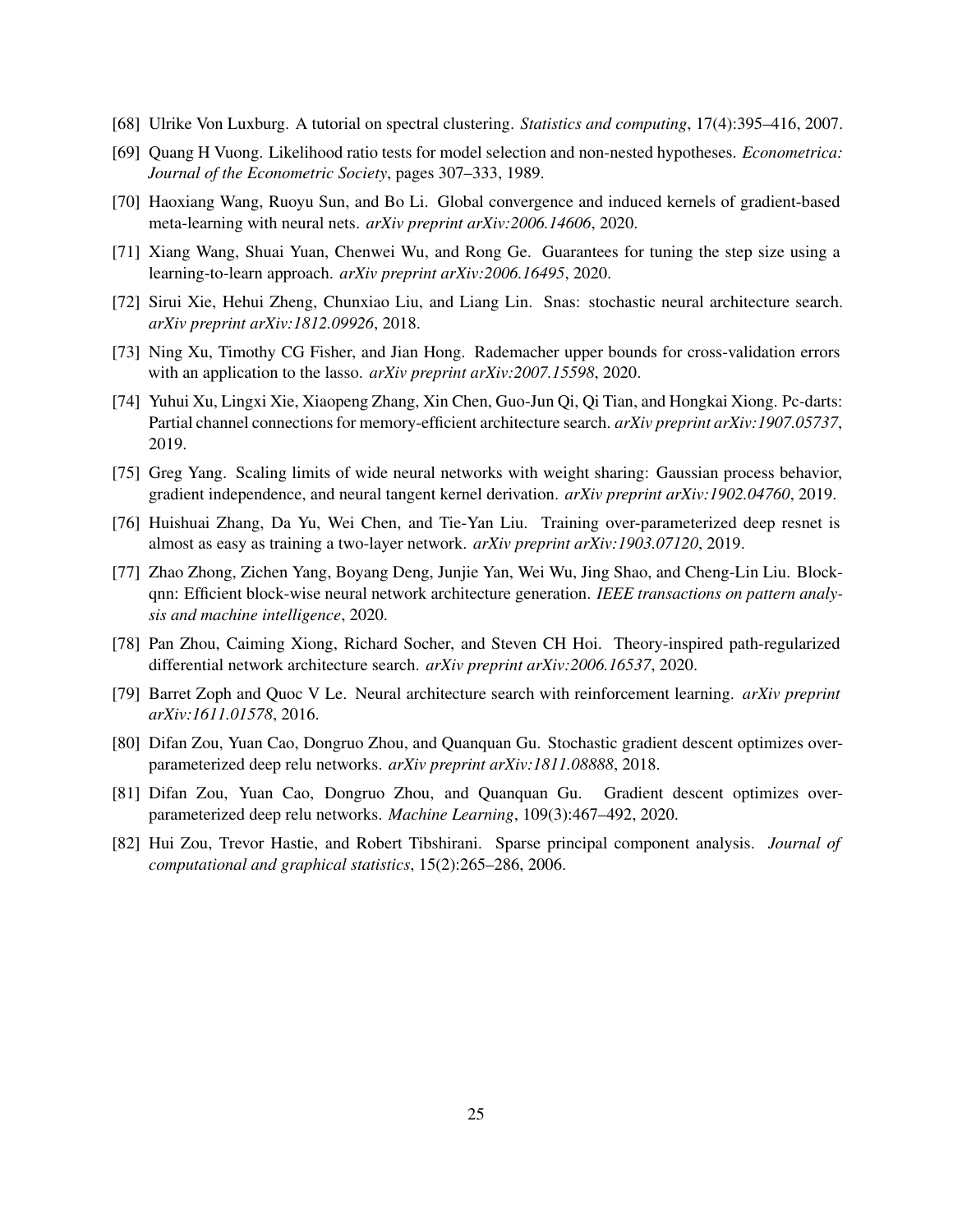# Organization of the Appendix

- 1. We gather some useful statistical learning and concentration results in Section [A.](#page-25-0)
- 2. Proofs of our generic train-validation bounds and feature maps are provided in Section [B.](#page-27-3)
- 3. Proofs for general architectures appear in Sections [D](#page-37-0) and [E.](#page-40-0)
- 4. Proofs for algorithmic guarantees (i.e. overparameterized low-rank learning) are the subject of Section [F](#page-45-0) and [G.](#page-47-0)
- 5. Finally Theorem [3](#page-9-0) (activation search for shallow networks) is proven in Sections [H](#page-49-0) and [J.](#page-65-1)

# <span id="page-25-0"></span>A Useful Statistical Learning and Concentration Results

The lemma below is a standard generalization result for linear models. Let  $(\epsilon_i)_{i=1}^{n_{\tau}}$  be Rademacher random variables. Define Rademacher complexity of a function class  $\mathcal F$  as

$$
\mathcal{R}_{n_{\mathcal{T}}}(\mathcal{F}) = \frac{1}{n_{\mathcal{T}}} \mathbb{E}_{\mathcal{T}, \varepsilon_i} \left[ \sup_{f \in \mathcal{F}} \sum_{i=1}^{n_{\mathcal{T}}} \varepsilon_i f(\boldsymbol{x}_i) \right]. \tag{A.1}
$$

**Lemma 4** *Suppose the loss function*  $\ell$  *is bounded in* [0, C] *and*  $\Gamma$ -Lipschitz in the second argument. Also *define*

$$
\hat{f}
$$
 = arg min<sub>f \in \mathcal{F}</sub>  $\hat{\mathcal{L}}_{\mathcal{T}}(f)$  where  $\hat{\mathcal{L}}_{\mathcal{T}}(f) = \frac{1}{n_{\mathcal{T}}} \sum_{i=1}^{n_{\mathcal{T}}} \ell(y_i, f(\boldsymbol{x}_i)).$ 

*Then with probability at least*  $1 - e^{-t}$ *, for all*  $f \in \mathcal{F}$  *we have* 

$$
\sup_{f \in \mathcal{F}} \mathcal{L}_{\mathcal{D}}(f) \leq \widehat{\mathcal{L}}_{\mathcal{T}}(f) + 2\Gamma \mathcal{R}_{n_{\mathcal{T}}}(\mathcal{F}) + C\sqrt{\frac{t}{n_{\mathcal{T}}}}
$$

<span id="page-25-2"></span>**Corollary 1 (Linear models)** Let  $\mathcal{F}_R^{lin} = \{f \mid f(\boldsymbol{x}) = \boldsymbol{\theta}^T\phi(\boldsymbol{x}), \|\boldsymbol{\theta}\|_{\ell_2} \leq R\}$ . Suppose  $\|\phi(\boldsymbol{x})\|_{\ell_2}^2 \leq B$  for *all*  $x \in \mathcal{X}$ *. Then, with probability at least*  $1 - e^{-t}$ *, for all*  $f \in \mathcal{F}_R^{\text{lin}}$ *, we have* 

$$
\mathcal{L}_{\mathcal{D}}(f) \leq \widehat{\mathcal{L}}_{\mathcal{T}}(f) + \frac{2\Gamma R\sqrt{B} + C\sqrt{t}}{\sqrt{n_{\mathcal{T}}}}
$$

 $Define \ \Phi = [\phi(\bm{x}_1) \ \dots \ \phi(\bm{x}_{n_{\mathcal{T}}})]^T$ . Set  $\bm{K} = \bm{\Phi} \bm{\Phi}^T$ . Suppose  $n > p = dim(\bm{\theta})$  and  $\sigma_{\min}(\bm{\Phi}) > 0$ . Consider *the min Euclidean norm estimator*  $\hat{\bm{\theta}} = \bm{\Phi}^{\dagger} \bm{y}$  *and*  $\hat{f}(\bm{x}) = \hat{\bm{\theta}}^{T} \phi(\bm{x})$ *. Noting that*  $\|\hat{\bm{\theta}}\|_{\ell_2} = \|\bm{\Phi}^{\dagger} \bm{y}\|_{\ell_2}$  $\sqrt{\boldsymbol{y}^T\boldsymbol{K}^{-1}\boldsymbol{y}}$ , we arrive at

$$
\mathcal{L}_{\mathcal{D}}(\hat{f}) \le \frac{2\Gamma\sqrt{By^T K^{-1}y} + C\sqrt{t}}{\sqrt{n_{\mathcal{T}}}}.\tag{A.2}
$$

<span id="page-25-1"></span>.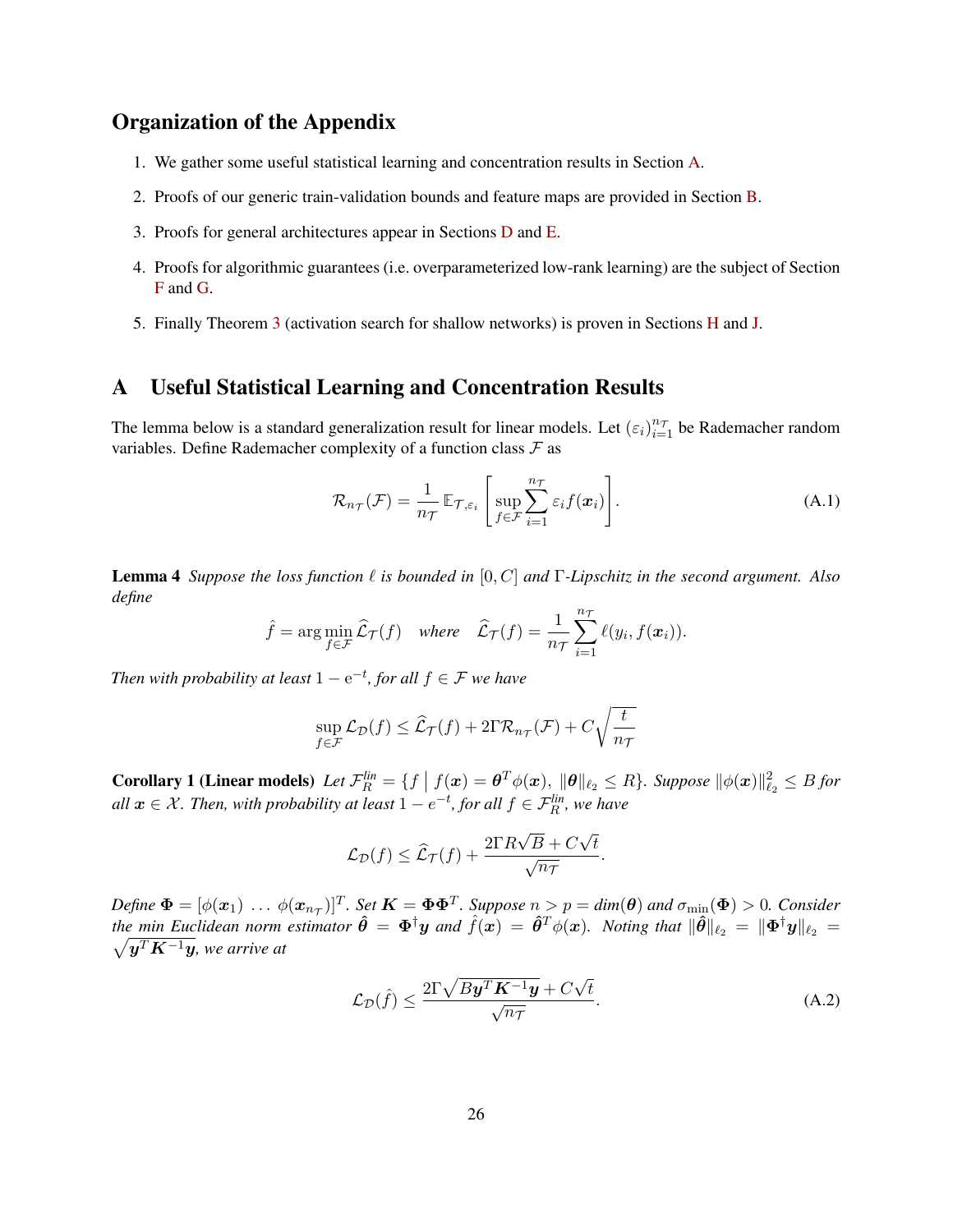**Proof** The Rademacher complexity of  $\mathcal{F}_R^{\text{lin}}$  is bounded as

$$
\mathcal{R}_{n_{\mathcal{T}}}(\mathcal{F}_R^{\text{lin}}) = \frac{1}{n_{\mathcal{T}}} \mathbb{E}_{\mathcal{T}, \varepsilon_i} \left[ \sup_{\|\boldsymbol{\theta}\|_{\ell_2} \leq R} \sum_{i=1}^{n_{\mathcal{T}}} \varepsilon_i \boldsymbol{\theta}^T \phi(\boldsymbol{x}_i) \right]
$$

$$
= \frac{R}{n_{\mathcal{T}}} \mathbb{E} \left[ \left\| \sum_{i=1}^{n_{\mathcal{T}}} \varepsilon_i \phi(\boldsymbol{x}_i) \right\|_{\ell_2} \right] \leq \frac{R\sqrt{B}}{\sqrt{n_{\mathcal{T}}}}.
$$

To finish the proof observe that  $\hat{f} \subset \mathcal{F}_R^{\text{lin}}$  with  $R = \sqrt{\mathbf{y}^T \mathbf{K}^{-1} \mathbf{y}}$ .

<span id="page-26-0"></span>**Lemma 5 (Moment concentration with Gaussian tail)** Let X be nonnegative satisfy the tail bound  $P(X \geq 1)$  $(E + t) \le e^{-t^2/2}$  for some  $E \ge 0$ . Then

$$
\mathbb{E}[|X|^k] \le 2^{k+1} \max(E, k+2)^k,
$$

*which implies*

$$
\mathbb{E}[|X|^k]^{1/k} \le 2 \max(E, k+2).
$$

**Proof** If  $E \leq k+2$ , we will simply use the bound  $P(X \geq k+2+t) \leq e^{-t^2/2}$ . The tail condition implies

$$
\mathbb{P}(X \ge 2Et) \le \begin{cases} 1 \text{ if } t \le 1 \\ e^{-Et^2/2} \text{ if } t \ge 1 \end{cases},
$$

which implies that

$$
\mathbb{P}(X^k \ge 2^k t E^k) \le \begin{cases} 1 \text{ if } t \le 1 \\ e^{-Et^{2/k}/2} \text{ if } t \ge 1 \end{cases},
$$

Let  $f, Q$  be the pdf and tail of  $(X/2E)^k$ . Then

$$
\frac{\mathbb{E}[X^k]}{2^k E^k} = \int_0^\infty f(t)t dt = -\int_0^\infty t dQ(t) = -[Q(t)t]_0^\infty + \int_0^\infty Q(t)dt
$$
\n(A.3)

$$
= \int_0^\infty Q(t)dt \le 1 + \int_1^\infty e^{-Et^{2/k}/2}dt = 1 + \sum_{i=0}^\infty \int_{e^{ik/2}}^{e^{(i+1)k/2}} e^{-Et^{2/k}/2}dt \tag{A.4}
$$

$$
\leq 1 + \sum_{i=0}^{\infty} e^{(i+1)k/2} e^{-E e^i/2} \tag{A.5}
$$

$$
\leq 1 + \sum_{i=0}^{\infty} e^{-i-1} \leq 2.
$$
\n(A.6)

For the final line to hold, we simply need  $e^{Ee^i/2} \ge e^{i+1}e^{(i+1)k/2}$ . Taking logs of both sides, this reduces to  $Ee^{i}/2 \geq (i+1)(k+2)/2$  which is the same as

$$
Ee^i \ge (i+1)(k+2).
$$

Clearly, this holds for all i when  $E \geq k + 2$ .

 $\blacksquare$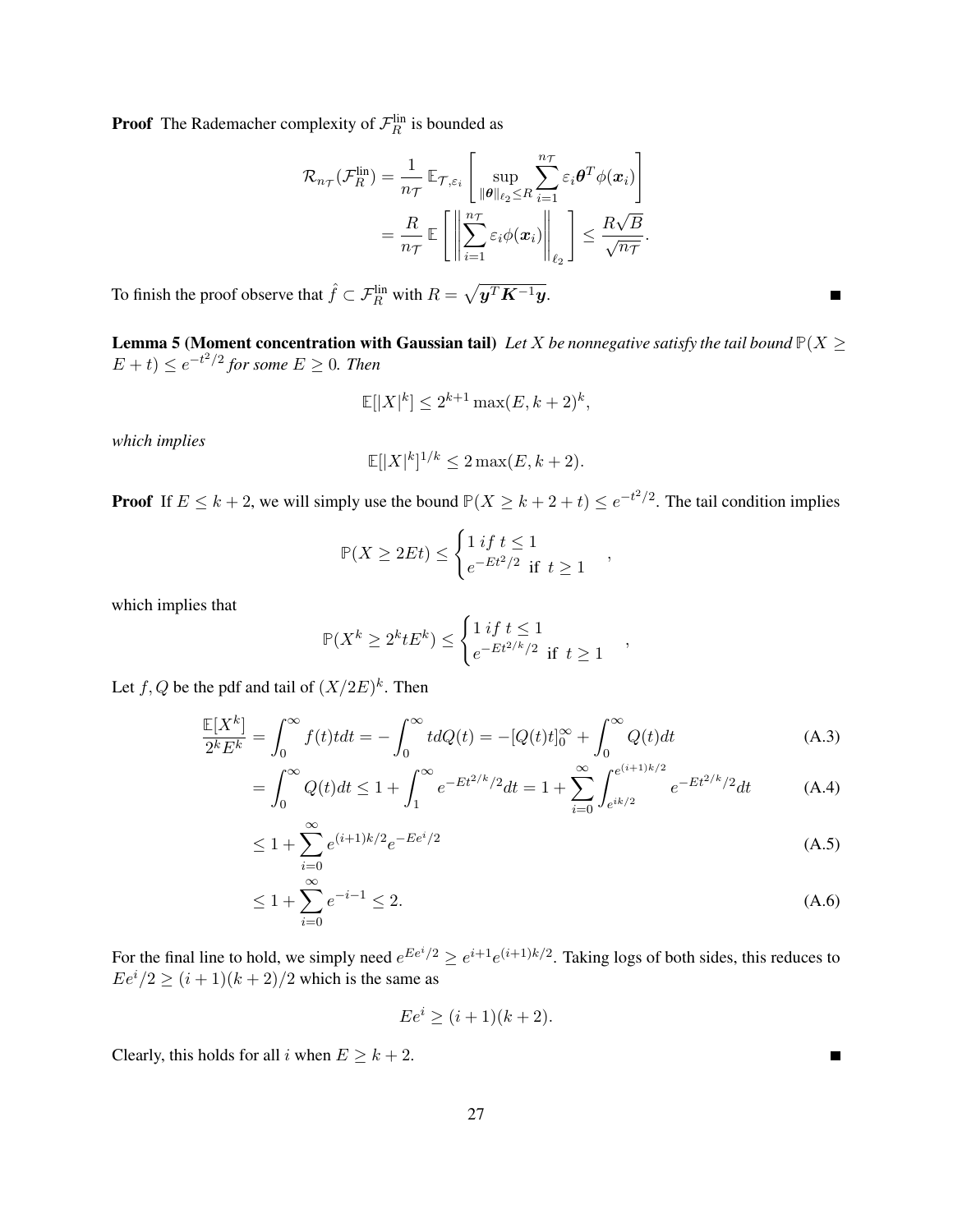# <span id="page-27-3"></span>B Generalizations and Proofs for Learning with Train-Validation Split (Theorems [1,](#page-4-4) [2](#page-8-2) & Proposition [1\)](#page-6-2)

#### <span id="page-27-2"></span>B.1 Uniform Convergence of Loss Functionals

We will show uniform concentration of an m-dimensional functional  $\mathbb{F}$  of the loss function i.e. we shall first study  $F(\ell(y, f(x))) \in \mathbb{R}^m$ . To obtain the results on loss function or its gradient, we can set **F** to be identity and ∇ operator respectively. More generally, **F** can also represent the Hessian or projection of the gradient to proper subspaces of interest. Associated with the functional **F** we define the **F** distance metric to be

<span id="page-27-0"></span>
$$
\text{dist}_{\mathbb{F}}(f_1, f_2) = \sup_{y \in \mathcal{Y}, \boldsymbol{x} \in \mathcal{X}} \|\mathbb{F}\ell(y, f_1(\boldsymbol{x})) - \mathbb{F}\ell(y, f_2(\boldsymbol{x}))\|_{\ell_2}.
$$

Note that, for simplicity of exposition in our notation we dropped the dependence on  $\mathcal{X}, \mathcal{Y}, \ell$ . This distance will serve as a proxy for the  $\|\cdot\|_{\mathcal{X}}$ -norm in the generalized analysis. We also loosen Assumption [1](#page-4-2) to relax global Lipschitzness condition so that  $A$  can instead be **approximately locally-Lipschitz**. Thus, the following provides a generalization of Assumption [1.](#page-4-2)

Assumption 6 Suppose there exists a partitionining  $P = (\Delta_i)_{i=1}^P$  of  $\Delta$  such that  $\log(P) \le h_{\text{eff}} \log(\bar{C})$ *and the algorithm* A *satisfies the following. Over each*  $\Delta_i \subset \mathcal{P}$ ,  $\mathcal{A}(\cdot)$  *is an*  $(L, \varepsilon_0)$ *-Lipschitz approximable function of*  $\alpha$  *in dist*<sub> $F(\cdot, \cdot)$  *distance. That is, there exists a function*  $g_{\alpha}$  *such that, dist* $_F(f_{\alpha}^{\mathcal{T}}, g_{\alpha}) \leq \varepsilon_0$  over</sub>  $\bm{\Delta}_i$  and  $g_{\bm{\alpha}}$  is L-Lipschitz function of  $\bm{\alpha}$  in dist ${}_{\mathbb{F}}(\cdot,\cdot)$  that is dist ${}_{\mathbb{F}}(g_{\bm{\alpha}_1},g_{\bm{\alpha}_2})\leq L\|\bm{\alpha}_1-\bm{\alpha}_2\|_{\ell_2}.$ 

<span id="page-27-4"></span>**Assumption 7**  $\mathbb{F}\ell(y, f_{\bm{\alpha}}^{\mathcal{T}}(\bm{x})) - \mathbb{E}[\mathbb{F}\ell(y, f_{\bm{\alpha}}^{\mathcal{T}}(\bm{x}))]$  has subexponential  $(\|\cdot\|_{\psi_1})$  norm bounded by some  $S \geq 1$ *with respect to the randomness in*  $(x, y) \sim \mathcal{D}$ .

<span id="page-27-5"></span>The following lemma is obtained as a corollary of Lemma D.7 of [\[58\]](#page-23-13) by specializing it to the unit Euclidean ball.

**Lemma 6** Consider the empirical and population functionals  $\mathbb{E} \widehat{\mathcal{L}}_\mathcal{V}(f^\mathcal{T}_\alpha) = \frac{1}{n_\mathcal{T}} \sum_{i=1}^{n_\mathcal{T}} \mathbb{E} \ell(y_i, f^\mathcal{T}_\alpha(x_i))$  and  $\mathbb{E}\mathcal{L}(f_{\boldsymbol{\alpha}}^{\mathcal{T}})=\mathbb{E}[\mathbb{E}(y, f_{\boldsymbol{\alpha}}^{\mathcal{T}}(\boldsymbol{x}))]$  respectively. Suppose  $n_{\mathcal{V}}\geq m$ . Then

$$
\mathbb{P}\Bigg\{\left\|\mathbb{F}\widehat{\mathcal{L}}_{\mathcal{V}}(f^{\mathcal{T}}_{\pmb{\alpha}})-\mathbb{F}\mathcal{L}(f^{\mathcal{T}}_{\pmb{\alpha}})\right\|_{\ell_2}\gtrsim S\frac{\sqrt{m+t^2}}{\sqrt{n_{\mathcal{V}}}}\Bigg\}\leq 2e^{-\min(t^2,t\sqrt{n_{\mathcal{V}}})}.
$$

With this lemma in place we are now ready to state our uniform concentration result.

Theorem 6 (Uniform Concentration over Validation) *Suppose Assumptions [6](#page-27-0) and [7](#page-27-4) hold. Fix* τ > 0 *and set*

<span id="page-27-1"></span>
$$
\bar{h}_{\text{eff}} := h_{\text{eff}} \log \left( \bar{C} L \sqrt{\frac{n_{\mathcal{V}}}{h_{\text{eff}}} } \right).
$$

*Then, as long as*  $n_\mathcal{V} \ge \bar{h}_{\textit{eff}}+m+\tau$ *, with probability at least*  $1-2\text{e}^{-\tau}$ *,*  $\mathbb{F} \widehat{\mathcal{L}}_\mathcal{V}$  *uniformly converges as follows* 

$$
\sup_{\alpha \in \Delta} \left\| \mathbb{F}\widehat{\mathcal{L}}_{\mathcal{V}}(f_{\alpha}^{\mathcal{T}}) - \mathbb{F}\mathcal{L}(f_{\alpha}^{\mathcal{T}}) \right\|_{\ell_2} \le S\sqrt{\frac{C(\bar{h}_{\text{eff}} + m + \tau)}{n_{\mathcal{V}}}} + 4\varepsilon_0,
$$
\n(B.1)

*with* C > 0 *a fixed numerical constant.*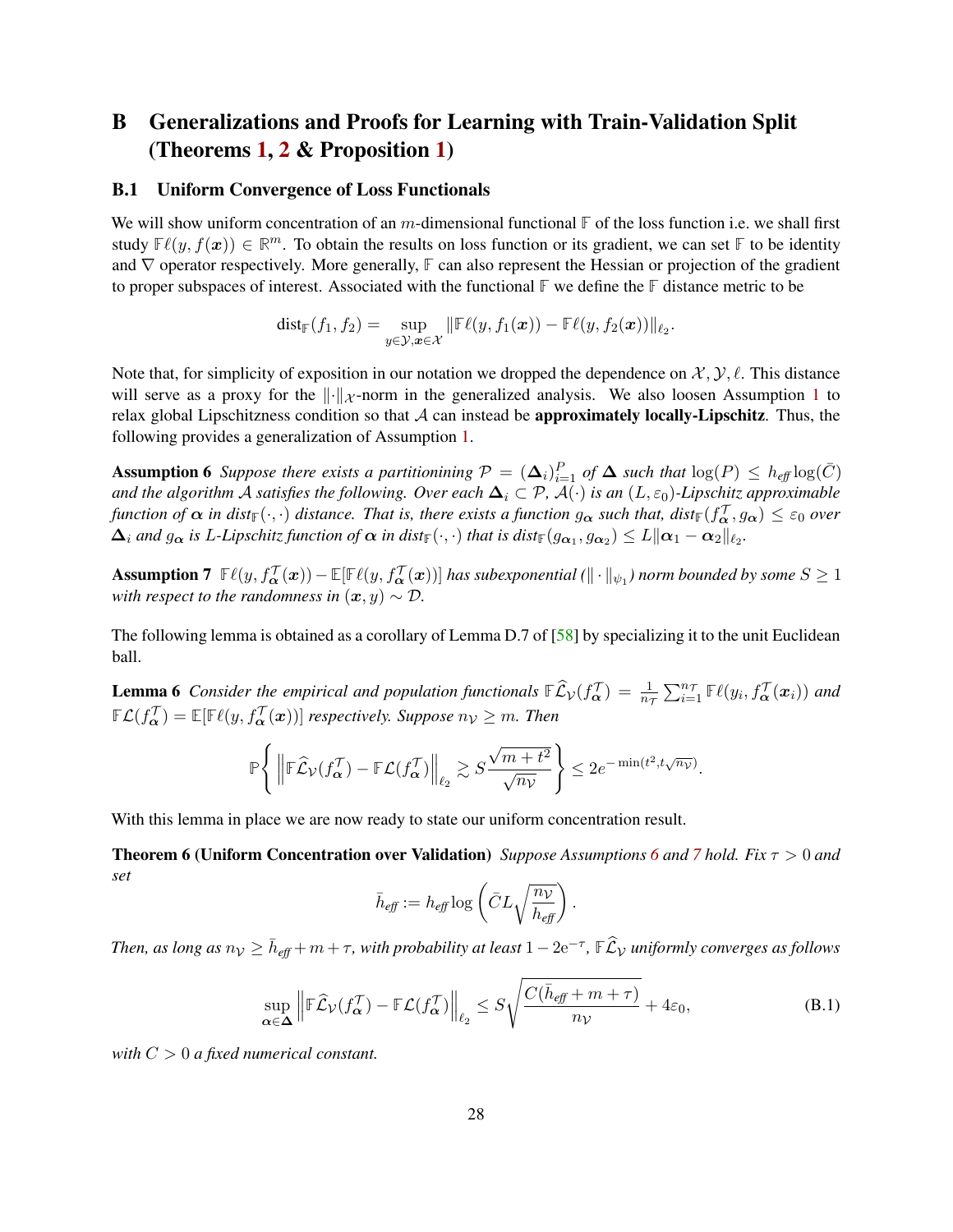**Proof** Let  $\mathcal{C}_{\varepsilon}^i$  be an  $\varepsilon/L$ -cover of  $\Delta_i$  in  $\ell_2$  norm and  $\mathcal{C}_{\varepsilon} = \bigcup_{i=1}^P \mathcal{C}_{\varepsilon}^i$  $\mathcal{C}_{\varepsilon} = \bigcup_{i=1}^P \mathcal{C}_{\varepsilon}^i$  $\mathcal{C}_{\varepsilon} = \bigcup_{i=1}^P \mathcal{C}_{\varepsilon}^i$ . Recall from Definition 1 that the covering bound for  $\Delta_i \subset \Delta$  obeys  $|\mathcal{C}_{\varepsilon}^i| \leq h_{\text{eff}} \log(\bar{C}L/\varepsilon)$ . Using the bound on P (via Assumption [6\)](#page-27-0), we arrive at

$$
\log |\mathcal{C}_{\varepsilon}| \leq \log(P) + h_{\text{eff}} \log(\bar{C}L/\varepsilon) \leq 2h_{\text{eff}} \log(\bar{C}L/\varepsilon).
$$

Let  $F = \{f_{\alpha} \mid \alpha \in \Delta\}$ . Let  $G = \{g_{\alpha} \mid \alpha \in \Delta\}$  be the set of (locally) Lipschitz functions  $g_{\alpha}$  within  $\varepsilon_0$  neighborhood of F. Following Assumption [6,](#page-27-0) let  $G_{\varepsilon}$  be the dist<sub> $\mathbb{F}(\cdot, \cdot)$   $\varepsilon$ -cover of G induced by  $\mathcal{C}_{\varepsilon}$ .</sub> Additionally, let  $F_{\varepsilon} \subset F$  be a set of hypothesis with same cardinality as  $G_{\varepsilon}$  that are within  $\varepsilon_0$  distance to their counterparts in  $G_{\varepsilon}$ . For a fixed  $f \in F_{\varepsilon}$ , using sub-exponentiality of the loss functional (Assumption [7\)](#page-27-4) and subexponential concentration provided in Lemma [6,](#page-27-5) for a proper choice of constant  $C > 0$ , with probability  $1 - 2e^{-\min(t\sqrt{n}, t^2)}$ , we have that

$$
\left\|\mathbb{F}\widehat{\mathcal{L}}_{\mathcal{V}}(f) - \mathbb{F}\mathcal{L}(f)\right\|_{\ell_2} \le \frac{S\sqrt{C}\sqrt{m+t^2}}{2\sqrt{n_{\mathcal{V}}}}.
$$

Recall that we choose  $n_V \ge h_{\text{eff}} \log(\bar{C}L/\varepsilon) + m + \tau$ . Also set the short-hand notation  $\tilde{h}_{\text{eff}} = h_{\text{eff}} \log(\bar{C}L/\varepsilon)$ . Thus setting  $t = \sqrt{2\tilde{h}_{eff} + \tau} \leq \sqrt{n_V}$  ensures

<span id="page-28-0"></span>
$$
\min(t\sqrt{n}, t^2) \ge t^2 \ge \log |\mathcal{C}_{\varepsilon}| + \tau.
$$

Thus, union bounding over  $F_{\varepsilon}$ , we find that with probability  $1 - 2e^{-\tau}$ , for all  $f \in F_{\varepsilon}$ 

$$
\|\mathbb{F}\widehat{\mathcal{L}}_{\mathcal{V}}(f) - \mathbb{F}\mathcal{L}(f)\|_{\ell_2} \leq S\sqrt{C} \frac{\sqrt{m + \tilde{h}_{\text{eff}} + \tau}}{\sqrt{n_{\mathcal{V}}}}.
$$
\n(B.2)

Now, fix any  $f \in F$ . Pick  $g \in G$  and  $g' \in G_{\varepsilon}$  such that  $dist_{\mathbb{F}}(g, g') \leq \varepsilon$  and  $dist_{\mathbb{F}}(g, f) \leq \varepsilon_0$ . Additionally pick  $f' \in F_{\varepsilon}$  which is  $\varepsilon_0$ -neighbor of  $g' \in G_{\varepsilon}$ . This implies that, for all feasible  $(x, y)$ 

$$
\|\mathbb{F}\ell(y,f(\boldsymbol{x}))-\mathbb{F}\ell(y,f'(\boldsymbol{x}))\|_{\ell_2} \leq \|\mathbb{F}\ell(y,f(\boldsymbol{x}))-\mathbb{F}\ell(y,g(\boldsymbol{x}))\|_{\ell_2}+\|\mathbb{F}\ell(y,g(\boldsymbol{x}))-\mathbb{F}\ell(y,f'(\boldsymbol{x}))\|_{\ell_2}+\|\mathbb{F}\ell(y,g'(\boldsymbol{x}))-\mathbb{F}\ell(y,f'(\boldsymbol{x}))\|_{\ell_2} \leq \varepsilon+2\varepsilon_0,
$$

via Assumption [6.](#page-27-0) This further implies the same bound for population and empirical functionals

$$
\|\mathbb{F}\widehat{\mathcal{L}}_{\mathcal{V}}(f) - \mathbb{F}\widehat{\mathcal{L}}_{\mathcal{V}}(f')\|_{\ell_2}, \|\mathbb{F}\mathcal{L}(f) - \mathbb{F}\mathcal{L}(f')\|_{\ell_2} \leq \varepsilon + 2\varepsilon_0.
$$

Combining this with [\(B.2\)](#page-28-0) leads to the following uniform convergence bound for all  $f \in F$ 

$$
\sup_{f\in F} \|\mathbb{F}\mathcal{L}(f) - \mathbb{F}\widehat{\mathcal{L}}_{\mathcal{V}}(f')\|_{\ell_2} \leq S \frac{\sqrt{C(\tilde{h}_{\text{eff}} + m + \tau)}}{\sqrt{n_{\mathcal{V}}}} + 2(\varepsilon + 2\varepsilon_0).
$$

To proceed, select  $\varepsilon = \sqrt{\frac{h_{\text{eff}}}{m}}$  $\frac{h_{\text{eff}}}{n_{\mathcal{V}}}$  and set  $\bar{h}_{\text{eff}} = h_{\text{eff}} \log(\bar{C} L \sqrt{n_{\mathcal{V}}/h_{\text{eff}}})$ . Thus,

$$
\sup_{f \in F} |\mathcal{L}(f_{\alpha}) - \widehat{\mathcal{L}}_{\mathcal{V}}(f_{\alpha})| \le S \sqrt{\frac{C(\bar{h}_{\text{eff}} + m + \tau)}{n_{\mathcal{V}}} + 4\varepsilon_0},\tag{B.3}
$$

concluding the proof of the bound.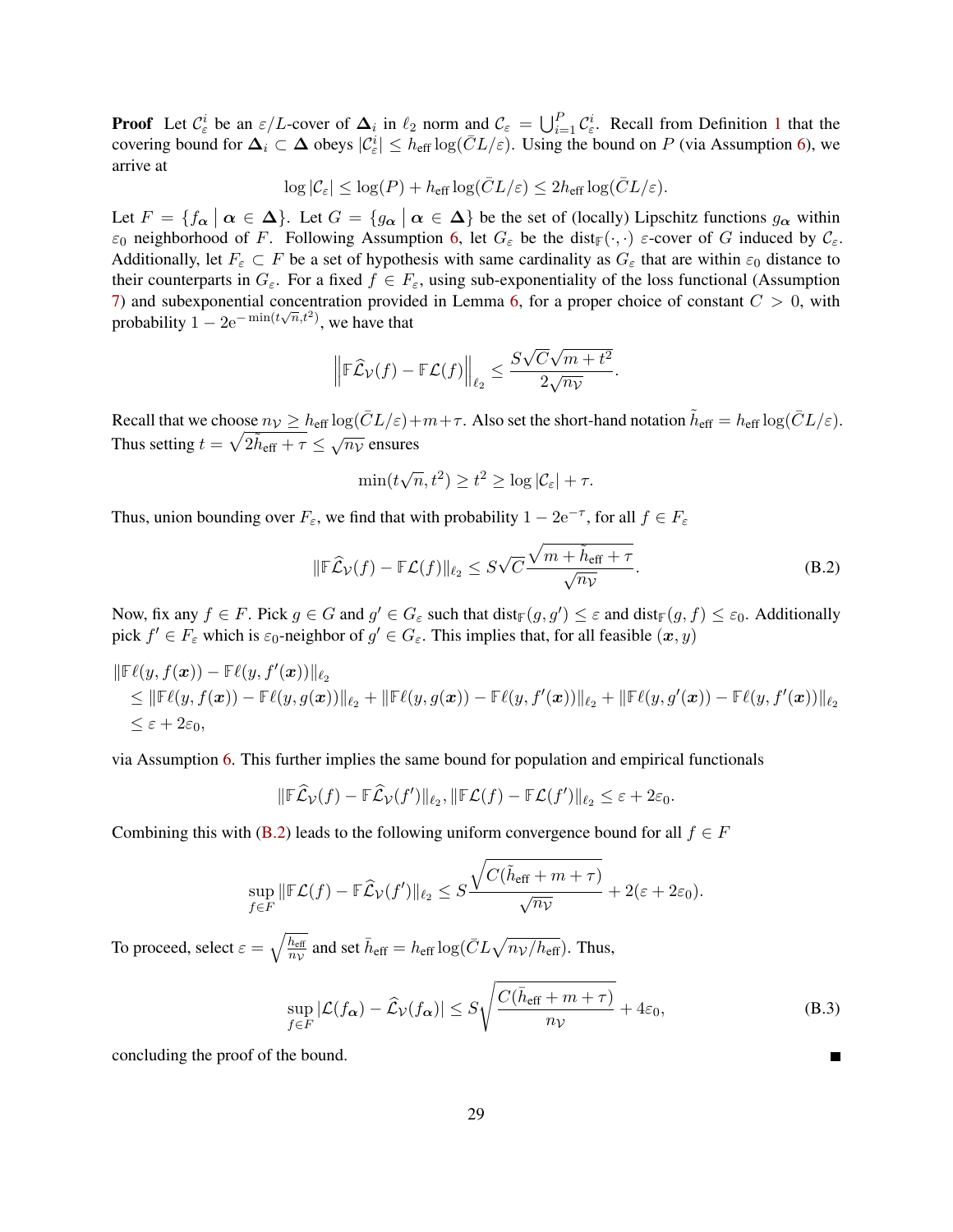#### B.2 Proof of Theorem [1](#page-4-4)

<span id="page-29-1"></span>Let us state slight generalization of Assumptions [1](#page-4-3) and  $1'$  which will be utilized in our proof.

**Assumption 8** *There exists a function*  $g_{\alpha}$  *such that, for all pairs*  $\alpha_1, \alpha_2 \in \Delta$ ,  $||g_{\alpha_1} - f_{\alpha_1}^{\top}||_{\mathcal{X}} \leq \varepsilon_0$  *and*  $||g_{\boldsymbol{\alpha}_1} - g_{\boldsymbol{\alpha}_2}||_{\mathcal{X}} \leq L||\boldsymbol{\alpha}_1 - \boldsymbol{\alpha}_2||_{\ell_2}.$ 

Assumption [8](#page-29-1)' For some  $R \ge 1$  and all  $\alpha_1, \alpha_2 \in \Delta$  and  $x \in \mathcal{X}$ , hyper-gradient obeys  $\|\nabla_{\alpha} f_{\alpha_1}^T(x)\|_{\ell_2} \le$  $R$ ,  $\|\nabla_{\boldsymbol{\alpha}} f_{\boldsymbol{\alpha}_1}^{\mathcal{T}}(\boldsymbol{x}) - \nabla_{\boldsymbol{\alpha}} f_{\boldsymbol{\alpha}_2}^{\mathcal{T}}(\boldsymbol{x})\|_{\ell_2} \leq R L \|\boldsymbol{\alpha}_1 - \boldsymbol{\alpha}_2\|_{\ell_2}$  and  $\|\nabla_{\boldsymbol{\alpha}} g_{\boldsymbol{\alpha}_1}(\boldsymbol{x}) - \nabla_{\boldsymbol{\alpha}} f_{\boldsymbol{\alpha}_1}^{\mathcal{T}}(\boldsymbol{x})\|_{\ell_2} \leq R \varepsilon_0$ .

The proof will be a corollary of the generalized result Theorem [6.](#page-27-1) Let us first state a lemma to show that Assumptions [2](#page-4-3) and [8](#page-29-1) imply Assumptions [6](#page-27-0) and [7.](#page-27-4)

Lemma 7 *Let* C > 0 *be a proper choice of constant.*

- <span id="page-29-2"></span>• *Assumptions [2](#page-4-3) and [8](#page-29-1) imply Assumptions [6](#page-27-0) and [7](#page-27-4) hold for the loss function (setting* **F** = *Identity), with*  $m = 1, L \to L\Gamma$ ,  $\varepsilon_0 \to \Gamma \varepsilon_0$ , and  $S = C$ .
- Assumptions [2](#page-4-3)' and [8](#page-29-1)' imply Assumptions [6](#page-27-0) and [7](#page-27-4) hold for the gradient (setting  $\mathbb{F} = \nabla$ ), with  $m = h$ ,  $L \to 2RL\Gamma$ ,  $\varepsilon_0 \to 2R\Gamma\varepsilon_0$ , and  $S = C$ .

**Proof** For the first statement, we conclude that Assumption [6](#page-27-0) holds with  $L \rightarrow L\Gamma$  via

$$
\sup_{y\in\mathcal{Y},\boldsymbol{x}\in\mathcal{X}}|\ell(y,f_{\boldsymbol{\alpha}_1}(\boldsymbol{x}))-\ell(y,f_{\boldsymbol{\alpha}_2}(\boldsymbol{x}))|\leq \Gamma \sup_{\boldsymbol{x}\in\mathcal{X}}|f_{\boldsymbol{\alpha}_1}(\boldsymbol{x})-f_{\boldsymbol{\alpha}_2}(\boldsymbol{x})|\leq L\Gamma\|\boldsymbol{\alpha}_1-\boldsymbol{\alpha}_2\|_{\ell_2}.
$$

Following the same argument, we plug in  $\varepsilon_0 \to \Gamma \varepsilon_0$ . To prove the result for the gradient mapping note that if Assumptions [2](#page-4-3)' & [8](#page-29-1)' hold then, using the fact that  $\nabla_{\alpha} \ell(y, f_{\alpha}(\bm{x})) = \ell'(y, f_{\alpha}(\bm{x})) \nabla f_{\alpha}(\bm{x})$  we have

$$
\begin{aligned}\n\|\nabla \ell(y, f_{\boldsymbol{\alpha}_1}(\boldsymbol{x})) - \nabla \ell(y, f_{\boldsymbol{\alpha}_2}(\boldsymbol{x}))\|_{\ell_2} &\leq |\ell'(y, f_{\boldsymbol{\alpha}_1}(\boldsymbol{x})) - \ell'(y, f_{\boldsymbol{\alpha}_2}(\boldsymbol{x}))| \|\nabla f_{\boldsymbol{\alpha}_1}(\boldsymbol{x})\|_{\ell_2} + \Gamma \|\nabla f_{\boldsymbol{\alpha}_1}(\boldsymbol{x}) - \nabla f_{\boldsymbol{\alpha}_2}(\boldsymbol{x})\|_{\ell_2} \\
&\leq \Gamma |f_{\boldsymbol{\alpha}_1}(\boldsymbol{x}) - f_{\boldsymbol{\alpha}_2}(\boldsymbol{x})| R + \Gamma R L \|\boldsymbol{\alpha}_1 - \boldsymbol{\alpha}_2\|_{\ell_2} \\
&\leq 2\Gamma L R \|\boldsymbol{\alpha}_1 - \boldsymbol{\alpha}_2\|_{\ell_2}.\n\end{aligned}
$$

Following the same argument, we plug in  $\varepsilon_0 \to 2R\Gamma\varepsilon_0$ . Subexponentiality with  $S = C$  follows from the boundedness condition in Assumption [2.](#page-4-3)

<span id="page-29-0"></span>Theorem [1](#page-4-4) directly follows by setting  $\varepsilon_0 = 0$  and plugging in the looser bound  $n_V/h_{\text{eff}} \ge \sqrt{n_V/h_{\text{eff}}}$  in the definition of  $\bar{h}_{\text{eff}}$  term. Note that, the theorem below is a corollary of the more general result in Theorem [6.](#page-27-1)

Theorem 7 (Learning with Validation – Lipschitz Approximation) *Suppose Assumptions [2](#page-4-3) & [8](#page-29-1) hold. Let*  $\hat{\alpha}$  be the minimizer of the empirical risk [\(TVO\)](#page-3-1) over validation. Fix  $\tau > 0$  and set  $\bar{h}_{\text{eff}} := h_{\text{eff}} \log(\bar{C} L \Gamma \sqrt{n_V/h_{\text{eff}}})$ .<br>There exists a constant  $C > 0$  such that whenever  $n_V > \bar{h}_{\text{cut}} + \pi$  with probability a *There exists a constant*  $C > 0$  *such that, whenever*  $n_V \geq \bar{h}_{\text{eff}} + \tau$ , with probability at least  $1 - 2e^{-\tau}$ ,  $f_{\widehat{\alpha}}$ *achieves the risk bound*

$$
\sup_{\alpha \in \Delta} |\mathcal{L}(f_{\alpha}^{\mathcal{T}}) - \widehat{\mathcal{L}}_{\mathcal{V}}(f_{\alpha}^{\mathcal{T}})| \le \sqrt{\frac{C(\bar{h}_{\text{eff}} + \tau)}{n_{\mathcal{V}}}} + 4\Gamma \varepsilon_0,
$$
\n(B.4)

<span id="page-29-4"></span><span id="page-29-3"></span>
$$
\mathcal{L}(f_{\widehat{\alpha}}^{\mathcal{T}}) \le \min_{\alpha \in \Delta} \mathcal{L}(f_{\alpha}^{\mathcal{T}}) + 2\sqrt{\frac{C(\bar{h}_{\text{eff}} + \tau)}{n_{\mathcal{V}}}} + 8\Gamma\varepsilon_0 + \delta.
$$
 (B.5)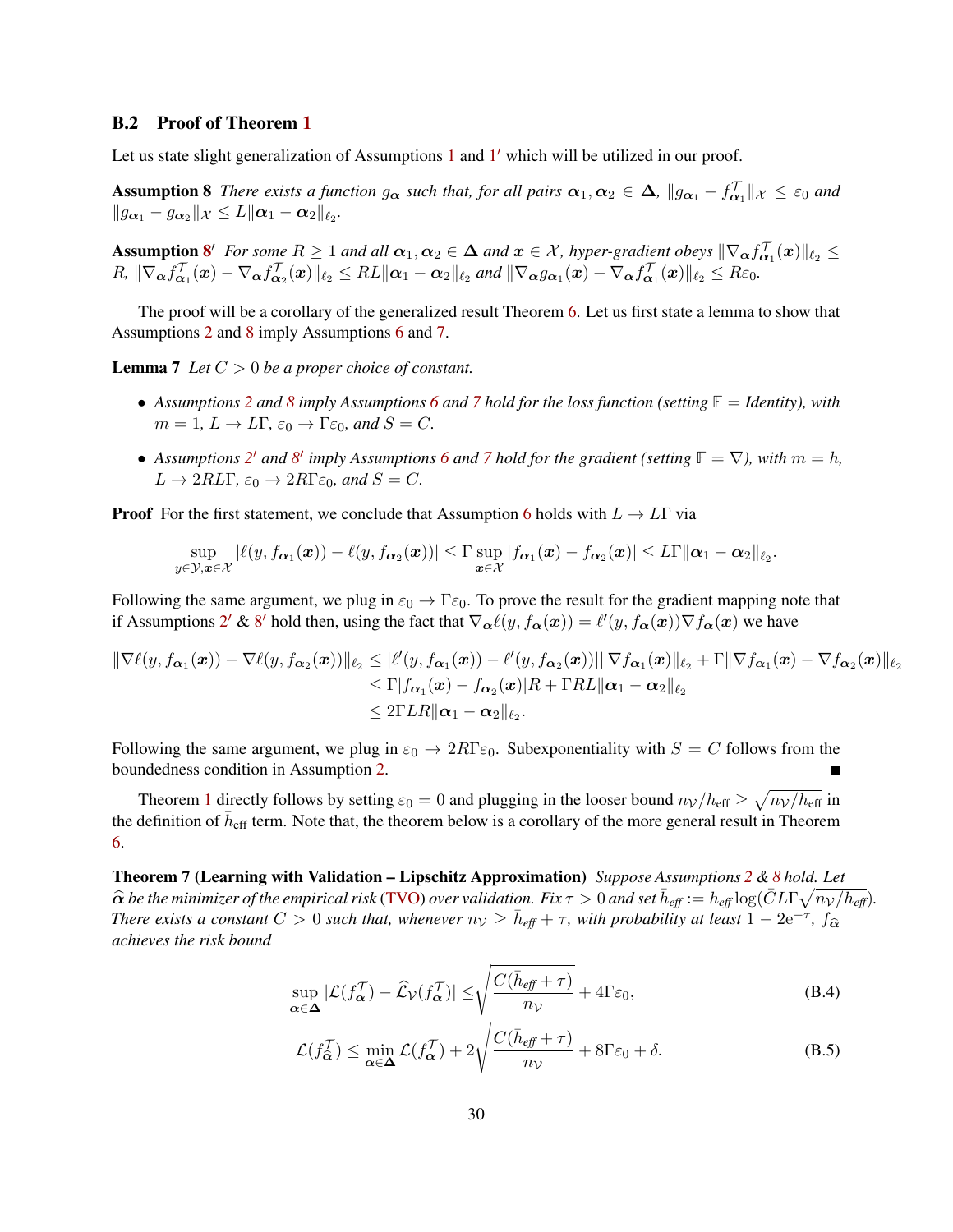*Furthermore, suppose Assumptions* [2](#page-4-3)' & [8](#page-29-1)' hold as well. Set  $\bar{h}^{\nabla}_{\text{eff}} := h + h_{\text{eff}} \log(2 \bar{C} R L \Gamma \sqrt{n_V/h_{\text{eff}}})$ . When- $\epsilon$ *ver*  $n_V \ge \bar{h}_{\text{eff}}^{\nabla} + \tau$ , with probability at least  $1 - 2e^{-\tau}$ ,

$$
\sup_{\alpha \in \Delta} \|\nabla \widehat{\mathcal{L}}_{\mathcal{V}}(f_{\alpha}^{\mathcal{T}}) - \nabla \mathcal{L}(f_{\alpha}^{\mathcal{T}})\|_{\ell_2} \le \sqrt{\frac{C(\bar{h}_{\text{eff}}^{\nabla} + \tau)}{n_{\mathcal{V}}} + 8R\Gamma\varepsilon_0}.
$$
\n(B.6)

**Proof** Applying Theorem [6](#page-27-1) and plugging in the first statement of Lemma [7,](#page-29-2) with probability  $1 - 2e^{-\tau}$ , we obtain the statement [\(B.4\)](#page-29-3). Here we used the fact that  $\bar{h}_{eff} + \tau + m \leq 2(\bar{h}_{eff} + \tau)$  and factor 2 can be subsumed in the constant C.

We obtain the advertised bound [\(B.5\)](#page-29-4) via (a) observing that the bound is valid for  $\hat{\alpha}$  and the optimal population hypothesis  $\alpha^* = \arg \min_{\alpha \in \Delta} \mathcal{L}(f_\alpha)$  and (b) using the fact that

<span id="page-30-2"></span>
$$
\widehat{\mathcal{L}}_{\mathcal{V}}(f_{\widehat{\alpha}}) \le \inf_{\alpha \in \Delta} \widehat{\mathcal{L}}_{\mathcal{V}}(f_{\alpha}) + \delta \le \widehat{\mathcal{L}}_{\mathcal{V}}(f_{\alpha^{\star}}) + \delta.
$$

Following [\(B.4\)](#page-29-3), we first have  $\mathcal{L}(f_{\hat{\alpha}}) \leq \min_{\alpha} \widehat{\mathcal{L}}_{\mathcal{V}}(f_{\alpha}) + \sqrt{\frac{C(\bar{h}_{\text{eff}} + \tau)}{n_{\mathcal{V}}}}$  $\frac{a_{\text{eff}} + \tau_j}{n_v} + 4\varepsilon_0 \Gamma + \delta$ . Using a triangle inequality with  $\alpha^*$ , we find

<span id="page-30-3"></span>
$$
\mathcal{L}(f_{\widehat{\alpha}}) \le \inf_{\alpha \in \Delta} \mathcal{L}(f_{\alpha}) + 2\sqrt{\frac{C(\bar{h}_{\text{eff}} + \tau)}{n_{\mathcal{V}}} + 8\varepsilon_0 \Gamma + \delta}
$$
 (B.7)

Applying Theorem [6](#page-27-1) and plugging in the second statement of Lemma [7,](#page-29-2) with probability  $1 - 2e^{-\tau}$ , we obtain the statement [\(B.6\)](#page-30-2). Here, we used the fact that  $m = h$  and  $\bar{h}_{eff} = h_{eff} \log(2\bar{C}RL\Gamma \sqrt{n_V/h_{eff}})$ . We then set  $\bar{h}^{\nabla}_{\text{eff}} = \bar{h}_{\text{eff}} + h$  to conclude.

### <span id="page-30-1"></span>B.3 Proof of Proposition [1](#page-6-2)

For the purpose of our neural network analysis assuming  $C_{\alpha}$  to be Lipschitz might be too restrictive. As a result, we will state a slight generalization which allows for Lipschitzness of  $C_{\alpha}$  and  $f_{\alpha}^{\mathcal{D}}$  over a smaller domain  $\Delta_{\star}$  which provides more flexibility.

**Assumption 9** Over a domain  $\Delta_{\star} \subset \Delta$ : (1)  $f_{\alpha}^{\mathcal{D}}$  is L-Lipschitz function of  $\alpha$  in  $\|\cdot\|_{\mathcal{X}}$  norm and (2) the **Example 6.** The *c is*  $\kappa L \sqrt{n_{\text{T}}}$ *-Lipschitz for some*  $\kappa > 0$ .

Note that, the first condition is equivalent to Assumption [1](#page-4-2) holding over  $\Delta_{\star}$  in population (i.e.  $n_{\tau} \to \infty$ ). We intentionally parameterized the Lipschitz constant by the same notation to simplify exposition. The following result is a slight generalization of Proposition [1](#page-6-2) where we allow for non-Lipschitzness of  $\Delta$  by instead assuming it holds over a smaller subset  $\Delta_{\star}$ .

<span id="page-30-0"></span>**Proposition 2 (Train-Validation Bounds)** *Consider the setting of Theorem [1](#page-4-4) and for any fixed*  $\alpha \in \Delta$  $a$ ssume [\(3.4\)](#page-6-1) *holds.* Additionally suppose Assumption [9](#page-30-3) holds. Then with probability at least  $1 - e^{-\tau}$ ,

<span id="page-30-4"></span>
$$
\min_{\alpha \in \Delta} \mathcal{L}(f_{\alpha}^{\mathcal{T}}) \le \min_{\alpha \in \Delta_{\star}} \left( \mathcal{L}(f_{\alpha}^{\mathcal{D}}) + \frac{\mathcal{C}_{\alpha}^{\mathcal{T}}}{\sqrt{n_{\mathcal{T}}}} \right) + 2C_0 \sqrt{\frac{h_{\text{eff}} \log(2(\Gamma + \kappa)n_{\mathcal{T}} \bar{C} L/h_{\text{eff}}) + \tau}{n_{\mathcal{T}}}}.
$$
(B.8)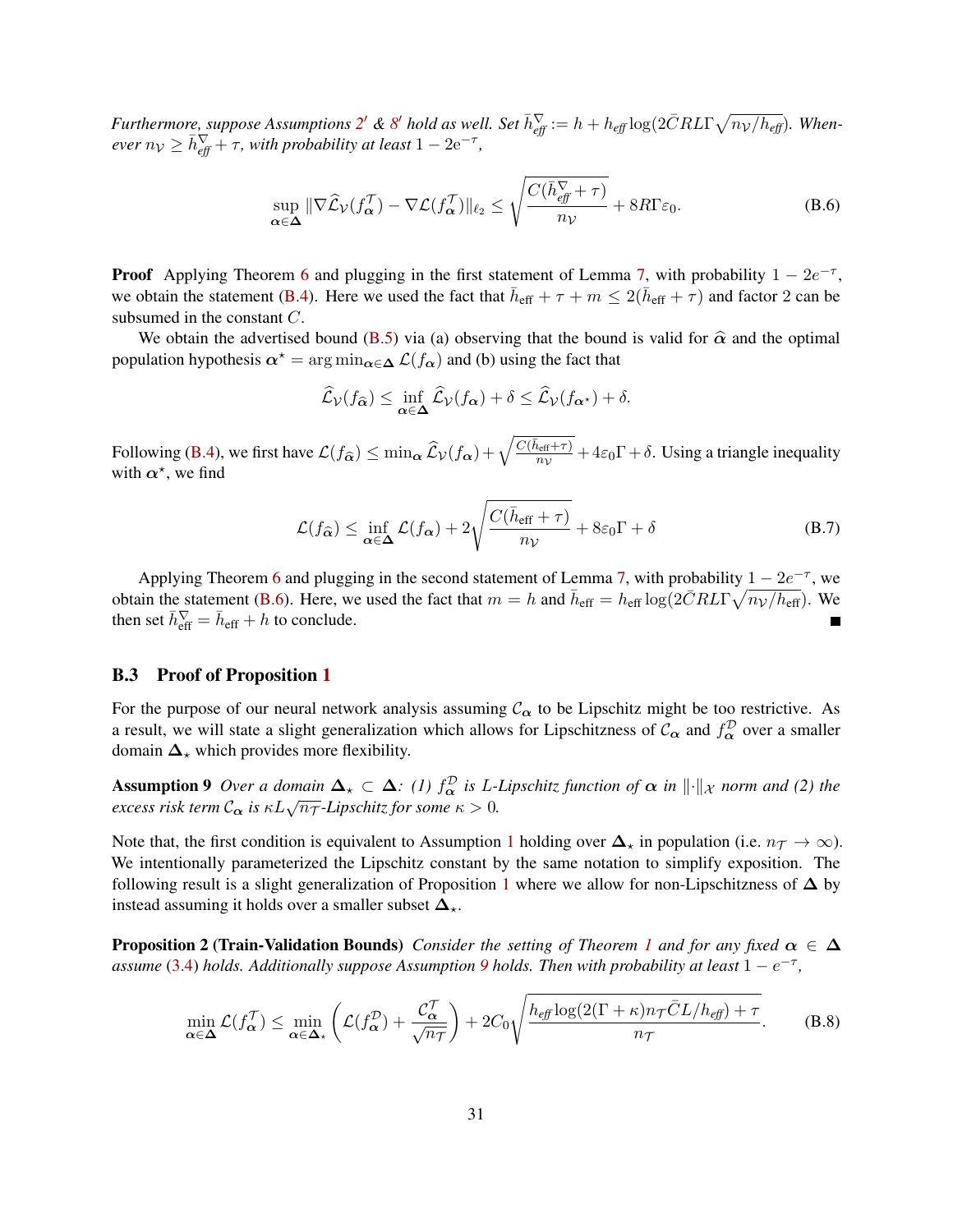*Using Theorem [1,](#page-4-4) this in turn implies that with probability at least*  $1 - 3e^{-\tau}$ 

$$
\mathcal{L}(f_{\widehat{\alpha}}^{\mathcal{T}}) \le \min_{\alpha \in \Delta_{\star}} \left( \mathcal{L}(f_{\alpha}^{\mathcal{D}}) + \frac{\mathcal{C}_{\alpha}^{\mathcal{T}}}{\sqrt{n_{\mathcal{T}}}} \right) + 2C_0 \sqrt{\frac{h_{\text{eff}} \log(2(\Gamma + \kappa)n_{\mathcal{T}} \bar{C}L/h_{\text{eff}}) + \tau}{n_{\mathcal{T}}}} + \sqrt{\frac{Ch_{\text{eff}} \log(2\bar{C}L\Gamma n_{\mathcal{V}}/h_{\text{eff}})}{n_{\mathcal{V}}} + \delta.
$$
\n(B.9)

*Observe that* [\(B.9\)](#page-31-0) *implies Proposition* [1](#page-6-2) *as the sample size setting of the paper is*  $n<sub>T</sub> \ge n<sub>V</sub>$  *via* [\(1.1\)](#page-1-1)*.* 

**Proof** The proof of [\(B.8\)](#page-30-4) uses a covering argument. Create an  $\varepsilon/L$  covering  $\Delta_{\varepsilon}$  of the set  $\Delta_{\star}$  of size  $\log |\Delta_{\varepsilon}| \leq h_{\text{eff}} \log (\bar{C}L/\varepsilon)$ . For each  $\alpha \in \Delta_{\star}$ , setting  $t = h_{\text{eff}} \log (\bar{C}L/\varepsilon) + \tau$  we have that for all  $\alpha_{\varepsilon} \in$  $\Delta_{\varepsilon}$ , the bound [\(3.4\)](#page-6-1) holds with probability  $1 - e^{-\tau}$ . To conclude set  $\varepsilon = \frac{C_0 \sqrt{h_{\text{eff}}/n_{\tau}}}{2\Gamma + 2\kappa} \ge \frac{C_0 h_{\text{eff}}/n_{\tau}}{2\Gamma + 2\kappa}$  $\frac{0^{n_{\text{eff}}/n_{\mathcal{T}}}}{2\Gamma+2\kappa}$  and  $\bar{h}_{\text{eff}} = h_{\text{eff}} \log(2(\Gamma + \kappa)n_{\mathcal{T}} \bar{C}L/h_{\text{eff}}) + \tau$ . Also observe, via Assumption [9,](#page-30-3) that

<span id="page-31-0"></span>
$$
|\mathcal{L}(f^{\mathcal{D}}_{\alpha_{\varepsilon}})-\mathcal{L}(f^{\mathcal{D}}_{\alpha})|+\frac{|\mathcal{C}^{\mathcal{T}}_{\alpha_{\varepsilon}}-\mathcal{C}^{\mathcal{T}}_{\alpha}|}{\sqrt{n_{\mathcal{T}}}}\leq \Gamma\varepsilon+\kappa\varepsilon\leq 0.5C_{0}\sqrt{h_{\text{eff}}/n_{\mathcal{T}}}.
$$

To proceed, via Assumption [1](#page-4-2) we also have  $|\mathcal{L}(f_{\alpha_\varepsilon}^{\mathcal{D}}) - \mathcal{L}(f_\alpha^{\mathcal{D}})| \le \Gamma \varepsilon \le 0.5C_0\sqrt{h_{\text{eff}}/n_{\mathcal{T}}}$ . Together, using triangle inequality, these imply for all  $\alpha \in \Delta_{\star}$ 

$$
\mathcal{L}(f_{\alpha}^{\mathcal{T}}) \leq \mathcal{L}(f_{\alpha_{\varepsilon}}^{\mathcal{T}}) + 0.5C_0\sqrt{h_{\text{eff}}/n_{\mathcal{T}}} + C_0\sqrt{\frac{\bar{h}_{\text{eff}}}{n_{\mathcal{T}}}} \leq \mathcal{L}(f_{\alpha}^{\mathcal{D}}) + \frac{\mathcal{C}_{\alpha}^{\mathcal{T}}}{\sqrt{n_{\mathcal{T}}}} + 2C_0\sqrt{\bar{h}_{\text{eff}}/n_{\mathcal{T}}},
$$
  

$$
\implies \mathcal{L}(f_{\alpha}^{\mathcal{T}}) \leq \mathcal{L}(f_{\alpha}^{\mathcal{D}}) + \frac{\mathcal{C}_{\alpha}^{\mathcal{T}}}{\sqrt{n_{\mathcal{T}}}} + 2C_0\sqrt{\frac{\bar{h}_{\text{eff}}}{n_{\mathcal{T}}}}.
$$
(B.10)

Finally to conclude with [\(B.8\)](#page-30-4) notice the fact that  $\min_{\alpha \in \Delta} \mathcal{L}(f_{\alpha}^{\mathcal{T}}) \leq \min_{\alpha \in \Delta_{\star}} \mathcal{L}(f_{\alpha}^{\mathcal{T}})$ .

To conclude with the final statement [\(B.9\)](#page-31-0), we apply Theorem [1](#page-4-4) which bounds  $\hat{\mathcal{L}}_{\mathcal{V}}(f_{\hat{\alpha}}^{\mathcal{T}})$  in terms of  $\min_{\alpha \in \Delta} \mathcal{L}(f_{\alpha}^{\mathcal{T}})$ . This results in an overall success probability of  $1 - 3e^{-\tau}$ .

#### B.4 Proof of Theorem [2](#page-8-2)

**Proof** Below  $C > 0$  is an absolute constant. First under the provided conditions (which include [\(4.3\)](#page-8-1) with probability  $1 - p_0$  $1 - p_0$ ), applying Lemma [12,](#page-36-0) we find that Assumption 1 (A is Lipschitz) holds with Lipschitz constant  $L = 6R^3B^2\sqrt{n_T^3h\lambda_0^{-2}}\|y\|_{\ell_2}$  $L = 6R^3B^2\sqrt{n_T^3h\lambda_0^{-2}}\|y\|_{\ell_2}$  $L = 6R^3B^2\sqrt{n_T^3h\lambda_0^{-2}}\|y\|_{\ell_2}$ . Assumption 2 holds automatically and Assumption [1](#page-4-5) holds with  $h_{\text{eff}} = h$  and  $\bar{C} = 3$ . Thus, applying Theorem [7](#page-29-0) (with  $\varepsilon_0 = 0$ ), with probability at least  $1 - 2e^{-\tau}$ 

$$
\mathcal{L}(f_{\widehat{\alpha}}) \le \inf_{\alpha \in \Delta} \mathcal{L}(f_{\alpha}) + C \frac{\sqrt{h \log(6RLT\sqrt{n_V/h}) + \tau}}{\sqrt{n_V}} + \delta.
$$

The remaining task is bounding the  $\inf_{\alpha \in \Delta} \mathcal{L}(f_\alpha) - \inf_{\alpha \in \Delta} \mathcal{L}(f_\alpha^{\mathcal{D}})$  term. We do this via Lemma [8](#page-32-0) which yields that with probability  $1-2e^{-t}$ , for all  $\alpha \in \Delta$  [\(B.11\)](#page-32-1) holds. Together, these imply that with probability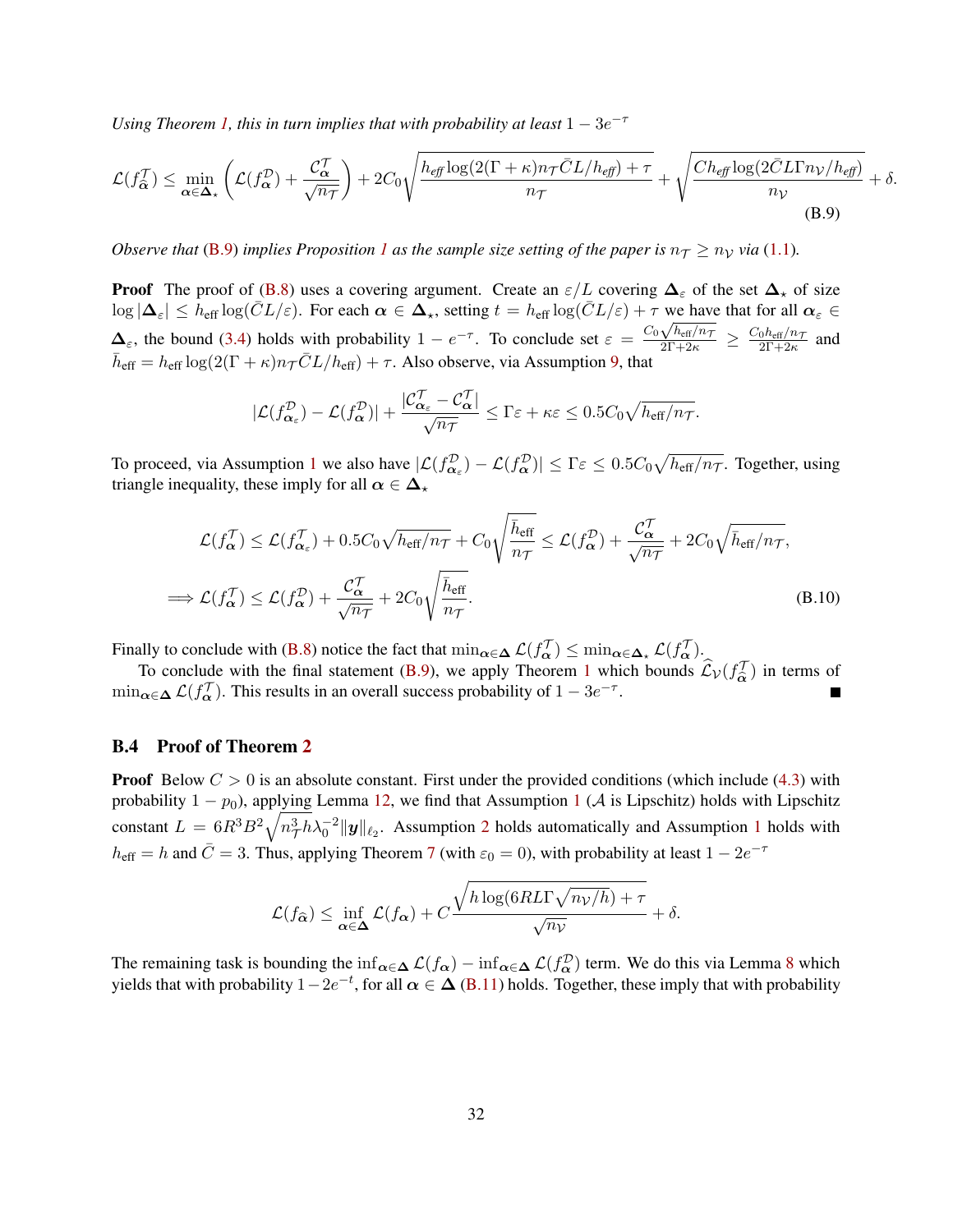$1 - 4e^{-\tau} - p_0$ 

$$
\mathcal{L}(f_{\widehat{\alpha}}) - \delta \le \min_{\alpha \in \Delta} C \frac{\sqrt{h \log(6R \times 6R^3B^2 \sqrt{n_{\mathcal{T}}^3h}\lambda_0^{-2}\|\mathbf{y}\|_{\ell_2}\Gamma \sqrt{n_{\mathcal{V}}/h}) + \tau}}{\sqrt{n_{\mathcal{V}}}} \\ + \frac{2\Gamma \sqrt{B\mathbf{y}^T\mathbf{K}_{\alpha}^{-1}\mathbf{y}} + C\sqrt{h \log(20R^4B^2\lambda_0^{-2}\Gamma n_{\mathcal{T}}^2\|\mathbf{y}\|_{\ell_2}) + \tau}}{\sqrt{n_{\mathcal{T}}}} \\ \le \min_{\alpha \in \Delta} \frac{C\sqrt{h \log(M) + \tau}}{\sqrt{n_{\mathcal{V}}}} + \frac{2\Gamma \sqrt{B\mathbf{y}^T\mathbf{K}_{\alpha}^{-1}\mathbf{y}} + C\sqrt{h \log(M) + \tau}}{\sqrt{n_{\mathcal{T}}}} \\ \le \min_{\alpha \in \Delta} \frac{2\Gamma \sqrt{B\mathbf{y}^T\mathbf{K}_{\alpha}^{-1}\mathbf{y}}}{\sqrt{n_{\mathcal{T}}}} + \frac{C\sqrt{h \log(M) + \tau}}{\sqrt{\min(n_{\mathcal{T}}, n_{\mathcal{V}})}}
$$

where  $M = 30R^4B^2\lambda_0^{-2}\Gamma(n_{\mathcal{T}}^2 + n_{\mathcal{V}}^2)\|\mathbf{y}\|_{\ell_2}$ .

### B.5 Uniform Concentration of Excess Risk for Feature Maps

<span id="page-32-0"></span>**Lemma 8** *Consider the setup of Definition [2.](#page-7-4) Let*  $\sup_{x \in \mathcal{X}, 1 \leq i \leq h} ||\phi_i(x)||_{\ell_2}^2 \leq B$ . *Declare*  $K_\alpha = \Phi_\alpha \Phi_\alpha^T$ . *Suppose* [\(4.3\)](#page-8-1) *holds with probability*  $1 - p_0$  *over the training data. Assume*  $\ell$  *is a* Γ *Lipschitz loss bounded*  $b$ y  $C\geq 1$ . With probability at least  $1-p_0-\mathrm{e}^{-t}$ , we have that for all  $\boldsymbol{\alpha}\in\boldsymbol{\Delta}$ 

$$
\mathcal{L}(\theta_{\alpha}) \le \frac{2\Gamma\sqrt{By^T\mathbf{K}_{\alpha}^{-1}\mathbf{y}} + 2C\sqrt{h\log(20R^4B^2\lambda_0^{-2}\Gamma n_{\mathcal{T}}^2\|\mathbf{y}\|_{\ell_2}) + \tau}}{\sqrt{n_{\mathcal{T}}}} \tag{B.11}
$$

**Proof** The proof strategy follows that of Proposition [1.](#page-6-2) Using  $(A.2)$  of Corollary [1,](#page-25-2) we know that, for any choice of  $\alpha \in \Delta$  with probability  $1 - e^{-t}$  we have that

$$
\mathcal{L}_{\mathcal{D}}(\hat{f}) \le \frac{2\Gamma\sqrt{By^T \mathbf{K}_{\alpha}^{-1} \mathbf{y}} + C\sqrt{t}}{\sqrt{n_{\mathcal{T}}}}.
$$
\n(B.12)

<span id="page-32-2"></span><span id="page-32-1"></span>Г

where  $K_{\alpha} = \Phi_{\alpha} \Phi_{\alpha}^T$ . To proceed, we will apply a covering argument to the population loss of the empirical solutions. This will require Lipschitzness of the population loss. Observe that

$$
\sqrt{\boldsymbol{y}^T\boldsymbol{K}_{\boldsymbol{\alpha}}^{-1}\boldsymbol{y}}=\|\boldsymbol{\theta}_{\boldsymbol{\alpha}}\|_{\ell_2}=\|\boldsymbol{\Phi}_{\boldsymbol{\alpha}}^{\dagger}\boldsymbol{y}\|_{\ell_2}.
$$

Lemma [12](#page-36-0) shows the Lipschitzness of  $\bm{\theta_{\alpha}}$  with  $L=5R^2\sqrt{B^3n^3_{\mathcal{T}}h}\lambda_0^{-2}\|\bm{y}\|_{\ell_2}$  which implies that

$$
\|\boldsymbol{\theta_\alpha}-\boldsymbol{\theta_{\alpha'}}\|_{\ell_2}\leq L\|\boldsymbol{\alpha}-\boldsymbol{\alpha'}\|_{\ell_2}.
$$

To proceed, let  $\mathcal{C}_{\varepsilon}$  be an  $\varepsilon$  cover of  $\Delta$  of size  $\log |\mathcal{C}_{\varepsilon}| \leq h \log (3R/\varepsilon)$ . Setting  $t = h \log (3R/\varepsilon) + \tau$ , with probability  $1-e^{-\tau}$ , we find that all  $\alpha \in C_{\epsilon}$  obeys [\(B.12\)](#page-32-2) with this choice of t. Observe that, with probability at least  $1-p_0$ , via the lower bound [\(4.3\)](#page-8-1), we have  $\|\theta_\alpha\|_{\ell_2}, \|\theta_{\alpha'}\|_{\ell_2} \le \|y\|_{\ell_2}/\sqrt{\lambda_0}.$  To proceed, for any  $\alpha$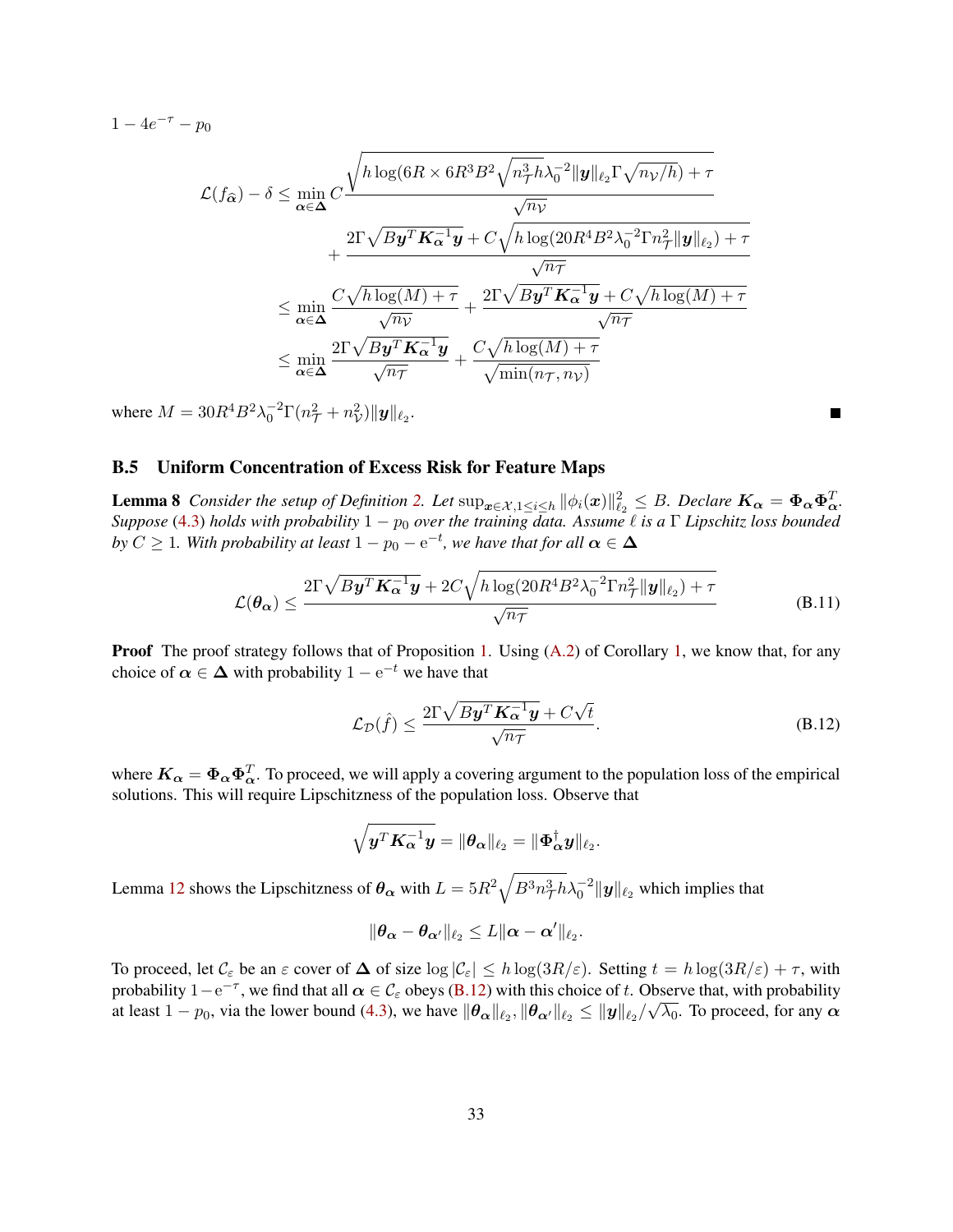pick  $\alpha' \in \mathcal{C}_{\varepsilon}$  with  $\|\alpha - \alpha'\|_{\ell_2} \leq \varepsilon$  and observe that

$$
\mathcal{L}(f_{\alpha}) - \mathcal{L}(f_{\alpha'}) = \mathbb{E}[\ell(y, \theta_{\alpha}^T \phi_{\alpha}(x)] - \mathbb{E}[\ell(y, \theta_{\alpha'}^T \phi_{\alpha'}(x)]
$$
\n
$$
\leq \Gamma \mathbb{E}[|\theta_{\alpha}^T \phi_{\alpha}(x) - \theta_{\alpha'}^T \phi_{\alpha'}(x)|]
$$
\n
$$
\leq \Gamma[\mathbb{E}[|(\theta_{\alpha} - \theta_{\alpha'})^T \phi_{\alpha}(x)|] + \mathbb{E}[|\theta_{\alpha'}^T(\phi_{\alpha}(x) - \phi_{\alpha'}(x))|]]
$$
\n
$$
\leq \Gamma[\mathbb{E}[||\theta_{\alpha} - \theta_{\alpha'}||_{\ell_2} ||\phi_{\alpha}(x)||_{\ell_2}] + \mathbb{E}[||\theta_{\alpha'}||_{\ell_2} ||\phi_{\alpha}(x) - \phi_{\alpha'}(x)||_{\ell_2}]]
$$
\n
$$
\leq \Gamma(RL\sqrt{B}||\alpha - \alpha'||_{\ell_2} + \sqrt{hB}||\alpha - \alpha'||_{\ell_2} ||y||_{\ell_2}/\sqrt{\lambda_0})
$$
\n
$$
\leq \Gamma\sqrt{B}||y||_{\ell_2}(5R^3B^{3/2}\sqrt{n_{\mathcal{T}}^3h\lambda_0^{-2}} + \sqrt{\frac{h}{\lambda_0}})\varepsilon
$$
\n
$$
\leq 6R^3B^2\Gamma\sqrt{n_{\mathcal{T}}^3h\lambda_0^{-2}}||y||_{\ell_2}\varepsilon,
$$

where we used the fact that  $\lambda_0 \le \sigma_{\min}^2(\Phi_{\alpha}) \le n_T R^2 B$ . Thus we obtain that for all  $\alpha \in \Delta$ 

$$
\mathcal{L}_{\mathcal{D}}(\hat{f}) \leq \frac{2\Gamma\sqrt{By^T}\mathbf{K}_{\alpha}^{-1}\mathbf{y} + C\sqrt{h\log(3R/\varepsilon) + \tau}}{\sqrt{n_{\mathcal{T}}}} + 6R^3B^2\Gamma\sqrt{n_{\mathcal{T}}^3h\lambda_0^{-2}}\|\mathbf{y}\|_{\ell_2\varepsilon}.
$$

Here setting  $\varepsilon^{-1} = 20R^4B^2\lambda_0^{-2}\Gamma n_\mathcal{T}^2 ||y||_{\ell_2}/3R$ , we obtain the desired bound [\(B.11\)](#page-32-1).

# C Results on Algorithmic Lipschitzness

### C.1 Proof of Lemma [1](#page-7-3)

**Proof** First applying Lemma [12,](#page-36-0) we find that Assumption [1](#page-4-2) holds with [\(C.8\)](#page-36-1). Plugging in the boundedness of labels (i.e.  $||y||_{\ell_2} \le \sqrt{n_{\mathcal{T}}}$ ),  $\Gamma = 1$ ,  $n_{\mathcal{T}} \ge h$ ,  $R \ge 1$ , we end up with the refined bound

$$
L \le 6R^3 B n_{\mathcal{T}} \lambda_0^{-2} (B n_{\mathcal{T}} \sqrt{h} + 1).
$$

Finally, using the fact that  $\alpha$  is  $h+1$  dimensional, we obtain  $\bar{h}_{eff} = (h+1) \log(20R^3Bn^2 \pi \lambda_0^{-2}(Bn\tau+1)).$  $\blacksquare$ 

#### C.2 Proof of Lemma [2](#page-7-6)

The following lemma is a rephrasing of Lemma [2.](#page-7-6)

Lemma 9 (Lipschitz Solutions under Strong-Convexity / Smoothness) *Let*  $\Delta$  *be a convex set. Let*  $\mathcal{F}(\alpha, \theta)$ :  $\Delta \times \mathbb{R}^p \to \mathbb{R}$  *be a*  $\mu$  *strongly-convex function of*  $\theta$  *and* L-smooth function of  $\alpha$  *over the feasible domain*  $\mathbb{R}^p$  ×  $\Delta$ *. Let* 

$$
\boldsymbol{\theta}_{\boldsymbol{\alpha}} = \arg\min_{\boldsymbol{\theta}} \mathcal{F}(\boldsymbol{\alpha},\boldsymbol{\theta}).
$$

*Then,*  $\theta_{\alpha}$  *is*  $\sqrt{L/\mu}$ *-Lipschitz function of*  $\alpha$ *.* 

**Proof** Pick a pair  $\alpha, \alpha' \in \Delta$ . From strong-convexity of  $\theta$  and optimality of  $\theta_{\alpha'}$ , we have that

$$
\mathcal{F}(\boldsymbol{\alpha}', \boldsymbol{\theta}_{\boldsymbol{\alpha}}) - \mathcal{F}(\boldsymbol{\alpha}', \boldsymbol{\theta}_{\boldsymbol{\alpha}'}) \geq \frac{\mu}{2} \|\boldsymbol{\theta}_{\boldsymbol{\alpha}} - \boldsymbol{\theta}_{\boldsymbol{\alpha}'}\|_{\ell_2}^2.
$$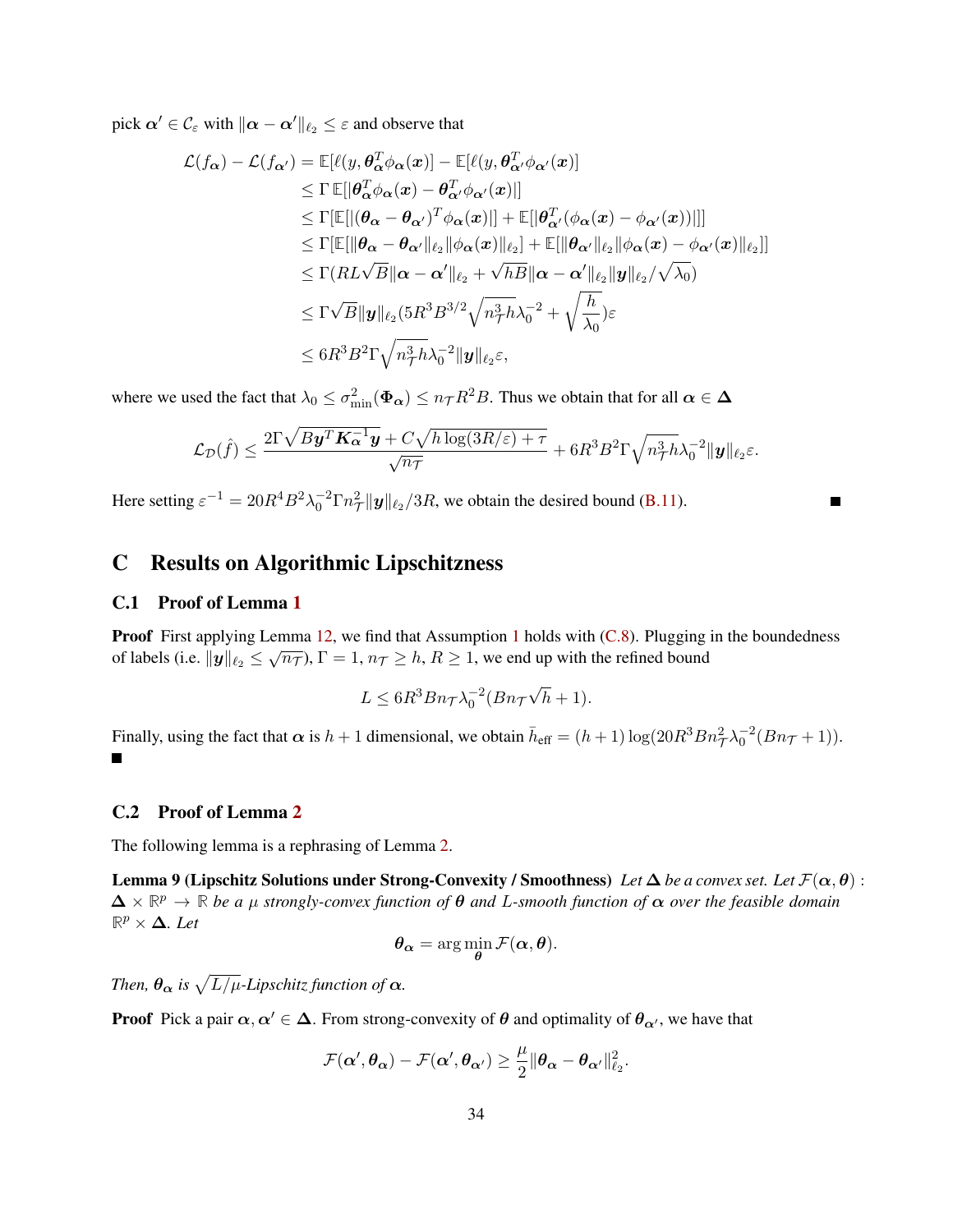On the other hand, smoothness of  $\alpha$  implies

$$
|\mathcal{F}(\alpha', \theta_{\alpha}) - \mathcal{F}(\alpha, \theta_{\alpha})| \le \frac{L}{2} \|\alpha - \alpha'\|_{\ell_2}^2.
$$
 (C.1)

Putting these together,

$$
\mathcal{F}(\boldsymbol{\alpha}, \boldsymbol{\theta_{\alpha}}) + \frac{L}{2} \|\boldsymbol{\alpha} - \boldsymbol{\alpha}'\|_{\ell_2}^2 \geq \mathcal{F}(\boldsymbol{\alpha}', \boldsymbol{\theta_{\alpha}}) \geq \mathcal{F}(\boldsymbol{\alpha}', \boldsymbol{\theta_{\alpha'}}) + \frac{\mu}{2} \|\boldsymbol{\theta_{\alpha}} - \boldsymbol{\theta_{\alpha'}}\|_{\ell_2}^2.
$$

Since the inequality is symmetric with respect to  $\alpha, \alpha'$ , we also have

$$
\mathcal{F}(\alpha', \theta_{\alpha'}) + \frac{L}{2} \|\alpha - \alpha'\|_{\ell_2}^2 \ge \mathcal{F}(\alpha, \theta_{\alpha}) + \frac{\mu}{2} \|\theta_{\alpha} - \theta_{\alpha'}\|_{\ell_2}^2.
$$
 (C.2)

Summing up both sides yield the desired result

$$
L\|\boldsymbol{\alpha}-\boldsymbol{\alpha}'\|_{\ell_2}^2 \geq \mu\|\boldsymbol{\theta_{\alpha}}-\boldsymbol{\theta_{\alpha'}}\|_{\ell_2}^2.
$$

<span id="page-34-0"></span>П

#### C.3 Stability of Linear Regression

We begin by stating the following useful lemma.

Lemma 10 *Let* A *and* B *be two positive semidefinite matrices with minimum eigenvalue of* A *bounded below by*  $\gamma > 0$ *. Set*  $P = B - A$  *and suppose*  $||P|| \leq \delta$ *. Then* 

<span id="page-34-2"></span><span id="page-34-1"></span>
$$
\|\mathbf{A}^{-1} - \mathbf{B}^{-1}\| \le \frac{\delta}{\gamma(\gamma - \delta)}.\tag{C.3}
$$

**Proof** Let  $A$  and  $B$  be two positive semidefinite matrices with minimum eigenvalue of  $A$  bounded below by  $\gamma > 0$ . Set  $P = B - A$  and suppose  $||P|| \le \delta$ . Let A have eigen decomposition  $U\Sigma U^T$ . Let  $\tilde{P} = U^T P U$  and  $\tilde{P} = \Sigma^{-1/2} U^T P U \Sigma^{-1/2}$ . Observe that  $\|\tilde{P}\| \le \gamma^{-1} \delta$ . We have that

$$
\|A^{-1} - B^{-1}\| = \|\Sigma^{-1} - U^T B^{-1} U\| \n= \|\Sigma^{-1} - U^T (A + P)^{-1} U\| \n= \|\Sigma^{-1} - U^T (U \Sigma U^T + U \bar{P} U^T)^{-1} U\| \n= \|\Sigma^{-1} - (\Sigma + \bar{P})^{-1}\| \n\le \|\Sigma^{-1} - (\Sigma + \bar{P})^{-1}\| \n\le \|\Sigma^{-1/2} (I - (I + \Sigma^{-1/2} \bar{P} \Sigma^{-1/2})^{-1}) \Sigma^{-1/2}\| \n\le \sigma_{\min}^{-1} (\Sigma) \|I - (I + \tilde{P})^{-1}\| \n\le \frac{1}{\gamma} \frac{\gamma^{-1}}{1 - \delta \gamma^{-1}} = \frac{\delta}{\gamma(\gamma - \delta)}.
$$

For the last statement, we observe the fact that  $(I+\tilde{P})^{-1}=\sum_{i\geq 0}(-1)^i\tilde{P}^i$  which yields  $\|I-(I+\tilde{P})^{-1}\|\leq$  $\gamma^{-1}\delta$  $\frac{\gamma - \sigma}{1 - \gamma^{-1} \delta}$ .

The lemma below shows the stability of ridge(less) regression to feature or regularizer changes.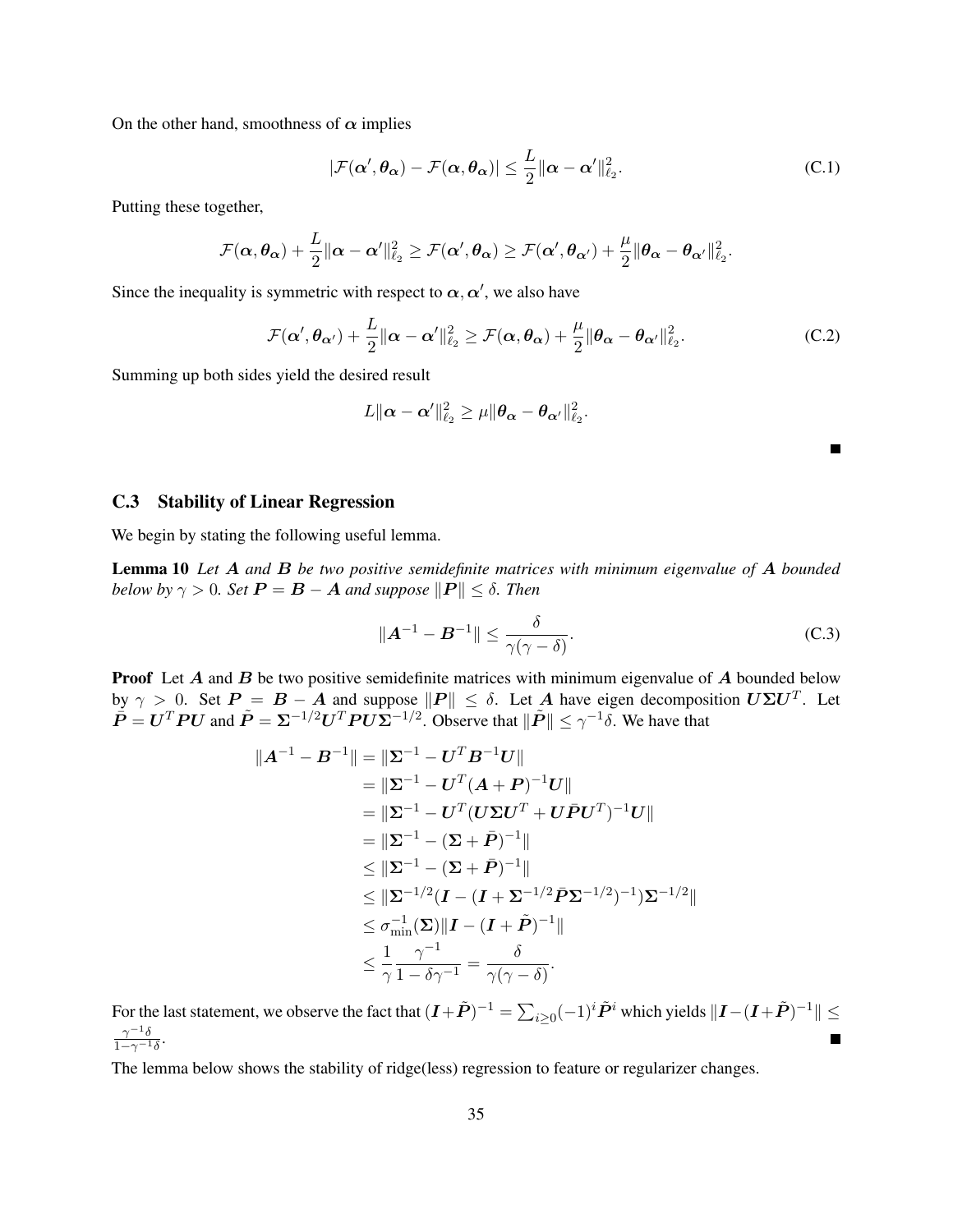Lemma 11 (Feature Robustness of Linear Models)  $Fix\,X, \bar{X}\in\mathbb{R}^{n\times p}$  with  $\|X\|,\|\bar{X}\|\le B$ . Fix  $\lambda,\bar{\lambda}\ge\lambda$ 0 and assume  $\lambda_0 = \lambda + \sigma_{\min}^2(\bm X) > 0$ . Suppose  $2B\|\bm X - \bar{\bm X}\| + |\lambda - \bar{\lambda}| < \lambda_0/2$ . Consider the ridge *regression (or min Euclidean solution)*

$$
\boldsymbol{\theta} = \mathcal{A}_{ridge}(\boldsymbol{y}, \boldsymbol{X}, \lambda) = \begin{cases} (\boldsymbol{X}^T \boldsymbol{X} + \lambda \boldsymbol{I})^{-1} \boldsymbol{X}^T \boldsymbol{y} & \text{if } \lambda > 0 \text{ or } n \ge p \\ \boldsymbol{X}^T (\boldsymbol{X} \boldsymbol{X}^T)^{-1} \boldsymbol{y} & \text{if } \lambda = 0 \text{ and } n < p \end{cases}
$$

*Also define*  $\bar{\theta} = A_{ridge}(y, \bar{X}, \bar{\lambda})$  *which solves the problem with features*  $\bar{X}$ *. In either cases (whether*  $\lambda > 0$ *or not), we have that*

$$
\|\boldsymbol{\theta}-\bar{\boldsymbol{\theta}}\|_{\ell_2} \le \frac{5B^2\|\boldsymbol{y}\|_{\ell_2}}{\lambda_0^2} \|\boldsymbol{X}-\bar{\boldsymbol{X}}\| + \frac{2B\|\boldsymbol{y}\|_{\ell_2}}{\lambda_0^2} |\lambda-\bar{\lambda}|.
$$
 (C.4)

**Proof** Suppose  $\lambda > 0$  or  $n > p$ . Recall that  $X^T X + \lambda I \succeq \lambda_0 I$ . Observe that  $X^T X - \bar{X}^T \bar{X} =$  $\mathbf{X}^T(\mathbf{X}-\widetilde{\mathbf{X}})+(\mathbf{X}-\bar{\mathbf{X}})^T\bar{\mathbf{X}}$  which implies  $\|\mathbf{X}^T\mathbf{X}+\lambda\mathbf{I}-\bar{\mathbf{X}}^T\bar{\mathbf{X}}+\bar{\lambda}\mathbf{I}\|\leq B$  where  $\bar{B}=2\varepsilon B+|\lambda-\bar{\lambda}|$ . Recall that  $\overline{B} \leq \lambda_0/2$ . Using this and the result [\(C.3\)](#page-34-0) above, we can bound

$$
\|(\bar{\mathbf{X}}^T \bar{\mathbf{X}} + \bar{\lambda} \mathbf{I})^{-1} - (\mathbf{X}^T \mathbf{X} + \lambda \mathbf{I})^{-1}\| \le \frac{2B\varepsilon + |\lambda - \bar{\lambda}|}{\lambda_0(\lambda_0 - (2B\varepsilon + |\lambda - \bar{\lambda}|))}
$$
(C.5)

$$
\leq \frac{\bar{B}}{\lambda_0(\lambda_0 - 2B\varepsilon)}\tag{C.6}
$$

<span id="page-35-0"></span>.

$$
\leq \frac{2\bar{B}}{\lambda_0^2} \tag{C.7}
$$

We then find

$$
\begin{aligned}\n\|\bar{\theta}-\theta\|_{\ell_2} &\leq \|(\bar{\mathbf{X}}^T\bar{\mathbf{X}}+\lambda\mathbf{I})^{-1}\bar{\mathbf{X}}^T-(\mathbf{X}^T\mathbf{X}+\lambda\mathbf{I})^{-1}\mathbf{X}^T\|\|\mathbf{y}\|_{\ell_2} \\
&\leq (\|(\bar{\mathbf{X}}^T\bar{\mathbf{X}}+\lambda\mathbf{I})^{-1}\mathbf{P}^T\|+\|(\bar{\mathbf{X}}^T\bar{\mathbf{X}}+\lambda\mathbf{I})^{-1}-(\mathbf{X}^T\mathbf{X}+\lambda\mathbf{I})^{-1}\|\|\mathbf{X}\|)\|\mathbf{y}\|_{\ell_2} \\
&\leq (\varepsilon\lambda_0^{-1}+\frac{2B\bar{B}}{\lambda_0^2})\|\mathbf{y}\|_{\ell_2} \\
&\leq \frac{5B^2\|\mathbf{y}\|_{\ell_2}}{\lambda_0^2}\varepsilon+\frac{2B\|\mathbf{y}\|_{\ell_2}}{\lambda_0^2}|\lambda-\bar{\lambda}].\n\end{aligned}
$$

Similarly when  $\lambda = 0$  and  $n < p$ , using  $\mathbf{X} \mathbf{X}^T \succeq \lambda_0 \mathbf{I}$ 

$$
\begin{aligned} \|(\bar{\boldsymbol{X}}\bar{\boldsymbol{X}}^T)^{-1} - (\bar{\boldsymbol{X}}\bar{\boldsymbol{X}}^T)^{-1} \| &\leq \frac{2B\varepsilon}{\sigma_{\min}^2(\boldsymbol{X})(\sigma_{\min}^2(\boldsymbol{X}) - \|\boldsymbol{X}\boldsymbol{X}^T - \bar{\boldsymbol{X}}\bar{\boldsymbol{X}}^T\|)} \\ &\leq \frac{4B\varepsilon}{\lambda_0^2} \end{aligned}
$$

Thus, in an essentially identical fashion, we find

$$
\begin{aligned} \|\bar{\bm{\theta}}-\bm{\theta}\|_{\ell_2} &\leq \|\bar{\bm{X}}^T(\bar{\bm{X}}\bar{\bm{X}}^T)^{-1}-\bm{X}^T(\bm{X}\bm{X}^T)^{-1}\|\|\bm{y}\|_{\ell_2}\\ &\leq (\|(\bar{\bm{X}}-\bm{X})^T(\bar{\bm{X}}\bar{\bm{X}}^T)^{-1}\|+\|\bm{X}^T\|\|(\bar{\bm{X}}\bar{\bm{X}}^T)^{-1}-(\bm{X}\bm{X}^T)^{-1}\|)\|\bm{y}\|_{\ell_2}\\ &\leq \frac{5B^2\|\bm{y}\|_{\ell_2}}{\lambda_0^2}\varepsilon.\end{aligned}
$$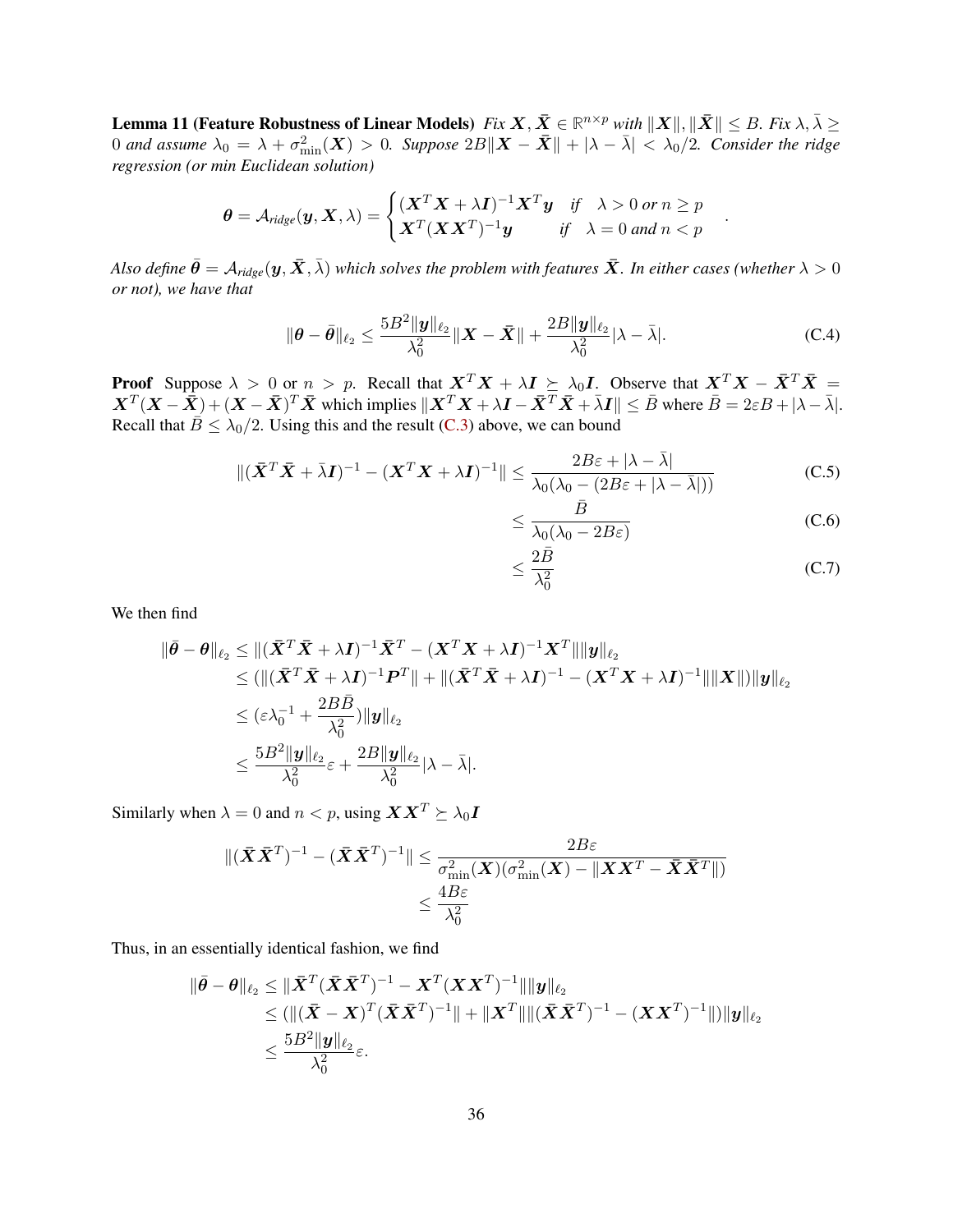This finishes the proof of  $\frac{5B^2 ||y||_{\ell_2}}{\lambda_0^2}$  Lipschitzness.

Finally, let  $\bm{X} = \bm{U}\bm{\Lambda}\bm{V}^T$  be the singular value decomposition with *i*th singular value  $\sigma_i$ . Suppose  $\lambda = 0$ ,  $\sigma_i^2 \geq \lambda_0$  and  $\bar{\lambda} \neq 0$ . We consider the gap

$$
\|(\boldsymbol{X}^T\boldsymbol{X}+\bar{\lambda}\boldsymbol{I})^{-1}\boldsymbol{X}^T-\boldsymbol{X}^T(\boldsymbol{X}\boldsymbol{X}^T)^{-1}\|=\|\boldsymbol{V}(\boldsymbol{\Lambda}^2+\bar{\lambda}\boldsymbol{I})^{-1}\boldsymbol{\Lambda}\boldsymbol{U}^T-\boldsymbol{V}\boldsymbol{\Lambda}^{-1}\boldsymbol{U}^T\|
$$
  

$$
\leq \sup_{1\leq i\leq n}|\frac{\lambda_i}{\lambda_i^2+\bar{\lambda}}-\frac{\lambda_i}{\lambda_i^2}|\leq \frac{\bar{\lambda}}{\lambda_0^2}.
$$

Thus, using this bound and the triangle inequality, for the scenario  $\lambda = 0$  and  $\bar{\lambda} \neq 0$ , we again find the desired bound.

#### C.4 Lipschitzness of Feature Maps

<span id="page-36-0"></span>Lemma 12 (Lipschitzness of Feature Map Solutions) *Let*  $\sup_{\bm{x}\in\mathcal{X},1\leq i\leq h}\|\phi_i(\bm{x})\|_{\ell_2}^2\ \leq\ B.$  *Let*  $\lambda\ \geq\ 0$ *be the strength of regularization.* Suppose  $n \leq p$  and  $\lambda + \inf_{\alpha \in \Delta} \sigma_{\min}^2(\Phi_{\alpha}) \geq \lambda_0 > 0$ . Set  $R =$  $\sup_{\pmb{\alpha} \in \pmb{\Delta}} \| \pmb{\alpha} \|_{\ell_1}$ . Suppose  $\pmb{\Delta}$  is convex and the Algorithm  $\cal A$  solves the ridge regression given  $\pmb{\Phi}_{\pmb{\alpha}}$  i.e.

<span id="page-36-1"></span>
$$
\boldsymbol{\theta_{\alpha}} = \mathcal{A}_{ridge}(\boldsymbol{y}, \boldsymbol{\Phi_{\alpha}}, \lambda).
$$

Then,  $\theta_{\alpha}$  is  $5R^2\sqrt{B^3n_T^3h}\lambda_0^{-2}\|y\|_{\ell_2}$ -Lipschitz function of  $\alpha$  (in  $\ell_2$  norm) and Assumption [1](#page-4-2) holds with  $L = 6R^3B^2\sqrt{n_{\mathcal{T}}^3h}\lambda_0^{-2}\|\boldsymbol{y}\|_{\ell_2}.$ 

 $Additionally, \, consider \,\bm{\theta_{\alpha}}=\mathcal{A}_{ridge}(\bm{y},\bm{\Phi_{\alpha}},\bm{\alpha}_{h+1})\, where \, \bm{\alpha}_{h+1}\in[\lambda,\lambda_{\max}] \, where \, \lambda+inf_{\bm{\alpha}\in\bm{\Delta}}\sigma_{\min}^2(\bm{\Phi_{\alpha}})\geq 0$ λ0*. Then Assumption [1](#page-4-2) holds with*

$$
L = 6R^3B^2\sqrt{n_{\mathcal{T}}^3h\lambda_0^{-2}}\|\mathbf{y}\|_{\ell_2} + 2R^2B\sqrt{n_{\mathcal{T}}}\lambda_0^{-2}\|\mathbf{y}\|_{\ell_2}.
$$
 (C.8)

**Proof** Observe that  $\|\phi_{\alpha}(x)\|_{\ell_2} \leq R$  $\sqrt{B}$  which also implies  $\|\mathbf{\Phi}\| \leq \bar{B} = R\sqrt{Bn_{\mathcal{T}}}$ . Fix  $\alpha, \alpha' \in \mathbf{\Delta}$ satisfying  $\|\boldsymbol{\alpha} - \boldsymbol{\alpha}'\|_{\ell_2} = \varepsilon < \frac{\lambda_0}{4R B n_{\tau}}$  where  $\varepsilon > 0$  is to be determined. This implies that

$$
\|\phi_{\boldsymbol{\alpha}}(\boldsymbol{x}) - \phi_{\boldsymbol{\alpha}'}(\boldsymbol{x})\|_{\ell_2} = \|\sum_{i=1}^h (\boldsymbol{\alpha}_i - \boldsymbol{\alpha}'_i)\phi_i(\boldsymbol{x})\|_{\ell_2} \leq \|\boldsymbol{\alpha} - \boldsymbol{\alpha}'\|_{\ell_1}\sqrt{B}
$$
\n(C.9)

$$
\implies \|\Phi_{\alpha} - \Phi_{\alpha'}\| \le \sqrt{n_{\mathcal{T}}} \|\alpha - \alpha'\|_{\ell_1} \sqrt{B} \le \sqrt{n_{\mathcal{T}} h} \|\alpha - \alpha'\|_{\ell_2} \sqrt{B} \le \varepsilon \sqrt{n_{\mathcal{T}} h B}.\tag{C.10}
$$

Using the fact that problem is  $\lambda_0$ -strongly convex, applying Lemma [11](#page-34-1) with  $\lambda_0$ , and observing that the initial choice of  $\varepsilon$  implies  $\|\bm{\Phi_{\alpha}} - \bm{\Phi_{\alpha'}}\| \leq \varepsilon$ gly convex, applying Lemma 11 w<br> $\sqrt{n_{\mathcal{T}} h B} < \frac{\lambda_0}{4R\sqrt{Bn_{\mathcal{T}}}}$ , we find that

$$
\frac{\|\boldsymbol{\theta}_{\boldsymbol{\alpha}}-\boldsymbol{\theta}_{\boldsymbol{\alpha}'}\|_{\ell_2}}{\|\boldsymbol{\Phi}_{\boldsymbol{\alpha}}-\boldsymbol{\Phi}_{\boldsymbol{\alpha}'}\|}\leq 5\bar{B}^2\|\boldsymbol{y}\|_{\ell_2}/\lambda_0^2=5R^2Bn_{\mathcal{T}}\|\boldsymbol{y}\|_{\ell_2}/\lambda_0^2.
$$

This also implies the Lipschitzness  $\frac{\|\theta_{\alpha}-\theta_{\alpha'}\|_{\ell_2}}{\|\alpha-\alpha'\|_{\ell_2}} \leq \bar{L} := 5R^2 \sqrt{B^3 n_{\mathcal{T}}^3 h} \lambda_0^{-2} \|y\|_{\ell_2}$ . Observe that this argument showed the desired Lipschitzness around  $\alpha$  in a ball of radius  $\varepsilon > 0$ . However, this same local Lipschitzness holds for any choice of  $\alpha \in \Delta$ . Since  $\Delta$  is convex, local Lipschitzness implies global (as we can draw a straightline between any two points and repeatedly apply local Lipschitzness).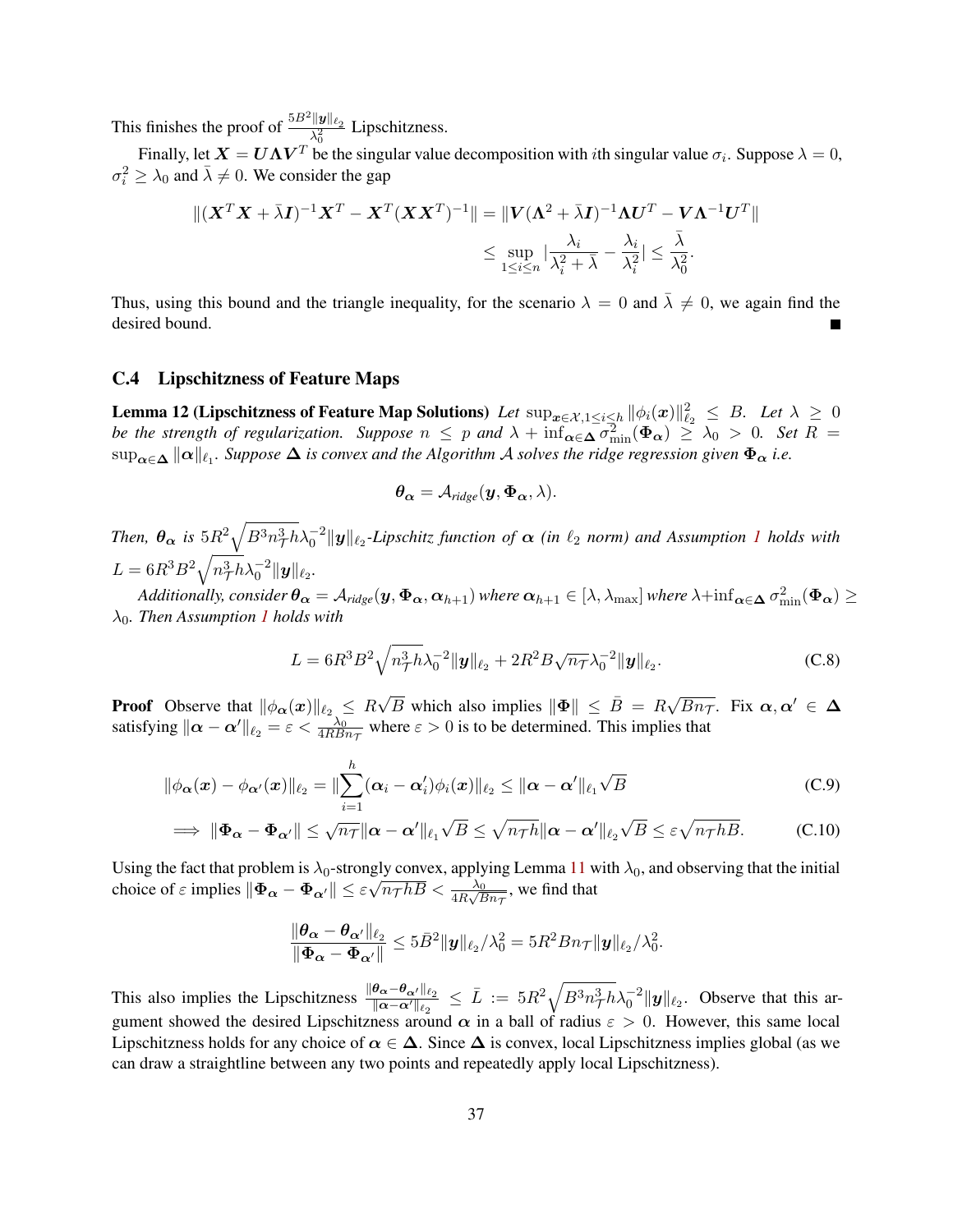Let  $\theta_{\alpha}$  be  $\overline{L}$  Lipschitz function of  $\alpha$  (which is provided above). To conclude with Assumption [1,](#page-4-2) we need Lipschitzness over the input space. Observe that  $\|\theta_{\alpha}\|_{\ell_2} \leq \lambda_0^{-1/2}$  $\int_0^{-1/2} ||\mathbf{y}||_{\ell_2}$ . Consequently, using the fact  $R^2B(n_{\mathcal{T}}-1) \geq \lambda$  (which implies  $R^2Bn_{\mathcal{T}} \geq \lambda_0$ ), we find

$$
|f_{\boldsymbol{\alpha}}(\boldsymbol{x}) - f_{\boldsymbol{\alpha}'}(\boldsymbol{x})| \leq |\boldsymbol{\theta}_{\boldsymbol{\alpha}}^T \boldsymbol{\phi}_{\boldsymbol{\alpha}}(\boldsymbol{x}) - \boldsymbol{\theta}_{\boldsymbol{\alpha}'}^T \boldsymbol{\phi}_{\boldsymbol{\alpha}'}(\boldsymbol{x})|
$$
  
\n
$$
\leq R \sqrt{B} \bar{L} \|\boldsymbol{\alpha} - \boldsymbol{\alpha}'\|_{\ell_2} + \|\boldsymbol{\theta}_{\boldsymbol{\alpha}}\|_{\ell_2} \|\boldsymbol{\phi}_{\boldsymbol{\alpha}}(\boldsymbol{x}) - \boldsymbol{\phi}_{\boldsymbol{\alpha}'}(\boldsymbol{x})\|_{\ell_2}
$$
  
\n
$$
\leq (R \sqrt{B} \bar{L} + \|\boldsymbol{y}\|_{\ell_2} \lambda_0^{-1/2} \sqrt{h} B) \|\boldsymbol{\alpha} - \boldsymbol{\alpha}'\|_{\ell_2}
$$
  
\n
$$
\leq \sqrt{B} (R \bar{L} + \|\boldsymbol{y}\|_{\ell_2} \lambda_0^{-1/2} \sqrt{h}) \|\boldsymbol{\alpha} - \boldsymbol{\alpha}'\|_{\ell_2}
$$
  
\n
$$
\leq 6R^3 B^2 \sqrt{n_{\text{Th}}^3} \lambda_0^{-2} \|\boldsymbol{y}\|_{\ell_2} \|\boldsymbol{\alpha} - \boldsymbol{\alpha}'\|_{\ell_2},
$$

concluding the first result.

To show the second point, using the exact same argument and applying [\(C.4\)](#page-35-0), we find

$$
\frac{\|\boldsymbol{\theta_\alpha}-\boldsymbol{\theta_{\alpha'}}\|_{\ell_2}}{\|\boldsymbol{\alpha}-\boldsymbol{\alpha'}\|_{\ell_2}} \leq 5R^2\sqrt{B^3n_{\mathcal{T}}^3h}\lambda_0^{-2}\|\boldsymbol{y}\|_{\ell_2} + 2R\sqrt{Bn_{\mathcal{T}}}\lambda_0^{-2}\|\boldsymbol{y}\|_{\ell_2}.
$$

Repeating the input space argument, we find the advertised bound.

# <span id="page-37-0"></span>D Proofs for Neural Feature Maps (Theorem [4\)](#page-11-0)

The following theorem is a restatement of Theorem [4.](#page-11-0) The main difference is that conditions [\(D.1\)](#page-37-1) on  $\bar{h}_{\text{eff}}$ ,  $k_{\star}$  are more precise versions compared to Theorem [4.](#page-11-0)

Theorem 8 (Restatement of Theorem [4\)](#page-11-0) *Suppose Assumptions [4](#page-11-1) and [5](#page-11-2) hold and we solve feature map regression (Def. [2\)](#page-7-4)* with neural feature maps [\(4.4\)](#page-9-3) upper bounded by  $\sqrt{B}$  in  $\ell_2$ -norm. Define the set regression (Def. 2) with neural feature maps (4.4) upper bounded by  $\sqrt{B}$  in  $\ell_2$ -norm. Define the set

<span id="page-37-2"></span><span id="page-37-1"></span>
$$
\Delta_0 = \{ \alpha \in \Delta \mid K_\alpha \geq \lambda_0 \}.
$$

*Let loss*  $\ell$  *be*  $\Gamma$ *-Lipschitz and bounded by a constant. Suppose the following conditions on*  $k_{\star}$ ,  $\lambda$  *hold and define* h¯ *eff as*

$$
\bar{h}_{\text{eff}} = h_{\text{eff}} \log(4\bar{C}L(\lambda^{-2}B\Gamma + \sqrt{B})n_{\mathcal{T}}^3),
$$
\n
$$
k_{\star} \gtrsim \varepsilon^{-4} \lambda_0^{-4} \Gamma^4 B^2 \nu (h_{\text{eff}} \log(2L\bar{C}k_{\star}/(\nu h_{\text{eff}})) + t),
$$
\n
$$
\lambda \le \frac{\varepsilon \lambda_0^2}{4\sqrt{B}n_{\mathcal{T}}}.
$$
\n(D.1)

Then, with probability at least  $1-5e^{-t}$ , for some constant  $C>0$ 

$$
\mathcal{L}(f_{\widehat{\alpha}}^{\mathcal{T}}) \le \min_{\alpha \in \Delta_0} 2\Gamma \sqrt{\frac{By^T K_{\alpha}^{-1} y}{n\tau}} + C\sqrt{\frac{\bar{h}_{\text{eff}} + \tau}{n\tau}} + \varepsilon + \delta. \tag{D.2}
$$

*Finally, this result also applies to the*  $0-1$  *loss*  $\mathcal{L}^{0-1}$  *by setting*  $\Gamma = 1$ *. To see this, choose*  $\ell$  *to be the Hinge loss and note that it dominates the*  $0 - 1$  *loss.*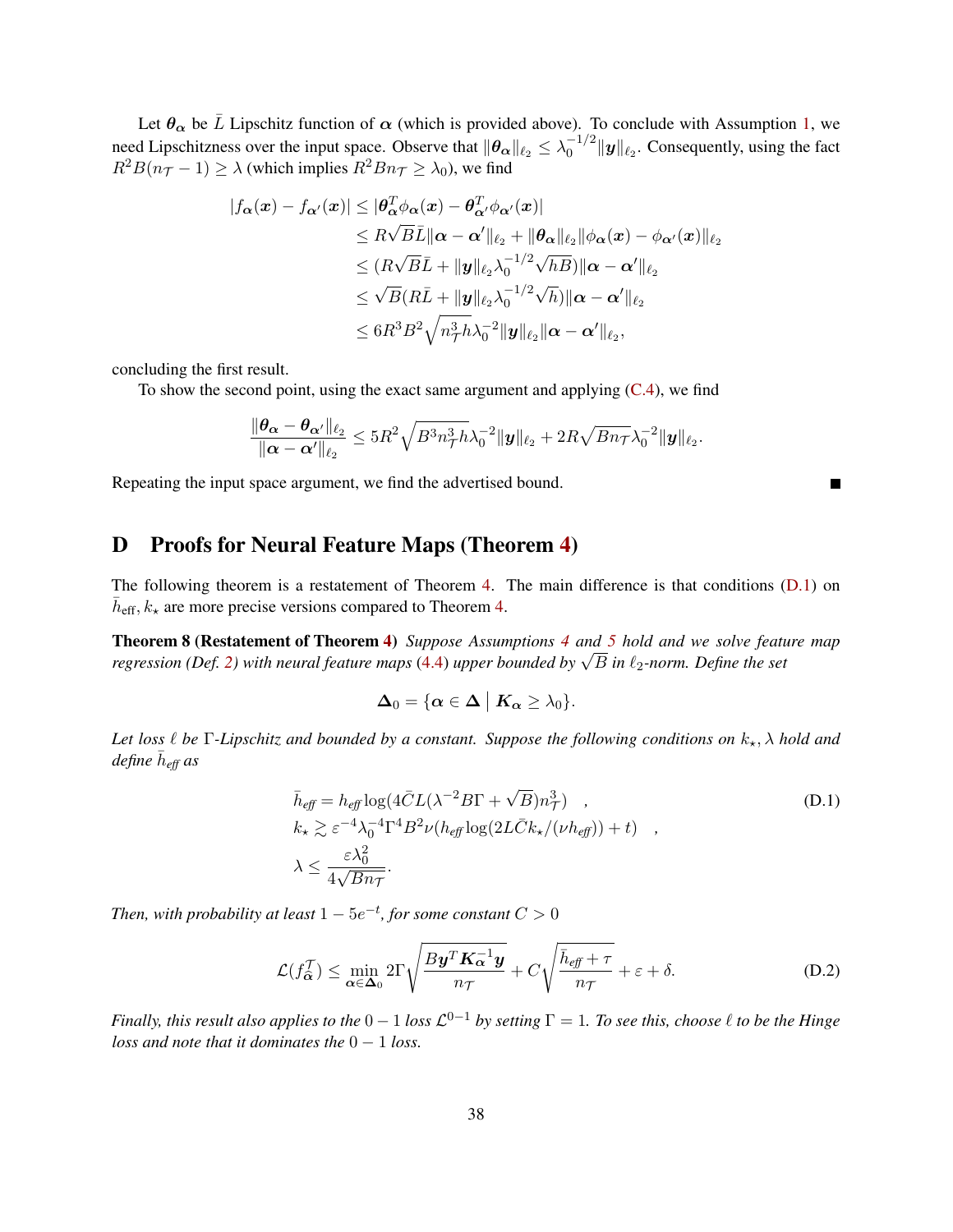**Proof** For a new input example x, define the vector  $\kappa_{\alpha}(x) = k_{\alpha}(x_i, x)$  where  $k_{\alpha}$  is the empirical kernel function associated with neural feature map at initialization. By assumption  $\kappa_{\alpha}$  is L-Lipschitz in  $\ell_2$  norm.

First we settle a couple of bounds.

1. Set  $\varepsilon_0 \leq \lambda_0/2$  and note that using Assumption [5](#page-11-2) we have

$$
k_{\star} \ge 4\varepsilon_0^{-2}\nu(h_{\rm eff}\log(2L\bar{C}k_{\star}/(\nu h_{\rm eff}))+t). \tag{D.3}
$$

With probability at least  $1 - e^{-t}$ , for all  $\boldsymbol{\alpha}$ ,  $\|\boldsymbol{K_{\alpha}} - \boldsymbol{\widehat{K_{\alpha}}}\| \leq \varepsilon_0$ .

2. Let  $f_{\alpha}^{\lambda}$  be the solution with ridge regularization  $0 < \lambda \leq \lambda_0/2$  and  $f_{\alpha}^0$  be the ridgeless solution. For any input  $x \in \mathcal{X}$ , using Lemma [10,](#page-34-2) we have that

$$
|f_{\alpha}^{\lambda}(\boldsymbol{x}) - f_{\alpha}^{0}(\boldsymbol{x})| = |\boldsymbol{y}K_{\alpha}^{-1}\kappa_{\alpha}(\boldsymbol{x}) - \boldsymbol{y}(K_{\alpha} + \lambda I)^{-1}\kappa_{\alpha'}(\boldsymbol{x})|
$$
(D.4)

<span id="page-38-1"></span><span id="page-38-0"></span>
$$
\leq \|\mathbf{y}\|_{\ell_2} \|\mathbf{K}_{\alpha}^{-1} - (\mathbf{K}_{\alpha} + \lambda \mathbf{I})^{-1}\| \|\kappa_{\alpha}(\mathbf{x})\|_{\ell_2}
$$
(D.5)

$$
\leq \frac{2\sqrt{Bn\lambda}}{\lambda_0^2}.\tag{D.6}
$$

3. Next, we apply Theorem [1.](#page-4-4) First note that (for sufficiently small  $\alpha - \alpha'$ )

$$
\|(\widehat{\boldsymbol{K}}_{\boldsymbol{\alpha}}+\lambda \boldsymbol{I})^{-1}-(\widehat{\boldsymbol{K}}_{\boldsymbol{\alpha}'}+\lambda \boldsymbol{I})^{-1}\|\leq \frac{L}{\lambda^2}\|\boldsymbol{\alpha}-\boldsymbol{\alpha}'\|_{\ell_2}.
$$

The Lipschitz constant of  $A$  can be found via

$$
\begin{aligned} |y(\widehat{K}_{\boldsymbol{\alpha}}+\lambda I)^{-1}\kappa_{\boldsymbol{\alpha}}(\boldsymbol{x})&-y(\widehat{K}_{\boldsymbol{\alpha}'}+\lambda I)^{-1}\kappa_{\boldsymbol{\alpha}'}(\boldsymbol{x})|\leq\|\boldsymbol{y}\|_{\ell_2}\|(\widehat{K}_{\boldsymbol{\alpha}}+\lambda I)^{-1}\kappa_{\boldsymbol{\alpha}}(\boldsymbol{x})-(\widehat{K}_{\boldsymbol{\alpha}'}+\lambda I)^{-1}\kappa_{\boldsymbol{\alpha}'}(\boldsymbol{x})\|_{\ell_2}\\ &\leq\|\boldsymbol{y}\|_{\ell_2}\|(\widehat{K}_{\boldsymbol{\alpha}}+\lambda I)^{-1}-(\widehat{K}_{\boldsymbol{\alpha}'}+\lambda I)^{-1}\|\|\kappa_{\boldsymbol{\alpha}}(\boldsymbol{x})\|_{\ell_2}+\|\widehat{K}_{\boldsymbol{\alpha}'}^{-1}\|\|\kappa_{\boldsymbol{\alpha}}(\boldsymbol{x})-\kappa_{\boldsymbol{\alpha}'}(\boldsymbol{x})\|_{\ell_2}\\ &\leq(\frac{2L\|\boldsymbol{y}\|_{\ell_2}}{\lambda^2}\|\kappa_{\boldsymbol{\alpha}}(\boldsymbol{x})\|_{\ell_2}+\frac{L\|\boldsymbol{y}\|_{\ell_2}}{\lambda})\|\boldsymbol{\alpha}-\boldsymbol{\alpha}'\|_{\ell_2}\\ &\leq\frac{2LB\|\boldsymbol{y}\|_{\ell_2}\sqrt{n_{\mathcal{T}}}}{\lambda^2}\varepsilon\\ &\leq\frac{2LBn_{\mathcal{T}}}{\lambda^2}\varepsilon\end{aligned}
$$

Thus Theorem [1](#page-4-4) yields with probability  $1 - 2e^{-t}$ 

$$
\mathcal{L}(f_{\widehat{\alpha}}^{\mathcal{T}}) \le \inf_{\alpha \in \Delta} \mathcal{L}(f_{\alpha}^{\mathcal{T}}) + C \sqrt{\frac{h_{\text{eff}} \log(4\lambda^{-2} \bar{C} L B \Gamma n_{\mathcal{T}} n_{\mathcal{V}}) + \tau}{n_{\mathcal{V}}}} + \delta.
$$
 (D.7)

4. Finally, applying Theorem [1](#page-6-2) on the ridgeless kernel estimators (trained with  $\widehat{K}_{\alpha}$ )  $f'_{\alpha}$  over the set  $\Delta_0$ , we obtain that for each  $\alpha \in \Delta_0$ 

<span id="page-38-2"></span>
$$
\mathcal{L}(f'_{\pmb{\alpha}}) \leq \frac{2\Gamma\sqrt{By^T\widehat{\pmb{K}}^{-1}_{\pmb{\alpha}}\pmb{y}}+C\sqrt{t}}{\sqrt{n_{\mathcal{T}}}}.
$$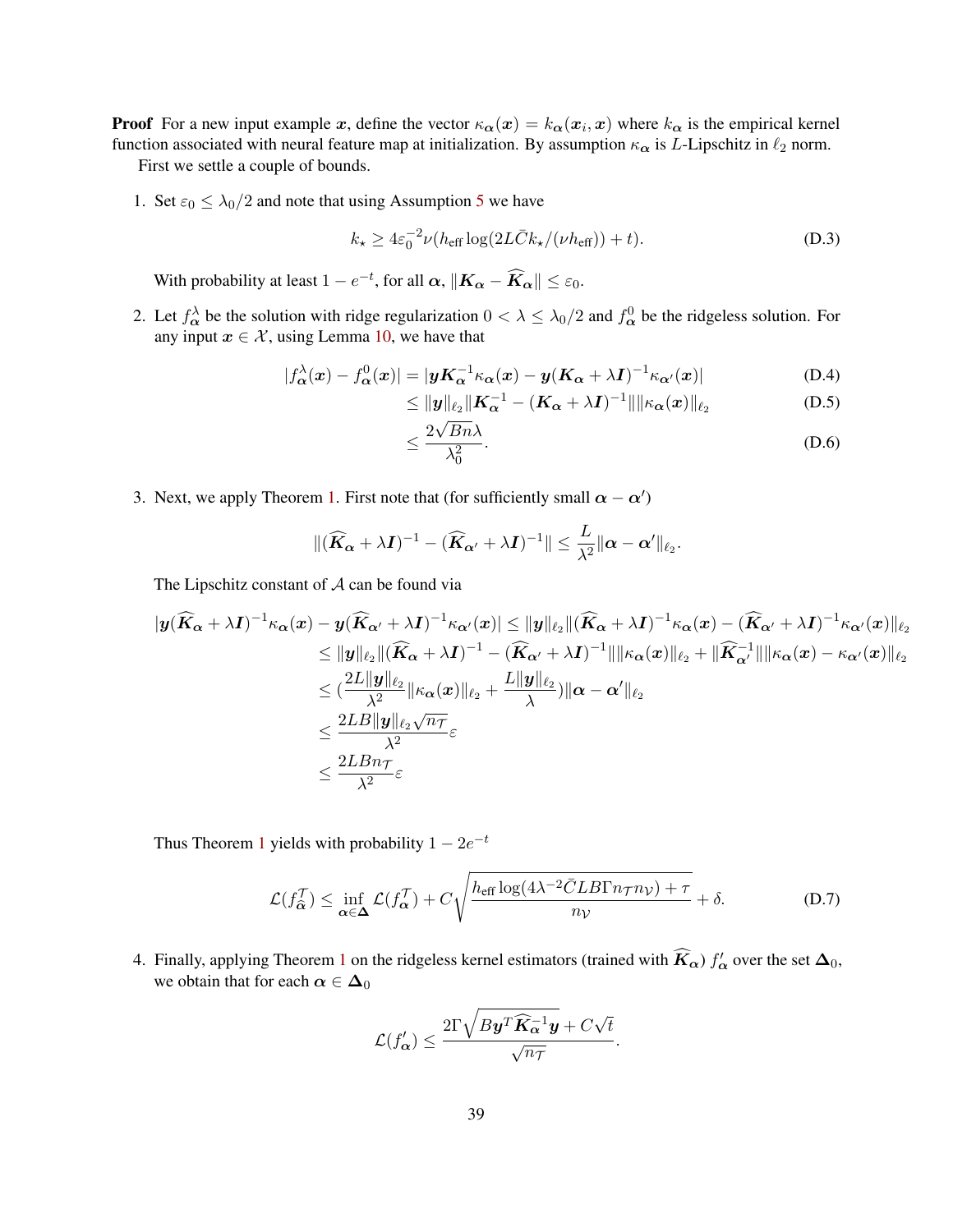Observe that for  $\alpha \in \Delta_0$ 

$$
\left|\sqrt{\boldsymbol{y}^T\widehat{\boldsymbol{K}}_{\alpha}^{-1}\boldsymbol{y}}-\sqrt{\boldsymbol{y}^T\widehat{\boldsymbol{K}}_{\alpha'}^{-1}\boldsymbol{y}}\right| \leq \frac{|\boldsymbol{y}^T\widehat{\boldsymbol{K}}_{\alpha}^{-1}\boldsymbol{y}-\boldsymbol{y}^T\widehat{\boldsymbol{K}}_{\alpha'}^{-1}\boldsymbol{y}|}{\sqrt{\boldsymbol{y}^T\widehat{\boldsymbol{K}}_{\alpha}^{-1}\boldsymbol{y}}} \leq \sqrt{Bn_{\mathcal{T}}} \frac{|\boldsymbol{y}^T\widehat{\boldsymbol{K}}_{\alpha}^{-1}\boldsymbol{y}-\boldsymbol{y}^T\widehat{\boldsymbol{K}}_{\alpha'}^{-1}\boldsymbol{y}|}{\|\boldsymbol{y}\|_{\ell_2}}
$$
(D.8)

$$
\leq \sqrt{Bn_{\mathcal{T}}} \|y\|_{\ell_2} \|\widehat{\mathbf{K}}_{\alpha}^{-1} - \widehat{\mathbf{K}}_{\alpha'}^{-1}\|
$$
\n(D.9)

<span id="page-39-1"></span>
$$
\leq \frac{2\sqrt{Bn_{\mathcal{T}}}L\|\boldsymbol{y}\|_{\ell_2}}{\lambda_0^2}\sqrt{\|\boldsymbol{\alpha}-\boldsymbol{\alpha}'\|_{\ell_2}}
$$
 (D.10)

Same argument also gives

$$
|\sqrt{\boldsymbol{y}^T\widehat{\boldsymbol{K}}_{\alpha}^{-1}\boldsymbol{y}}-\sqrt{\boldsymbol{y}^T\boldsymbol{K}_{\alpha}^{-1}\boldsymbol{y}}|\leq \sqrt{\boldsymbol{y}^T(\widehat{\boldsymbol{K}}_{\alpha}^{-1}-\boldsymbol{K}_{\alpha}^{-1})\boldsymbol{y}}\leq \frac{\|\boldsymbol{y}\|_{\ell_2}\sqrt{2\varepsilon_0}}{\lambda_0}.
$$
 (D.11)

Applying Lemma [1](#page-6-2) with  $\kappa = \frac{2\sqrt{B}n_{\mathcal{T}}||y||_{\ell_2}}{\lambda^2}$  $\frac{\partial \tau ||\mathbf{y}||_{\ell_2}}{\partial_0^2}$  and using [\(D.11\)](#page-39-1), we find with probability  $1 - 2e^{-t}$  that

$$
\min_{\alpha \in \Delta} \mathcal{L}(f_{\alpha}') \le \min_{\alpha \in \Delta_0} \frac{2\Gamma \sqrt{By^T \widehat{\mathbf{K}}_{\alpha}^{-1} \mathbf{y}} + C\sqrt{h_{\text{eff}} \log(2\bar{C}\sqrt{B}n_{\mathcal{T}}^3 L) + \tau}}{\sqrt{n_{\mathcal{T}}}}
$$
(D.12)

$$
\leq \min_{\alpha \in \Delta_0} \frac{2\Gamma \sqrt{By^T \widehat{K}_{\alpha}^{-1} y} + C\sqrt{h_{\text{eff}} \log(2\bar{C}\sqrt{B}n_{\mathcal{T}}^3 L) + \tau}}{\sqrt{n_{\mathcal{T}}}} + 3\Gamma \frac{\sqrt{B\varepsilon_0}}{\lambda_0}.
$$
 (D.13)

To stitch the results together, observe that with probability  $1 - 5e^{-t}$  all events hold. Then, using [\(D.6\)](#page-38-0) and right above, we obtain

$$
\min_{\alpha \in \Delta} \mathcal{L}(f_{\alpha}) \le \min_{\alpha \in \Delta} \mathcal{L}(f_{\alpha}') + \frac{2\sqrt{Bn_{\mathcal{T}}}\lambda}{\lambda_0^2}
$$
\n
$$
\le \min_{\alpha \in \Delta_0} \frac{2\Gamma \sqrt{By^T \mathbf{K}_{\alpha}^{-1} y} + C\sqrt{h_{\text{eff}} \log(2\bar{C}\sqrt{B}n_{\mathcal{T}}^3 L) + \tau}}{\sqrt{n_{\mathcal{T}}}} + 3\Gamma \frac{\sqrt{B\varepsilon_0}}{\lambda_0} + \frac{2\sqrt{Bn_{\mathcal{T}}}\lambda}{\lambda_0^2}.
$$
\n(D.14)

Now fix  $\varepsilon > 0$  and set  $\lambda \le \frac{\varepsilon \lambda_0^2}{4\sqrt{Bn_{\mathcal{T}}}}$  and  $\varepsilon_0 = \frac{\varepsilon^2 \lambda_0^2}{36\Gamma^2 B}$ . The sum 3 $\Gamma$  $\sqrt{B \varepsilon_0}$  $\frac{\overline{B\varepsilon_0}}{\lambda_0} + \frac{2\sqrt{Bn\tau}\lambda}{\lambda_0^2}$  $\frac{Bn\tau\lambda}{\lambda_0^2}$  on the right hand-side of [\(D.14\)](#page-39-2) is upper bounded by  $\varepsilon$  as soon as the conditions [\(D.1\)](#page-37-1) hold (recall [\(D.3\)](#page-38-1) for  $k_{\star}$  bound). Under these conditions, combining [\(D.14\)](#page-39-2) with the validation bound [\(D.7\)](#page-38-2), yields the following upper bound

$$
\min_{\pmb{\alpha} \in \pmb{\Delta}_0} \frac{2 \Gamma \sqrt{B \pmb{y}^T \pmb{K_{\alpha}^{-1} \pmb{y}}} + C \sqrt{h_{\text{eff}} \log(2 \bar{C} \sqrt{B} n_{\mathcal{T}}^3 L) + \tau}}{\sqrt{n_{\mathcal{T}}}} + C \sqrt{\frac{h_{\text{eff}} \log(4 \lambda^{-2} \bar{C} L B \Gamma n_{\mathcal{T}} n_{\mathcal{V}}) + \tau}{n_{\mathcal{V}}}}} + \delta + \varepsilon.
$$

This is equivalent to [\(D.2\)](#page-37-2) after plugging in the definition of  $\bar{h}_{\text{eff}}$  and recalling  $n_{\mathcal{T}} \ge n_{\mathcal{V}}$ .

#### <span id="page-39-2"></span>П

#### D.1 Uniform Convergence to Population Neural Kernel

<span id="page-39-0"></span>Lemma 13 (Uniform Convergence to NTK) *Suppose Assumptions [4](#page-11-1) and [5](#page-11-2) hold. With probability at least*  $1-e^{-t}$  over initialization, for all  $\boldsymbol{\alpha}$ ,  $\|\boldsymbol{K_{\alpha}}-\widehat{\boldsymbol{K_{\alpha}}}\|\leq 2\sqrt{\frac{\nu h_{\text{eff}}\log(2L\bar{C}k_{\star}/(\nu h_{\text{eff}}))+t}{k_{\star}}}$  $\frac{(\sqrt{K_{\star}}(\nu n_{eff}))+i}{k_{\star}}$ .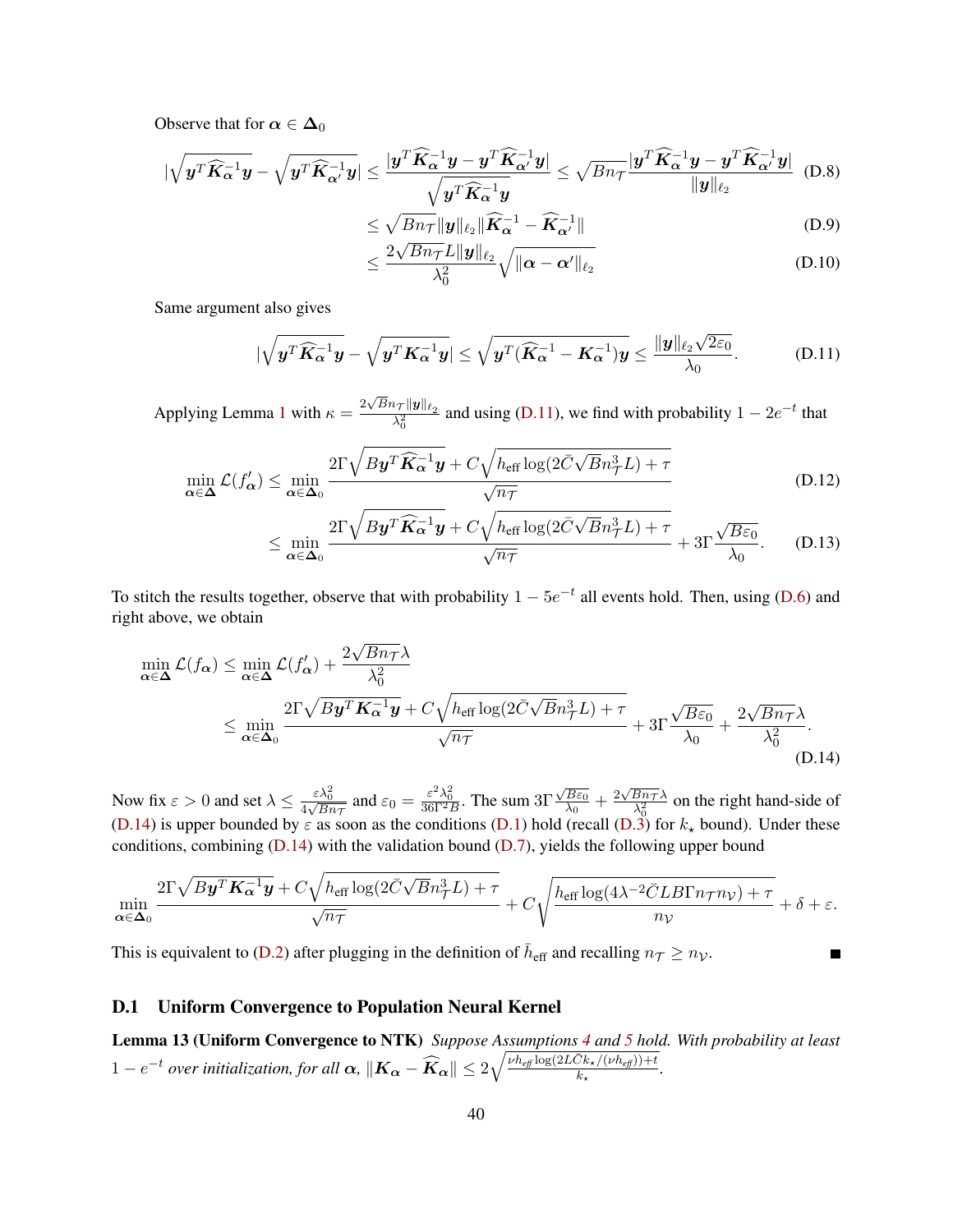**Proof** Fix  $\alpha$ ,  $\alpha'$  such that  $\|\alpha - \alpha'\|_{\ell_2} = \varepsilon/2L$  and  $\mathcal{C}_{\varepsilon}$  be the cover set of size  $\log|\mathcal{C}_{\varepsilon}| \leq h_{\text{eff}} \log(2L\bar{C}/\varepsilon)$ . We find that  $||K_{\alpha}-\widehat{K}_{\alpha}|| \leq \varepsilon/2$ . Now, using the concentration bound [\(5.1\)](#page-11-3) and setting  $\tau = h_{\text{eff}} \log(2L\bar{C}/\varepsilon) +$ t, we obtain that with probability  $1-e^{-t}$ , all  $\alpha \in \mathcal{C}_{\varepsilon}$  obeys  $\|\widehat{K}_{\alpha}-K_{\alpha}\| \leq \sqrt{\frac{\nu h_{\text{eff}} \log(2L\bar{C}/\varepsilon)+\nu t}{k_{\star}}}$ . For  $\alpha \in \Delta$ , picking a neighbor  $\alpha' \in \mathcal{C}_{\varepsilon}$ , via triangle inequality, we find

$$
\begin{aligned} &\|K_{\alpha} - \overline{K}_{\alpha}\| \\ &\leq \|K_{\alpha} - K_{\alpha'}\| + \|K_{\alpha'} - \widehat{K}_{\alpha'}\| + \|\widehat{K}_{\alpha'} - \widehat{K}_{\alpha}\| \\ &\leq \sqrt{\frac{\nu h_{\text{eff}} \log(2L\bar{C}/\varepsilon) + \nu t}{k_{\star}}} + \varepsilon. \end{aligned}
$$

Setting  $\varepsilon = \sqrt{\nu h_{\text{eff}}/k_{\star}}$ , we conclude with the result.

# <span id="page-40-0"></span>E Proof of Lemma [3](#page-12-0) and Structure of the Jacobian of a Deep Neural Net

#### E.1 Expression for Jacobian

In this section we wish to bound the Lipschitzness of the Jacobian matrix with respect to the architecture parameters  $\alpha$ . To this aim we begin by considering the structure of the Jacobian. Specifically, assume we have *n* data points  $x_i \in \mathbb{R}^d$  for  $i = 1, 2, \dots, n$ . We shall use

$$
\boldsymbol{X} = \begin{bmatrix} \boldsymbol{x}_1^T \\ \boldsymbol{x}_2^T \\ \vdots \\ \boldsymbol{x}_n^T \end{bmatrix} \in \mathbb{R}^{n \times d}
$$

for the data matrix.

Set  $v := W^{(D+1)}$ . Assume a neural network mapping  $f : \mathbb{R}^d \to \mathbb{R}$  with D hidden layers of the form

$$
f(\boldsymbol{v},\boldsymbol{W}^{(1)},\boldsymbol{W}^{(2)},\ldots,\boldsymbol{W}^{(D)},\boldsymbol{x})=\boldsymbol{v}^T\sigma_{\boldsymbol{\alpha}^{(D)}}\left(\boldsymbol{W}^{(D)}\sigma_{\boldsymbol{\alpha}^{(D-1)}}\left(\boldsymbol{W}^{(D-1)}\ldots\sigma_{\boldsymbol{\alpha}^{(1)}}\left(\boldsymbol{W}^{(1)}\boldsymbol{x}\right)\right)\right)
$$

with  $W^{(r)} \in \mathbb{R}^{d_r \times d_{r-1}}$  where  $d_0 = d$  and  $d_D = k$ . We also define the hidden unit vector

$$
\boldsymbol{h}^{(1)}(\boldsymbol{x}) = \sigma_{\boldsymbol{\alpha}^{(1)}}\left(\boldsymbol{W}^{(1)}\boldsymbol{x}\right)
$$

for the first layer and inductively for the remaining layers via

$$
\boldsymbol{h}^{(r)}(\boldsymbol{x}) = \sigma_{\boldsymbol{\alpha}^{(r)}}\left(\boldsymbol{W}^{(r)}\boldsymbol{h}^{(r-1)}(\boldsymbol{x})\right)
$$

for  $r = 2, 3, ..., D$ .

The Jacobian with respect to the weights of the last layer is equal to

$$
\mathcal{J}^T\left(\bm{v}\right) = \sigma_{\bm{\alpha}\left(\bm{D}\right)}\left(\bm{W}^{(D)}\sigma_{\bm{\alpha} \left(\bm{D}-1\right)}\left(\bm{W}^{(D-1)}\ldots\sigma_{\bm{\alpha} \left(\bm{1}\right)}\left(\bm{W}^{(1)}\bm{X}^T\right)\right)\right)
$$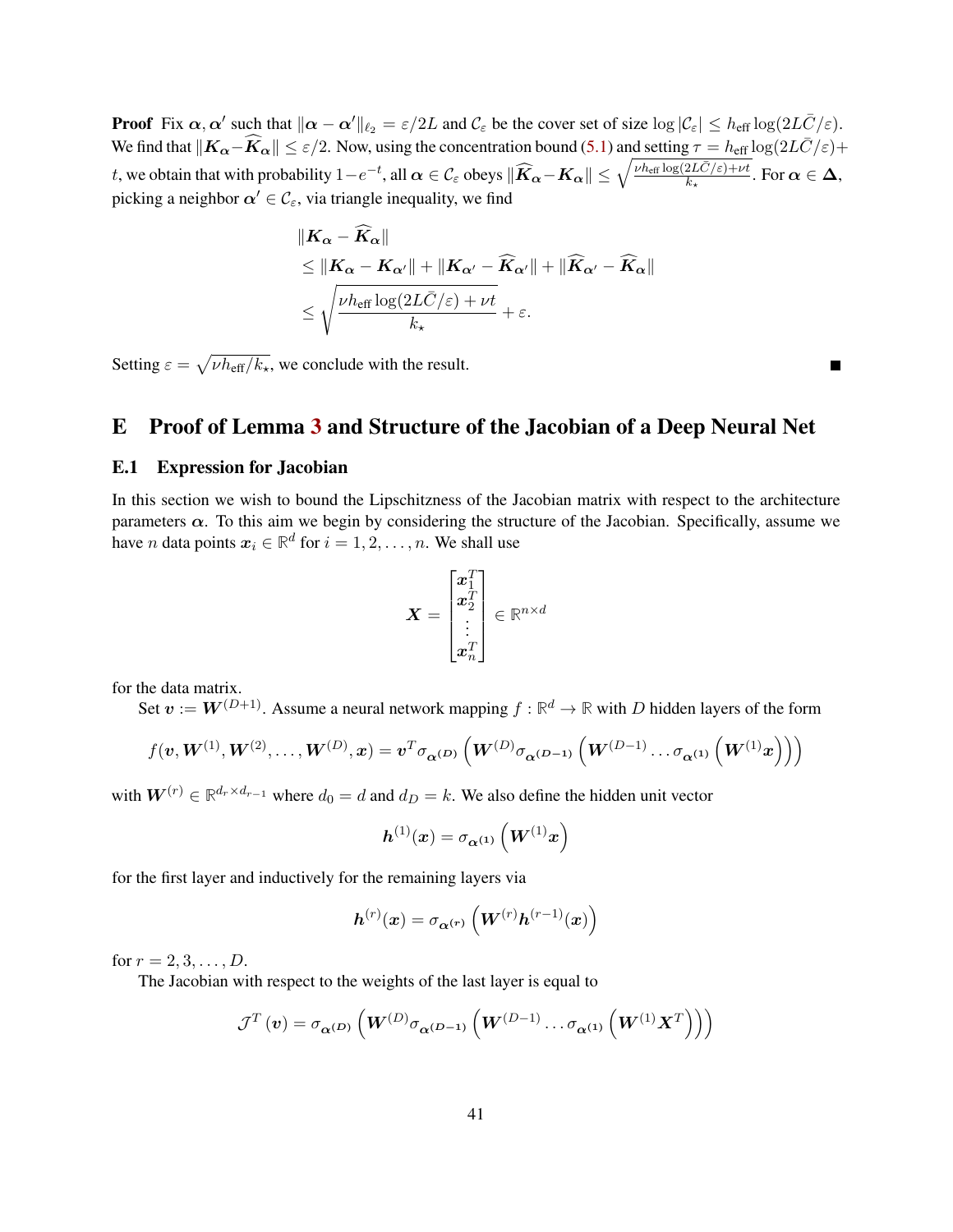which can also be rewritten as

$$
\mathcal{J}(v) = \begin{bmatrix} \sigma_{\alpha^{(D)}} (\boldsymbol{h}^{(D)}(x_1))^T \\ \sigma_{\alpha^{(D)}} (\boldsymbol{h}^{(D)}(x_2))^T \\ \vdots \\ \sigma_{\alpha^{(D)}} (\boldsymbol{h}^{(D)}(x_n))^T \end{bmatrix}
$$

With respect to  $W^{(D)}$  the columns take the form

$$
\mathcal{J}^{T}\left(\boldsymbol{W}^{\left(D\right)}\right)=\text{diag}\left(\boldsymbol{v}\right)\sigma_{\boldsymbol{\alpha}^{\left(D\right)}}^{\prime}\left(\boldsymbol{W}^{\left(D\right)}\boldsymbol{X}\right)\ast\boldsymbol{h}^{\left(D\right)}\left(\boldsymbol{X}^{T}\right)
$$

To calculate the derivative with respect to  $W^{(r)}$  first note that

$$
f\left(\boldsymbol{v},\boldsymbol{W}^{(1)},\boldsymbol{W}^{(2)},\ldots,\boldsymbol{W}^{(D)},\boldsymbol{x}\right)=\boldsymbol{v}^T\sigma_{\boldsymbol{\alpha}^{(D)}}\left(\boldsymbol{W}^{(D)}\sigma_{\boldsymbol{\alpha}^{(D-1)}}\left(\boldsymbol{W}^{(D-1)}\ldots\sigma_{\boldsymbol{\alpha}^{(1)}}\left(\boldsymbol{W}^{(r)}\boldsymbol{h}^{(r-1)}(\boldsymbol{x})\right)\right)\right).
$$

Furthermore, note that

$$
f\left(\boldsymbol{v},\boldsymbol{W}^{(1)},\boldsymbol{W}^{(2)},\ldots,\boldsymbol{W}^{(D)},\boldsymbol{x}\right)=\boldsymbol{v}^T\sigma_{\boldsymbol{\alpha}^{(D)}}\left(\boldsymbol{W}^{(D)}\sigma_{\boldsymbol{\alpha}^{(D-1)}}\left(\boldsymbol{W}^{(D-1)}\ldots\sigma_{\boldsymbol{\alpha}^{(r)}}\left(g\left(\boldsymbol{W}^{(r)}\right)\right)\right)\right).
$$

where  $g(W^{(r)}) = W^{(r)}h^{(r-1)}(x)$ . Using the chain rule we have

$$
\mathcal{D}_{f}\left(\bm{W}^{(r)}\right)=\left(\bm{v}^{T}\prod_{s=r+1}^{D}\text{diag}\left(\sigma_{\bm{\alpha}^{(s)}}'\left(\bm{h}^{(s)}(\bm{x})\right)\right)\bm{W}^{(s)}\right)\text{diag}\left(\sigma_{\bm{\alpha}^{(r)}}'\left(\bm{h}^{(r)}(\bm{x})\right)\right)\mathcal{D}_{g}\left(\bm{W}^{(r)}\right)\\=\left(\bm{v}^{T}\prod_{s=r+1}^{D}\text{diag}\left(\sigma_{\bm{\alpha}^{(s)}}'\left(\bm{h}^{(s)}(\bm{x})\right)\right)\bm{W}^{(s)}\right)\text{diag}\left(\sigma_{\bm{\alpha}^{(r)}}'\left(\bm{h}^{(r)}(\bm{x})\right)\right)\left(\bm{I}_{d^{(r)}}\otimes\left(h^{(r-1)}(\bm{x})\right)^{T}\right)
$$

Therefore,

$$
\mathcal{J}\left(\boldsymbol{W}^{(r)}\right)=\begin{bmatrix}\left(\boldsymbol{v}^T\prod_{s=r+1}^D\text{diag}\left(\sigma'_{\boldsymbol{\alpha}^{(s)}}\left(\boldsymbol{h}^{(s)}(\boldsymbol{x}_1)\right)\right)\boldsymbol{W}^{(s)}\right)\text{diag}\left(\sigma'_{\boldsymbol{\alpha}^{(r)}}\left(\boldsymbol{h}^{(r)}(\boldsymbol{x}_1)\right)\right)\left(\boldsymbol{I}_{d^{(r)}}\otimes\left(\boldsymbol{h}^{(r-1)}(\boldsymbol{x}_1)\right)^T\right)\\\left(\boldsymbol{v}^T\prod_{s=r+1}^D\text{diag}\left(\sigma'_{\boldsymbol{\alpha}^{(s)}}\left(\boldsymbol{h}^{(s)}(\boldsymbol{x}_2)\right)\right)\boldsymbol{W}^{(s)}\right)\text{diag}\left(\sigma'_{\boldsymbol{\alpha}^{(r)}}\left(\boldsymbol{h}^{(r)}(\boldsymbol{x}_2)\right)\right)\left(\boldsymbol{I}_{d^{(r)}}\otimes\left(\boldsymbol{h}^{(r-1)}(\boldsymbol{x}_2)\right)^T\right)\\\vdots\\\left(\boldsymbol{v}^T\prod_{s=r+1}^D\text{diag}\left(\sigma'_{\boldsymbol{\alpha}^{(s)}}\left(\boldsymbol{h}^{(s)}(\boldsymbol{x}_n)\right)\right)\boldsymbol{W}^{(s)}\right)\text{diag}\left(\sigma'_{\boldsymbol{\alpha}^{(r)}}\left(\boldsymbol{h}^{(r)}(\boldsymbol{x}_n)\right)\right)\left(\boldsymbol{I}_{d^{(r)}}\otimes\left(\boldsymbol{h}^{(r-1)}(\boldsymbol{x}_n)\right)^T\right)\end{bmatrix}
$$

For simplicity we shall use the short-hand

$$
\mathcal{J}^{(\ell)} := \mathcal{J}\left(\boldsymbol{W}^{(\ell)}\right),
$$

with  $\mathcal{J}^{(D+1)} = \mathcal{J}(v)$ . We shall also use  $\mathcal{J}_i^{(\ell)}$  $t_i^{(\ell)}$  to denote the *i*-th row of  $\mathcal{J}^{(\ell)}$ . Finally, define the overall Jacobian to be

$$
\mathcal{J} = \mathbf{\Phi}_{\alpha} = [\mathcal{J}^{(D+1)} \ \mathcal{J}^{(D)} \ \dots \ \mathcal{J}^{(1)}] \in \mathbb{R}^{n \times p}
$$

Additionally, define the gram matrix as  $\widehat{K} = \mathcal{J}\mathcal{J}^T = \Phi_\alpha \Phi_\alpha^T$ . For the discussion below set  $S_\ell = ||\mathbf{W}^{(\ell)}||$ , define the quantities

$$
M = \prod_{\ell=1}^{D+1} S_{\ell}, \quad M_{+}^{i} = \prod_{\ell=1}^{i} S_{\ell}, \quad M_{-}^{i} = \prod_{\ell=i}^{D+1} S_{\ell}.
$$
 (E.1)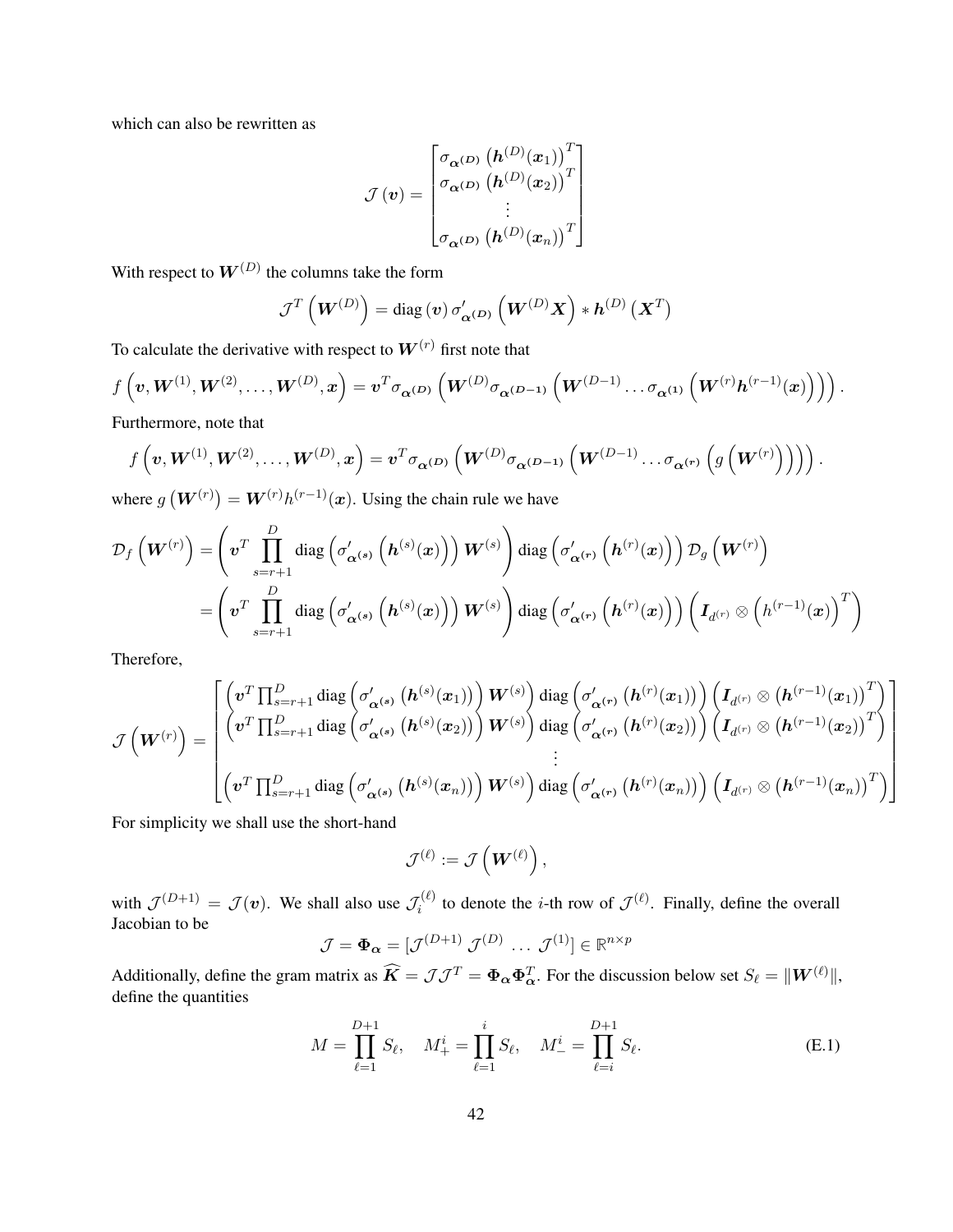Also suppose  $\|\boldsymbol{x}\|_{\ell_2} \leq N$  for some  $N \geq$ √ d for all feasible inputs  $x \in \mathcal{X}$ . Observe that, if the activations are zero-mean using  $|\phi'_{\alpha}| \leq B$ ,

$$
\|\boldsymbol{h}^{(\ell)}\|_{\ell_2}\leq B^{\ell}M_+^{\ell}N.
$$

Define  $k_0 = d$  and let  $k_\ell$  be the width of the  $\ell$ th layer. Define

$$
\bar{S}_i = S_i + \max(1, \sqrt{k_i/k_{i-1}}).
$$

In general, since  $|\phi_{\alpha}(0)| \leq B$ , we have that

<span id="page-42-2"></span>
$$
\|\mathbf{h}^{(\ell)}\|_{\ell_2} \le B^{\ell} \bar{M}_+^{\ell} N. \tag{E.2}
$$

where

$$
\bar{M} = \prod_{\ell=1}^{D+1} \bar{S}_{\ell}, \quad \bar{M}_{+}^{\ell} = \prod_{i=1}^{\ell} \bar{S}_{i}, \quad \bar{M}_{-}^{\ell} = \prod_{i=\ell}^{D+1} \bar{S}_{i}.
$$

### E.2 Upper Bounding Jacobian

Before Lipschitzness, let us upper bound the Jacobian spectral norm. Clearly given two activation parameters  $\alpha, \bar{\alpha}$ , noting  $\mathcal J$  is concatenation of  $\mathcal J^{(\ell)}$ 's, Jacobian's obey

$$
\|\mathcal{J}_{\alpha}\| \leq \sqrt{\sum_{\ell=1}^{D+1} \|\mathcal{J}_{\alpha}^{(\ell)}\|^2} \leq \sqrt{2D} \max_{1 \leq \ell \leq D+1} \|\mathcal{J}_{\alpha}^{(\ell)}\|
$$
 (E.3)

$$
\|\mathcal{J}_{\alpha} - \mathcal{J}_{\bar{\alpha}}\| \le \sqrt{D+1} \max_{1 \le \ell \le D+1} \|\mathcal{J}_{\alpha}^{(\ell)} - \mathcal{J}_{\bar{\alpha}}^{(\ell)}\|
$$
(E.4)

<span id="page-42-1"></span>
$$
\leq \sqrt{2Dn} \max_{1 \leq \ell, i \leq D+1} \|\mathcal{J}_{i,\alpha}^{(\ell)} - \mathcal{J}_{i,\bar{\alpha}}^{(\ell)}\|.
$$
 (E.5)

Additionally denoting  $\mathcal{J} := \mathcal{J}_{\alpha}$  observe that

$$
\|\mathcal{J}^{(\ell)}\| \le \sqrt{n} B^{D-\ell+1} M_-^{\ell+1} \times \|\mathbf{h}^{(\ell-1)}\|_{\ell_2} \le \sqrt{n} B^{D-\ell+1} M_-^{\ell+1} \times B^{\ell-1} \bar{M}_+^{\ell-1} N \tag{E.6}
$$

$$
\leq \sqrt{n}B^D\bar{M}N.\tag{E.7}
$$

Thus, we find that

<span id="page-42-3"></span><span id="page-42-0"></span>
$$
\|\mathcal{J}\| \le \sqrt{2Dn} B^D \bar{M} N. \tag{E.8}
$$

#### E.3 Lipschitzness of the Gram Matrix

Now that we have an expression for the Jacobian matrices with respect to different weights we wish to bound the Lipshitzness with respect to  $\alpha$ . Let  $\alpha$ ,  $\bar{\alpha}$  be two activation choices. Observe via [\(E.8\)](#page-42-0) that

$$
\|\mathcal{J}_{\alpha}\mathcal{J}_{\alpha}^{T} - \mathcal{J}_{\bar{\alpha}}\mathcal{J}_{\bar{\alpha}}^{T}\| \leq 2\sqrt{2Dn}B^{D}\bar{M}N\|\mathcal{J}_{\alpha} - \mathcal{J}_{\bar{\alpha}}\|.
$$
 (E.9)

The right side will be bounded via [\(E.5\)](#page-42-1). Thus, to proceed, we will consider the derivative of  $\mathcal{J}_i^{(\ell)}$  $\int_{i}^{\left(\ell\right)}$  (fixing  $\alpha$ ). Using the chain rule we have

$$
\frac{\partial \mathcal{J}_i^{(\ell)}}{\partial \boldsymbol{\alpha}} = \sum_{s=\ell-1}^D \frac{\partial \mathcal{J}_i^{(\ell)}}{\partial \boldsymbol{h}^{(s)}(\boldsymbol{x}_i)} \frac{\partial \boldsymbol{h}^{(s)}(\boldsymbol{x}_i)}{\partial \boldsymbol{\alpha}}
$$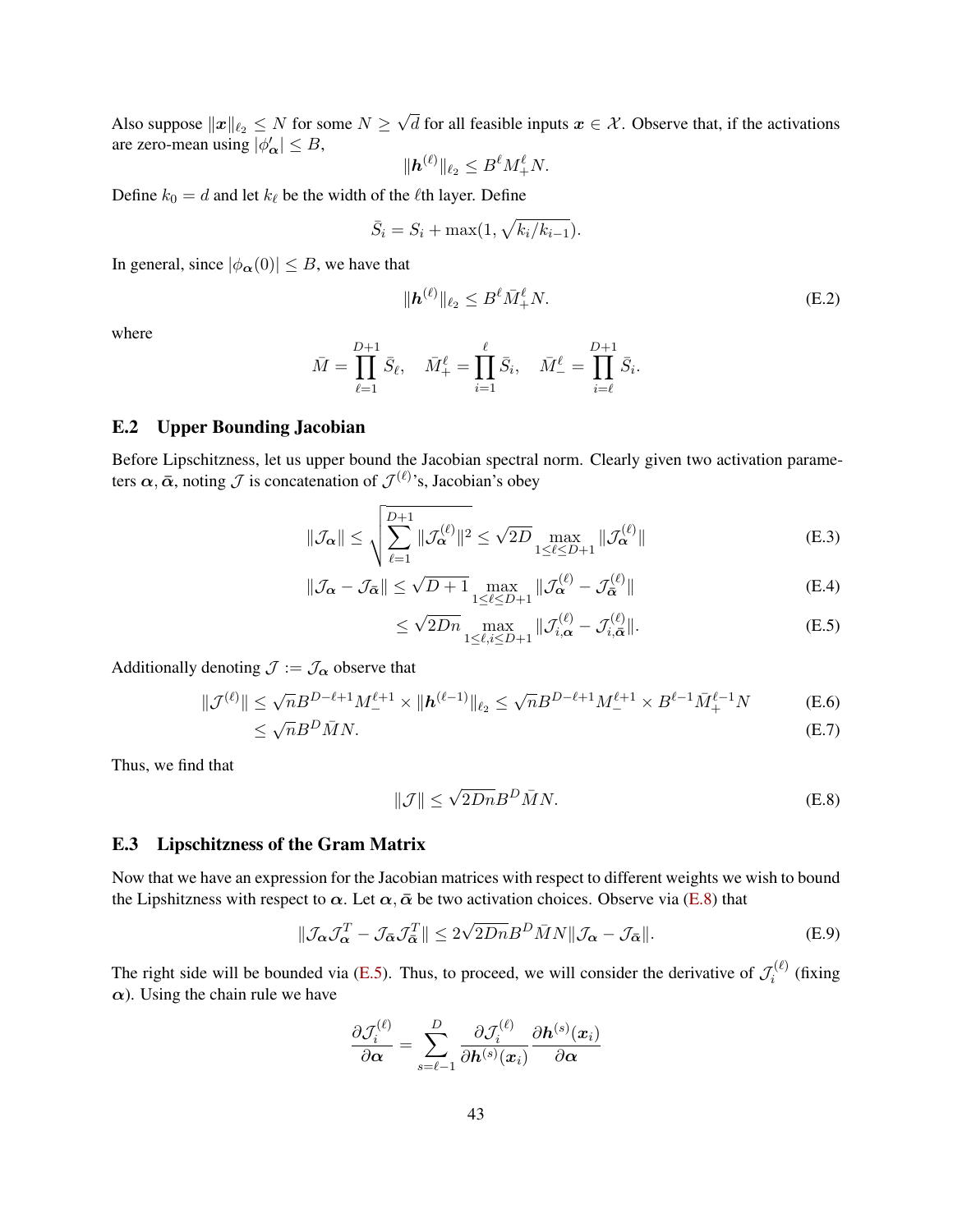Thus, using the triangular inequality

$$
\left\|\frac{\partial \mathcal{J}_{i}^{(\ell)}}{\partial \alpha}\right\| \leq \sum_{s=\ell-1}^{D} \left\|\frac{\partial \mathcal{J}_{i}^{(\ell)}}{\partial \mathbf{h}^{(s)}(\mathbf{x}_{i})}\right\| \left\|\frac{\partial \mathbf{h}^{(s)}(\mathbf{x}_{i})}{\partial \alpha}\right\| \leq D \max_{\ell-1 \leq s \leq D} \left\|\frac{\partial \mathcal{J}_{i}^{(\ell)}}{\partial \mathbf{h}^{(s)}(\mathbf{x}_{i})}\right\| \left\|\frac{\partial \mathbf{h}^{(s)}(\mathbf{x}_{i})}{\partial \alpha}\right\|.
$$
 (E.10)

Now note that based on the structure of the Jacobian discussed above and using the fact that the first and second order derivatives of the activations are bounded by  $B \ge 1$  we have

$$
\left\|\frac{\partial \mathcal{J}_i^{(\ell)}}{\partial \mathbf{h}^{(\ell-1)}(\mathbf{x}_i)}\right\| \le B^{D-\ell+1} \prod_{u=\ell+1}^{D+1} \left\|\mathbf{W}^{(u)}\right\| \le B^D \bar{M} N, \qquad \text{for} \qquad s=\ell-1 \tag{E.11}
$$

$$
\left\|\frac{\partial \mathcal{J}_i^{(\ell)}}{\partial \mathbf{h}^{(s)}(\mathbf{x}_i)}\right\| \leq B^{D-\ell+1} \left(\prod_{u=\ell+1}^{D+1} \left\|\mathbf{W}^{(u)}\right\|\right) \left\|\mathbf{h}^{(\ell-1)}(\mathbf{x}_i)\right\|_{\ell_2} \leq B^D \bar{M} N \qquad \text{for} \qquad s \geq \ell, \quad \text{(E.12)}
$$

$$
\left\| \frac{\partial \mathcal{J}_i^{(\ell)}}{\partial \mathbf{h}^{(s)}(\mathbf{x}_i)} \right\| = 0 \quad \text{for} \quad s < \ell - 1. \tag{E.13}
$$

To proceed, we need to bound the remaining term  $\|\frac{\partial h^{(s)}(x_i)}{\partial \alpha}\|$  $\frac{\partial \phi(x_i)}{\partial \alpha}$ . We can write

$$
\|\frac{\partial \mathbf{h}^{(s)}(\mathbf{x}_i)}{\partial \alpha}\| \leq \sqrt{\sum_{\ell=1}^s \|\frac{\partial \mathbf{h}^{(s)}(\mathbf{x}_i)}{\partial \alpha^{(\ell)}}\|^2}
$$
(E.14)

<span id="page-43-2"></span><span id="page-43-0"></span>
$$
\leq \sqrt{D} \max_{1 \leq \ell \leq s} \|\frac{\partial \mathbf{h}^{(s)}(\mathbf{x}_i)}{\partial \mathbf{h}^{(\ell)}(\mathbf{x}_i)}\| \|\frac{\partial \mathbf{h}^{(\ell)}(\mathbf{x}_i)}{\partial \alpha^{(\ell)}}\|
$$
(E.15)

<span id="page-43-3"></span><span id="page-43-1"></span>
$$
\leq \sqrt{D}B^D\bar{M}N\sqrt{h}.\tag{E.16}
$$

To see this, define  $\bar{h}^{(\ell)} = W^{(\ell)} h^{(\ell-1)}$  and note  $h^{(\ell)} = \sigma_{\alpha^{(\ell)}}(\bar{h}^{(\ell)})$ . Now observe that  $\frac{\partial h^{(\ell)}(x_i)}{\partial \alpha^{(\ell)}}$  has the following clean form, with columns that are bounded via [\(E.2\)](#page-42-2)

$$
\frac{\partial \boldsymbol{h}^{(\ell)}(\boldsymbol{x})}{\partial \boldsymbol{\alpha}^{(\ell)}} = \left[\phi_1(\bar{\boldsymbol{h}}^{(\ell)})\ \ldots\ \phi_h(\bar{\boldsymbol{h}}^{(\ell)})\right] \in \mathbb{R}^{k_{\ell} \times h}.
$$

Combining  $(E.13)$  with  $(E.16)$  and plugging in  $(E.10)$ , we obtain

$$
\left\| \frac{\partial \mathcal{J}_i^{(\ell)}}{\partial \alpha} \right\| \le DB^D \bar{M} N \times \sqrt{D} B^D \bar{M} N \sqrt{h} \le D^{3/2} (B^D \bar{M} N)^2 \sqrt{h}.
$$
 (E.17)

### E.4 Finalizing the Proof of Lemma [3](#page-12-0)

We now put the bounds above together. Overall, combining  $(E.9)$ ,  $(E.5)$ ,  $(E.17)$ , we find that

<span id="page-43-4"></span>
$$
\frac{\|\widehat{K}_{\boldsymbol{\alpha}} - \widehat{K}_{\bar{\boldsymbol{\alpha}}}\|}{\|\boldsymbol{\alpha} - \bar{\boldsymbol{\alpha}}\|_{\ell_2}} \leq 2\sqrt{2Dn}B^D\bar{M}N \times \sqrt{2Dn} \times D^{3/2}(B^D\bar{M}N)^2\sqrt{h} \leq 4n\sqrt{h}(DB^D\bar{M}N)^3.
$$

This is summarized in the following lemma.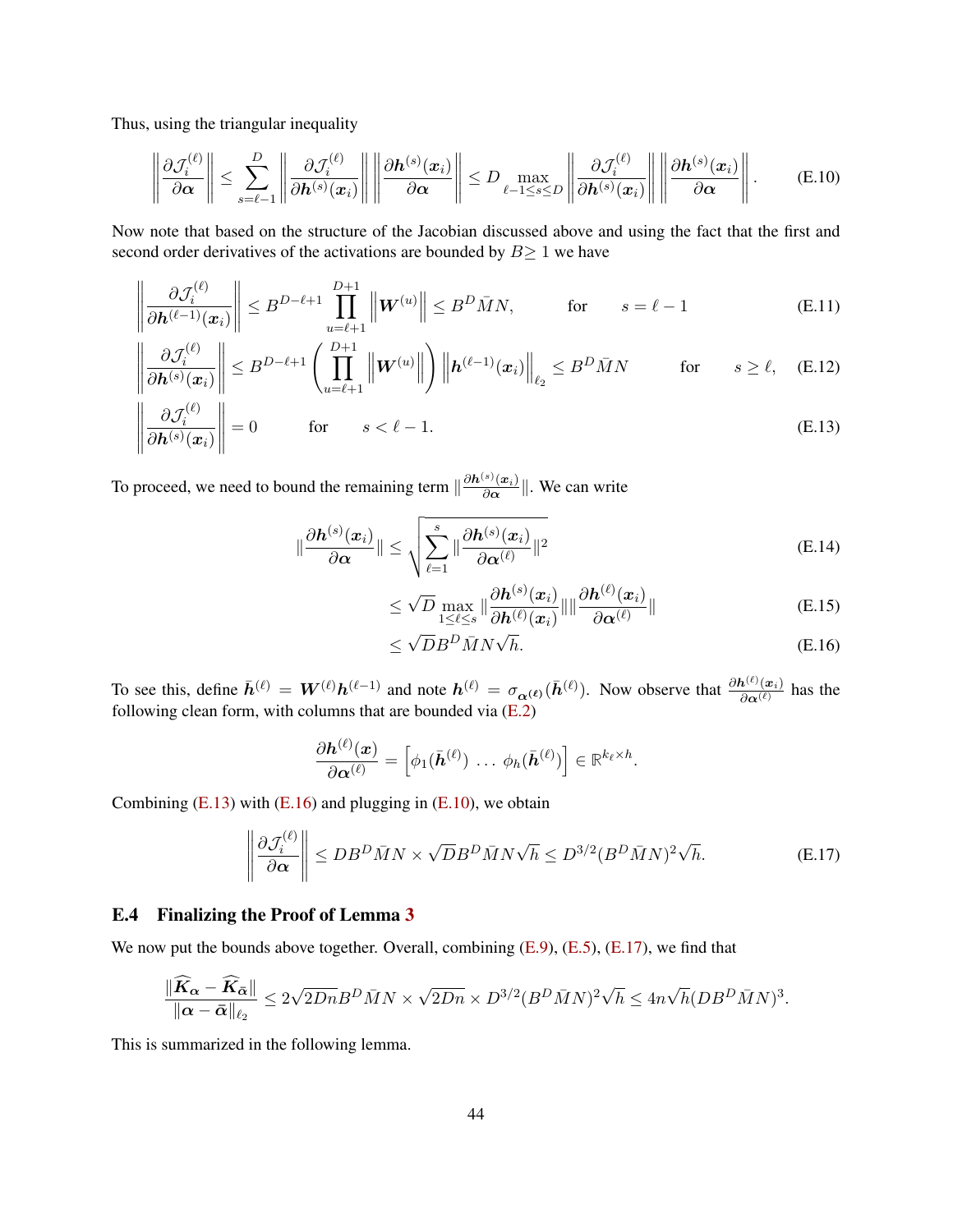**Lemma 14 (Gram matrix Lipschitzness)** *Suppose ith layer has*  $k_i$  *neurons with*  $k_0 = d$  *and*  $W^{(i)} \in$  $\mathbb{R}^{k_i\times k_{i-1}}$ . Suppose  $\phi_i$  obeys  $|\phi_i(0)|, |\phi'_i(x)|, |\phi''_i(x)| \leq B$ . Suppose input features obey  $\|\boldsymbol{x}\|_{\ell_2} \leq N$  for *some* N ≥  $\sqrt{d}$ . Also let  $S_i$  be an upper bound on  $||\mathbf{W}_i||$  and define  $\overline{M} = \prod_{i=1}^{D+1} (S_i + \max(1, \sqrt{k_i/k_{i-1}})).$ *Suppose*  $\bm{\alpha} = [\bm{\alpha}^{(1)} \ \dots \ \bm{\alpha}^{(D)}]$  where  $\bm{\alpha}^{(i)}$  governs ith layer activation and  $\|\bm{\alpha}^{(i)}\|_{\ell_1} \leq 1$ . We have that

<span id="page-44-0"></span>
$$
\|\widehat{K}_{\alpha} - \widehat{K}_{\bar{\alpha}}\| \leq 4n\sqrt{h}(DB^D \bar{M}N)^3 \|\alpha - \bar{\alpha}\|_{\ell_2}.
$$
 (E.18)

<span id="page-44-1"></span>.

The following lemma is a restatement of Lemma [3](#page-12-0) (i.e. its more precise version) and essentially follows from the deterministic bound of Lemma [14.](#page-43-4)

**Lemma 15** *Suppose ith layer has*  $k_i$  *neurons with*  $k_0 = d$  *and*  $W^{(i)} \in \mathbb{R}^{k_i \times k_{i-1}}$ *. Suppose*  $\phi_i$  *obeys*  $|\phi_i(0)|,|\phi_i'(x)|,|\phi_i''(x)|\leq B.$  Suppose input features are normalized to ensure  $\|\bm x\|_{\ell_2}\lesssim \sqrt{d}.$  Fix constants  $\rho$  ≥ 1,  $\bar{c}$  > 0*. Suppose the aspect ratios obey*  $k_i/k_{i-1} + 1 \leq \rho$  for  $2 \leq i \leq D$ *. Suppose layer i is initialized as*  $\mathcal{N}(0, c_i)$  *for*  $1 \leq i \leq D + 1$ *. Additionally suppose* 

$$
c_i \leq \begin{cases} \bar{c} & \text{if } i = 1\\ \bar{c}/k_{i-1} & \text{if } i \geq 2 \end{cases}
$$

 $Set\ k_{\min} = \min_{1\leq i\leq D} k_i$ . Then, there exists a constant  $C>0$  such that, with probability  $1-De^{-10k_{\min}}$ , *for all*  $\alpha, \bar{\alpha} \in \Delta$ 

$$
\frac{\|\widehat{K}_{\alpha} - \widehat{K}_{\bar{\alpha}}\|}{\|\alpha - \bar{\alpha}\|_{\ell_2}} \le (CB\sqrt{\bar{c}\rho})^{3D} n \sqrt{h} D^3 (k_1/d + 1)^{3/2} d^3.
$$

*Similarly*  $K_{\alpha} = \mathbb{E}[\widehat{K}_{\alpha}]$  *is also*  $(CB\sqrt{\overline{c}\rho})^{3D}n\sqrt{h}D^{3}(k_{1}/d+1)^{3/2}d^{3}$ -Lipschitz function of  $\alpha$ .

**Proof** We just need to plug in the proper quantities to Lemma [14.](#page-43-4) Let  $C > 0$  be an absolute constant to be determined. Let  $\rho_i$  be the *i*th layer aspect ratio  $k_i/k_{i-1} + 1$ . Let  $\bar{c}_i = c_i k_{i-1}$ . Observe that, using Gaussian tail bound and Lemma [5,](#page-26-0) for all  $D + 1 \ge i \ge 1$ ,

$$
\mathbb{P}(\sqrt{\frac{k_{i-1}}{\bar{c}_i}} \| \boldsymbol{W}^{(i)} \| \ge \sqrt{k_i} + \sqrt{k_i - 1} + t) \le e^{-t^2/2}
$$
\n(E.19)

$$
\mathbb{E}[\|\mathbf{W}^{(i)}\|^3] \le 16\bar{c}_i^{3/2} \left(\frac{\sqrt{k_i} + \sqrt{k_i - 1} + 5}{\sqrt{k_{i-1}}}\right)^3 \le (C^2 \bar{c}_i \rho_i)^{3/2}.
$$
 (E.20)

Define  $\Gamma_i = C \sqrt{\bar{c}_i \rho_i}$ . This also implies that, with probability at least  $1 - (D + 1)e^{-10k_{\min}}$  (union bound over all layers),

$$
\|\mathbf{W}^{(i)}\| \leq \Gamma_i, \quad \mathbb{E}[\|\mathbf{W}^{(i)}\|^3]^{1/3} \leq \Gamma_i.
$$

Since  $\bar{S}_i \leq ||\boldsymbol{W}^{(i)}|| + \sqrt{\rho_i}$ , this also implies (after adjusting the constant C)

$$
\bar{S}_i \le \Gamma_i, \quad \mathbb{E}[\bar{S}_i^3]^{1/3} \le \Gamma_i.
$$

Finally, we simply need to calculate  $\overline{M}$ . Noticing  $\overline{c}_i \rho_i \leq \overline{c} \rho$  for  $i \geq 2$  and  $\overline{c}_1 \rho_1 \leq \overline{c} d(k_1 + d)/d = \overline{c}(k_1 + d)$ , we find

$$
\bar{M} = \prod_{\ell=1}^{D+1} \bar{S}_i \le \prod_{\ell=1}^{D+1} \Gamma_i \le (C^2 \sqrt{\bar{c}\rho})^D \sqrt{k_1 + d}
$$
 (E.21)

$$
\mathbb{E}[\bar{M}^3] \le (C\sqrt{\bar{c}\rho})^{3D} (k_1 + d)^{3/2}.
$$
\n(E.22)

We conclude with the result after multiplying the remaining terms  $n$ We conclude with the result after multiplying the remaining terms  $n\sqrt{h}D^3B^{3D}N^3$  from [\(E.18\)](#page-44-1) with  $N =$  $\sqrt{d}$ .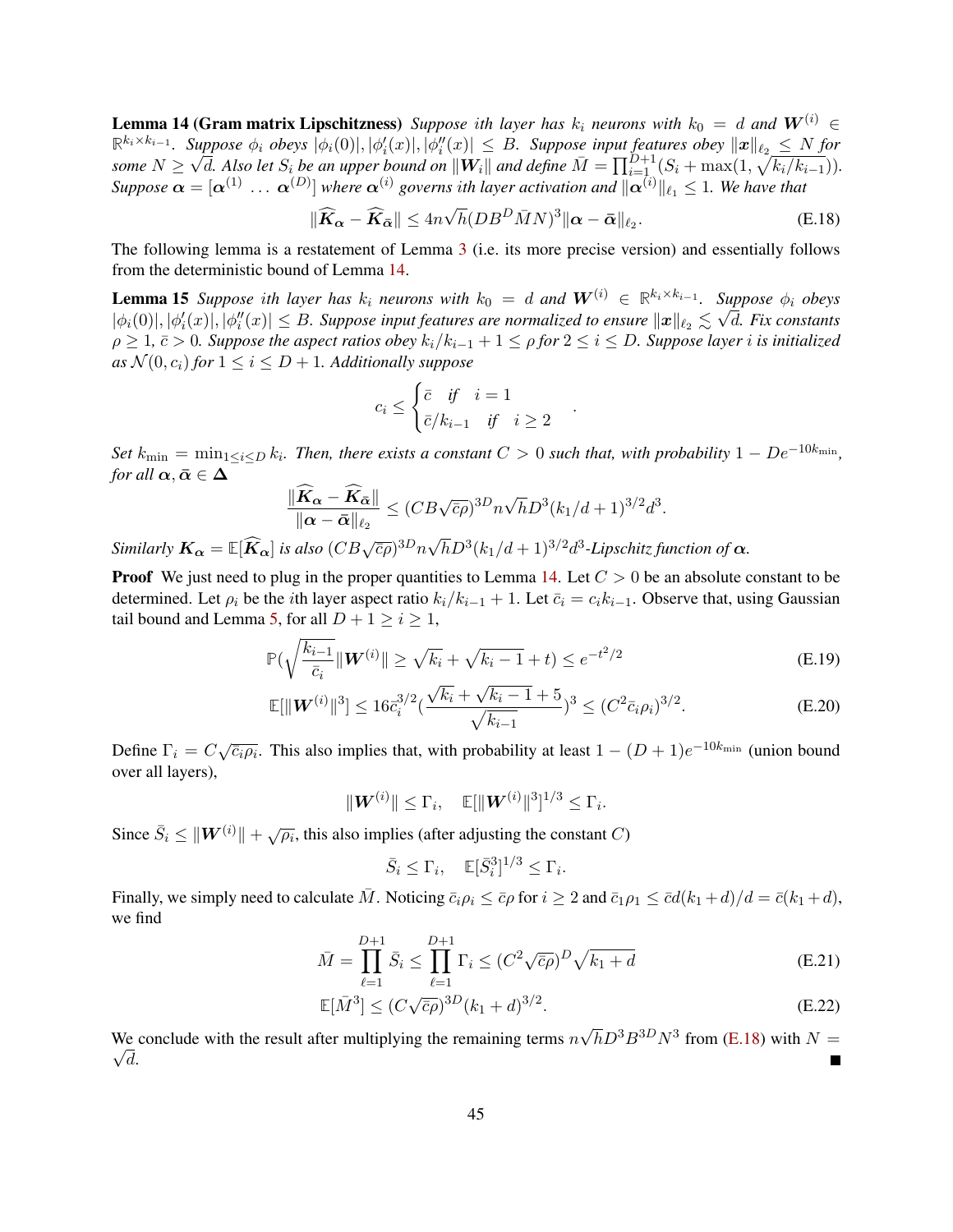# <span id="page-45-0"></span>F Properties of the Spectral Estimator

The following establishes an asymptotic guarantee for spectral estimator when learning an overparameterized rank-1 matrix. Unlike Theorem [5,](#page-13-2) this result allows for label noise.

**Theorem 9 (Guarantees for the spectral estimator)** Let  $(X_i)_{i=1}^n \subset \mathbb{R}^{h \times p}$  be i.i.d. matrices with i.i.d.  $\mathcal{N}(0,1)$  $\bm{e}$ ntries. Let  $y_i = \bm{\alpha}^T\bm{X}_i\bm{\theta} + \sigma z_i$  for a unit norm  $\bm{\alpha}\in\mathbb{R}^h, \bm{\theta}\in\mathbb{R}^p$  and suppose the noise is  $(z_i)_{i=1}^n\overset{i.i.d.}{\sim}\mathcal{N}(0,1).$ *Form the cross-moment matrix*

<span id="page-45-2"></span><span id="page-45-1"></span>
$$
\hat{\boldsymbol{M}} = \frac{1}{n} \sum_{i=1}^{n} y_i \boldsymbol{X}_i.
$$

*Let*  $\hat{\alpha}$  *be the top left singular vector of*  $\hat{M}$ *. Let*  $\bar{p} = p/n$  *and*  $\bar{h} = h/n$ *. Let*  $1 \ge \rho \ge 0$  *be the absolute correlation between*  $\hat{\alpha}, \alpha$  *i.e.*  $\rho = |\alpha^T \hat{\alpha}|$ *. In the large dimensional limit*  $p, n, h \to \infty$  *(while keeping*  $\bar{p}, \bar{h}$ *constant in the limit), with probability* 1*, we have*

$$
\frac{\rho}{1-\rho^2} \ge \frac{(1+\sigma^2)^{-1}/\sqrt{\bar{h}} - (2\sqrt{\bar{p}} + \sqrt{\bar{h}})}{2(\sqrt{\bar{p}} + 1)}.
$$
\n(F.1)

 $Specifically, assuming  $(1 + \sigma^2)\sqrt{\bar{p}h} \leq 1/6$ , we find  $\rho^2 \geq 1 - 64(1 + \sigma^2)^2 \bar{p}h$ .$ 

**Proof** When an inequality (e.g.  $\leq$ ) holds in the large dimensional limit, with probability 1, we use the Poverset notation (e.g.  $\leq$ ). During the proof, vec(·) denotes the vectorization of a matrix obtained by putting all columns on top of each other.  $m\text{tx}(\cdot)$  denotes the inverse operation that constructs a matrix from a vector.

Let  $x_i = \text{vec}(X_i)$ . Let  $g_i = \theta^T x_i$  and  $h_i \sim \mathcal{N}(0, 1)$  independent of others. Decompose  $x_i =$  $x'_i + (g_i - h_i)\theta$  where  $x'_i = (\bm{I} - \theta\theta^T)\bm{x}_i + h_i\theta \stackrel{\text{i.i.d.}}{\sim} \mathcal{N}(0, 1)$  is independent of  $g_i$ .

$$
\text{vec}(\hat{M}) = \frac{1}{n} \sum_{i=1}^{n} y_i x_i = \frac{1}{n} \sum_{i=1}^{n} x_i (x_i^T \theta + \sigma z_i)
$$
 (F.2)

$$
= \frac{1}{n} \left[ \sum_{i=1}^{n} \boldsymbol{x}'_i (\boldsymbol{x}_i^T \boldsymbol{\theta} + \sigma z_i) + g_i^2 \boldsymbol{\theta} - g_i h_i \boldsymbol{\theta} + \sigma (g_i - h_i) z_i \boldsymbol{\theta} \right]
$$
(F.3)

$$
= \theta + \text{rest}_1 + \frac{\gamma}{\sqrt{n}} \quad \text{where} \quad ||\|\text{rest}_1\|_{\ell_2}\|_{\psi_1} \lesssim \frac{1+\sigma}{\sqrt{n}}.
$$
 (F.4)

where  $\gamma \sim \mathcal{N}(0, \nu)$  where  $\nu = 1 + \sigma^2$  and rest<sub>1</sub> is allowed to have an adversarial direction. Concretely,  $\gamma$ (approximately) equal to the  $\frac{1}{\sqrt{2}}$  $\frac{1}{\overline{n}}\sum_{i=1}^n\bm{x}_i'(\bm{x}_i^T\bm{\theta}+\sigma z_i)$  term.

Following this, we can rewrite as

$$
\text{vec}(\boldsymbol{M}) = \frac{1}{n} \sum_{i=1}^{n} y_i \boldsymbol{x}_i = \text{vec}(\bar{\boldsymbol{M}}) + \text{rest}_1 \boldsymbol{p},
$$

where  $\bar{M}, G \in \mathbb{R}^{h \times p}$ ,  $G \stackrel{\text{i.i.d.}}{\sim} \mathcal{N}(0, \nu) = \text{mix}(\gamma)$  and

$$
\bar{\bm{M}} = \bm{\alpha}\bm{\theta}^T + \frac{\bm{G}}{\sqrt{n}}.
$$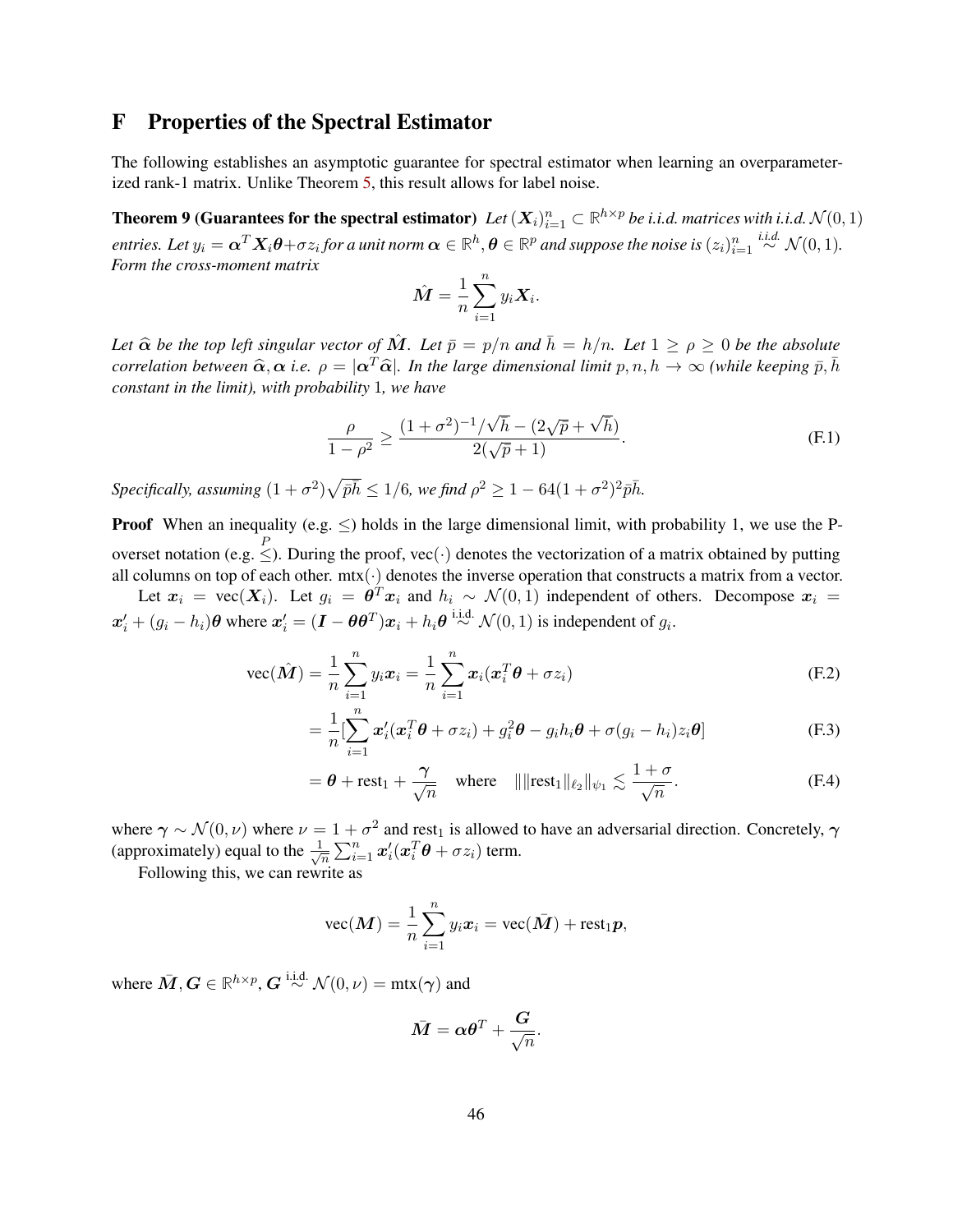Let  $q = G\theta \stackrel{\text{i.i.d.}}{\sim} \mathcal{N}(0, \nu)$ . Consider the covariance matrix

$$
\bar{\boldsymbol{M}}\bar{\boldsymbol{M}}^T=\boldsymbol{\alpha}\boldsymbol{\alpha}^T+\frac{1}{n}\boldsymbol{G}\boldsymbol{G}^T+\frac{1}{\sqrt{n}}(\boldsymbol{\alpha}\boldsymbol{g}^T+\boldsymbol{g}\boldsymbol{\alpha}^T).
$$

Observe that

$$
\|\boldsymbol{\alpha}^T\bar{\boldsymbol{M}}\|_{\ell_2}^2 = 1 + \frac{\|\boldsymbol{G}^T\boldsymbol{\alpha}\|_{\ell_2}^2}{n} + \frac{2\boldsymbol{g}^T\boldsymbol{\alpha}}{\sqrt{n}}.
$$

Set  $\bar{p} = p/n$  and  $\bar{h} = h/n$ . Set  $\gamma = \sqrt{\bar{p}\bar{h}}$ . This implies that

$$
\|\boldsymbol{\alpha}^T\bar{\boldsymbol{M}}\|_{\ell_2}^2 = 1 + \frac{\nu p}{n} + \mathrm{rest}_2 = 1 + \nu \bar{p} + \mathrm{rest}_2 \quad \text{where} \quad \|\mathrm{rest}_2\|_{\psi_1} \lesssim \frac{\sqrt{\nu}\sqrt{n+p}}{n} = \frac{\sqrt{\nu}\sqrt{1+p}}{\sqrt{n}}.
$$

Thus in the high-dimensional limit  $(n, p$  sufficiently large), contributions of rest<sub>1</sub>, rest<sub>2</sub> disappears and

<span id="page-46-0"></span>
$$
\|\boldsymbol{\alpha}^T\bar{\boldsymbol{M}}\|_{\ell_2}^2 \stackrel{P}{\longrightarrow} 1 + \nu \bar{p}.\tag{F.5}
$$

Now, let  $e = \text{top\_eigvec}(GG^T)$  and  $\bar{g} = g / \|g\|_{\ell_2}$ . Observe that  $e$  is generated uniformly randomly over the range space of G. Thus, the inner products  $\bar{g}^T e$ ,  $\bar{g}^T \alpha$ ,  $e^T \alpha$  all have subgaussian norm at most  $1/\sqrt{n}$ and become orthogonal in the high-dimensional limit. Also note that since  $e$  is an eigenvector,  $GG^T e$  is again asymptotically orthogonal to  $\alpha, \bar{g}$  (as it is perfectly parallel to e which is orthogonal to  $\alpha, \bar{g}$ ). Top eigenvalue obeys the Bai-Yin law,

$$
\frac{e^T G G^T e}{n} \xrightarrow{P} \nu \frac{(\sqrt{p} + \sqrt{h})^2}{n} = \nu (\sqrt{p} + \sqrt{h})^2
$$
 (F.6)

Since  $\alpha$  is fixed (and independent of G), we have that

$$
\alpha^T \frac{\mathbf{G} \mathbf{G}^T}{n} = \nu \bar{p} \alpha + \nu \sqrt{\bar{p} \bar{h}} \bar{h} + \text{rest}_3 \quad \text{where} \quad ||| \text{rest}_3 ||_{\ell_2} ||_{\psi_1} \lesssim \nu \frac{\sqrt{\bar{p}}}{\sqrt{n}},
$$

where  $\bar{h}$  term is distributed as  $\stackrel{\text{i.i.d.}}{\sim} \mathcal{N}(0, 1/n)$ . Let a be the top eigenvector of  $\bar{M}\bar{M}^T$  and  $a = a\alpha + bv$ where  $\alpha$ , v are two orthogonal unit vectors and  $a^2 + b^2 = 1$ . Note that  $\bar{h}$  is uniformly generated in the range space of  $G^T$ . Thus  $||G\bar{h}||_{\ell_2}^2/n \stackrel{P}{\longrightarrow} \nu(\bar{p}+\bar{h})$ . It is also orthogonal to  $e, a, \bar{g}$  in the limit. Consequently, (in the limit) we have

$$
(a\alpha + bv)^{T}\frac{GG^{T}}{n}(a\alpha + bv) \stackrel{P}{\leq} \nu[\bar{p}a^{2} + 2ab\sqrt{\bar{p}\bar{h}}|\bar{h}^{T}v| + b^{2}(\sqrt{\bar{p}} + \sqrt{\bar{h}})^{2}]
$$
 (F.7)

<span id="page-46-1"></span>
$$
\stackrel{P}{\leq} \nu[\bar{p} + 2|ab|\gamma + 2b^2\gamma + b^2\bar{h}]
$$
 (F.8)

We additionally have the bound

$$
|\frac{2\bm{a}^T\bm{g}\bm{\alpha}^T\bm{a}}{\sqrt{n}}|\overset{P}{\leq}2\sqrt{\nu}|ab|\sqrt{\bar{h}}.
$$

Combining, in large dimensional limit, we find that

$$
\|\mathbf{a}^T \bar{\mathbf{M}}\|_{\ell_2}^2 \le a^2 + \nu \bar{p} + 2\nu |ab| (\gamma + \sqrt{\bar{h}}) + \nu b^2 (2\gamma + \bar{h}). \tag{F.9}
$$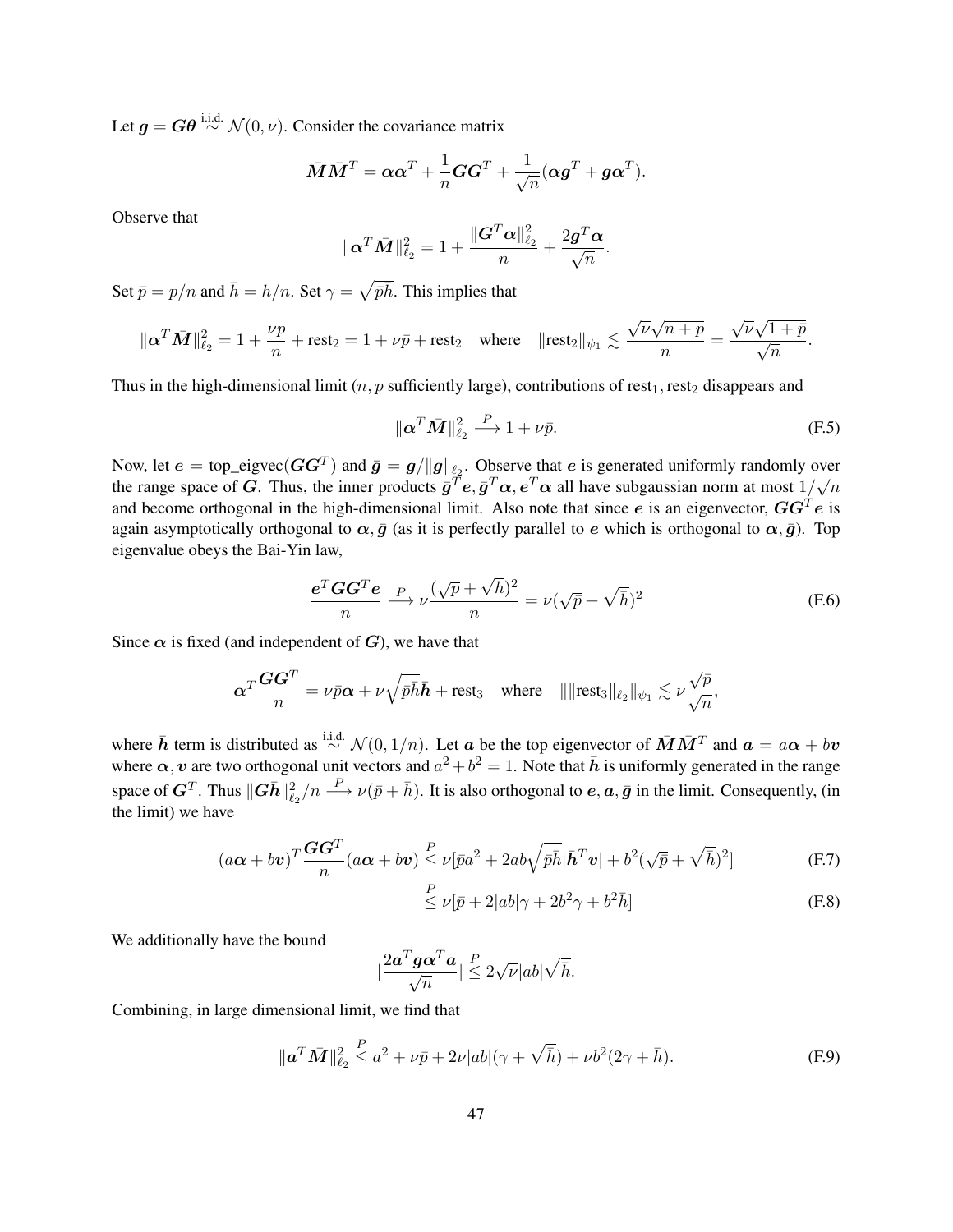Since  $a$  is the top eigenvector, using bounds [\(F.5\)](#page-46-0) and [\(F.9\)](#page-46-1), we obtain via  $\|\bm{a}^T\bar{\bm{M}}\|_{\ell_2}^2 \geq \|\bm{\alpha}^T\bar{\bm{M}}\|_{\ell_2}^2$  that

$$
a^{2} + \nu \bar{p} + 2\nu|ab|(\gamma + \sqrt{\bar{h}}) + \nu b^{2}(2\gamma + \bar{h}) \ge 1 + \nu \bar{p}
$$
 (F.10)

$$
\implies \nu \bar{p} + 2\nu|ab|(\gamma + \sqrt{\bar{h}}) + \nu b^2 (2\gamma + \bar{h}) \ge b^2
$$
 (F.11)

$$
\implies 2\nu|ab|(\gamma + \sqrt{\bar{h}}) \ge (1 - \nu(2\gamma + \bar{h}))b^2
$$
\n(F.12)

$$
\implies 2\nu|a|(\gamma + \sqrt{\bar{h}}) \ge (1 - \nu(2\gamma + \bar{h}))|b|
$$
\n(F.13)

$$
\Rightarrow \frac{|a|}{|b|} \ge \frac{1 - \nu(2\gamma + \bar{h})}{2\nu(\gamma + \sqrt{\bar{h}})}.
$$
\n(F.14)

After simplification, the line above is identical to [\(F.1\)](#page-45-1). To proceed, using the fact that  $\bar{p} \ge \gamma \ge \bar{h}$  and assuming  $\nu\gamma \leq 1/6$  we find

$$
\frac{|a|}{|b|} \ge \frac{1}{8\nu\gamma}.
$$

This also yields  $|a|^2 \ge 1/(1 + 64\nu^2\gamma^2) \ge 1 - 64\nu^2\gamma^2$ .

=⇒

### <span id="page-47-0"></span>G Finalizing the Proof of Theorem [5](#page-13-2)

The proof is completed in two stages. First, we prove [\(6.3\)](#page-13-1). The statement is directly implied by Theorem [9](#page-45-2) by setting the noise level to zero. This gives us  $\hat{\alpha}$  which is  $\rho$  (absolute) correlated with  $\alpha_{\star}$  where  $\rho$ obeys [\(6.3\)](#page-13-1). For the second statement, we assume that validation training is complete, [\(6.3\)](#page-13-1) and focus on the empirical risk minimization over training data to bound the risk of overparameterized learning with  $\theta_{\star}$ . Below, without losing generality, we assume the correlation between  $\hat{\alpha}$  and  $\alpha_{\star}$  are nonnegative (as the situation is symmetric).

Observe that when  $\hat{\alpha}$  is fixed (i.e. conditioned on the outcome of the spectral estimator), we define the feature matrix for the ERM [\(6.4\)](#page-14-4). Specifically, define the matrix  $\Phi_{\hat{\alpha}} \in \mathbb{R}^{n \times p}$  where *i*th row of  $\Phi_{\alpha}$  is given<br>the  $\hat{\alpha}$  and the define the ideal feature matrix  $\Phi_{\alpha}$  where the *i*th gaus is given by by  $\hat{x}_i = X_i^T \hat{\alpha}$ . Also define the ideal feature matrix  $\Phi_{\alpha_k}$  where the *i*th row is given by  $x_i = X_i^T \alpha_k$ .<br>Observe that  $\hat{x}_i$  are essentially noisy features that eartein a mixture of the right features (i.e.  $\pi$ Observe that  $\hat{x}_i$  are essentially noisy features that contain a mixture of the right features (i.e.  $x_i$ ) as well as the wrong features that are induced by the component of  $\hat{\alpha}$  orthogonal to  $\alpha_{\star}$ .

Specifically, decompose  $\hat{\alpha} = \rho \alpha_{\star} + \sqrt{1 - \rho^2} \bar{\alpha}$  where  $\bar{\alpha}$  is also unit norm. Then set  $z_i = X_i^T \bar{\alpha}$  and observe that

$$
\hat{\boldsymbol{x}}_i = \rho \boldsymbol{x}_i + \sqrt{1-\rho^2} \boldsymbol{x}_i.
$$

The outcome of Theorem [9](#page-45-2) upper bounds the magnitude of these wrong features (by lower bounding  $\rho$ ). To proceed, we shall establish the exact asymptotic risk when fitting these noisy features. Given this discussion, the proof of the risk bound [\(6.4\)](#page-14-4) is essentially established via the following lemma. The first statement applies for any value of  $\rho$  and the second statement chooses  $\rho$  induced by the spectral estimator to conclude with the proof of [\(6.4\)](#page-14-4).

Lemma 16 (Asymptotic risk of regression with suboptimal feature map)  $Fix\,\theta_\star\in\mathbb{R}^p$  and  $(\bm{x}_i,\bm{z}_i)_{i=1}^n\stackrel{i.i.d.}{\sim}$  $\mathcal{N}(0,\bm{I}_p).$  Set  $y_i=\bm{x}_i^T\bm{\theta}_\star$  and define the noisy features  $\hat{\bm{x}}_i=\rho\bm{x}_i+\sqrt{1-\rho^2}\bm{z}_i.$  Solve the problem (which is *same as* [\(6.2\)](#page-13-4)*)*

$$
\hat{\theta} = \arg\min_{\theta} \mathcal{L}(\theta) \quad \text{where} \quad \mathcal{L}(\theta) = \|\mathbf{y} - \mathbf{\Phi}_{\widehat{\alpha}}\theta\|_{\ell_2}^2.
$$

Е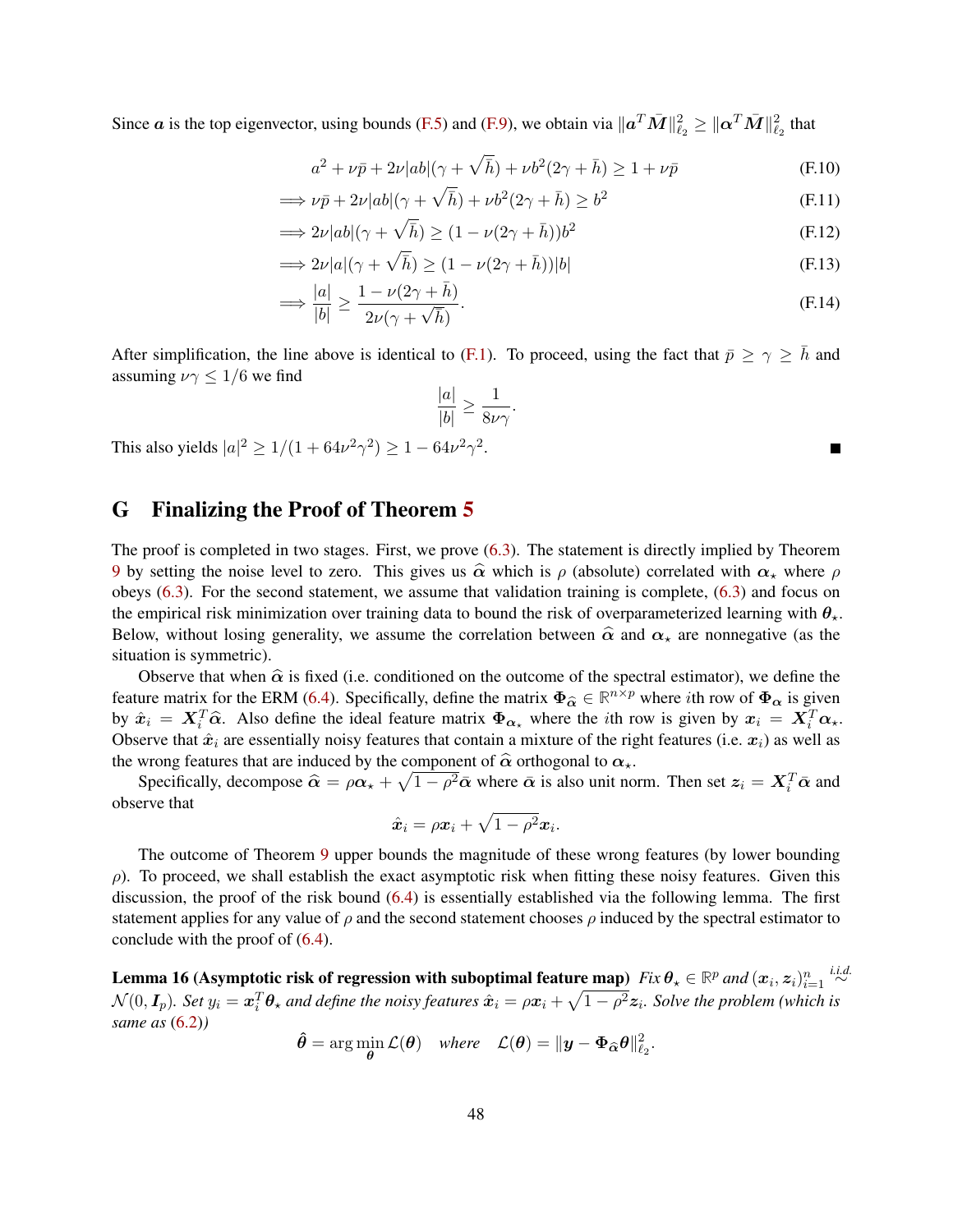*Consider the double asymptotic regime with*  $p, n \to \infty$  *and*  $p/n \to \bar{p} > 1$ *. We have that* 

$$
\lim_{n \to \infty} \mathcal{L}(\hat{\boldsymbol{\theta}}) = \mathbb{E}[(y - \boldsymbol{x}^T \hat{\boldsymbol{\theta}})^2] = \frac{\bar{p}^2 - 2\bar{p}\rho + 2\rho - \rho^2}{\bar{p}(\bar{p} - 1)}.
$$

 $S$ pecifically, assume  $\bar{p}\bar{h}\leq c\leq1/6$  for sufficiently small constant  $c>0.$  Recalling  $\rho^2\geq1-64\bar{h}\bar{p}$  as given *by Theorem* [9](#page-45-2) (where we set  $\sigma = 0$ ), we find

<span id="page-48-0"></span>
$$
\lim_{n \to \infty} \mathcal{L}(\hat{\boldsymbol{\theta}}) \le 1 - \frac{1}{\bar{p}} + \frac{200\bar{h}}{1 - 1/\bar{p}}.
$$
\n(G.1)

**Proof** We remark that related results/analysis exist in the literature (in the context of overparameterized high-dimensional learning and the properties of the min-norm interpolating solutions) [\[31\]](#page-21-14). Our strategy uses the results from [\[17\]](#page-20-15).

Define the vector  $a = \sqrt{1 - \rho^2}x - \rho z$  and note that  $\hat{x}, a$  are independent. Additionally, note that

$$
y = \boldsymbol{x}^T \boldsymbol{\theta}_\star = \rho \hat{\boldsymbol{x}}^T \boldsymbol{\theta}_\star + \sqrt{1 - \rho^2} \boldsymbol{a}^T \boldsymbol{\theta}_\star.
$$

Set  $w = a^T \theta_\star \sim \mathcal{N}(0, 1)$  which corresponds to the noise level of the problem. The original data in terms of the noisy features can be written as follows

$$
y_i = \rho \hat{\boldsymbol{x}}_i^T \boldsymbol{\theta}_\star + \sqrt{1 - \rho^2} w_i. \tag{G.2}
$$

Define the asymptotic risk risk $(\rho, \bar{p}) = \lim_{n \to \infty} \mathbb{E}[(y - x^T \hat{\boldsymbol{\theta}})^2] = \mathbb{E}[\|\hat{\boldsymbol{\theta}} - \boldsymbol{\theta}_\star\|_{\ell_2}^2]$ . Let  $\boldsymbol{h} \sim \mathcal{N}(0, \boldsymbol{I}_p/p)$ . Let us introduce the random vector

$$
\bar{\theta} \sim \frac{\rho}{\bar{p}} \theta_{\star} + \sqrt{\frac{1-\rho^2}{\bar{p}-1} + \frac{(\bar{p}-1)\rho^2}{\bar{p}^2}} \mathbf{h} = \frac{\rho}{\bar{p}} \theta_{\star} + \sqrt{\frac{\bar{p}^2 - \rho^2 \bar{p}^2 + \bar{p}^2 \rho^2 - 2\bar{p}\rho^2 + \rho^2}{\bar{p}^2(\bar{p}-1)}} \mathbf{h} = \frac{\rho}{\bar{p}} \theta_{\star} + \sqrt{\frac{\bar{p}^2 - 2\bar{p}\rho^2 + \rho^2}{\bar{p}^2(\bar{p}-1)}} \mathbf{h}.
$$

Specializing the results of [\[17\]](#page-20-15) to identity covariance shows that, in the double asymptotic overdetermined regime ( $\bar{p} = p/n > 1$ ),

$$
\text{risk}(\rho, \bar{p}) = \lim_{n \to \infty} \mathbb{E}[\|\bar{\theta} - \theta_{\star}\|_{\ell_2}^2] = (1 - \frac{\rho}{\bar{p}})^2 + \frac{\bar{p}^2 - 2\bar{p}\rho^2 + \rho^2}{\bar{p}^2(\bar{p} - 1)}
$$
(G.3)

$$
= \frac{\bar{p}^3 - 2\bar{p}^2\rho + \rho^2 \bar{p} - \bar{p}^2 + 2\bar{p}\rho - \rho^2}{\bar{p}^2(\bar{p} - 1)} + \frac{\bar{p}^2 - 2\bar{p}\rho^2 + \rho^2}{\bar{p}^2(\bar{p} - 1)}
$$
(G.4)

$$
= \frac{\bar{p}^2 - 2\bar{p}\rho + \rho^2 - \bar{p} + 2\rho}{\bar{p}(\bar{p} - 1)} + \frac{\bar{p} - 2\rho^2}{\bar{p}(\bar{p} - 1)}
$$
(G.5)

$$
= \frac{\bar{p}^2 - 2\bar{p}\rho + 2\rho - \rho^2}{\bar{p}(\bar{p} - 1)}.
$$
\n(G.6)

This proves the first statement. Observe that in the special case of  $\rho = 1$ , the risk reduces to risk( $\alpha_{\star}$ ) :=  ${\rm risk}(\rho, \bar{p}) = \frac{\bar{p}^2 - 2\bar{p} + 1}{\bar{p}(\bar{p}-1)} = \frac{\bar{p}-1}{\bar{p}} = 1 - 1/\bar{p}.$ 

To bound the risk on  $\hat{\alpha}$ , we study the derivative at  $\rho = 1$ . Note that

$$
\frac{\partial \text{risk}(\rho,\bar{p})}{\partial \rho} = \frac{2-2\rho-2\bar{p}}{\bar{p}(\bar{p}-1)} \implies \frac{\partial \text{risk}(\rho,\bar{p})}{\partial \rho}\Big|_{\rho=1} = \frac{-2\bar{p}}{\bar{p}(\bar{p}-1)} = -\frac{2}{\bar{p}-1}.
$$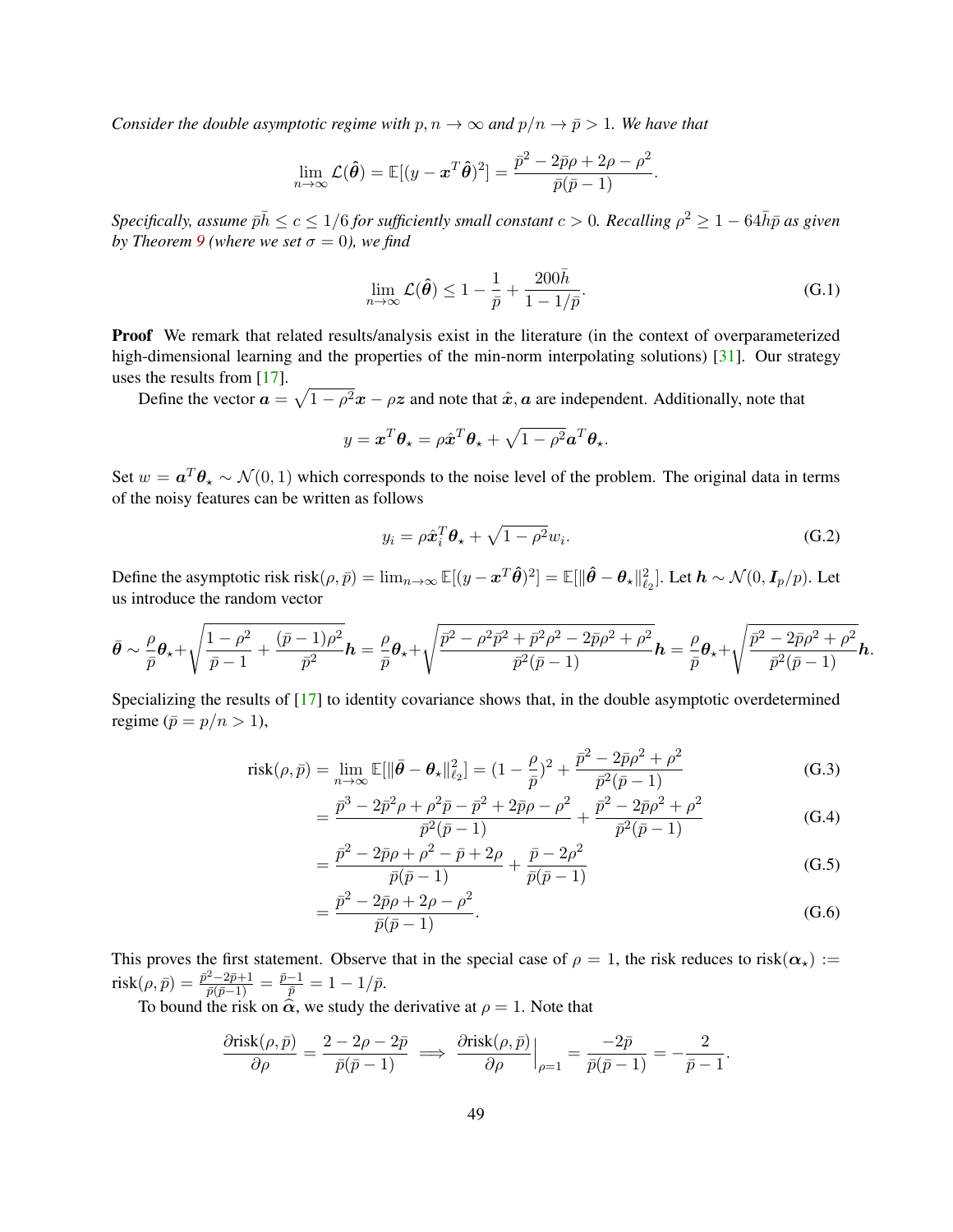This implies that if  $1 - \varepsilon \le \rho \le 1$  for sufficiently small  $\varepsilon > 0$ , we have that

$$
\text{risk}(\rho, \bar p) \ge \text{risk}(1, \bar p) + \frac{3(1-\rho)}{\bar p - 1}
$$

Since  $\bar{h}\bar{p}\leq c$  by choosing c sufficiently small, we can ensure  $\rho\geq \rho^2\geq 1-64\bar{p}\bar{h}\geq 1-\varepsilon$ . Plugging in  $\rho$ lower bound above yields

$$
\text{risk}(\rho,\bar{p}) \geq \text{risk}(1,\bar{p}) + \frac{3(1-64\bar{p}\bar{h})}{\bar{p}-1} \leq \text{risk}(1,\bar{p}) + \frac{200\bar{h}}{1-1/\bar{p}}
$$

concluding the overall proof of  $(G.1)$  which is a restatement of  $(6.4)$ .

# <span id="page-49-0"></span>H Proofs for Shallow Neural Networks

We consider the NAS algorithm of Section [4.2](#page-8-0) where the solution to the lower-level problem is obtained via gradient-based. First define the Jacobian of the network and NTK kernel at the random initialization. Given training dataset  $T$ , define the Jacobian of the network

$$
\boldsymbol{J}_{\boldsymbol{\alpha}}(\boldsymbol{W}) = [\frac{f_{\text{nn},\boldsymbol{\alpha}}(\boldsymbol{x}_1)}{\partial \boldsymbol{W}} \ \frac{f_{\text{nn},\boldsymbol{\alpha}}(\boldsymbol{x}_2)}{\partial \boldsymbol{W}} \ \dots \ \frac{f_{\text{nn},\boldsymbol{\alpha}}(\boldsymbol{x}_{n_{\mathcal{T}}})}{\partial \boldsymbol{W}} ]^T \in \mathbb{R}^{n_{\mathcal{T}} \times p}.
$$

The Neural Tangent Kernel with activation  $\sigma_{\alpha}$  has the following kernel matrix

$$
\boldsymbol{K_{\alpha}} = \mathbb{E}_{\boldsymbol{W_0} \overset{\mathrm{i.i.d.}}{\sim} \mathcal{N}(0,1)}[\mathcal{J}_{\boldsymbol{\alpha}}(\boldsymbol{W}_0) \mathcal{J}_{\boldsymbol{\alpha}}^T(\boldsymbol{W}_0)]
$$

We first introduce some short-hand notation. Set  $\theta = \text{vec}(W - W_0)$ . When  $\alpha$  is clear from context, given weights  $\bm{W}$  define the network via  $f^{\bm{\theta}}_{\text{nn}}(\bm{x})=\bm{v}^T\sigma_{\bm{\alpha}}(\bm{W}\bm{x})$  and linearized network as

$$
f^{\boldsymbol{\theta}}_{\mathrm{lin}}(\boldsymbol{x}) = \boldsymbol{v}^T \left[ \sigma'_{\boldsymbol{\alpha}}(\boldsymbol{W}_0 \boldsymbol{x}) \odot (\boldsymbol{W} - \boldsymbol{W}_0) \boldsymbol{x} \right].
$$

Based on this, introduce the initial prediction vector

$$
\boldsymbol{p} := \boldsymbol{p}_{\boldsymbol{\alpha}} = [f_{nn}(\boldsymbol{x}_1, \boldsymbol{W}_0) \ f_{nn}(\boldsymbol{x}_2, \boldsymbol{W}_0) \ \dots \ f_{nn}(\boldsymbol{x}_n, \boldsymbol{W}_0)].
$$

We then define the linearized problem

<span id="page-49-1"></span>
$$
\widehat{\mathcal{L}}_{\mathcal{T}}^{\text{lin}}(\boldsymbol{W}) = \frac{1}{2} \|\boldsymbol{y} - \boldsymbol{p} - \boldsymbol{J}_{\boldsymbol{\alpha}}(\boldsymbol{W}_0)\boldsymbol{\theta}\|_{\ell_2}^2.
$$
\n(H.1)

For the theorem below, we denote  $\bm{\theta}_t = \text{vec}(\bm{W}_t-\bm{W}_0)$ . We also denote  $\tilde{\bm{\theta}}_t = \text{vec}(\tilde{\bm{W}}_t-\bm{W}_0)$  where  $\tilde{\bm{W}}_t$  is the linearized iterations which are obtained by training on the linearized problem  $\hat{\mathcal{L}}^{\text{lin}}_{\mathcal{T}}$ .

**Theorem 10 (Shallow NAS Master Theorem)** Suppose input features and labels are normalized to  $||x||_{\ell_2} \le$  $1, |y|$  ≤ 1. Fix v with half  $\sqrt{c_0/k}$  and half  $-\sqrt{c_0/k}$  entries for sufficiently small  $c_0 > 0$ . Initialize  $W_0$ <sup>*i.i.d.*  $\mathcal{N}(0,1)$ . Let  $B > 0$  upper bound  $|\sigma'_{\alpha}|, |\sigma''_{\alpha}|$ . Suppose the loss  $\ell$  is bounded by a constant and</sup> 1-Lipschitz and NTK lower bound Assumption [3](#page-9-1) holds and set the normalized lower bound  $\bar{\lambda}_0 = \lambda_0/c_0$ . *Suppose the network width obeys*

<span id="page-49-2"></span>
$$
k\gtrsim k_0:=k_0(\varepsilon,\bar{\lambda}_0,n_{\mathcal{T}})
$$

*Additionally suppose*  $n_V \gtrsim \widetilde{\mathcal{O}}(h)$  *where*  $\widetilde{\mathcal{O}}(\cdot)$  *hides the log terms. Suppose the following holds with probability*  $1 - p_0$  *(over the initialization*  $W_0$ ) uniformly over all  $\alpha \in \Delta$  and for all  $T \ge T_0 := T_0(\varepsilon, \bar{\lambda}_0, n_\mathcal{T})$ 

Е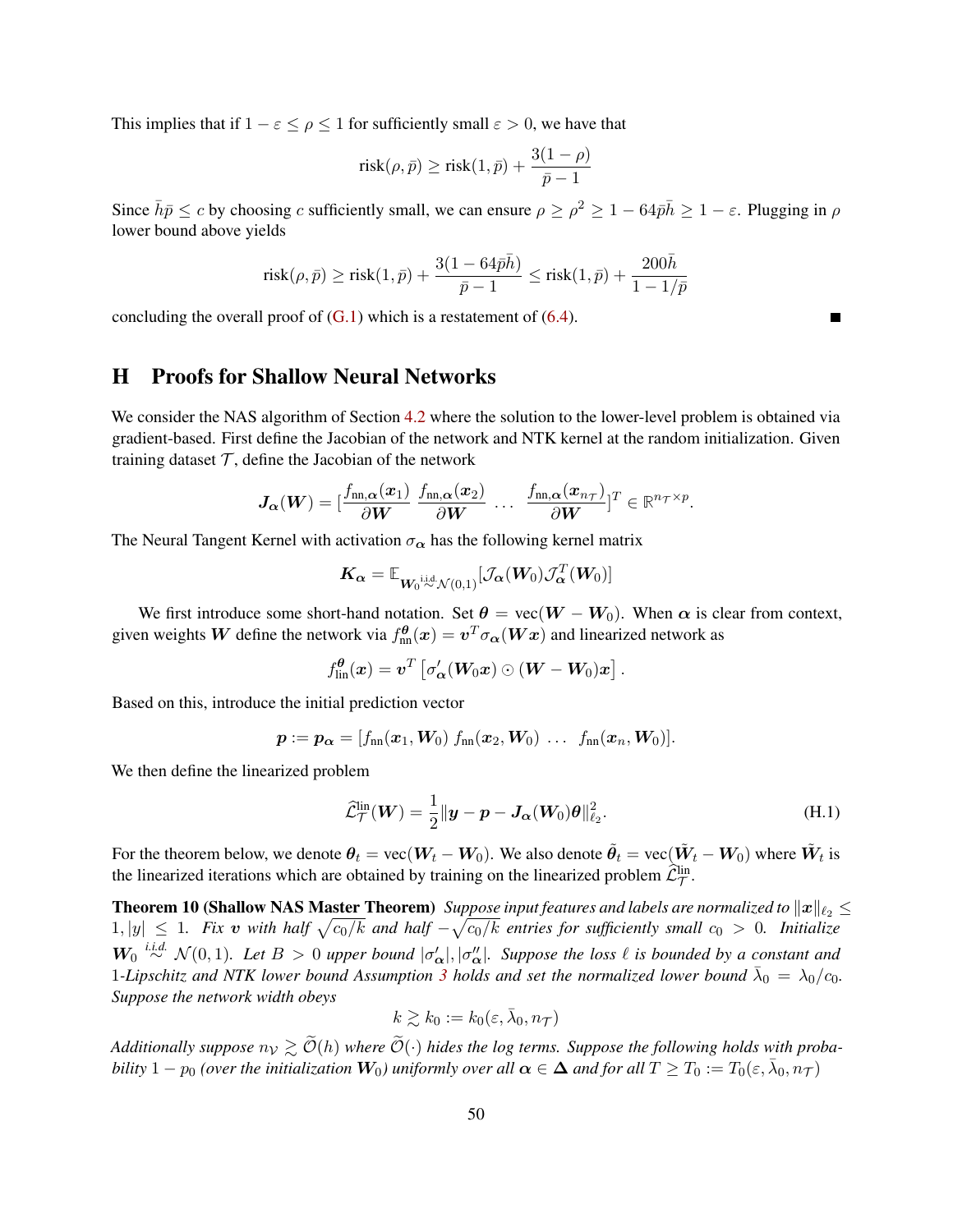- *1.*  $\mathbb{E}_{\boldsymbol{x} \sim \mathcal{D}}[|\boldsymbol{v}^T \sigma_{\boldsymbol{\alpha}}(\boldsymbol{W}_0 \boldsymbol{x})|], \frac{1}{n_0}$  $\frac{1}{n_{\mathcal{V}}} \sum_{i=1}^{n_{\mathcal{V}}} |\boldsymbol{v}^T \sigma_{\boldsymbol{\alpha}}(\boldsymbol{W}_0 \widetilde{\boldsymbol{x}}_i)| \leq \varepsilon_0.$
- *2. T'th iterate*  $\theta_T$  *obeys*  $||\boldsymbol{W}_T \tilde{\boldsymbol{W}}_{\infty}||_F = ||\theta_T \tilde{\theta}_{\infty}||_{\ell_2} \leq \varepsilon_1$
- *3. Rows are bounded via*  $\|\boldsymbol{W}_T \boldsymbol{W}_0\|_{2,\infty} \leq \sqrt{C_0/k}$ .
- *4.* At initialization, the network prediction is at most  $\varepsilon_2$  *i.e.*  $\|\boldsymbol{p}_{\alpha}\|_{\ell_2} \leq \varepsilon_2$ *.*
- 5. *Initial Jacobians obey*  $\frac{J_{\alpha}J_{\alpha}^T}{c_0} \succeq \bar{\lambda}_0 I_{n_{\mathcal{T}}}/2$ .
- 6. Initial Jacobians obey  $\|(J_{\bm{\alpha}}J_{\bm{\alpha}}^T)^{-1}-K_{\bm{\alpha}}^{-1}\|\leq\varepsilon_3.$  *(Via Lemma [10,](#page-34-2) this is implied by*  $\|J_{\bm{\alpha}}J_{\bm{\alpha}}^T-K_{\bm{\alpha}}\|\leq\delta$  $c_0^2\bar{\lambda}_0^2\varepsilon_3/2.$

 $Fix\ M=120B^4\bar{\lambda}_0^{-2}\Gamma(n_\mathcal{T}^2+n_\mathcal{V}^2)\|\bm{y}\|_{\ell_2}$ . Then, with probability  $1-4e^{-t}-p_0$ ,  $\delta$ -approximate NAS output *obeys*

$$
\mathcal{L}(f_{\widehat{\alpha}}^{\mathcal{T}}) \le \min_{\alpha \in \Delta} 2B \sqrt{\frac{c_0 \mathbf{y}^T \mathbf{K}_{\alpha}^{-1} \mathbf{y}}{n_{\mathcal{T}}}} + C \sqrt{\frac{h \log(M) + t}{n_{\mathcal{V}}}} + \varepsilon + \delta,
$$
 (H.2)

*where*  $\varepsilon = 3(\varepsilon_0 + \sqrt{c_0}BC_0)$ √  $\overline{k}+\sqrt{c_0}B\varepsilon_1+2B\varepsilon_2/\sqrt{\bar{\lambda}_0})+B\sqrt{c_0\varepsilon_3}.$  Additionally, since hinge loss dom*inates the 0-1 loss (standard classification error), the bound above also applied for the 0-1 loss*  $\mathcal{L}^{0-1}$ .

Proof For the proof, we would like to employ Theorem [2.](#page-8-2) To this aim, we introduce the so-called ideal feature map regression problem. Unlike  $(H.1)$ , ideal problem uses the exact labels  $y$  and solves

$$
\widehat{\mathcal{L}}_{\mathcal{T}}^{\text{ideal}}(\boldsymbol{W}) = \frac{1}{2} ||\boldsymbol{y} - \boldsymbol{J}_{\boldsymbol{\alpha}}(\boldsymbol{W}_0)\boldsymbol{\theta}||_{\ell_2}^2.
$$
\n(H.3)

We define the ideal model to be the pseudo-inverse

<span id="page-50-4"></span><span id="page-50-3"></span><span id="page-50-2"></span><span id="page-50-1"></span>
$$
\boldsymbol{\theta}^{\text{ideal}} = \boldsymbol{J}_{\alpha}^{\dagger} \boldsymbol{y}.
$$
 (H.4)

Note that the ideal problem is equivalent to the feature map regression task described in Definition [2](#page-7-4) where feature maps are  $\frac{\partial f_{nn}(x)}{\partial W_0}$ . Thus, we can also study the generalization risk of  $\theta$ <sup>ideal</sup> on the new examples given by  $\mathcal{L}(f_{\textrm{lin}}^{\boldsymbol{\theta}^{\textrm{ideal}}})$  where

<span id="page-50-0"></span>
$$
\mathcal{L}(f_{\text{lin}}^{\theta}) = \mathbb{E}_{\mathcal{D}}[\ell(y, \theta^T \frac{\partial f_{\text{nn}}(\boldsymbol{x})}{\partial \boldsymbol{W}_0})].
$$
\n(H.5)

To proceed with the proof, set  $\varepsilon' = \varepsilon_0 + BC_0\sqrt{c_0/k} + \sqrt{c_0}B\varepsilon_1 + 2\sqrt{c_0}B\varepsilon_2$ √  $\overline{\lambda_0}$ . Let  $\hat{\alpha}$  be a  $\delta$ approximate solution of the NAS problem. We first apply a triangle inequality on Lemmas [17,](#page-51-0) [18.](#page-51-1) Specifically, with probability  $1 - p_0$  over  $W_0$ , for all  $\alpha \in \Delta$ , Lemmas [17,](#page-51-0) [18](#page-51-1) hold. Fix  $\tilde{\mathcal{L}} \in \{\mathcal{L}, \hat{\mathcal{L}}\}\$  (i.e. either validation or population loss). Thus recalling  $f_{\alpha}^{\mathcal{T}} = f_{nn,\alpha}^{\theta_T}$ , we write

$$
|\tilde{\mathcal{L}}(f_{\text{nn}}^{\theta_T}) - \tilde{\mathcal{L}}(f_{\text{lin}}^{\tilde{\theta}_{\infty}})| \leq \varepsilon_0 + \frac{\sqrt{c_0}BC_0}{\sqrt{k}} + \sqrt{c_0}B\varepsilon_1
$$
  

$$
|\tilde{\mathcal{L}}(f_{\text{lin}}^{\tilde{\theta}_{\infty}}) - \tilde{\mathcal{L}}(f_{\text{lin}}^{\theta^{ideal}})| \leq 2\sqrt{c_0}B\varepsilon_2/\sqrt{\lambda_0}
$$
  

$$
\implies |\tilde{\mathcal{L}}(f_{\alpha}^{\mathcal{T}}) - \tilde{\mathcal{L}}(f_{\text{lin}}^{\theta^{ideal}})| \leq \varepsilon'. \tag{H.6}
$$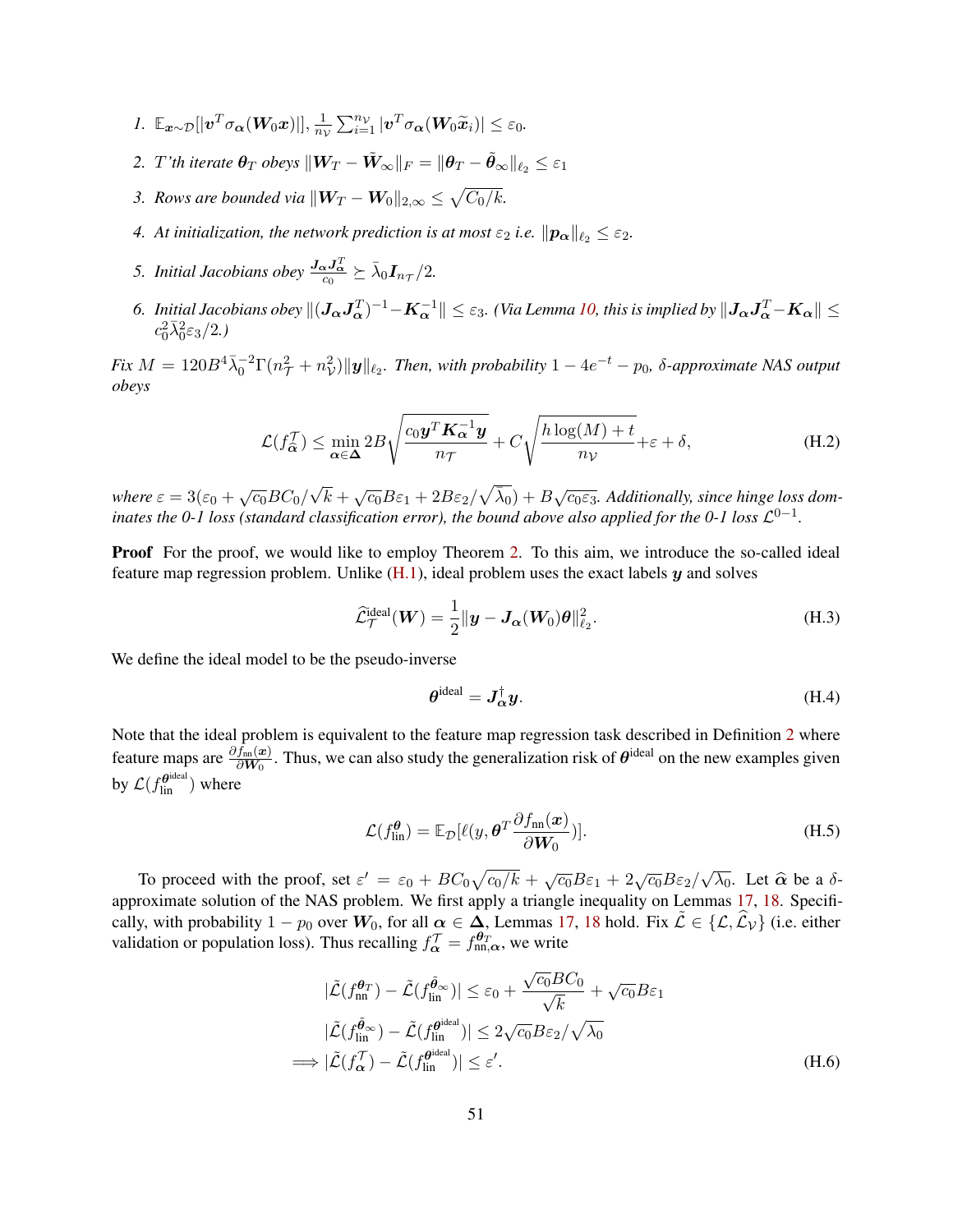Thus any  $\delta$ -approximate solution  $\hat{\alpha}$  of the NAS problem ensures that

$$
\widehat{\mathcal{L}}_{\mathcal{V}}(f^{\boldsymbol{\theta}_{\widehat{\alpha}}^{\text{ideal}}}) \leq \widehat{\mathcal{L}}_{\mathcal{V}}(f_{\widehat{\alpha}}^{\mathcal{T}}) + \varepsilon' \leq \min_{\alpha \in \Delta} \widehat{\mathcal{L}}_{\mathcal{V}}(f_{\alpha}^{\mathcal{T}}) + \varepsilon' + \delta \leq \inf_{\alpha \in \Delta} \widehat{\mathcal{L}}_{\mathcal{V}}(f^{\boldsymbol{\theta}_{\alpha}^{\text{ideal}}}) + 2\varepsilon' + \delta.
$$

Thus,  $f^{\theta_{\alpha}^{ideal}}$  is a  $(2\varepsilon'+\delta)$ -approximate solution of the linearized feature map regression. To proceed, Lemma [19](#page-52-0) establishes the generalization guarantee for such a  $f^{\theta_{\alpha}^{ideal}}$  via

$$
\mathcal{L}(f^{\boldsymbol{\theta}_{\widehat{\alpha}}^{\text{ideal}}}) \leq \min_{\boldsymbol{\alpha} \in \boldsymbol{\Delta}} 2\sqrt{c_0} B \sqrt{\frac{\boldsymbol{y}^T (\boldsymbol{J_{\alpha}J_{\alpha}^T})^{-1} \boldsymbol{y}}{n_{\mathcal{T}}}} + C \sqrt{\frac{h \log(M) + \tau}{n_{\mathcal{V}}}} + 2 \varepsilon' + \delta.
$$

Finally, we go back to neural net's generalization via setting  $\tilde{\mathcal{L}} = \mathcal{L}$  in [\(H.6\)](#page-50-0) which gives  $|\mathcal{L}(f_{\hat{\alpha}}^{\mathcal{T}}) \widehat{\alpha}$  $\mathcal{L}(f_{\text{lin}}^{\theta_{\text{ideal}}}) \leq \varepsilon'$  where we note that  $f_{\widehat{\alpha}}^{\mathcal{T}} = f_{\text{nn}}^{\theta_{\mathcal{T}}}$  $\frac{\partial \sigma}{\partial n}$ . To conclude also plug in [\(H.7\)](#page-51-2) to move to  $K_{\alpha}$ . These as a a a a formulation the observed provided  $2\alpha' + \sqrt{a}R$ whole imply Theorem [10'](#page-49-2)s statement [\(H.2\)](#page-50-1) after (1) applying the change of variable  $3\varepsilon' + \sqrt{c_0}B\sqrt{\varepsilon_3} \leftrightarrow \varepsilon$ and then applying the change of variable  $\bar{\lambda}_0 = c_0 \lambda_0$ .

<span id="page-51-0"></span>Lemma 17 *Consider the setup of Theorem [10,](#page-49-2) specifically the itemized assumptions involving the initialization*  $W_0$  which holds with probability  $1-p_0$ . Let  $\theta_T$ ,  $\tilde{\theta}_T$  be the iterations induced by any fixed activation  $\alpha \in \Delta$ *. For*  $\tilde{\mathcal{L}} \in \{\mathcal{L}, \widehat{\mathcal{L}}_V\}$  *(i.e. for population or validation risk), we have that* 

$$
|\tilde{\mathcal{L}}(f_{nn}^{\theta_T}) - \tilde{\mathcal{L}}(f_{lin}^{\tilde{\theta}_{\infty}})| \leq \varepsilon_0 + \frac{\sqrt{c_0}BC_0}{\sqrt{k}} + \sqrt{c_0}B\varepsilon_1.
$$

**Proof** Applying Lemma [20,](#page-52-1) we find that

$$
|\tilde{\mathcal{L}}(f_{\text{nn}}^{\theta_T}) - \tilde{\mathcal{L}}(f_{\text{lin}}^{\theta_T})| \le \varepsilon_0 + \frac{\sqrt{c_0}C_0B}{\sqrt{k}}.
$$

Next, observe that for any input with  $||x||_{\ell_2} \leq 1$ , the neural feature maps are bounded by

$$
\|\frac{\partial f_{\text{nn}}(\boldsymbol{x})}{\partial \boldsymbol{W}_0}\|_{\ell_2} \leq \sqrt{c_0}B.
$$

This means that

$$
|\tilde{\mathcal{L}}(f_{\text{lin}}^{\theta_T}) - \tilde{\mathcal{L}}(f_{\text{lin}}^{\tilde{\theta}_{\infty}})| \leq \sqrt{c_0}B \|\tilde{\theta}_{\infty} - \theta_T\|_{\ell_2} \leq \sqrt{c_0}B\varepsilon_1.
$$

To conclude use a triangle inequality to combine the bounds above.

<span id="page-51-1"></span>Lemma 18 (Bounding the perturbation of the linearized model) *Consider the setup of Theorem [10,](#page-49-2) specifically the itemized assumptions involving the initialization*  $W_0$  *which holds with probability*  $1 - p_0$ *. Recall*  $\theta^{ideal}$  *from* [\(H.4\)](#page-50-2) and that  $p$  is the prediction vector on  $\mathcal T$  at  $W_0$  bounded as  $\|\pmb p\|_{\ell_2} \leq \varepsilon_2$ *. For*  $\tilde{\mathcal L} \in \{\mathcal L, \widehat{\mathcal L}_\mathcal V\},$ *we have that*

$$
\tilde{\mathcal{L}}(f_{lin}^{\tilde{\theta}_{\infty}}) \leq \tilde{\mathcal{L}}(f_{lin}^{\theta^{ideal}}) + 2\sqrt{c_0}B\varepsilon_2/\sqrt{\lambda_0}.
$$

*Additionally, the perturbation due to empirical vs population Jacobian is bounded via*

$$
\sqrt{\boldsymbol{y}^T(\boldsymbol{J}\boldsymbol{J}^T)^{-1}\boldsymbol{y}} \le \sqrt{\varepsilon_3} \|\boldsymbol{y}\|_{\ell_2} + \sqrt{\boldsymbol{y}^T\boldsymbol{K}^{-1}\boldsymbol{y}}.
$$
\n(H.7)

<span id="page-51-2"></span>Е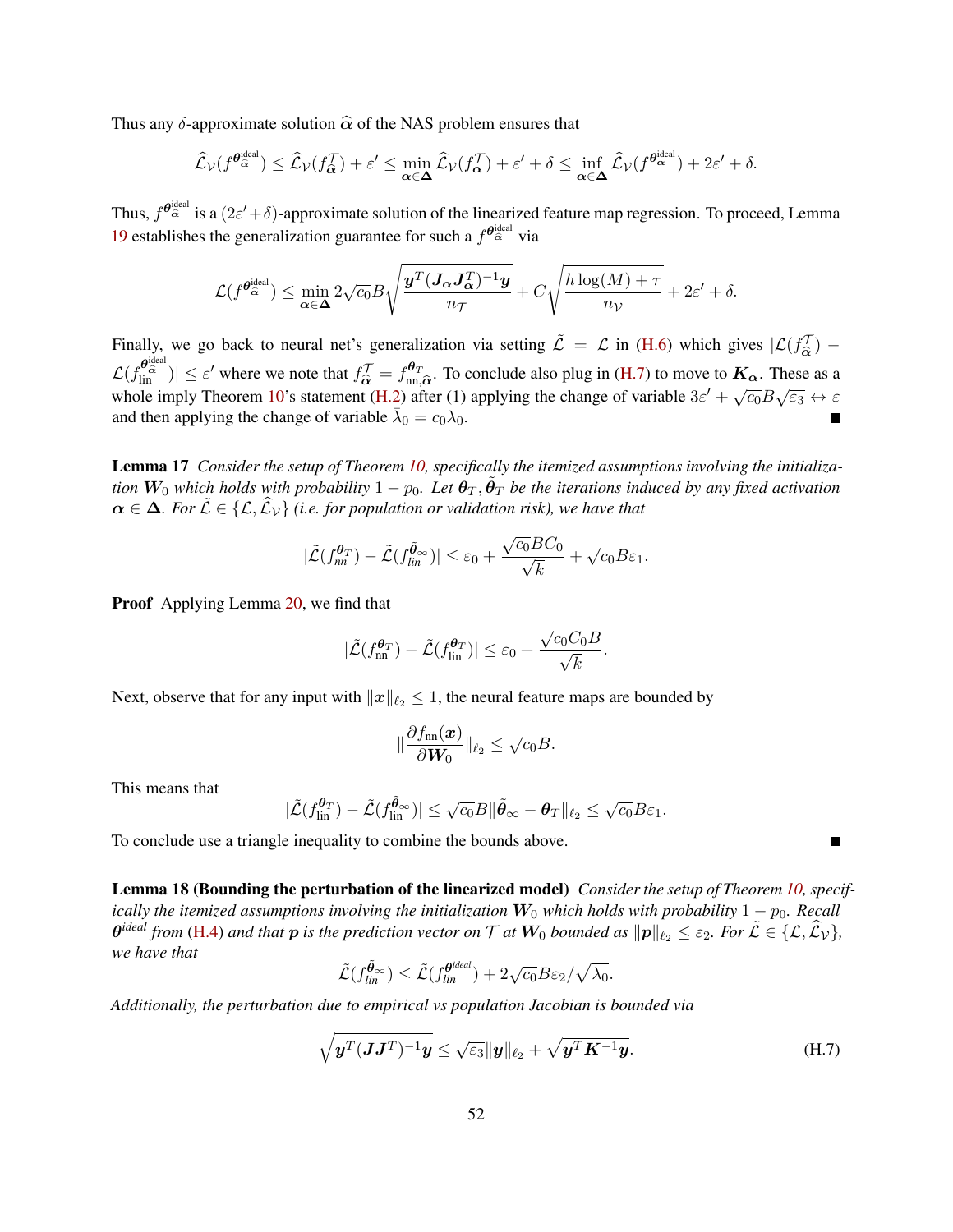**Proof** Recall that feature map norm is bounded by  $\sqrt{c_0}B$  and thus

$$
\tilde{\mathcal{L}}(f_{\text{lin}}^{\tilde{\boldsymbol{\theta}}_{\infty}}) \leq \tilde{\mathcal{L}}(f_{\text{lin}}^{\boldsymbol{\theta}^{\text{ideal}}}) + \sqrt{c_0}B \|\boldsymbol{\theta}^{\text{ideal}} - \tilde{\boldsymbol{\theta}}_{\infty}\|_{\ell_2}.
$$

We upper bound the right hand side via

$$
\|\boldsymbol{\theta}^{\text{ideal}}-\tilde{\boldsymbol{\theta}}_{\infty}\|_{\ell_2}\leq\|\boldsymbol{J}_{\boldsymbol{\alpha}}^\dagger\boldsymbol{y}-\boldsymbol{J}_{\boldsymbol{\alpha}}^\dagger(\boldsymbol{y}-\boldsymbol{p})\|_{\ell_2}\leq2\|\boldsymbol{p}\|_{\ell_2}/\sqrt{\lambda_0}\leq2\varepsilon_2/\sqrt{\lambda_0}.
$$

For the next result let  $P = K^{-1} - (JJ^T)^{-1}$ . Using  $||P|| \le \varepsilon_3$ , we have that

$$
\sqrt{\boldsymbol{y}^T (\boldsymbol{J}\boldsymbol{J}^T)^{-1}\boldsymbol{y}} \leq \sqrt{\boldsymbol{y}^T (\boldsymbol{K}^{-1} - \boldsymbol{P})\boldsymbol{y}} \leq \sqrt{\boldsymbol{y}^T \boldsymbol{K}^{-1}\boldsymbol{y}} + \sqrt{\boldsymbol{y}^T \boldsymbol{P} \boldsymbol{y}} \leq \sqrt{\boldsymbol{y}^T \boldsymbol{K}^{-1}\boldsymbol{y}} + \|\boldsymbol{y}\|_{\ell_2} \sqrt{\|\boldsymbol{P}\|}.
$$

The next result shows a uniform upper bound on the ideal solutions  $\theta_{\alpha}^{\text{ideal}}$  which solve the feature map regression with Jacobian matrix  $J_{\alpha}$ .

**Lemma 19** *Fix*  $M = 120B^4\overline{\lambda}_0^{-2}\Gamma(n_T^2 + n_V^2)\Vert y \Vert_{\ell_2}$ . Let  $\widehat{\alpha}$  be a  $\delta$ -approximate solution of [\(TVO\)](#page-3-1) with *linearized Jacobian feature map with labels*  $y$ . Set  $\widehat{K}_{\alpha} = J_{\alpha}J_{\alpha}^{T}$  and suppose  $\widehat{K}_{\alpha} \succeq \lambda_{0}I_{n_{\mathcal{T}}}/2$  for all  $\alpha \in \Delta$  *with*  $\sup_{\alpha \in \Delta} \|\alpha\|_{\ell_1} \leq 1$ . Recall the definition [\(H.5\)](#page-50-3). With probability at least  $1 - 2e^{-\tau}$ , we have *that*

<span id="page-52-2"></span><span id="page-52-0"></span>
$$
\mathcal{L}^{ideal}(f_{\widehat{\alpha}}^{\mathcal{T}}) \le \min_{\alpha \in \Delta} 2\sqrt{c_0} B \sqrt{\frac{\mathbf{y}^T \widehat{\mathbf{K}}_{\alpha}^{-1} \mathbf{y}}{n_{\mathcal{T}}}} + C \sqrt{\frac{h \log(M) + \tau}{n_{\mathcal{V}}}} + \delta. \tag{H.8}
$$

where  $f_{\hat{\alpha}}^{\mathcal{T}}$  is the  $\delta$ -approximate solution of [\(TVO\)](#page-3-1) with the feature map regression problem [\(H.3\)](#page-50-4).

**Proof** We need to plug in the right quantities into Theorem [2.](#page-8-2) First note that we assumed  $\|\alpha\|_{\ell_1} = R = 1$ . First observe that neural feature maps  $\frac{\partial f_{\text{in}}(x)}{\partial W}$  are bounded by  $\sqrt{c_0}B$  in Euclidean norm thus we substitute  $B \leftrightarrow c_0 B^2$ . Secondly, the Jacobian feature matrix  $J_\alpha$  obeys [\(4.3\)](#page-8-1) with  $\lambda_0/2$ . Thus we also set  $\lambda_0 \leftrightarrow \lambda_0/2$ ,  $\Gamma = 1$  and  $R = 1$ . Finally, apply the change of variable to normalized  $\lambda_0$  via  $\bar{\lambda}_0 = \lambda_0/c_0$ . Thus we exactly find [\(H.8\)](#page-52-2) for  $M = 120B^4 \bar{\lambda}_0^{-2} \Gamma(n_{\mathcal{T}}^2 + n_{\mathcal{V}}^2) ||\mathbf{y}||_{\ell_2}$ .

<span id="page-52-1"></span>**Lemma 20** Let  $W_0 \in \mathbb{R}^{k \times d}$ . Suppose  $\sigma$  is a function with second derivative bounded by  $B > 0$  in absolute value. Let  $c_0,C_0>0$  be scalars. Suppose  $\bm{W}\in\mathbb{R}^{k\times d}$  is such that  $\sup_{1\leq i\leq k}\|\bm{w}_i-\bm{w}_{0,i}\|_{\ell_2}\leq \sqrt{C_0/k}$  and  $\|v\|_{\ell_\infty} \leq \sqrt{c_0/k}$ . Define neural net  $f_{nn}(\bm{x}) = \bm{v}^T \sigma(\bm{W}\bm{x})$  and its linearization

$$
f_{lin}(\boldsymbol{x}) = \boldsymbol{v}^T (\sigma'(\boldsymbol{W}_0 \boldsymbol{x}) \odot (\boldsymbol{W} - \boldsymbol{W}_0) \boldsymbol{x}).
$$

 $S$ uppose input space  $\mathcal X$  is subset of unit Euclidean ball and  $\mathbb E_{\bm x \sim \mathcal D}[|\bm v^T \sigma_{\bm \alpha}(\bm W_0 \bm x)|], \frac{1}{n_0}$  $\frac{1}{n_{\mathcal{V}}} \sum_{i=1}^{n_{\mathcal{V}}} |\boldsymbol{v}^T \sigma_{\boldsymbol{\alpha}}(\boldsymbol{W}_{0} \widetilde{\boldsymbol{x}}_{i})| \leq$  $\varepsilon_0$ *. Let*  $\ell$  *be a*  $\Gamma$ *-Lipschitz loss. Then for*  $\tilde{\mathcal{L}} \in \{ \mathcal{L}, \hat{\mathcal{L}}_{\mathcal{V}} \}$ 

$$
|\tilde{\mathcal{L}}(f_{nn})-\tilde{\mathcal{L}}(f_{lin})|\leq \Gamma(\varepsilon_0+\frac{\sqrt{c_0}C_0B}{\sqrt{k}}).
$$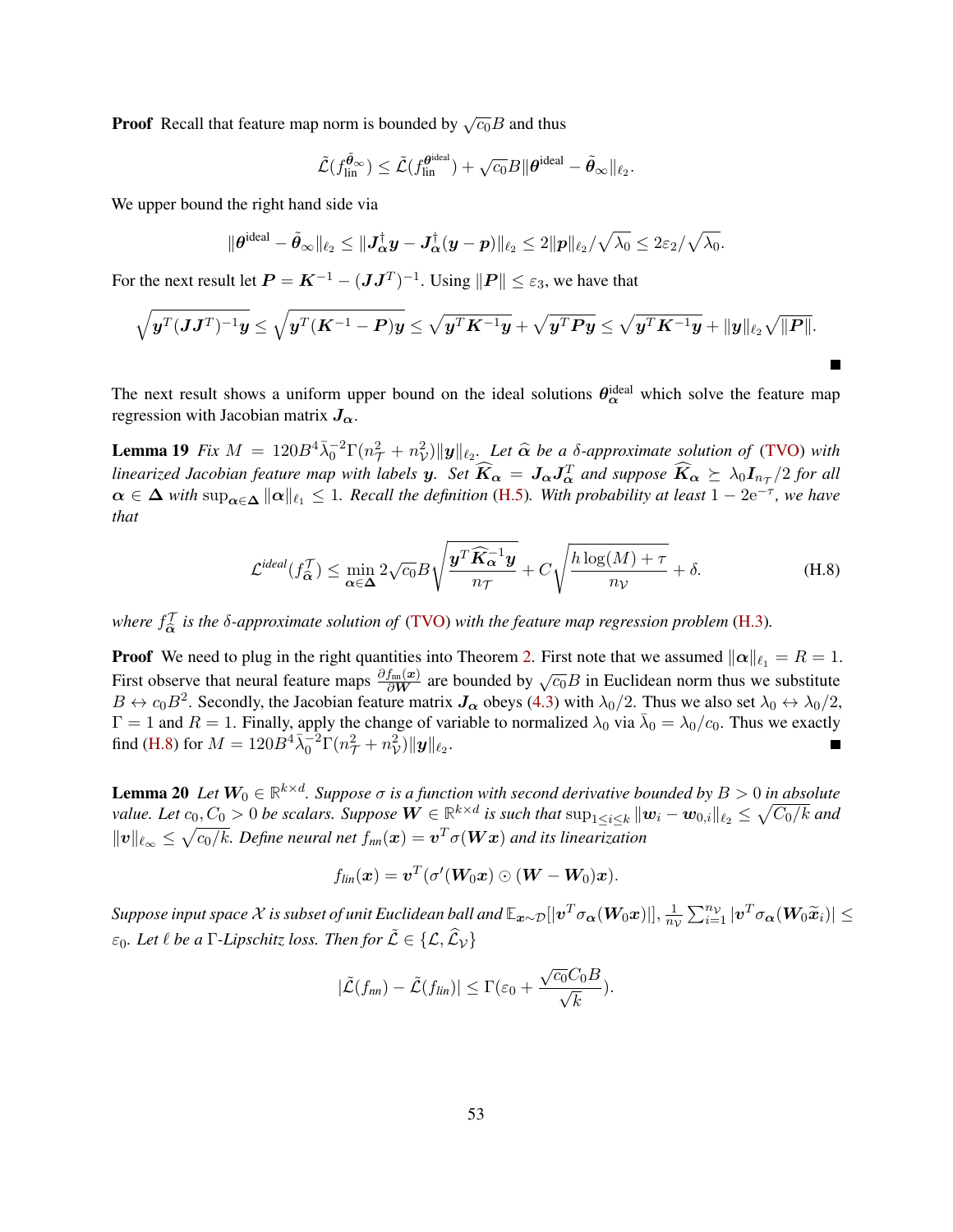**Proof** Let  $\bar{f}_{nn}(x) = f_{nn}(x) - v^T \sigma(W_0 x)$ . Via Taylor series expansion, for any  $||x||_{\ell_2} \leq 1$ 

$$
\begin{aligned} |\bar{f}_{\text{nn}}(\bm{x}) - f_{\text{lin}}(\bm{x})| &= \sum_{i=1}^{k} |\bm{v}_i \sigma''(\bm{w}_{0,i}^T\bm{x}) ( (\bm{w}_i - \bm{w}_{0,i})^T\bm{x})^2| \\ &= \sum_{i=1}^{k} \|\bm{v}\|_{\ell_{\infty}} B \|\bm{w}_i - \bm{w}_{0,i}\|_{\ell_2}^2 \|\bm{x}\|_{\ell_2}^2 \\ &\leq B \|\bm{x}\|_{\ell_2}^2 \sum_{i=1}^{k} \frac{\sqrt{c_0}}{\sqrt{k}} (\sqrt{\frac{C_0}{k}})^2 \\ &\leq \frac{\sqrt{c_0}C_0 \|\bm{x}\|_{\ell_2}^2 B}{\sqrt{k}} \leq \frac{\sqrt{c_0}C_0 B}{\sqrt{k}}. \end{aligned}
$$

Since loss function is  $\Gamma$  Lipschitz, we obtain

$$
|\tilde{\mathcal{L}}(\bar{f}_{nn}) - \tilde{\mathcal{L}}(f_{lin})| \leq \Gamma(\varepsilon_0 + \frac{\sqrt{c_0}C_0B}{\sqrt{k}}).
$$

We conclude via triangle inequality after using the condition of small  $\tilde{\mathcal{L}}$  prediction at  $W_0$  (which bounds  $|f_{nn} - f_{nn}|$ ).

# I Gradient Descent Analysis for Shallow Networks

This section only focuses on the training dataset  $\mathcal T$ . Thus, to keep notation more concise, throughout we suppose T is a dataset with n samples (i.e. we set  $n<sub>T</sub> \leftarrow n$ ). Following Section [4.2,](#page-8-0) starting at a random initialization  $W_0 \stackrel{\text{i.i.d.}}{\sim} \mathcal{N}(0, 1)$ , we optimize the training loss

$$
\widehat{\mathcal{L}}_{\mathcal{T}}(\boldsymbol{W}) = \frac{1}{2} \sum_{i=1}^n (y_i - f_{\text{nn},\boldsymbol{\alpha}}(\boldsymbol{x}_i, \boldsymbol{W}))^2 = \frac{1}{2} ||\boldsymbol{y} - f_{\boldsymbol{\alpha}}(\boldsymbol{W})||_{\ell_2}^2,
$$

via gradient updates  $W_{\tau+1} = W_{\tau} - \eta \nabla \widehat{L}_{\tau}(W_{\tau})$  for T iterations. Here y is the concatenated label vector and  $f_{\alpha}(W)$  is the prediction vector with entries  $f_{nn,\alpha}(x_i, W)$ . We will drop the subscript  $\alpha$  as the  $\alpha$ dependence is clear from context. Consider the mixture of activation functions given by

$$
\sigma_{\boldsymbol{\alpha}}(z) = \sum_{r=1}^{h} \boldsymbol{\alpha}_r \sigma_r(z)
$$

Throughout this section we assume  $\alpha \in \Delta$ . Assume  $\Delta$  is subset of the unit  $\ell_1$  ball i.e. all  $\alpha \in \Delta$  obeys  $\|\alpha\|_{\ell_1} \leq 1$ . Next we define the neural tangent kernel.

**Definition 4 (Neural tangent kernel and minimum eigenvalue)** Let  $w \in \mathbb{R}^d$  be a random vector with a  $\mathcal{N}(\bm{0}, \bm{I}_d)$  distribution. Also consider a set of  $n$  input data points  $\bm{x}_1, \bm{x}_2, \dots, \bm{x}_n \in \mathbb{R}^d$  aggregated into the rows of a data matrix  $\bm{X}\in\mathbb{R}^{n\times d}$ . Associated to a network  $\bm{x}\mapsto\bm{v}^T\sigma_{\bm{\alpha}}\left(\bm{W}\bm{x}\right)$  and the input data matrix  $\bm{X}$ *we define the neural tangent kernel matrix as*

$$
\boldsymbol{K_{\alpha}} = \mathbb{E}_{\boldsymbol{W_0} \overset{i.i.d.}{\sim} \mathcal{N}(0,1)}[\mathcal{J}_{\boldsymbol{\alpha}}(\boldsymbol{W_0}) \mathcal{J}_{\boldsymbol{\alpha}}^T(\boldsymbol{W_0})]
$$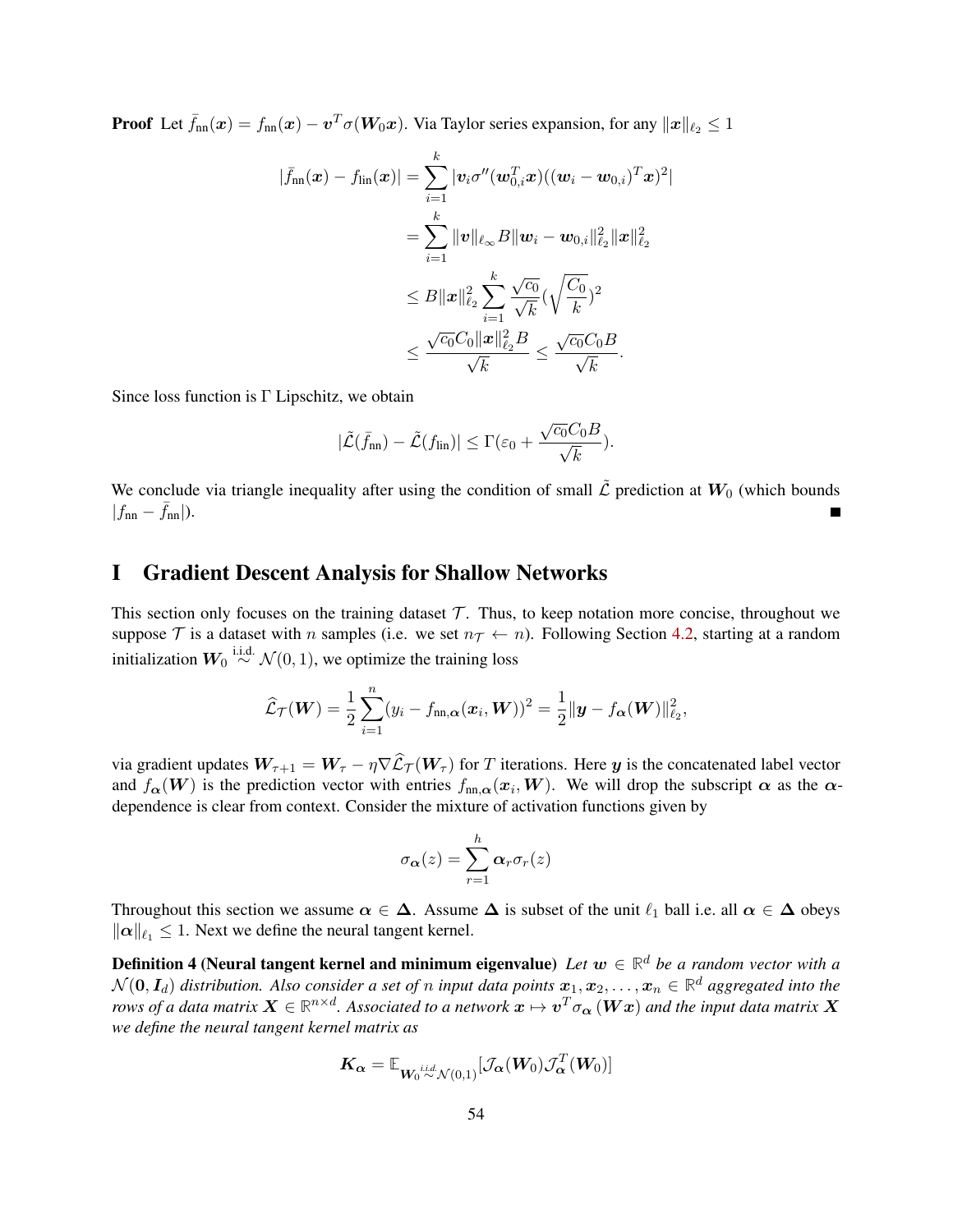*We also define the eigenvalue*  $\lambda_{\alpha}(X)$  *based on*  $K_{\alpha}(X)$  *as* 

$$
\lambda_{\boldsymbol{\alpha}}(\boldsymbol{X}):=\lambda_{\min}\left(\boldsymbol{K}_{\boldsymbol{\alpha}}(\boldsymbol{X})\right).
$$

<span id="page-54-0"></span>Assumption 10 *We assume*

$$
\min_{\alpha \in \Delta} \lambda_{\alpha}(\boldsymbol{X}) \geq \lambda_0(\boldsymbol{X})
$$

*Additionally define the invariant initialization-scale lower bound*

$$
\bar{\lambda}_0(\boldsymbol{X}) = \frac{\lambda_0(\boldsymbol{X})}{\left\|\boldsymbol{v}\right\|_{\ell_2}^2}
$$

*and state the bounds in terms of this quantity.*

<span id="page-54-1"></span>**Theorem 11** Consider a data set of input/label pairs  $x_i \in \mathbb{R}^d$  and  $y_i \in \mathbb{R}$  for  $i = 1, 2, \ldots, n$  aggregated as *rows/entries of a data matrix*  $\bm{X}\in\mathbb{R}^{n\times d}$  *and a label vector*  $\bm{y}\in\mathbb{R}^n$ *. Without loss of generality we assume* the dataset is normalized so that  $\|\pmb{x}_i\|_{\ell_2} = 1$ . Also consider a one-hidden layer neural network with  $k$  hidden units and one output of the form  $x \mapsto v^T \sigma_{\bm{\alpha}}(Wx)$  with  $W \in \mathbb{R}^{k \times d}$  and  $v \in \mathbb{R}^k$  the input-to-hidden and *hidden-to-output weights. We assume the activations*  $\sigma_1, \sigma_2, \ldots, \sigma_h$  *with*  $h \leq n$  *has bounded derivatives i.e.*  $\sigma'_j(z)\Big|\leq B$  and  $\Big|$  $\left|\sigma''_j(z)\right| \leq B$  for all z. Also let  $\bar{\lambda}_0(X)$  denote the minimum eigenvalue of the neural net covariance per Assumption [10.](#page-54-0) Furthermore, we fix  $v$  by setting half of the entries of  $v \in \mathbb{R}^k$  to  $\frac{\sqrt{c_0}}{\sqrt{L}}$  $\frac{a_0}{\overline{k}}$  and *the other half to* − √  $\frac{\sqrt{c_0}}{c}$  $\frac{\overline{c_0}}{\overline{k}}$  with  $\sqrt{c_0}$  *obeying*  $\sqrt{c_0} \leq \frac{1}{4\sqrt{\log n}}$  $\frac{1}{4\sqrt{\log n}}$  and train only over **W**. Starting from an initial *weight matrix* W<sup>0</sup> *selected at random with i.i.d.* N (0, 1) *entries, we run Gradient Descent (GD) updates of the form*  $W_{\tau+1} = W_{\tau} - \eta \nabla \mathcal{L}(W_{\tau})$  *with step size*  $\eta \leq \frac{1}{2c_0 R^2}$  $\frac{1}{2c_0B^2\|\boldsymbol{X}\|^2}$ . Then, as long as, for some  $\gamma\leq 1$  and *and* C > 0 *a fixed numerical constant, we have*

<span id="page-54-4"></span><span id="page-54-3"></span><span id="page-54-2"></span>
$$
k \ge C \frac{1}{\gamma^4 \bar{\lambda}_0^8(\mathbf{X})} (\log n) B^{16} \left\| \mathbf{X} \right\|^{16} h + C \frac{B^8 n \| \mathbf{X} \|^8}{c_0 \gamma^2 \bar{\lambda}_0^5},
$$
 (I.1)

then there is an event of probability at least  $1-\frac{4}{n^3}-4e^{-10h}$  such that on this event, for all activation choices  $\alpha \in \Delta$ *, all GD iterates obey* 

$$
||f(\boldsymbol{W}_{\tau}) - \boldsymbol{y}||_{\ell_2}^2 \le 4n\left(1 - \eta \frac{c_0\bar{\lambda}_0(\boldsymbol{X})}{8}\right)^{\tau},
$$
\n(1.2)

<span id="page-54-5"></span>
$$
\|W_{\tau} - W_0\|_F \leq \frac{10\sqrt{n}}{\sqrt{c_0\bar{\lambda}_0(\mathbf{X})}},
$$
  

$$
\|W_{\tau} - W_0\|_{2,\infty} \leq \frac{32B\|\mathbf{X}\|}{\sqrt{k}\sqrt{c_0}\bar{\lambda}_0(\mathbf{X})}\sqrt{n},
$$
  

$$
\left\|W_{\tau} - \widetilde{W}_{\infty}\right\|_F \leq \frac{5}{2}\frac{\gamma}{\sqrt{c_0}B\|\mathbf{X}\|}\sqrt{n} + 4\left(1 - \frac{1}{4}\eta c_0\bar{\lambda}_0(\mathbf{X})\right)^t \frac{\sqrt{n}}{\sqrt{c_0\bar{\lambda}_0(\mathbf{X})}} \tag{I.3}
$$

*Furthermore, on the same event, we also have:*

 $\bullet$  (a) for any two distributions  $\mathcal{D}_1$  and  $\mathcal{D}_2$  over the unit Euclidean ball of  $\mathbb{R}^d$ 

$$
\mathbb{E}_{\boldsymbol{x}\sim\mathcal{D}_1}[\boldsymbol{v}^T\sigma_{\boldsymbol{\alpha}}\left(\boldsymbol{W}_0\boldsymbol{x}\right)] \leq \sqrt{c_0} \left(1 + 3\sqrt{\log n}\right) \boldsymbol{B} \quad \text{and} \quad \mathbb{E}_{\boldsymbol{x}\sim\mathcal{D}_2}[\boldsymbol{v}^T\sigma_{\boldsymbol{\alpha}}\left(\boldsymbol{W}_0\boldsymbol{x}\right)] \leq \sqrt{c_0} \left(1 + 3\sqrt{\log n}\right) \boldsymbol{B},\tag{I.4}
$$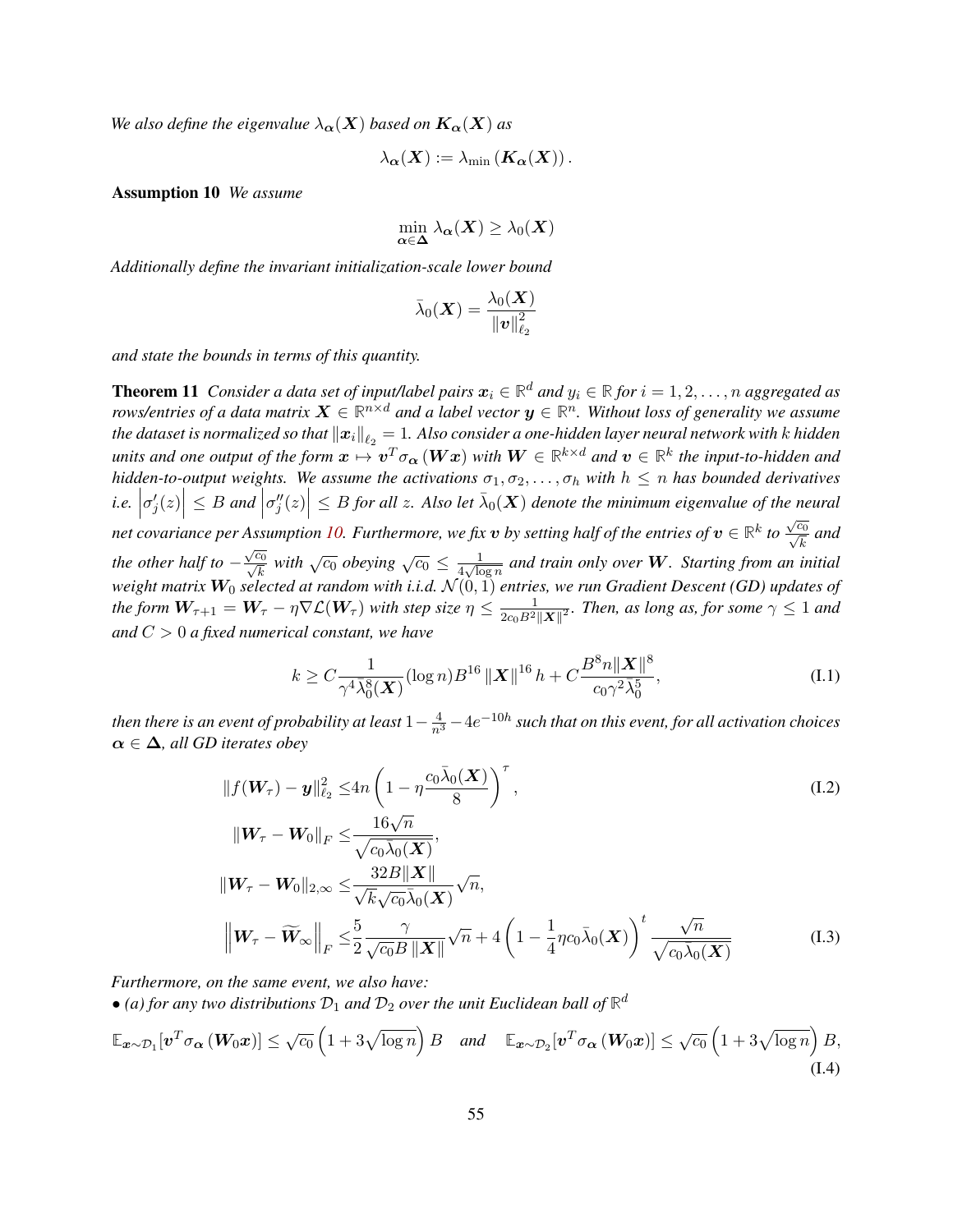• *(b) and prediction at initialization obeys*

$$
\left\|\sigma_{\alpha}\left(\boldsymbol{X}\boldsymbol{W}_{0}^{T}\right)\boldsymbol{v}\right\|_{\ell_{2}} \leq \sqrt{c_{0}}\sqrt{n}\left(1+3\sqrt{\log n}\right)B, \tag{I.5}
$$

• *(c) and the following bound on the Jacobian matrix*

<span id="page-55-1"></span><span id="page-55-0"></span>
$$
\left\| \mathcal{J}_{\alpha}(W_0) \mathcal{J}_{\alpha}^T(W_0) - \mathbf{K}_{\alpha}(X) \right\| \le \varepsilon_0^2 \tag{I.6}
$$

*holds for*  $\varepsilon_0 = \frac{\gamma}{51}$ 512  $\sqrt{c_0}\bar{\lambda}_0^2(\bm{X})$  $\frac{\partial^2 C_0(\mathbf{A})}{\partial^3 \|\mathbf{X}\|^3}.$ 

### I.1 Proof of Theorem [11](#page-54-1)

In order to prove this result we first need to state some auxiliary lemmas that characterize various properties of the Jacobian matrix. The first two concern the uniform concentration of the Jacobian matrix and uniform bound on the minimum eigenvalue at initialization and will be proven later on in this section.

**Lemma 21 (Jacobian Concentration)** *Consider a one-hidden layer neural network model of the form*  $x \mapsto$  $\mathbf{v}^T \sigma_{\alpha}(\mathbf{Wx})$  where the activations  $\sigma_1, \sigma_2, \ldots, \sigma_h$  have bounded second derivatives obeying  $\left|\sigma''_j(z)\right| \leq B$ .  $\mid$ Also assume we have  $n$  data points  $x_1, x_2, \ldots, x_n \in \mathbb{R}^d$  with unit euclidean norm ( $\|x_i\|_{\ell_2} = 1$ ). Then, as *long as*

<span id="page-55-2"></span>
$$
\frac{1}{\|\bm{v}\|_{\ell_4}^4} \geq \frac{C}{\varepsilon_0^4} (\log n) B^4 \left\| \bm{X} \right\|^4 h,
$$

the Jacobian matrix at a random point  $\boldsymbol{W_0} \in \mathbb{R}^{k \times d}$  with i.i.d.  $\mathcal{N}(0, 1)$  entries obeys

$$
\left\|\mathcal{J}_{\boldsymbol{\alpha}}(\boldsymbol{W}_{0})\mathcal{J}_{\boldsymbol{\alpha}}^{T}(\boldsymbol{W}_{0}) - \boldsymbol{K}_{\boldsymbol{\alpha}}(\boldsymbol{X})\right\| \leq \varepsilon_0^2
$$

*holds simultaneously for all*  $\boldsymbol{\alpha} \in \boldsymbol{\Delta}$  with probability at least  $1-4e^{-10h}.$ 

<span id="page-55-3"></span>Lemma 22 (Minimum eigenvalue of the Jacobian at initialization) *Consider a one-hidden layer neural* network model of the form  $x\mapsto v^T\sigma_{\bm{\alpha}}\left(\bm{Wx}\right)$  where the activations  $\sigma_1,\sigma_2,\dots,\sigma_h$  have bounded derivatives *obeying*  $\sigma'_{j}(z)$   $\leq B$ . Also assume we have n data points  $x_1, x_2, \ldots, x_n \in \mathbb{R}^d$  with unit euclidean norm  $\left(\left\|\bm{x}_{i}\right\|_{\ell_{2}}=1\right)$ . Then, as long as

$$
\frac{\|\boldsymbol{v}\|_{\ell_2}}{\|\boldsymbol{v}\|_{\ell_{\infty}}} \geq \sqrt{30h\log(nk)} \frac{\|\boldsymbol{X}\|}{\sqrt{\bar{\lambda}_0(\boldsymbol{X})}} B,
$$

the Jacobian matrix at a random point  $\boldsymbol{W}_0 \in \mathbb{R}^{k \times d}$  with i.i.d.  $\mathcal{N}(0,1)$  entries obeys

$$
\min_{\alpha \in \Delta} \sigma_{\min} \left( \mathcal{J}_{\alpha} (W_0) \right) \geq \frac{1}{2} \sqrt{c_0 \bar{\lambda}_0(\boldsymbol{X})},
$$

*with probability at least*  $1 - \frac{1}{n^3}$ *.* 

<span id="page-55-4"></span>The next three lemmas are immediate consequences of similar results in [\[61\]](#page-23-14) (specifically Lemmas 5.7, 5.8, 6.12 respectively) and we therefore state them without proof.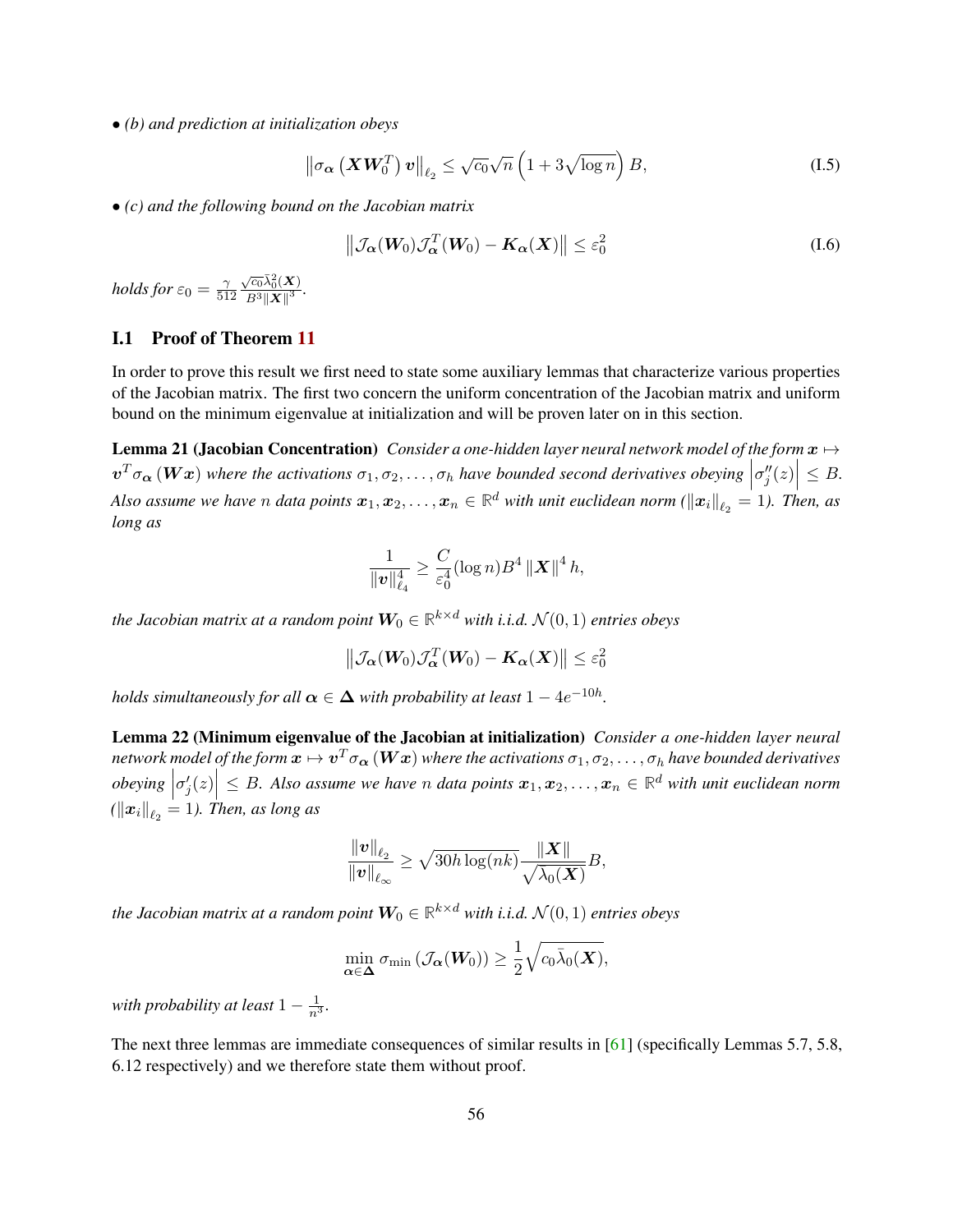Lemma 23 (Spectral norm of the Jacobian) *Consider a one-hidden layer neural network model of the* form  $x \mapsto v^T \sigma_\alpha (Wx)$  where the activations  $\sigma_1, \sigma_2, \ldots, \sigma_h$  have bounded derivatives obeying  $| \sigma'_j(z) | \leq$  $\vert$ B. Also assume we have n data points  $x_1, x_2, \ldots, x_n \in \mathbb{R}^d$ . Then the Jacobian matrix with respect to the *input-to-hidden weights obeys*

$$
\max_{\alpha \in \Delta} \|\mathcal{J}_{\alpha}(W)\| \leq \sqrt{k}B\left\|v\right\|_{\ell_{\infty}}\left\|X\right\|.
$$

<span id="page-56-1"></span>**Lemma 24 (Jacobian Lipschitzness)** *Consider a one-hidden layer neural network model of the form*  $x \mapsto$  $\bm{v}^T \sigma_{\bm{\alpha}}\left(\bm{Wx}\right)$  where the activations  $\sigma_1, \sigma_2, \ldots, \sigma_h$  have bounded second order derivatives obeying  $\left|\sigma''_j(z)\right| \leq \sigma^2$  $\begin{array}{c} \end{array}$ M. Also assume we have n data points  $x_1, x_2, \ldots, x_n \in \mathbb{R}^d$  with unit euclidean norm ( $x_i\|_{\ell_2} = 1$ ). Then *the Jacobian mapping with respect to the input-to-hidden weights obeys*

$$
\max_{\alpha \in \mathbf{\Delta}} \left\| \mathcal{J}_{\alpha}(\widetilde{\boldsymbol{W}}) - \mathcal{J}_{\alpha}(\boldsymbol{W}) \right\| \leq M \left\| \boldsymbol{v} \right\|_{\ell_{\infty}} \left\| \boldsymbol{X} \right\| \left\| \widetilde{\boldsymbol{W}} - \boldsymbol{W} \right\|_{F} \quad \textit{for all} \quad \widetilde{\boldsymbol{W}}, \boldsymbol{W} \in \mathbb{R}^{k \times d}.
$$

<span id="page-56-0"></span>Lemma 25 (Upper bound on initial prediction) *Consider a one-hidden layer neural network model of the* form  $x \mapsto v^T \sigma_\alpha(Wx)$  where the activations  $\sigma_1, \sigma_2, \ldots, \sigma_h$  have bounded derivatives obeying  $\left|\sigma'_j(z)\right| \leq$ ļ  $B$  and  $h\leq n$ . Also assume we have  $n$  data points  $\bm x_1,\bm x_2,\ldots,\bm x_n\in\mathbb R^d$  with unit euclidean norm ( $\|\bm x_i\|_{\ell_2}=0$ 1) aggregated as rows of a matrix  $X \in \mathbb{R}^{n \times d}$  and the corresponding labels given by  $y \in \mathbb{R}^n$ . Furthermore, assume we set half of the entries of  $v \in \mathbb{R}^k$  to √  $\sqrt{\frac{c_0}{c}}$  $\frac{a_0}{k}$  and the other half to  $\delta$  $\frac{\sqrt{c_0}}{c}$  $\frac{c_0}{k}$ *. Then for*  $\boldsymbol{W} \in \mathbb{R}^{k \times d}$  with *i.i.d.*  $\mathcal{N}(0, 1)$  *entries* 

$$
\left\|\sigma_{\boldsymbol{\alpha}}\left(\boldsymbol{X}\boldsymbol{W}^T\right)\boldsymbol{v}\right\|_{\ell_2} \leq \sqrt{c_0}\sqrt{n}\left(1+3\sqrt{\log n}\right)B,
$$

*holds with probability at least*  $1 - \frac{1}{n^3}$ *. Additionally, let D be any distribution supported over the unit* Euclidean ball. With probability at least  $1-\frac{1}{n^3}$ , we have that

$$
\mathbb{E}_{\boldsymbol{x}\sim\mathcal{D}}\left|\boldsymbol{v}^T\sigma_{\boldsymbol{\alpha}}(\boldsymbol{W}\boldsymbol{x})\right| \leq \sqrt{c_0}\left(1+3\sqrt{\log n}\right)B.
$$

**Proof** By the triangular inequality we have

$$
\begin{aligned} \left\| \sigma_{\bm{\alpha}} \left( \bm{X} \bm{W}^T \right) \bm{v} \right\|_{\ell_2} & \leq \left\| \bm{\alpha} \right\|_{\ell_1} \max_j \left\| \sigma_j \left( \bm{X} \bm{W}^T \right) \bm{v} \right\|_{\ell_2} \\ & = \max_j \left\| \sigma_j \left( \bm{X} \bm{W}^T \right) \bm{v} \right\|_{\ell_2} \end{aligned}
$$

The result holds by applying the union bound to Lemma 6.12 of [\[61\]](#page-23-14) with  $\delta = 3\sqrt{\log n}$ .

For the second result, observe that  $v^T \sigma_{\alpha}(Wx)$  is a  $\sqrt{c_0}B$  Lipschitz function of W via

$$
|\boldsymbol{v}^T \sigma_j(\boldsymbol{W}\boldsymbol{x}) - \boldsymbol{v}^T \sigma_j(\boldsymbol{W}'\boldsymbol{x})| \leq ||\boldsymbol{v}||_{\ell_2} ||\sigma_j(\boldsymbol{W}\boldsymbol{x}) - \sigma_j(\boldsymbol{W}'\boldsymbol{x})||_{\ell_2}
$$
\n(1.7)

$$
\leq \sqrt{c_0}B \|(W - W')x\|_{\ell_2} \leq \sqrt{c_0}B. \tag{I.8}
$$

This means that the expectation function  $f(\mathbf{W}) = \mathbb{E}_{\mathbf{x} \sim \mathcal{D}} |\mathbf{v}^T \sigma_{\alpha}(\mathbf{W} \mathbf{x})|$  is  $\sqrt{c_0} B$  Lipschitz as well. Finally, let us find its expectation over  $\boldsymbol{W} \stackrel{\text{i.i.d.}}{\sim} \mathcal{N}(0,1)$  via

$$
\mathbb{E}[f(\boldsymbol{W})] = \mathbb{E}[|\boldsymbol{v}^T\sigma_{\boldsymbol{\alpha}}(\boldsymbol{W}\boldsymbol{x})|] = \sup_{1 \leq j \leq h} \mathbb{E}_{\boldsymbol{g} \sim \mathcal{N}(0,\boldsymbol{I})} [|\boldsymbol{v}^T\sigma_j(\boldsymbol{g})|] \leq B \mathbb{E}_{\boldsymbol{g} \sim \mathcal{N}(0,\boldsymbol{I})} [|\boldsymbol{v}^T\boldsymbol{g}|] \leq \sqrt{c_0} B. \tag{I.9}
$$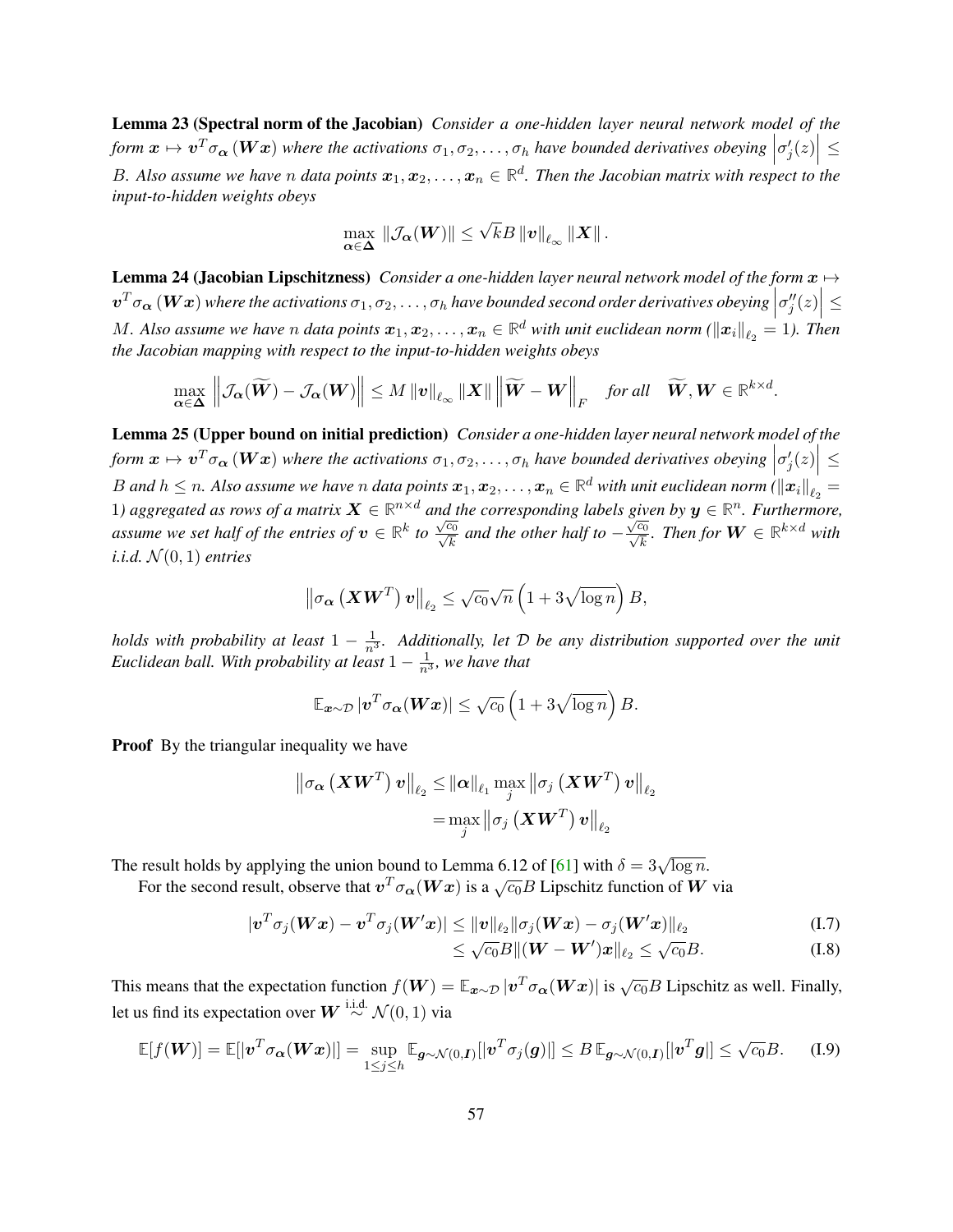Here, the final line follows from Gaussian contraction inequality. Overall, the Lipschitz tail bound yields **P**( $f(W) \ge (1 + 3\sqrt{\log n})\sqrt{c_0}B \le n^{-3}$ .

With these auxiliary lemmas in place we now state a more general version of the main theorem proven later on in this section.

<span id="page-57-3"></span>**Theorem 12 (Meta theorem)** *Consider a data set of input/label pairs*  $x_i \in \mathbb{R}^d$  *and*  $y_i \in \mathbb{R}$  *for*  $i =$  $1, 2, \ldots, n$  aggregated as rows/entries of a data matrix  $\bm{X} \in \mathbb{R}^{n \times d}$  and a label vector  $\bm{y} \in \mathbb{R}^n$ . Without loss of generality we assume the dataset is normalized so that  $\|x_i\|_{\ell_2} = 1$ . Also consider a one-hidden *layer neural network with k hidden units and one output of the form*  $x\mapsto v^T\sigma_{\bm{\alpha}}\bm{(Wx)}$  *with*  $\bm{W}\in\mathbb{R}^{k\times d}$ and  $v \in \mathbb{R}^k$  the input-to-hidden and hidden-to-output weights. We assume the activations  $, \sigma_2, \ldots, \sigma_h$  has  $S$  *bounded derivatives i.e.*  $|\sigma'_j(z)| \leq B$  *and*  $|\sigma''_j(z)| \leq M$  *for all z. Also let*  $\bar{\lambda}_0(\boldsymbol{X})$  *denote the normalized minimum eigenvalue of the neural net covariance per Assumption [10.](#page-54-0) Furthermore, we fix* v *and train only over* W. Starting from an initial weight matrix  $W_0$  selected at random with i.i.d.  $\mathcal{N}(0,1)$  entries we run *Gradient Descent (GD) updates of the form*  $W_{\tau+1} = W_{\tau} - \eta \nabla \mathcal{L}(W_{\tau})$  *with step size*  $\eta \leq \frac{1}{2kB^2\|u\|^2}$  $\frac{1}{2kB^2\left\Vert \bm{v}\right\Vert _{\ell_{\infty}}^2\left\Vert \bm{X}\right\Vert ^{2}}.$ *Then, as long as*

<span id="page-57-0"></span>
$$
\frac{\|\mathbf{v}\|_{\ell_2}^2}{\|\mathbf{v}\|_{\ell_{\infty}}} \geq 64M \frac{c_0 \|\mathbf{X}\|}{\lambda_0(\mathbf{X})} \|f(\mathbf{W}_0) - \mathbf{y}\|_{\ell_2}
$$
\n
$$
\frac{\|\mathbf{v}\|_{\ell_2}}{\|\mathbf{v}\|_{\ell_{\infty}}} \geq \sqrt{30h \log(nk)} \frac{\|\mathbf{X}\|}{\sqrt{\lambda_0(\mathbf{X})}} B
$$
\n
$$
\frac{\|\mathbf{v}\|_{\ell_2}^5}{k^{1.5} \|\mathbf{v}\|_{\ell_{\infty}}^4} \geq \frac{9216}{\gamma} MB^3 \|f(\mathbf{W}_0) - \mathbf{y}\|_{\ell_2} \frac{\|\mathbf{X}\|^4}{\overline{\lambda_0^{2.5}(\mathbf{X})}}
$$
\n(1.10)

and  $c > 0$  a fixed numerical constant, then with probability at least  $1 - \frac{1}{n^3} - 4e^{-10h}$ , for all activation *choices*  $\alpha \in \Delta$ *, all GD iterates obey* 

$$
||f(\mathbf{W}_{\tau}) - \mathbf{y}||_{\ell_2}^2 \leq \left(1 - \eta \frac{\|\mathbf{v}\|_{\ell_2}^2 \bar{\lambda}_0(\mathbf{X})}{8}\right)^{\tau} ||f(\mathbf{W}_0) - \mathbf{y}||_{\ell_2}^2, \tag{I.11}
$$

$$
\|\mathbf{W}_{\tau}-\mathbf{W}_{0}\|_{F} \leq \frac{8}{\|\mathbf{v}\|_{\ell_{2}}\sqrt{\lambda_{0}(\mathbf{X})}}\|f(\mathbf{W}_{0})-\mathbf{y}\|_{\ell_{2}}
$$
(I.12)

$$
\|W_{\tau}-W_0\|_{2,\infty}\leq \frac{16B\|v\|_{\ell_{\infty}}\|X\|}{\|v\|_{\ell_2}^2 \bar{\lambda}_0(X)}\|f(W_0)-y\|_{\ell_2}
$$
\n(1.13)

*Furthermore, assume*

<span id="page-57-6"></span><span id="page-57-5"></span><span id="page-57-4"></span><span id="page-57-2"></span><span id="page-57-1"></span>
$$
\max_{\alpha \in \Delta} \|\mathcal{J}_{\alpha}(W_0)\mathcal{J}_{\alpha}^T(W_0) - K_{\alpha}(X)\| \le \varepsilon_0^2 \tag{I.14}
$$

*holds with*  $\varepsilon_0 \leq \frac{2}{51}$ 512  $\|\bm{v}\|_{\ell_2}^4\bar{\lambda}_0^2(\bm{X})$  $\frac{1}{k^{1.5}||\boldsymbol{v}||_{\ell_{\infty}}^3 B^3||\boldsymbol{X}||^3}$  for some  $\gamma \leq 1$ . Then

$$
\left\| W_t - \widetilde{W}_{\infty} \right\|_F \leq \frac{5}{4} \frac{\gamma}{\sqrt{k}B \left\| v \right\|_{\ell_{\infty}} \|X\|} \left\| r_0 \right\|_{\ell_2} + 2 \left( 1 - \frac{1}{4} \eta \left\| v \right\|_{\ell_2}^2 \bar{\lambda}_0(X) \right)^t \frac{\left\| r_0 \right\|_{\ell_2}}{\left\| v \right\|_{\ell_2} \sqrt{\bar{\lambda}_0(X)}} \tag{I.15}
$$

*holds with probability at least*  $1 - \frac{1}{n^3} - 4e^{-10h}$  *on the same event.*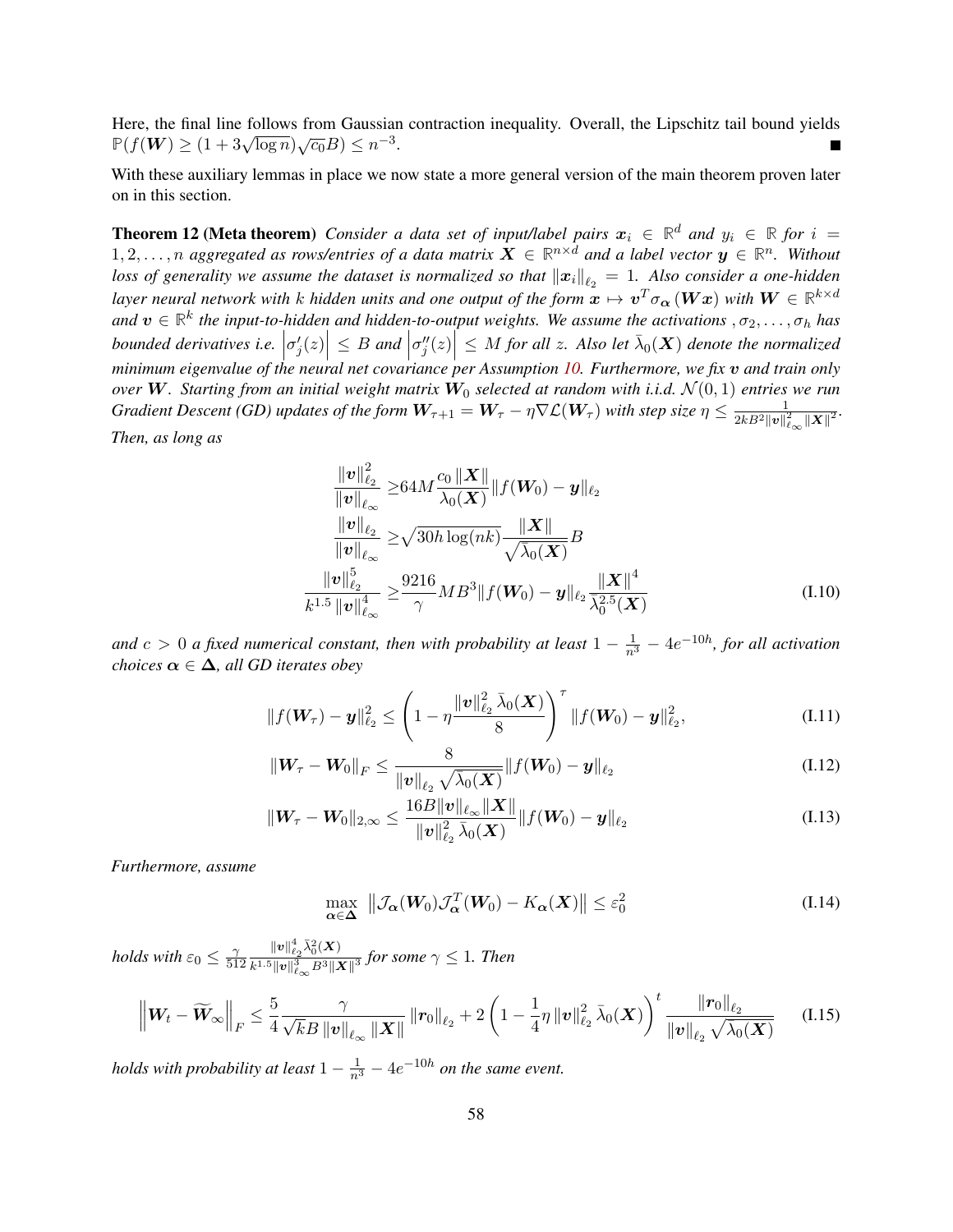#### Finalizing the Proof of Theorem [11](#page-54-1)

**Proof** We now demonstrate how Theorem [11](#page-54-1) follows from the meta theorem above. To this aim first note that  $\|v\|_{\ell_2} = \sqrt{c_0}$  and  $\|v\|_{\ell_\infty} = \frac{\sqrt{c_0}}{\sqrt{k}}$  $\frac{d}{k}$ . We also note that the choice of [\(I.1\)](#page-54-2) (specifically the second summand involving  $c_0$ ) implies [\(I.10\)](#page-57-0) so that the above meta theorem applies (with probability at least  $1-\frac{1}{n^3}-4e^{-10h}$ ).

We now proceed by proving the various identities.

#### **Proof of**  $(I.5)$ **:**

This follows immediately from Lemma [25.](#page-56-0) Proof of  $(I.6)$ :

Note that by Lemma [21](#page-55-2) equation [\(I.5\)](#page-55-0) holds with  $\varepsilon_0 = \frac{2}{51}$ 512  $\sqrt{c_0}\bar{\lambda}_0^2(\bm{X})$  $\frac{\sqrt{c_0 \lambda_0^2(\mathbf{X})}}{B^3 \|\mathbf{X}\|^3}$  with probability at least  $1 - 4e^{-10h}$  as long as we have

$$
\frac{1}{\|v\|_{\ell_4}^4} \ge \frac{C}{\varepsilon_0^4} (\log n) B^4 \|X\|^4 h \quad \Leftrightarrow \quad k \ge C \frac{c_0^2}{\varepsilon_0^4} (\log n) B^4 \|X\|^4 h
$$
  

$$
\Leftrightarrow \quad k \ge C \frac{1}{\gamma^4 \bar{\lambda}_0^8(\mathbf{X})} (\log n) B^{16} \|X\|^{16} h
$$

This is true as the latter is the same as  $(I,1)$ . Proofs of  $(I.2)$  and  $(I.3)$ :

For this statement, the critical ingredient is the fact that  $\varepsilon_0 \leq \frac{2}{51}$ 512  $\sqrt{c_0}\bar{\lambda}_0^2(\bm{X})$  $\frac{\sqrt{c_0\lambda_0(\mathbf{X})}}{B^3||\mathbf{X}||^3}$  which follows from the proof of  $(L6)$  (right above). With this in mind, the critical condition  $(L14)$  holds and  $(L15)$  is applicable. Thus, the proof of inequalities in  $(I.2)$  and  $(I.3)$  follow from their counter parts in Theorem [12](#page-57-3) (more specifically equations [\(I.11\)](#page-57-4), [\(I.12\)](#page-57-5), [\(I.13\)](#page-57-6), and [\(I.15\)](#page-57-2)) by substituting the choice of v and then noting that by Lemma [25](#page-56-0) and the upper bound on  $\sqrt{c_0}$ 

$$
\left\|f(\boldsymbol{W_0})-\boldsymbol{y}\right\|_{\ell_2}=\left\|\sigma_{\boldsymbol{\alpha}}\left(\boldsymbol{X}\boldsymbol{W}^T\right)\boldsymbol{v}-\boldsymbol{y}\right\|_{\ell_2}\leq\left\|\boldsymbol{y}\right\|_{\ell_2}+\sqrt{c_0}\sqrt{n}\left(1+3\sqrt{\log n}\right)B\leq 2\sqrt{n}
$$

holds with probability at least  $1 - \frac{1}{n^3}$ .

### Proof of  $(I.4)$ :

This result is also a direct application of the second statement of Lemma [25](#page-56-0) (i.e. bounding the expected prediction over a distribution). Since we have two distributions  $(D_1, D_2)$ , the probability of success is  $1-2/n^3$ .

**Final step:** Union bounding above results in an additional  $\frac{3}{n^3}$  probability of error in the final statement to obtain an overall probability of success of  $1 - \frac{4}{n^3} - 4e^{-10h}$ . П

### I.2 Proof of Meta Theorem (Theorem [12\)](#page-57-3)

#### **Proof of**  $(I.11)$  **and**  $(I.12)$ **:**

The proof of equations  $(I.11)$  and  $(I.12)$  follow from Corollary 6.11 [\[61\]](#page-23-14) by replacing the following quantities in Corollary 6.11 [\[61\]](#page-23-14) using the auxiliary Lemmas [22,](#page-55-3) [23,](#page-55-4) and [24.](#page-56-1)

$$
\alpha:=\frac{1}{4}\left\|\bm{v}\right\|_{\ell_{2}}\sqrt{\bar{\lambda}_{0}(\bm{X})},\quad \beta:=\sqrt{k}B\left\|\bm{v}\right\|_{\ell_{\infty}}\left\|\bm{X}\right\|,\quad L=M\left\|\bm{v}\right\|_{\ell_{\infty}}\left\|\bm{X}\right\|
$$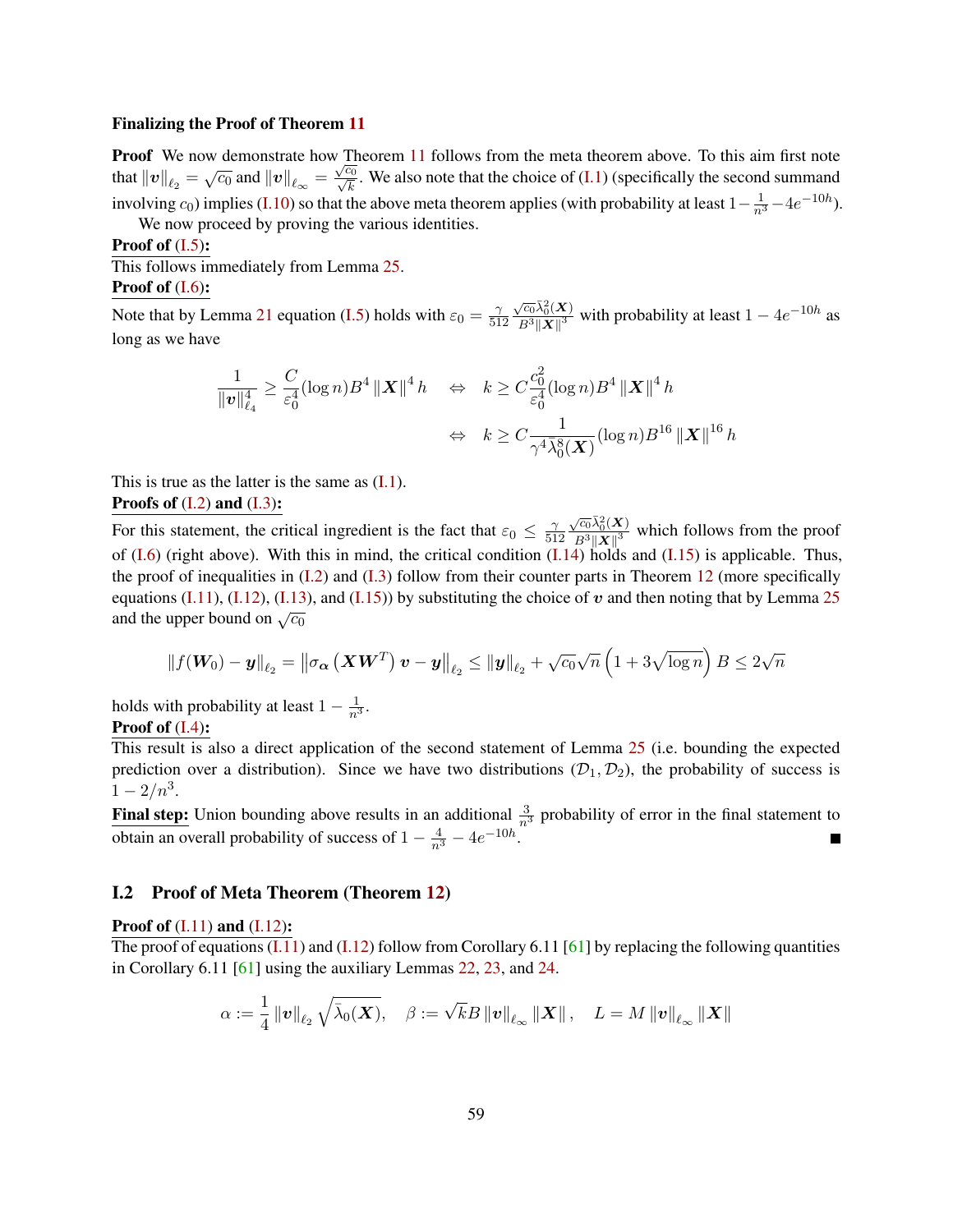#### **Proof of**  $(I.13)$ **:**

To prove this inequality note that

$$
\begin{aligned} \|\text{mat}\left(\mathcal{J}_{\boldsymbol{\alpha}}^T(\boldsymbol{W})\boldsymbol{r}\right)\|_{2,\infty}&=\|\text{diag}(\boldsymbol{v})\sigma_{\boldsymbol{\alpha}}'\left(\boldsymbol{W}\boldsymbol{X}^T\right)\text{diag}(\boldsymbol{r})\boldsymbol{X}\|_{2,\infty}\\ &\leq \|\boldsymbol{v}\|_{\ell_\infty}\max_{1\leq \ell\leq k}\|\sigma_{\boldsymbol{\alpha}}'\left(\boldsymbol{w}_{\ell}^T\boldsymbol{X}^T\right)\text{diag}(\boldsymbol{r})\boldsymbol{X}\|_{\ell_2}\\ &\leq \|\boldsymbol{v}\|_{\ell_\infty}\|\boldsymbol{X}\| \max_{1\leq \ell\leq k}\|\sigma_{\boldsymbol{\alpha}}'\left(\boldsymbol{w}_{\ell}^T\boldsymbol{X}^T\right)\text{diag}(\boldsymbol{r})\|_{\ell_2}\\ &\leq B\|\boldsymbol{v}\|_{\ell_\infty}\|\boldsymbol{X}\|\|\boldsymbol{r}\|_{\ell_2} \end{aligned}
$$

Furthermore, by the triangular inequality we have

$$
\|W_{\tau}-W_{0}\|_{2,\infty} \leq \sum_{t=0}^{\tau-1} \|W_{t+1}-W_{t}\|_{2,\infty} \n= \eta \sum_{t=0}^{\tau-1} \|\text{mat}\left(\mathcal{J}_{\alpha}^{T}(W_{t})r_{t}\right)\|_{2,\infty} \n\leq \eta B \|v\|_{\ell_{\infty}} \|X\| \sum_{t=0}^{\tau-1} \|r_{t}\|_{\ell_{2}} \n\leq \eta B \|v\|_{\ell_{\infty}} \|X\| \left(\sum_{t=0}^{\tau-1} \left(1-\eta \frac{\|v\|_{\ell_{2}}^{2} \lambda_{0}(X)}{8}\right)^{\frac{t}{2}}\right) \|f(W_{0})-y\|_{\ell_{2}} \n\leq \frac{\eta B \|v\|_{\ell_{\infty}} \|X\|}{1-\sqrt{1-\eta \frac{\|v\|_{\ell_{2}}^{2} \alpha \bar{\lambda}_{0}(X)}{8}}} \|f(W_{0})-y\|_{\ell_{2}} \n\leq \frac{16B \|v\|_{\ell_{\infty}} \|X\|}{\|v\|_{\ell_{2}}^{2} \bar{\lambda}_{0}(X)} \|f(W_{0})-y\|_{\ell_{2}}
$$

where in the last inequality we used the fact that for  $0 \le x \le 1$  we have  $\frac{1}{1-\sqrt{1-x}} \le \frac{2}{x}$  $\frac{2}{x}$ . Proof of  $(I.15)$ :

To prove this inequality we utilize Theorem 4 of [\[32\]](#page-21-15) with  $\alpha := \sqrt{2}\alpha$ ,  $\beta := \beta$ ,  $\varepsilon_0 := 2\varepsilon_0 = \gamma \frac{\alpha^4}{\beta^3}$ ,  $\varepsilon := \gamma \frac{\alpha^4}{\beta^3}$ . Assumption 1 of this theorem is satisfied by the definition of  $\alpha$  and  $\beta$ . Also using [\(I.14\)](#page-57-1) Assumption 2 of [\[32\]](#page-21-15) holds with  $2\varepsilon_0 \leq \frac{\alpha^4}{\beta^3}$ . Also in this case the value of R in this theorem becomes equal to

$$
R := 2\left\|\boldsymbol{J}^{\dagger}\boldsymbol{r}_0\right\|_{\ell_2} + \frac{2.5\gamma}{\beta}\left\|\boldsymbol{r}_0\right\|_{\ell_2} \le \frac{4.5}{\alpha}\left\|\boldsymbol{r}_0\right\|_{\ell_2}
$$

Furthermore, note that as long as

$$
9216MB^3\frac{\|\pmb{r}_0\|_{\ell_2}}{\gamma} \frac{\|\pmb{X}\|^4}{\bar{\lambda}_0^{2.5}(\pmb{X})} \leq \frac{\|\pmb{v}\|_{\ell_2}^5}{k^{1.5}\left\|\pmb{v}\right\|_{\ell_\infty}^4},
$$

we have

$$
9\left\|\boldsymbol{r}_0\right\|_{\ell_2}L\leq\frac{\gamma\alpha^5}{\beta^3}.
$$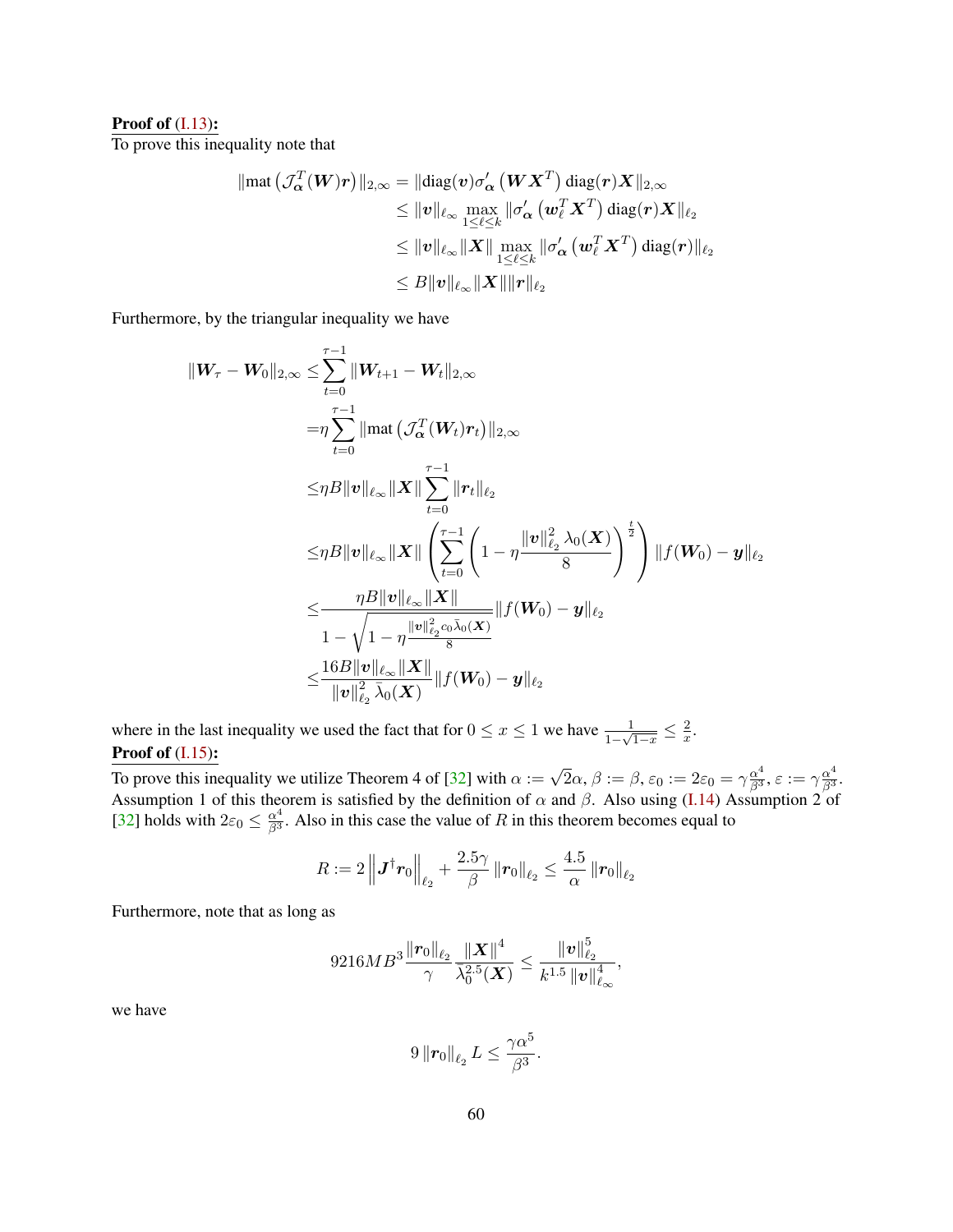which implies that

$$
RL \leq \frac{4.5}{\alpha} \left\| \boldsymbol{r}_0 \right\|_{\ell_2} L \leq \frac{\gamma \alpha^4}{2\beta^3} = \frac{\varepsilon}{2}
$$

so that Assumption 3 of this theorem is also satisfied. Thus, equation (37) of [\[32\]](#page-21-15) implies

<span id="page-60-0"></span>
$$
\left\|\boldsymbol{W}_{t}-\widetilde{\boldsymbol{W}}_{t}\right\|_{F}\leq\frac{5}{4}\frac{\gamma}{\beta}\left\|\boldsymbol{r}_{0}\right\|_{\ell_{2}}
$$

which together with the triangular inequality implies

$$
\left\|\boldsymbol{W}_{t}-\widetilde{\boldsymbol{W}}_{\infty}\right\|_{F} \leq\left\|\boldsymbol{W}_{t}-\widetilde{\boldsymbol{W}}_{t}\right\|_{F}+\left\|\widetilde{\boldsymbol{W}}_{t}-\widetilde{\boldsymbol{W}}_{\infty}\right\|_{F} \leq\frac{5}{4}\frac{\gamma}{\beta}\left\|\boldsymbol{r}_{0}\right\|_{\ell_{2}}+\left\|\widetilde{\boldsymbol{W}}_{t}-\widetilde{\boldsymbol{W}}_{\infty}\right\|_{F} \tag{I.16}
$$

Define  $\widetilde{r}_{\tau} = J \text{vect}(W_{\tau}) - y$ . All that remains to complete the proof is to bound the last term. To this aim consider the singular value decomposition of  $J = U_J \Sigma_J V_J^T$  and note that

$$
vect(\widetilde{W}_{t}) - vect(\widetilde{W}_{\infty}) = \eta J^{T} \sum_{\tau=t}^{\infty} \widetilde{r}_{\tau}
$$
  
\n
$$
= \eta J^{T} \sum_{\tau=0}^{\infty} \widetilde{r}_{\tau+t}
$$
  
\n
$$
= \eta J^{T} (I - \eta J J^{T})^{t} \sum_{\tau=0}^{\infty} \widetilde{r}_{\tau}
$$
  
\n
$$
= \eta V_{J} \Sigma_{J} (I - \eta \Sigma_{J}^{2})^{t} U_{J}^{T} \sum_{\tau=0}^{\infty} \widetilde{r}_{\tau}
$$
  
\n
$$
= \eta V_{J} (I - \eta \Sigma_{J}^{2})^{t} \Sigma_{J} U_{J}^{T} \sum_{\tau=0}^{\infty} \widetilde{r}_{\tau}
$$
  
\n
$$
= \eta V_{J} (I - \eta \Sigma_{J}^{2})^{t} V_{J}^{T} V_{J} \Sigma_{J} U_{J}^{T} \sum_{\tau=0}^{\infty} \widetilde{r}_{\tau}
$$
  
\n
$$
= \eta V_{J} (I - \eta \Sigma_{J}^{2})^{t} V_{J}^{T} J^{T} \sum_{\tau=0}^{\infty} \widetilde{r}_{\tau}
$$
  
\n
$$
= V_{J} (I - \eta \Sigma_{J}^{2})^{t} V_{J}^{T} (vect(\widetilde{W}_{0}) - vect(\widetilde{W}_{\infty}))
$$

Now using the fact that  $\text{vect}(\tilde{\bm{W}}_0) - \text{vect}(\tilde{\bm{W}}_\infty)$  belongs to span $(\bm{J}^T)$  we conclude that

$$
\left\| W_t - \widetilde{W}_{\infty} \right\|_F \leq \left( 1 - 4\eta \alpha^2 \right)^t \left\| W_0 - \widetilde{W}_{\infty} \right\|_F
$$
  

$$
\leq \left( 1 - 4\eta \alpha^2 \right)^t \frac{\left\| \mathbf{r}_0 \right\|_{\ell_2}}{2\alpha}
$$
  

$$
= 2 \left( 1 - \frac{1}{4} \eta \left\| \mathbf{v} \right\|_{\ell_2}^2 \bar{\lambda}_0(\boldsymbol{X}) \right)^t \frac{\left\| \mathbf{r}_0 \right\|_{\ell_2}}{\left\| \mathbf{v} \right\|_{\ell_2} \sqrt{\bar{\lambda}_0(\boldsymbol{X})}}
$$

.

Plugging the latter into [\(I.16\)](#page-60-0) completes this proof.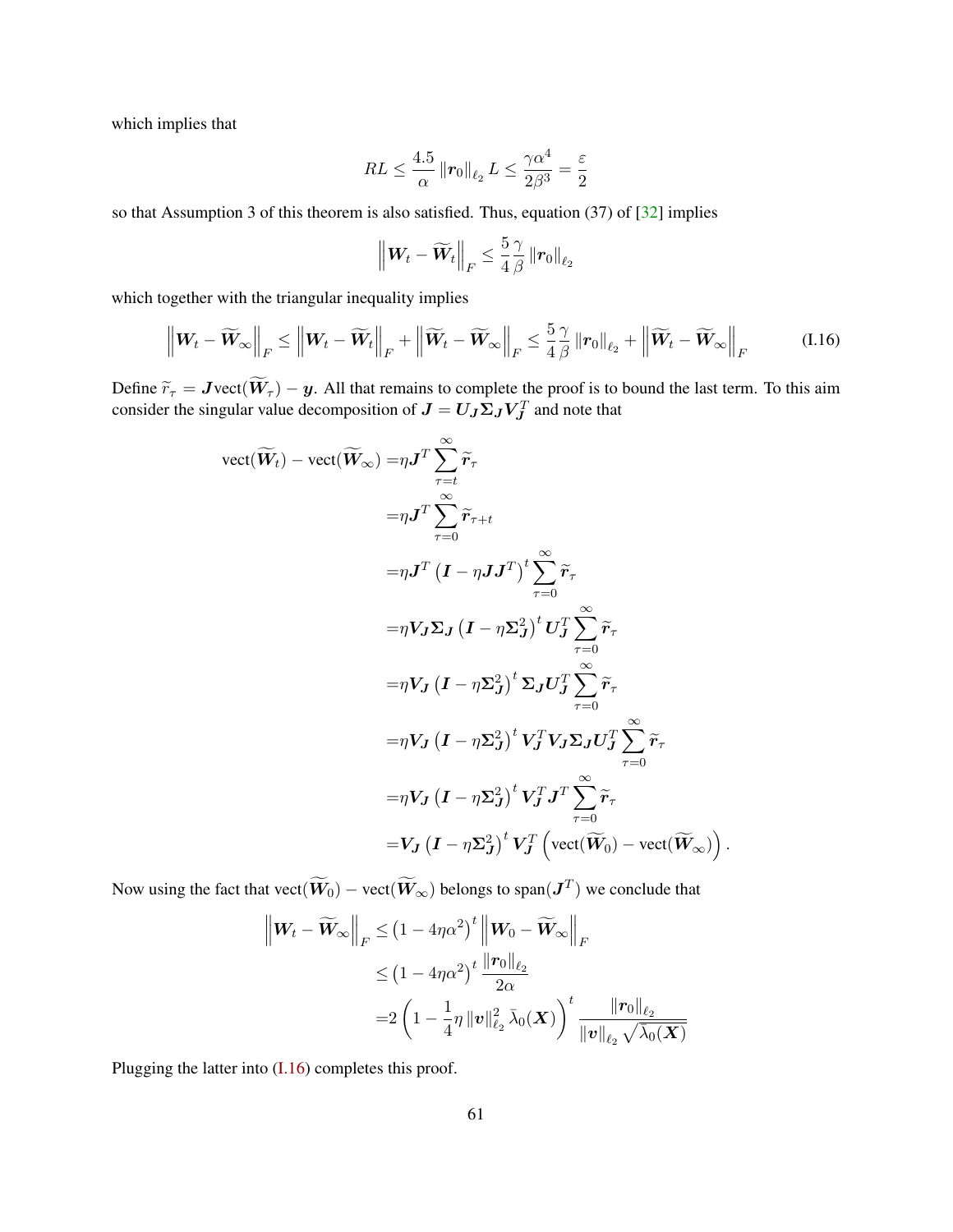### I.3 Proofs for Jacobian concentration (Proof of Lemma [21\)](#page-55-2)

**Proof** To lower bound the minimum eigenvalue of  $\mathcal{J}_{\alpha}(W_0)$  universally for all  $\alpha$ , we focus on lower bounding the minimum eigenvalue of  $\mathcal{J}_{\bm{\alpha}}(\bm{W}_0)\mathcal{J}_{\bm{\alpha}}(\bm{W}_0)^T$  for a fixed  $\bm{\alpha}$ . To this aim we use the identity

$$
\mathcal{J}_{\alpha}(W)\mathcal{J}_{\alpha}^{T}(W) = (\sigma_{\alpha}' (XW^{T}) \text{ diag} (v) \text{ diag} (v) \sigma_{\alpha}' (W X^{T})) \odot (X X^{T})
$$

$$
= \left(\sum_{\ell=1}^{k} v_{\ell}^{2} \sigma_{\alpha}' (X w_{\ell}) \sigma_{\alpha}' (X w_{\ell})^{T}\right) \odot (X X^{T}),
$$

mentioned earlier to conclude that

$$
\mathbb{E}\left[\mathcal{J}_{\alpha}(W_0)\mathcal{J}_{\alpha}(W_0)^T\right] = ||v||_{\ell_2}^2 \left(\mathbb{E}_{\mathbf{w}\sim\mathcal{N}(0,\mathbf{I}_d)}\left[\sigma'_{\alpha}\left(\mathbf{X}\mathbf{w}\right)\sigma'_{\alpha}\left(\mathbf{X}\mathbf{w}\right)^T\right]\right) \odot \left(\mathbf{X}\mathbf{X}^T\right),
$$
  
:=  $\mathbf{K}_{\alpha}\left(\mathbf{X}\right).$  (I.17)

Now define

$$
\boldsymbol{S}_{\ell}(\boldsymbol{\alpha})=\left[\boldsymbol{v}_{\ell}^{2}\left(\sigma_{\boldsymbol{\alpha}}^{\prime}\left(\boldsymbol{X}\boldsymbol{w}_{\ell}\right)\sigma_{\boldsymbol{\alpha}}^{\prime}\left(\boldsymbol{X}\boldsymbol{w}_{\ell}\right)^{T}\right)\odot\left(\boldsymbol{X}\boldsymbol{X}^{T}\right)-\boldsymbol{K}_{\boldsymbol{\alpha}}\left(\boldsymbol{X}\right)\right]
$$

and note that  $\mathbb{E}[\mathcal{S}_\ell] = 0$ . Thus,

$$
\mathcal{J}_{\boldsymbol{\alpha}}(\boldsymbol{W}_{0})\mathcal{J}_{\boldsymbol{\alpha}}^{T}(\boldsymbol{W}_{0}) - \boldsymbol{K}_{\boldsymbol{\alpha}}(\boldsymbol{X}) = \sum_{\ell=1}^{k} \left[ \boldsymbol{v}_{\ell}^{2} \left( \sigma_{\boldsymbol{\alpha}}' \left( \boldsymbol{X} \boldsymbol{w}_{\ell} \right) \sigma_{\boldsymbol{\alpha}}' \left( \boldsymbol{X} \boldsymbol{w}_{\ell} \right)^{T} \right) \odot \left( \boldsymbol{X} \boldsymbol{X}^{T} \right) - \boldsymbol{K}_{\boldsymbol{\alpha}} \left( \boldsymbol{X} \right) \right] = \sum_{\ell=1}^{k} \boldsymbol{S}_{\ell}(\boldsymbol{\alpha})
$$

To show that the spectral norm is small we will use the matrix Hoeffding inequality. Next note that

$$
\begin{aligned} \boldsymbol{S}_{\ell}(\boldsymbol{\alpha}) \preceq & v_{\ell}^{2}\left(\sigma_{\boldsymbol{\alpha}}'\left(\boldsymbol{X}\boldsymbol{w}_{\ell}\right)\sigma_{\boldsymbol{\alpha}}'\left(\boldsymbol{X}\boldsymbol{w}_{\ell}\right)^{T}\right) \odot\left(\boldsymbol{X}\boldsymbol{X}^{T}\right) \\ =& v_{\ell}^{2}\text{diag}\left(\sigma_{\boldsymbol{\alpha}}'\left(\boldsymbol{X}\boldsymbol{w}_{\ell}\right)\right)\boldsymbol{X}\boldsymbol{X}^{T}\text{diag}\left(\sigma_{\boldsymbol{\alpha}}'\left(\boldsymbol{X}\boldsymbol{w}_{\ell}\right)\right) \\ \preceq & v_{\ell}^{2}B^{2}\boldsymbol{X}\boldsymbol{X}^{T} \end{aligned}
$$

Similarly,  $S_{\ell}(\alpha) \succeq -v_{\ell}^2 B^2 \mathbf{X} \mathbf{X}^T$ . Thus, by matrix Hoeffding inequality we have

$$
\mathbb{P}\left\{ \left\| \sum_{\ell=1}^k \mathbf{S}_{\ell}(\alpha) \right\| \ge t \right\} \le 2n e^{-\frac{t^2}{8\sigma^2}} \quad \text{where} \quad \sigma^2 := \left\| \sum_{\ell=1}^k v_{\ell}^4 B^4 \mathbf{X} \mathbf{X}^T \mathbf{X} \mathbf{X}^T \right\|
$$

Thus, for a fixed  $\alpha$  we have

<span id="page-61-0"></span>
$$
\mathbb{P}\left\{ \left\| \sum_{\ell=1}^{k} S_{\ell}(\alpha) \right\| \geq t \right\} \leq 2n e^{-\frac{t^2}{8\sigma^2}} \leq 2n e^{-\frac{t^2}{B^4 \|v\|_{\ell_4}^4 \|X\|^4}}.
$$
 (I.18)

Next note that for fixed  $\alpha$  and  $\tilde{\alpha}$  we have

$$
\begin{aligned} &S_{\ell}(\alpha)-S_{\ell}(\widetilde{\alpha})\\ &=v_{\ell}^{2}\Bigg[\left(\sigma_{\alpha-\widetilde{\alpha}}^{\prime}\left(Xw_{\ell}\right)\sigma_{\alpha-\widetilde{\alpha}}^{\prime}\left(Xw_{\ell}\right)^{T}+\sigma_{\alpha-\widetilde{\alpha}}^{\prime}\left(Xw_{\ell}\right)\sigma_{\widetilde{\alpha}}^{\prime}\left(Xw_{\ell}\right)^{T}+\sigma_{\widetilde{\alpha}}^{\prime}\left(Xw_{\ell}\right)\sigma_{\alpha-\widetilde{\alpha}}^{\prime}\left(Xw_{\ell}\right)^{T}\right)\odot\left(XX^{T}\right)\Bigg]\\ &-v_{\ell}^{2}\,\mathbb{E}\left[\left(\sigma_{\alpha-\widetilde{\alpha}}^{\prime}\left(Xw_{\ell}\right)\sigma_{\alpha-\widetilde{\alpha}}^{\prime}\left(Xw_{\ell}\right)^{T}+\sigma_{\alpha-\widetilde{\alpha}}^{\prime}\left(Xw_{\ell}\right)\sigma_{\widetilde{\alpha}}^{\prime}\left(Xw_{\ell}\right)^{T}+\sigma_{\widetilde{\alpha}}^{\prime}\left(Xw_{\ell}\right)\sigma_{\alpha-\widetilde{\alpha}}^{\prime}\left(Xw_{\ell}\right)^{T}\right)\odot\left(XX^{T}\right)\right]\\ &\preceq8v_{\ell}^{2}B^{2}\left\|\alpha-\widetilde{\alpha}\right\|_{\ell_{1}}\left\|X\right\|^{2}I_{n}\end{aligned}
$$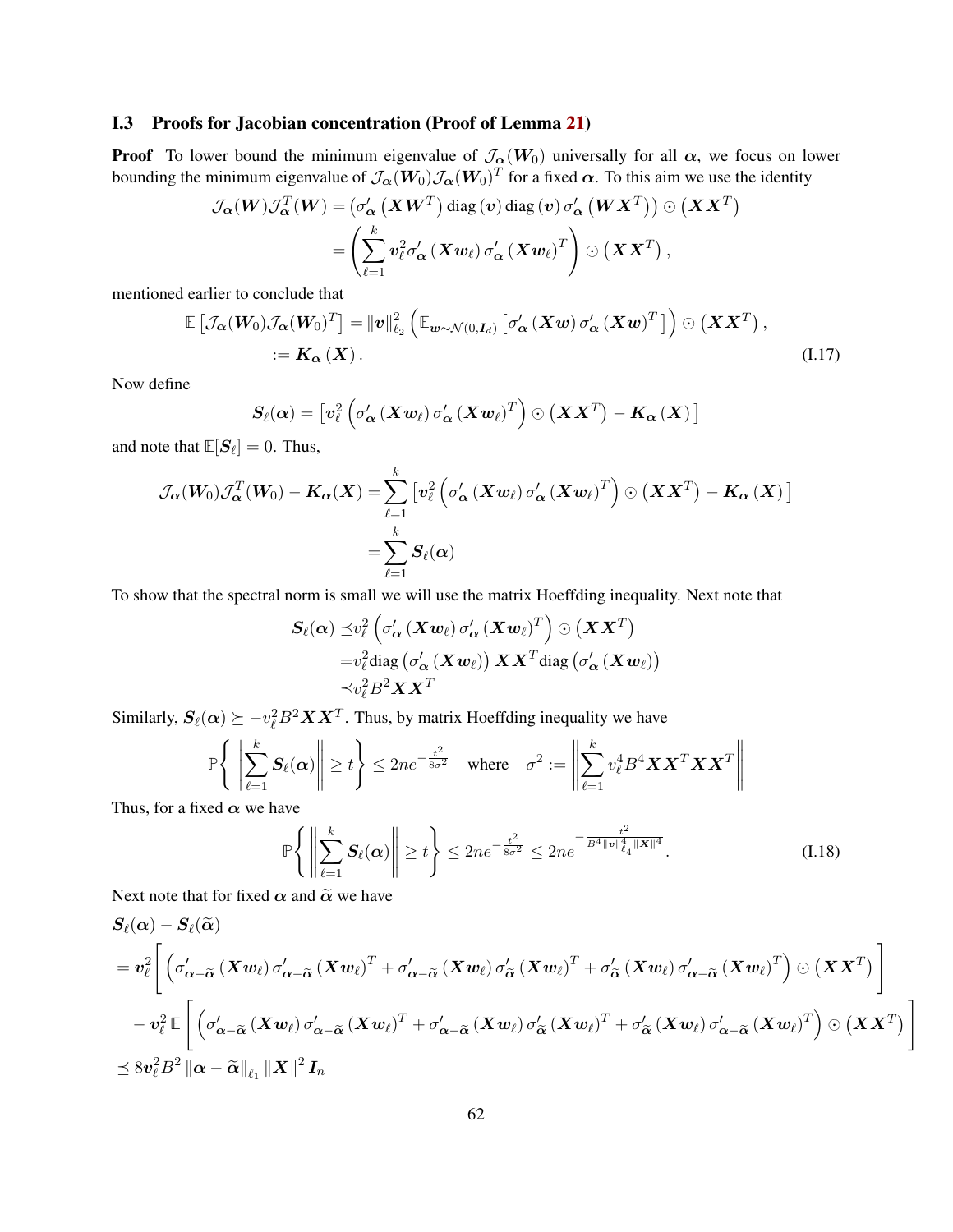Thus, for fixed  $\alpha$  and  $\tilde{\alpha}$  we have

$$
\mathbb{P}\Bigg\{\left\|\sum_{\ell=1}^k S_\ell(\alpha)-S_\ell(\widetilde{\alpha})\right\|\geq t\Bigg\}\leq 2n e^{-\frac{t^2}{64B^4\|\alpha-\widetilde{\alpha}\|_{\ell_1}^2\|v\|_{\ell_4}^4\|X\|^4}}.
$$

Thus in turn implies that for fixed  $\alpha$  and  $\tilde{\alpha}$  we have

$$
\left\| \left\| \sum_{\ell=1}^k S_{\ell}(\alpha) \right\| - \left\| \sum_{\ell=1}^k S_{\ell}(\widetilde{\alpha}) \right\| \right\|_{\psi_2} \leq \left\| \left\| \sum_{\ell=1}^k S_{\ell}(\alpha) - S_{\ell}(\widetilde{\alpha}) \right\| \right\|_{\psi_2}
$$
  

$$
\leq c \sqrt{\log n} B^2 \left\| \alpha - \widetilde{\alpha} \right\|_{\ell_1} \left\| v \right\|_{\ell_4}^2 \left\| X \right\|^2
$$

Thus using Talagrand's comparison inequality (Corollary 8.6.2 of [\[67\]](#page-23-15) and Exercise ) for a fixed  $\alpha_0 \in \Delta$ and all  $\alpha \in \Delta$  we have

$$
\sup_{\alpha \in \Delta} \left\| \left\| \sum_{\ell=1}^k S_{\ell}(\alpha) \right\| - \left\| \sum_{\ell=1}^k S_{\ell}(\alpha_0) \right\| \right\| \leq c \sqrt{\log n} B^2 \|v\|_{\ell_4}^2 \|X\|^2 \left( \sqrt{h} + 2u \right)
$$

holds with probability at least  $1 - 2e^{-u^2}$ . Plugging in  $u =$  $10h$  we arrive at

$$
\sup_{\boldsymbol{\alpha}\in\boldsymbol{\Delta}}\left\|\left\|\sum_{\ell=1}^k\boldsymbol{S}_{\ell}(\boldsymbol{\alpha})\right\|-\left\|\sum_{\ell=1}^k\boldsymbol{S}_{\ell}(\boldsymbol{\alpha}_0)\right\|\right|\leq c\sqrt{\log n}B^2\|\boldsymbol{v}\|_{\ell_4}^2\|\boldsymbol{X}\|^2\sqrt{h}
$$

holds with probability at least  $1 - 2e^{-10h}$ . Thus, using the triangular inequality combined with [\(I.18\)](#page-61-0) we have

$$
\sup_{\boldsymbol{\alpha}\in\boldsymbol{\Delta}}\left\|\sum_{\ell=1}^k\boldsymbol{S}_{\ell}(\boldsymbol{\alpha})\right\|\leq c\sqrt{\log n}B^2\|\boldsymbol{v}\|_{\ell_4}^2\|\boldsymbol{X}\|^2\sqrt{h}+\left\|\sum_{\ell=1}^k\boldsymbol{S}_{\ell}(\boldsymbol{\alpha}_0)\right\|\\ \leq 2c\sqrt{\log n}B^2\|\boldsymbol{v}\|_{\ell_4}^2\|\boldsymbol{X}\|^2\sqrt{h}
$$

 $\blacksquare$ 

holds with probability at least  $1 - 4e^{-10h}$ .

### I.4 Proof for minimum eigenvalue of Jacobian at initialization (Proof of Lemma [22\)](#page-55-3)

To lower bound the minimum eigenvalue of  $\mathcal{J}_{\alpha}(W_0)$  universally for all  $\alpha$ , we focus on lower bounding the minimum eigenvalue of  $\mathcal{J}_{\bm{\alpha}}(\bm{W}_0)\mathcal{J}_{\bm{\alpha}}(\bm{W}_0)^T$  for a fixed  $\bm{\alpha}$ . To this aim we use the identity

$$
\mathcal{J}_{\alpha}(W)\mathcal{J}_{\alpha}^{T}(W) = (\sigma_{\alpha}' (X W^{T}) \text{ diag} (v) \text{ diag} (v) \sigma_{\alpha}' (W X^{T})) \odot (X X^{T})
$$

$$
= \left(\sum_{\ell=1}^{k} v_{\ell}^{2} \sigma_{\alpha}' (X w_{\ell}) \sigma_{\alpha}' (X w_{\ell})^{T}\right) \odot (X X^{T}),
$$

mentioned earlier to conclude that

$$
\mathbb{E}\left[\mathcal{J}_{\boldsymbol{\alpha}}(\boldsymbol{W}_{0})\mathcal{J}_{\boldsymbol{\alpha}}(\boldsymbol{W}_{0})^{T}\right] = \|\boldsymbol{v}\|_{\ell_{2}}^{2}\left(\mathbb{E}_{\boldsymbol{w}\sim\mathcal{N}(0,\boldsymbol{I}_{d})}\left[\sigma_{\boldsymbol{\alpha}}^{\prime}\left(\boldsymbol{X}\boldsymbol{w}\right)\sigma_{\boldsymbol{\alpha}}^{\prime}\left(\boldsymbol{X}\boldsymbol{w}\right)^{T}\right]\right) \odot\left(\boldsymbol{X}\boldsymbol{X}^{T}\right),
$$
\n
$$
:=\boldsymbol{K}_{\boldsymbol{\alpha}}\left(\boldsymbol{X}\right). \tag{I.19}
$$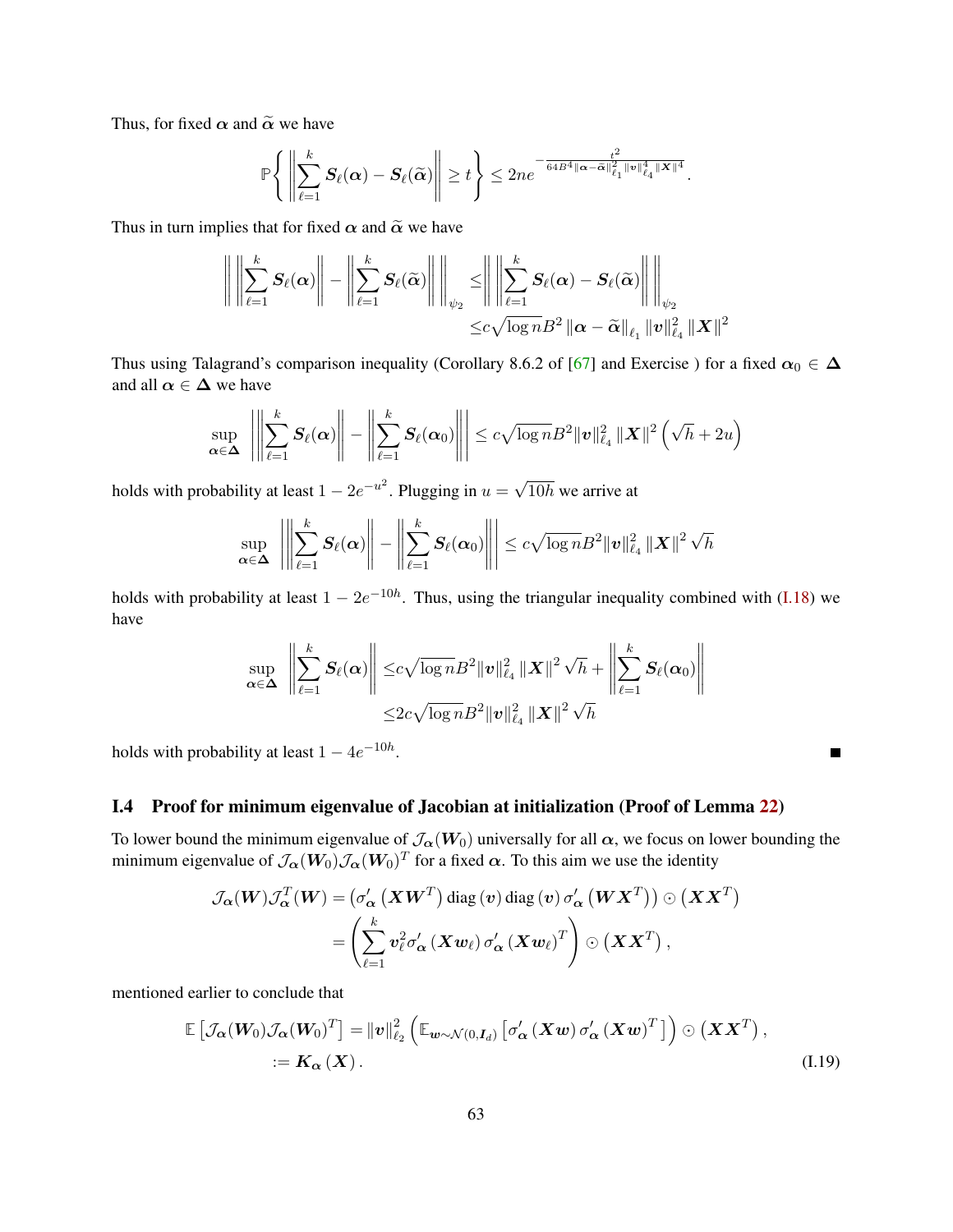Thus

<span id="page-63-0"></span>
$$
\lambda_{\min}\left(\mathbb{E}\left[\mathcal{J}_{\boldsymbol{\alpha}}(\boldsymbol{W}_0)\mathcal{J}_{\boldsymbol{\alpha}}(\boldsymbol{W}_0)^T\right]\right) \geq \lambda_{\boldsymbol{\alpha}}(\boldsymbol{X}).
$$
\n(1.20)

To relate the minimum eigenvalue of the expectation to that of  $\mathcal{J}_{\alpha}(W_0)\mathcal{J}_{\alpha}(W_0)^T$  we utilize the matrix Chernoff identity stated below.

**Theorem 13 (Matrix Chernoff)** Consider a finite sequence  $A_\ell \in \mathbb{R}^{n \times n}$  of independent, random, Hermi*tian matrices with common dimension n. Assume that*  $0 \leq A_\ell \leq R$ *I for*  $\ell = 1, 2, ..., k$ *<i>. Then* 

$$
\mathbb{P}\Bigg\{\lambda_{\min}\left(\sum_{\ell=1}^k \mathbf{A}_\ell\right) \leq (1-\delta)\lambda_{\min}\left(\sum_{\ell=1}^k \mathbb{E}[\mathbf{A}_\ell]\right)\Bigg\} \leq n\left(\frac{e^{-\delta}}{(1-\delta)^{(1-\delta)}}\right)^{\frac{\lambda_{\min}\left(\sum_{\ell=1}^k \mathbb{E}[\mathbf{A}_\ell]\right)}{R}}
$$

*for*  $\delta \in [0, 1)$ *.* 

We shall apply this theorem with  $A_\ell := \mathcal{J}_\alpha(w_\ell)\mathcal{J}_\alpha^T(w_\ell) = v_\ell^2 \text{diag}(\sigma_\alpha'(Xw_\ell)) X X^T \text{diag}(\sigma_\alpha'(Xw_\ell))$ . To this aim note that

$$
\boldsymbol{v}_{\ell}^2 \text{diag}(\sigma_{\boldsymbol{\alpha}}'(X\boldsymbol{w}_{\ell}))\boldsymbol{X}\boldsymbol{X}^T\text{diag}(\sigma_{\boldsymbol{\alpha}}'(X\boldsymbol{w}_{\ell})) \preceq B^2 \|\boldsymbol{v}\|_{\ell_{\infty}}^2 \|X\|^2 \boldsymbol{I},
$$

so that we can use Chernoff Matrix with  $R = B^2 ||v||^2$  $\frac{2}{\ell_{\infty}}\|\boldsymbol{X}\|^{2}$  to conclude that

$$
\mathbb{P}\left\{\lambda_{\min}\left(\mathcal{J}_{\boldsymbol{\alpha}}(\boldsymbol{W}_{0})\mathcal{J}_{\boldsymbol{\alpha}}^{T}(\boldsymbol{W}_{0})\right) \leq (1-\delta)\lambda_{\min}\left(\mathbb{E}\left[\mathcal{J}_{\boldsymbol{\alpha}}(\boldsymbol{W}_{0})\mathcal{J}_{\boldsymbol{\alpha}}^{T}(\boldsymbol{W}_{0})\right]\right)\right\}
$$

$$
\leq n\left(\frac{e^{-\delta}}{(1-\delta)^{(1-\delta)}}\right)^{\lambda_{\min}\left(\mathbb{E}\left[\mathcal{J}_{\boldsymbol{\alpha}}(\boldsymbol{W}_{0})\mathcal{J}_{\boldsymbol{\alpha}}^{T}(\boldsymbol{W}_{0})\right]\right)}{B^{2}\|\boldsymbol{v}\|_{\ell_{\infty}}^{2}\|\boldsymbol{X}\|^{2}}.
$$

Thus using [\(I.20\)](#page-63-0) in the above with  $\delta = \frac{1}{2}$  we have

$$
\mathbb{P}\left\{\lambda_{\min}\left(\mathcal{J}_{\boldsymbol{\alpha}}(\boldsymbol{W}_{0})\mathcal{J}_{\boldsymbol{\alpha}}^{T}(\boldsymbol{W}_{0})\right) \leq \frac{1}{2}\left\|\boldsymbol{v}\right\|_{\ell_{2}}^{2}\bar{\lambda}_{0}\left(\boldsymbol{X}\right)\right\} \leq \mathbb{P}\left\{\lambda_{\min}\left(\mathcal{J}_{\boldsymbol{\alpha}}(\boldsymbol{W}_{0})\mathcal{J}_{\boldsymbol{\alpha}}^{T}(\boldsymbol{W}_{0})\right) \leq \frac{1}{2}\left\|\boldsymbol{v}\right\|_{\ell_{2}}^{2}\bar{\lambda}_{\boldsymbol{\alpha}}\left(\boldsymbol{X}\right)\right\}
$$

$$
\leq n\cdot e^{-\frac{1}{10}\frac{\left\|\boldsymbol{v}\right\|_{\ell_{2}}^{2}\bar{\lambda}_{\boldsymbol{\alpha}}\left(\boldsymbol{X}\right)}{\left\|\boldsymbol{g}\right\|_{\ell_{\infty}}^{2}\left\|\boldsymbol{X}\right\|^{2}}}
$$

$$
\leq n\cdot e^{-\frac{1}{10}\frac{\left\|\boldsymbol{v}\right\|_{\ell_{2}}^{2}\bar{\lambda}_{0}\left(\boldsymbol{X}\right)}{\left\|\boldsymbol{g}\right\|_{\ell_{\infty}}^{2}\left\|\boldsymbol{X}\right\|^{2}}}
$$

This proves the result for a fixed  $\bm{\alpha}$ . Now let  $\mathcal{N}_\epsilon$  be an  $\epsilon, \ell_1$  ball cover of  $\bm{\Delta}$  with  $\epsilon :=$  $\sqrt{2}-1$  $\frac{\sqrt{2-1}}{2B\sqrt{kn}}$  $\left\Vert \bm{v}\right\Vert _{\ell_{2}}$  $\overline{\left\Vert v\right\Vert _{\ell_{\infty}}}$  $\sqrt{\bar{\lambda}_0(\boldsymbol{X})}.$ Then using the union bound we conclude that for all  $\alpha \in \mathcal{N}_{\varepsilon}$ 

$$
\sigma_{\min}\left(\mathcal{J}_{\boldsymbol{\alpha}}(\boldsymbol{W}_{0})\right) \geq \frac{\left\|\boldsymbol{v}\right\|_{\ell_{2}}}{\sqrt{2}}\sqrt{\bar{\lambda}_{0}(\boldsymbol{X})}
$$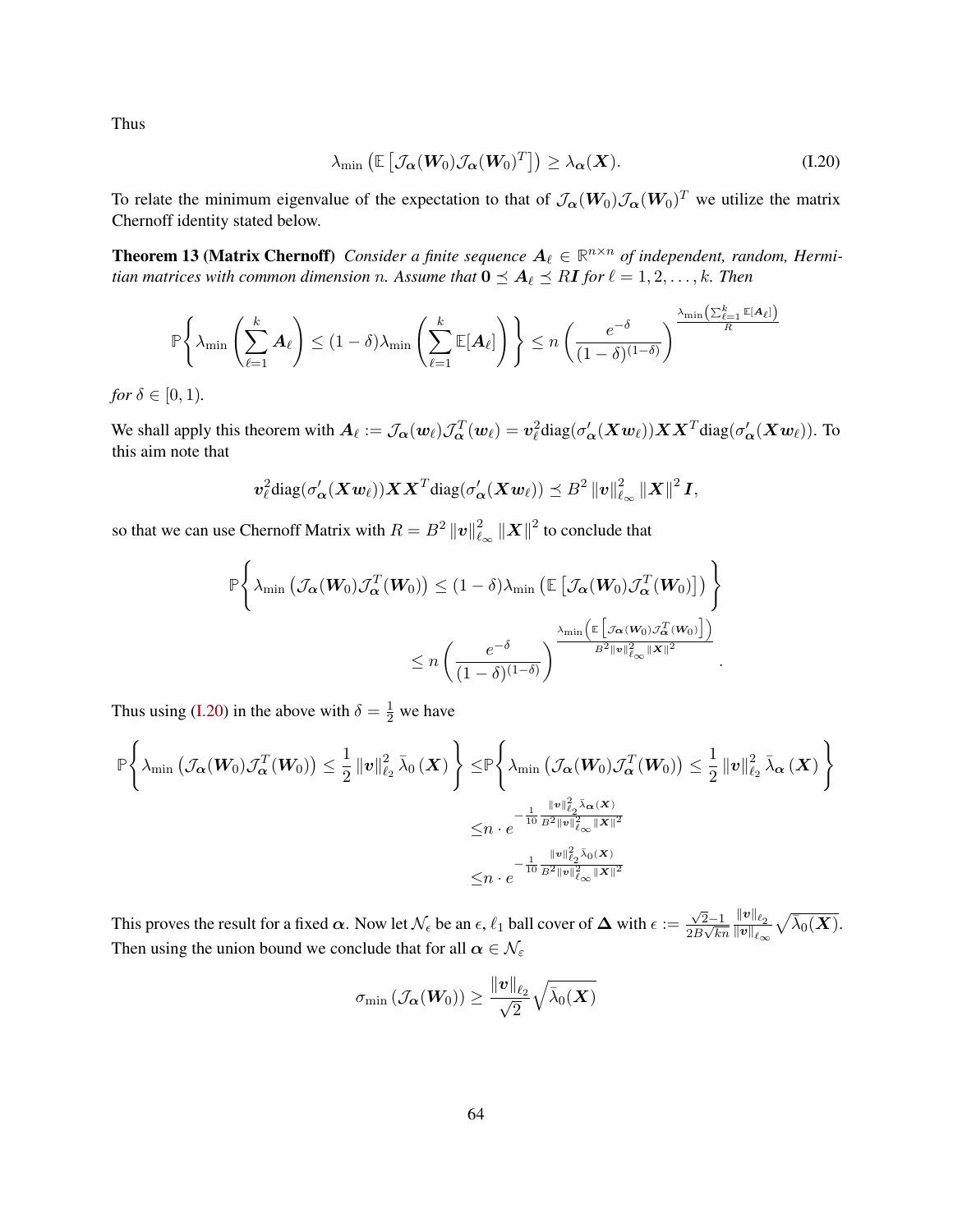holds with probability at least

$$
\begin{aligned} 1 - \left| \mathcal{N}_{\varepsilon} \right| n \cdot e^{-\frac{1}{10} \frac{\left\| \mathbf{v} \right\|_{\ell_2}^2 \bar{\lambda}_0(\mathbf{X})}{B^2 \left\| \mathbf{v} \right\|_{\ell \infty}^2 \left\| \mathbf{X} \right\|^2}} \geq & 1 - n \cdot \left( \frac{3}{\varepsilon} \right)^h e^{-\frac{1}{10} \frac{\left\| \mathbf{v} \right\|_{\ell_2}^2 \bar{\lambda}_0(\mathbf{X})}{B^2 \left\| \mathbf{v} \right\|_{\ell \infty}^2 \left\| \mathbf{X} \right\|^2}} \\ =& 1 - \frac{1}{n} e^{2 \log n + h \log \left( \frac{6B\sqrt{kn} \left\| \mathbf{v} \right\|_{\ell \infty}}{(\sqrt{2} - 1) \left\| \mathbf{v} \right\|_{\ell_2} \sqrt{\bar{\lambda}_0(\mathbf{X})}} \right) - \frac{1}{10} \frac{\left\| \mathbf{v} \right\|_{\ell_2}^2 \bar{\lambda}_0(\mathbf{X})}{B^2 \left\| \mathbf{v} \right\|_{\ell \infty}^2 \left\| \mathbf{X} \right\|^2}} \\ \geq & 1 - \frac{1}{n^3} \end{aligned}
$$

where the last line holds as long as

$$
\left(\frac{\left\| \boldsymbol{v} \right\|_{\ell_2} \sqrt{\bar{\lambda}_0(\boldsymbol{X})}}{B\left\| \boldsymbol{v} \right\|_{\ell_\infty}}\right)^2 \geq 10 \left\| \boldsymbol{X} \right\|^2\left(4 \log n + h \log \left(\frac{6 B \sqrt{kn}\left\| \boldsymbol{v} \right\|_{\ell_\infty}}{(\sqrt{2}-1)\left\| \boldsymbol{v} \right\|_{\ell_2} \sqrt{\bar{\lambda}_0(\boldsymbol{X})}}\right)\right)
$$

which in turn holds as long as

$$
\frac{\|\boldsymbol{v}\|_{\ell_2} \sqrt{\bar{\lambda}_0(\boldsymbol{X})}}{B \left\|\boldsymbol{v}\right\|_{\ell_{\infty}}} \geq 30 \left\|\boldsymbol{X}\right\| \sqrt{h \log(nk)} \geq 30 \left\|\boldsymbol{X}\right\| \cdot \max\left(\sqrt{\log(n)}, \sqrt{h \log(nk)}\right).
$$

Next, we focus on the deviation with respect to the  $\alpha$  parameter

<span id="page-64-0"></span>
$$
\mathcal{J}_{\widetilde{\boldsymbol{\alpha}}}\left(\boldsymbol{W}_{0}\right)-\mathcal{J}_{\boldsymbol{\alpha}}\left(\boldsymbol{W}_{0}\right)=\left(\mathrm{diag}(\boldsymbol{v})\left(\sigma_{\widetilde{\boldsymbol{\alpha}}}'\left(\boldsymbol{X}\boldsymbol{W}_{0}^{T}\right)-\sigma_{\boldsymbol{\alpha}}'\left(\boldsymbol{X}\boldsymbol{W}_{0}^{T}\right)\right)\right)*\boldsymbol{X}.
$$

Now using the fact that  $(A * B)(A * B)^T = (AA^T) \odot (BB^T)$  we conclude that

$$
\begin{split} \left(\mathcal{J}_{\widetilde{\alpha}}\left(W_{0}\right)-\mathcal{J}_{\alpha}\left(W_{0}\right)\right)\left(\mathcal{J}_{\widetilde{\alpha}}\left(W_{0}\right)-\mathcal{J}_{\alpha}\left(W_{0}\right)\right)^{T} \\ & =\left(\left(\sigma_{\widetilde{\alpha}}^{\prime}\left(\boldsymbol{X}W_{0}^{T}\right)-\sigma_{\alpha}^{\prime}\left(\boldsymbol{X}W_{0}^{T}\right)\right)\text{diag}(\boldsymbol{v})\text{diag}(\boldsymbol{v})\left(\sigma_{\widetilde{\alpha}}^{\prime}\left(\boldsymbol{X}W_{0}^{T}\right)-\sigma_{\alpha}^{\prime}\left(\boldsymbol{X}W_{0}^{T}\right)\right)^{T}\right) \\ & \odot\left(\boldsymbol{X}\boldsymbol{X}^{T}\right). \end{split} \tag{I.21}
$$

To continue further we use the fact that for to PSD matrices A and B we have  $\lambda_{\max}(A \odot B) \leq (\max_i A_{ii}) \lambda_{\max}(B)$ combined with [\(I.21\)](#page-64-0) to conclude that

$$
\begin{aligned}\n\|\mathcal{J}_{\widetilde{\alpha}}\left(\boldsymbol{W}_{0}\right)-\mathcal{J}_{\boldsymbol{\alpha}}\left(\boldsymbol{W}_{0}\right)\|^{2} &\leq\|\boldsymbol{X}\|^{2}\left(\max_{i}\left\|\text{diag}(\boldsymbol{v})\left(\sigma_{\widetilde{\alpha}}'\left(\boldsymbol{W}_{0}\boldsymbol{x}_{i}\right)-\sigma_{\boldsymbol{\alpha}}'\left(\boldsymbol{W}_{0}\boldsymbol{x}_{i}\right)\right)\right\|_{\ell_{2}}^{2}\right) \\
&\leq\|\boldsymbol{v}\|_{\ell_{\infty}}^{2}\|\boldsymbol{X}\|^{2}\left(\max_{i}\left\|\sigma_{\widetilde{\alpha}}'\left(\boldsymbol{W}_{0}\boldsymbol{x}_{i}\right)-\sigma_{\boldsymbol{\alpha}}'\left(\boldsymbol{W}_{0}\boldsymbol{x}_{i}\right)\right\|_{\ell_{2}}^{2}\right) \\
&=\|\boldsymbol{v}\|_{\ell_{\infty}}^{2}\|\boldsymbol{X}\|^{2}\left(\max_{i}\left\|\sum_{j=1}^{h}\left(\widetilde{\alpha}_{j}-\alpha_{j}\right)\sigma_{j}'\left(\boldsymbol{W}_{0}\boldsymbol{x}_{i}\right)\right\|_{\ell_{2}}^{2}\right) \\
&\leq\|\boldsymbol{v}\|_{\ell_{\infty}}^{2}\|\boldsymbol{X}\|^{2}\left(\max_{i}\max_{j}\left\|\sigma_{j}'\left(\boldsymbol{W}_{0}\boldsymbol{x}_{i}\right)\right\|_{\ell_{2}}^{2}\right)\|\widetilde{\boldsymbol{\alpha}}-\boldsymbol{\alpha}\|_{\ell_{1}}^{2} \\
&\leq kB^{2}\|\boldsymbol{v}\|_{\ell_{\infty}}^{2}\|\boldsymbol{X}\|^{2}\|\widetilde{\boldsymbol{\alpha}}-\boldsymbol{\alpha}\|_{\ell_{1}}^{2} \\
&\leq kB^{2}\|\boldsymbol{v}\|_{\ell_{\infty}}^{2}\|\boldsymbol{X}\|_{F}^{2}\|\widetilde{\boldsymbol{\alpha}}-\boldsymbol{\alpha}\|_{\ell_{1}}^{2} \\
&=knB^{2}\|\boldsymbol{v}\|_{\ell_{\infty}}^{2}\|\widetilde{\boldsymbol{\alpha}}-\boldsymbol{\alpha}\|_{\ell_{1}}^{2}.\n\end{aligned}
$$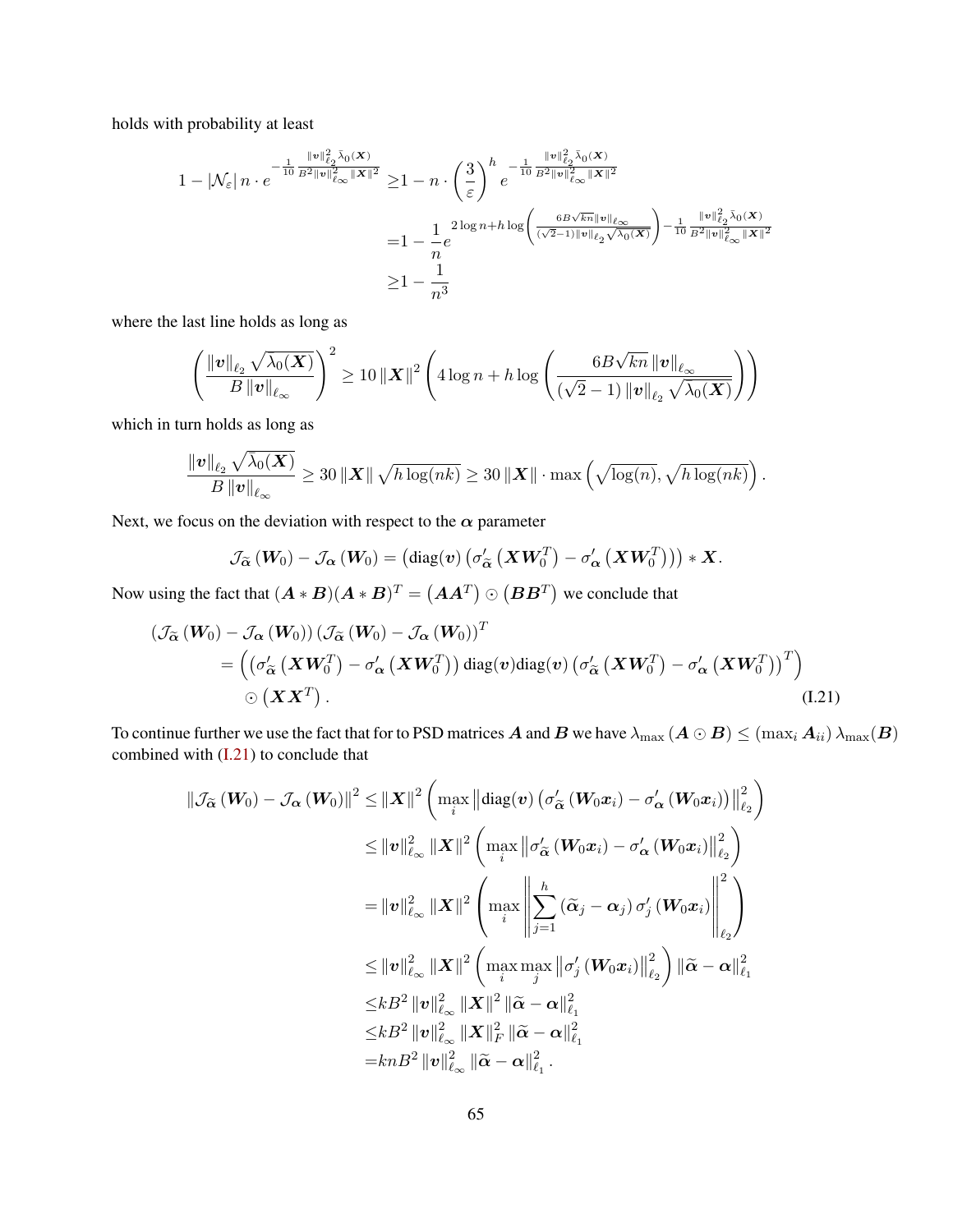Thus,

$$
\left\|\mathcal{J}_{\widetilde{\boldsymbol{\alpha}}}\left(\boldsymbol{W}_{0}\right)-\mathcal{J}_{\boldsymbol{\alpha}}\left(\boldsymbol{W}_{0}\right)\right\| \leq \sqrt{kn} B \left\|\boldsymbol{v}\right\|_{\ell_{\infty}} \left\|\widetilde{\boldsymbol{\alpha}}-\boldsymbol{\alpha}\right\|_{\ell_{1}}
$$

By the definition of the  $\mathcal{N}_{\varepsilon}$  cover for any  $\alpha \in \Delta$  there exists a  $\tilde{\alpha} \in \mathcal{N}_{\varepsilon}$  obeying  $\|\tilde{\alpha} - \alpha\|_{\ell_1} \leq \varepsilon$ . Thus, using the above deviation inequality for any  $\alpha \in \Delta$  we have

$$
\sigma_{\min} (\mathcal{J}_{\alpha}(\boldsymbol{W}_{0})) \geq \sigma_{\min} (\mathcal{J}_{\widetilde{\alpha}}(\boldsymbol{W}_{0})) - \sqrt{kn}B \|\boldsymbol{v}\|_{\ell_{\infty}} \|\widetilde{\alpha} - \alpha\|_{\ell_{1}} \n\geq \frac{1}{\sqrt{2}} \|\boldsymbol{v}\|_{\ell_{2}} \sqrt{\bar{\lambda}_{0}(\boldsymbol{X})} - \sqrt{kn}B \|\boldsymbol{v}\|_{\ell_{\infty}} \varepsilon \n= \frac{1}{\sqrt{2}} \|\boldsymbol{v}\|_{\ell_{2}} \sqrt{\bar{\lambda}_{0}(\boldsymbol{X})} - \sqrt{kn}B \|\boldsymbol{v}\|_{\ell_{\infty}} \frac{\sqrt{2} - 1}{2B\sqrt{kn}} \frac{\|\boldsymbol{v}\|_{\ell_{2}}}{\|\boldsymbol{v}\|_{\ell_{\infty}}} \sqrt{\bar{\lambda}_{0}(\boldsymbol{X})} \n= \frac{1}{2} \|\boldsymbol{v}\|_{\ell_{2}} \sqrt{\bar{\lambda}_{0}(\boldsymbol{X})}
$$

completing the proof.

# <span id="page-65-1"></span>J Proof of Theorem [3](#page-9-0)

The result follows by plugging the proper quantities in Theorem [10.](#page-49-2) Due to the output-layer scaling  $c_0$ ,  $\lambda_0$ grows proportional to the initialization  $c_0$ . Thus to state a bound invariant of the initialization, we define the invariant lower bound  $\bar{\lambda}_0 = \lambda_0/c_0$  and state the bounds in terms of this quantity. We remark that this is consistent with the literature on neural tangent kernel analysis. Specifically, we show that, in Theorem [10,](#page-49-2) one can choose

\n- $$
k_0 \propto \frac{B^{16} h n_{\tau}^8 \log n_{\tau}}{\varepsilon^4 \lambda_0^8}
$$
\n- $T_0 \propto \frac{B^2 n_{\tau}}{\lambda_0} \log \left( \frac{B \sqrt{n_{\tau}}}{\varepsilon \sqrt{\overline{\lambda}_0}} \right)$
\n- $p_0 = 4 n_{\tau}^{-3} + 4 e^{-10h}$
\n

• 
$$
c_0 \propto \frac{\varepsilon^2 \bar{\lambda}_0}{B^4 n \tau (1 + 3\sqrt{\log n \tau})^2}
$$

to conclude with the proof of Theorem [3.](#page-9-0) The verification of this choice will be accomplished via Theorem [11.](#page-54-1) The following is a restatement (more precise version) of Theorem [3.](#page-9-0)

**Theorem 14 (Neural activation search)** *Suppose input features are normalized as*  $||x||_{\ell_2} = 1$  *and labels take values in*  $\{-1,1\}$ *. Pick*  $\Delta$  *to be a subset of the unit*  $\ell_1$  *ball. Suppose Assumption* [3](#page-9-1) *holds for*  $\theta_0 \leftrightarrow W_0$ and the candidate activations have first two derivatives  $(|\sigma'_i|,|\sigma''_i|)$  upper bounded by  $B>0$ . Furthermore, fix v with half  $\sqrt{c_0/k}$  and half  $-\sqrt{c_0/k}$  entries for  $c_0 \propto \frac{\varepsilon^2 \bar{\lambda}_0}{B^4 n \tau (1+3\sqrt{\log n \tau})^2}$  (see supplementary). Also define the initialization-invariant lower bound  $\bar{\lambda}_0 = \lambda_0/c_0$ . Finally, assume the network width obeys

<span id="page-65-0"></span>
$$
k \gtrsim \varepsilon^{-4} \bar{\lambda}_0^{-8} B^{16} h n_\mathcal{T}^8 \log(n_\mathcal{T}),
$$

*for a tolerance level*  $\varepsilon > 0$  *and the size of the validation data obeys*  $n_V \gtrsim \widetilde{\mathcal{O}}(h)$ *. Following the bilevel*  $optimization$  scheme for the shallow activation search with learning rate  $\eta=\frac{1}{2c_0B^2\|\bm X\|^2}$  choice and number *of iterations obeying*  $T \gtrsim \frac{B^2 n_T}{\lambda}$  $\frac{2n\tau}{\overline{\lambda}_0} \log \big( \frac{B\sqrt{n\tau}}{\varepsilon \sqrt{\overline{\lambda}_0}} \big)$  $\frac{B\sqrt{n_{\mathcal{T}}}}{\varepsilon\sqrt{\bar{\lambda}_0}}$ ), the misclassification bound (0-1 loss)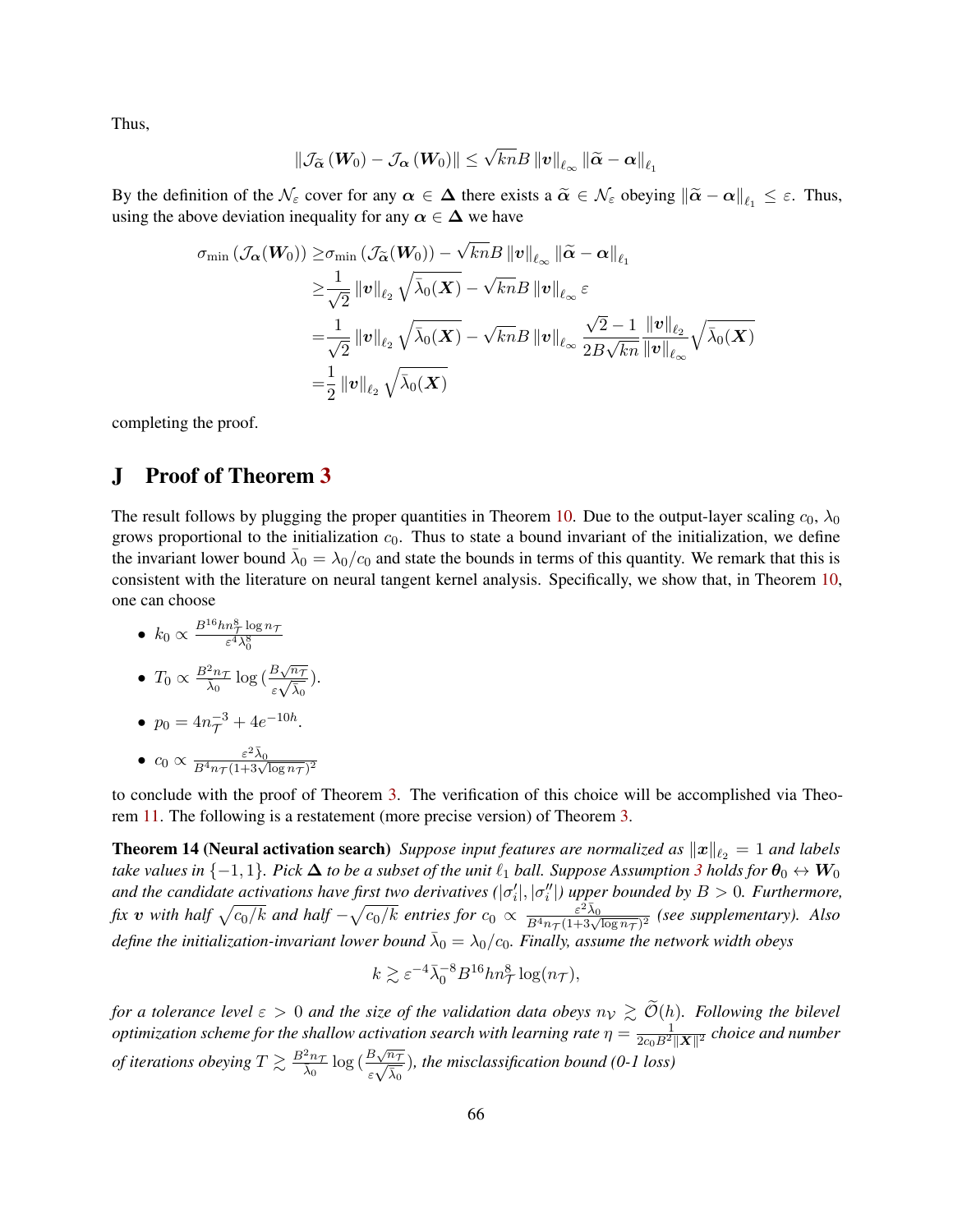<span id="page-66-1"></span>
$$
\mathcal{L}^{0-1}(f_{\widehat{\alpha}}^{\mathcal{T}}) \le \min_{\alpha \in \Delta} 2B \sqrt{\frac{c_0 \mathbf{y}^T \mathbf{K}_{\alpha}^{-1} \mathbf{y}}{n_{\mathcal{T}}}} + C \sqrt{\frac{\widetilde{\mathcal{O}}(h) + t}{n_{\mathcal{V}}}} + \varepsilon + \delta,
$$
\n(J.1)

*holds with probability at least*  $1-4(e^{-t}+n_\mathcal{T}^{-3}+e^{-10h})$  *(over the randomness in*  $\bm{W}_0, \mathcal{T}, \mathcal{V}$ *). Here,*  $\bm{y} =$  $[y_1\ y_2\ \dots\ y_{n_{\mathcal{T}}}].$  Finally, on the same event, for all  $\alpha\in\Delta$ , training classification error obeys  $\hat{\mathcal{L}}^{\mathrm{0}-1}_{\mathcal{T}}(f^\mathcal{T}_\alpha)\leq$ ε*.*

### **J.1** Finalizing the proof by verifying the  $k_0, T_0, c_0, p_0$  choices

The main strategy for the proof is combining Theorem [11](#page-54-1) with Theorem [10.](#page-49-2) We ensure that all five summands in the error  $3(\varepsilon_0 + \sqrt{\varepsilon_0}BC_0/\sqrt{k} + \sqrt{\varepsilon_0}B\varepsilon_1 + 2B\varepsilon_2/\sqrt{\lambda_0}) + B\sqrt{\varepsilon_0}\varepsilon_3$  in Theorem [10](#page-49-2) is less or equal to  $1/5$  of the tolerance error  $\varepsilon$ . To achieve this goal, we set

$$
\gamma = \frac{\varepsilon \left\| \boldsymbol{X} \right\|}{75\sqrt{n_{\mathcal{T}}}} \quad \text{and} \quad c_0 = \left( \frac{\varepsilon \sqrt{\bar{\lambda}_0}}{30B^2 \sqrt{n_{\mathcal{T}}}(1 + 3\sqrt{\log n_{\mathcal{T}}})} \right)^2.
$$

in this section and prove the result (that these choices of  $k_0$ ,  $T_0$ ,  $c_0$ ,  $p_0$  are valid).

**Step 0: Verifying**  $k \geq k_0$  **satisfies conditions.** First, recall from Theorem [11](#page-54-1) that we need to verify

<span id="page-66-0"></span>
$$
k \ge \frac{C(\log n_{\mathcal{T}})B^{16} \left\| \mathbf{X} \right\|^{16} h}{\gamma^4 \bar{\lambda}_0^8} + C \frac{n_{\mathcal{T}} B^8 \left\| \mathbf{X} \right\|^8}{c_0 \gamma^2 \bar{\lambda}_0^5}
$$
(J.2)

Observe that the second summand is bounded as follows (plugging in our  $c_0$  choice)

$$
\frac{nB^8\|\boldsymbol{X}\|^8}{c_0\gamma^2\bar{\lambda}_0^5}\propto\frac{n_{\mathcal{T}}B^8\|\boldsymbol{X}\|^8}{\gamma^2\bar{\lambda}_0^5}\times\frac{B^4n_{\mathcal{T}}(1+3\sqrt{\log n_{\mathcal{T}}})^2}{\varepsilon^2\bar{\lambda}_0}\times\\\propto\frac{n_{\mathcal{T}}^2B^{12}\|\boldsymbol{X}\|^8\log n_{\mathcal{T}}}{\varepsilon^2\gamma^2\bar{\lambda}_0^6}.
$$

To proceed, by plugging in the value of  $\gamma$  (and using  $B^2n_{\mathcal{T}} \geq \bar{\lambda}_0$ ) we find that  $k \geq k_0$  implies [\(J.2\)](#page-66-0) via the following list of implications

$$
k \gtrsim \frac{B^{16}n_{\mathcal{T}}^{2} ||\mathbf{X}||^{12} h \log n_{\mathcal{T}}}{\varepsilon^{4} \bar{\lambda}_{0}^{8}} + \frac{n_{\mathcal{T}}^{3} B^{12} ||\mathbf{X}||^{6} \log n_{\mathcal{T}}}{\varepsilon^{4} \bar{\lambda}_{0}^{6}}
$$

$$
k \gtrsim \frac{B^{16}n_{\mathcal{T}}^{8} h \log n_{\mathcal{T}}}{\varepsilon^{4} \bar{\lambda}_{0}^{8}} + \frac{n_{\mathcal{T}}^{6} B^{12} \log n_{\mathcal{T}}}{\varepsilon^{4} \bar{\lambda}_{0}^{6}} \Longleftarrow
$$

$$
k \propto \frac{B^{16}n_{\mathcal{T}}^{8} h \log n_{\mathcal{T}}}{\varepsilon^{4} \bar{\lambda}_{0}^{8}} \Longleftarrow
$$

$$
k \geq k_{0}.
$$

Step 1: Verifying the choice of  $p_0$  and obtaining the values of  $\varepsilon_0, \varepsilon_1, C_0, \varepsilon_2, \varepsilon_3$  for the itemized list of Theorem [10.](#page-49-2) We will substitute the bounds [\(I.3\)](#page-54-4), [\(I.4\)](#page-54-5), [\(I.5\)](#page-55-0), [\(I.6\)](#page-55-1) from Theorem [11](#page-54-1) in the itemized assump-tions of Theorem [10.](#page-49-2) Thus, setting  $p_0 = 4n_{\tau}^{-3} + 4e^{-10h}$ , the following conditions hold with probability  $1-\frac{4}{n^3}$  $\frac{4}{n_{\tau}^3}$  –  $4e^{-10h}$  (which is the success probability of Theorem [11\)](#page-54-1)

1. 
$$
\mathbb{E}_{\boldsymbol{x}\sim\mathcal{D}}[|\boldsymbol{v}^T\sigma_{\boldsymbol{\alpha}}(\boldsymbol{W}_0\boldsymbol{x})|], \frac{1}{n_{\mathcal{V}}}\sum_{i=1}^{n_{\mathcal{V}}}|\boldsymbol{v}^T\sigma_{\boldsymbol{\alpha}}(\boldsymbol{W}_0\widetilde{\boldsymbol{x}}_i)| \leq \varepsilon_0
$$
, where  $\varepsilon_0 = \sqrt{c_0}B(1 + 3\sqrt{\log n_{\mathcal{T}}})$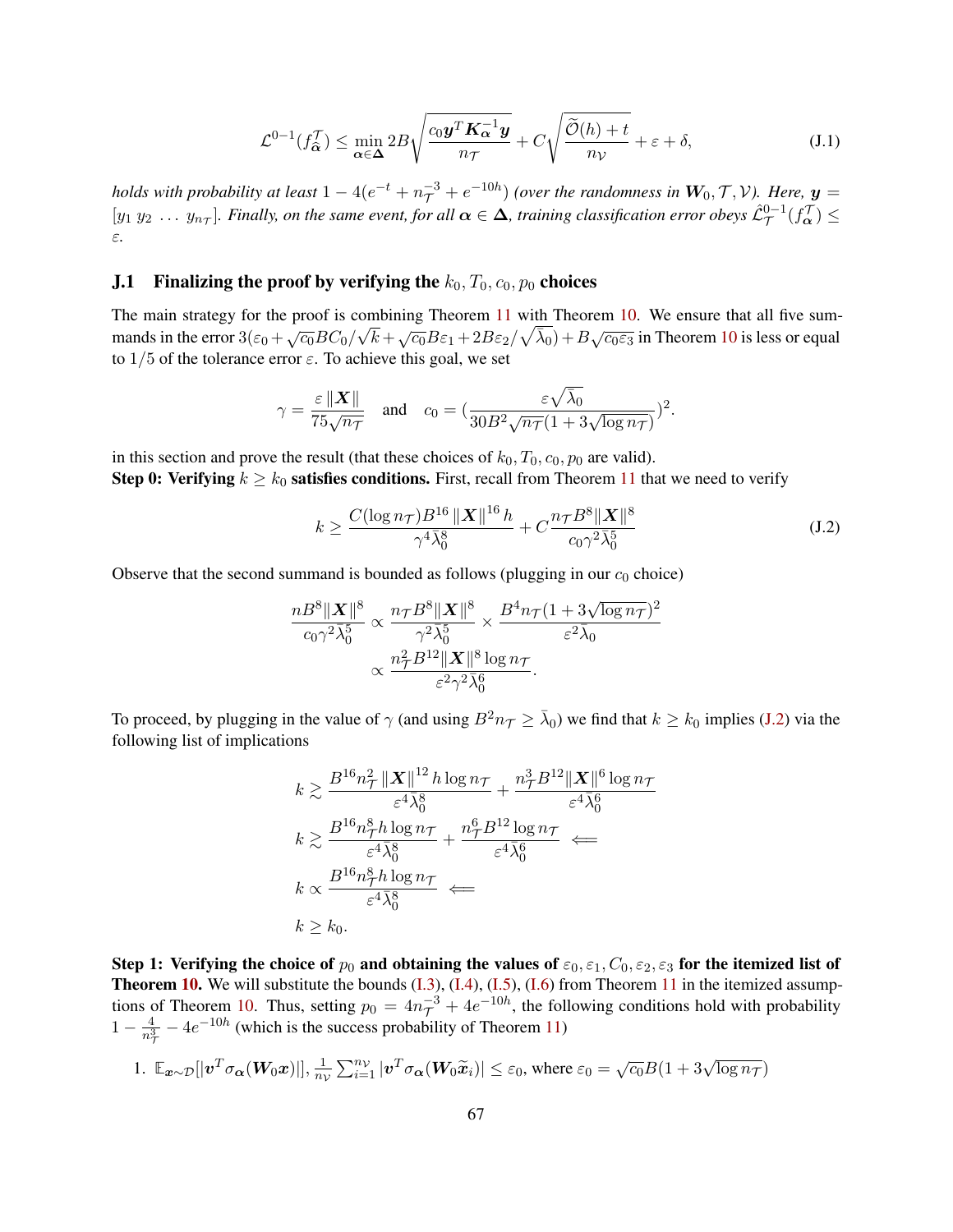2. T'th iterate  $\theta_T$  obeys

$$
\|\mathbf{W}_T - \tilde{\mathbf{W}}_{\infty}\|_F = \|\boldsymbol{\theta}_T - \tilde{\boldsymbol{\theta}}_{\infty}\|_{\ell_2} \leq \varepsilon_1 = \frac{5}{2} \frac{\gamma}{\sqrt{c_0} B \|\mathbf{X}\|} \sqrt{n_T} + 4\left(1 - \frac{1}{4} \eta c_0 \bar{\lambda}_0(\mathbf{X})\right)^t \frac{\sqrt{n_T}}{\sqrt{c_0 \bar{\lambda}_0(\mathbf{X})}}.
$$

3. Rows are bounded via  $||W_T - W_0||_{2,\infty} \leq \sqrt{C_0/k}$  and  $C_0 = \frac{32^2 B^2 ||X||^2}{C_0 \lambda^2}$  $\overline{c_0\bar{\lambda}_0^2}$ 

- 4. At initialization, the network prediction is at most  $\varepsilon_2$  i.e.  $\|\boldsymbol{p}_{\alpha}\|_{\ell_2} \leq \varepsilon_2 = \sqrt{c_0} \sqrt{n_{\mathcal{T}}} B(1 + 3\sqrt{\log n_{\mathcal{T}}})$
- 5. Initial Jacobians obey  $\frac{J_{\alpha}J_{\alpha}^T}{c_0} \succeq \bar{\lambda}_0 I_{n_{\mathcal{T}}}/2$ .
- 6. Initial Jacobians obey  $\|(J_{\alpha}J_{\alpha}^T)^{-1} K_{\alpha}^{-1}\| \leq \varepsilon_3 = \frac{2\gamma^2 \bar{\lambda}_0^2}{512^2 c_0 B^6 \|X\|^6}.$

Step 1.1: Bounding  $\varepsilon_1$  and verifying the choice of  $T_0$ . In the second itemized condition of Step 1, we apply log on the second summand,

$$
\log \left( 4 \left( 1 - \frac{1}{4} \eta c_0 \bar{\lambda}_0(\boldsymbol{X}) \right)^t \frac{\sqrt{n_{\mathcal{T}}}}{\sqrt{c_0 \bar{\lambda}_0(\boldsymbol{X})}} \right) = t \log \left( 1 - \frac{1}{4} \eta c_0 \bar{\lambda}_0(\boldsymbol{X}) \right) + \log 4 \frac{\sqrt{n_{\mathcal{T}}}}{\sqrt{c_0 \bar{\lambda}_0(\boldsymbol{X})}}
$$
  

$$
= t \log \left( 1 - \frac{1}{4} \frac{1}{2c_0 B^2 \|\boldsymbol{X}\|^2} c_0 \bar{\lambda}_0(\boldsymbol{X}) \right) + \log(4 \frac{\sqrt{n_{\mathcal{T}}}}{\sqrt{c_0 \bar{\lambda}_0(\boldsymbol{X})}})
$$
  

$$
\leq t \log \left( 1 - \frac{\bar{\lambda}_0}{8 B^2 n_{\mathcal{T}}} \right) + \log(4 \frac{\sqrt{n_{\mathcal{T}}}}{\sqrt{c_0 \bar{\lambda}_0}})
$$
  

$$
\leq t \left( -\frac{\bar{\lambda}_0}{8 B^2 n_{\mathcal{T}}} \right) + \log(4 \frac{\sqrt{n_{\mathcal{T}}}}{\sqrt{c_0 \bar{\lambda}_0}}).
$$

Here, we hope to ensure that  $\varepsilon_1 \leq 5 \frac{\gamma}{\sqrt{c_0} B \|\mathbf{X}\|}$  $\sqrt{n_{\mathcal{T}}}$ , Thus, we can bound t as following.

$$
t\left(-\frac{\bar{\lambda}_0}{8B^2n\tau}\right) + \log 4\frac{\sqrt{n\tau}}{\sqrt{c_0\bar{\lambda}_0}} \le \log(\frac{5}{2}\frac{\gamma}{\sqrt{c_0}B\left\|\boldsymbol{X}\right\|}\sqrt{n\tau})
$$

$$
\left(-\frac{\bar{\lambda}_0}{8B^2n\tau}\right)t \le \log(\frac{5}{8}\frac{\gamma\sqrt{\bar{\lambda}_0}}{B\left\|\boldsymbol{X}\right\|})
$$

$$
t \ge \frac{8B^2n\tau}{\bar{\lambda}_0}\log(\frac{120B\sqrt{n\tau}}{\varepsilon\sqrt{\bar{\lambda}_0}}).
$$

Thus, as long as<sup>[5](#page-67-0)</sup>

$$
T > T_0 = \frac{16B^2n\tau}{\bar{\lambda}_0}\log(\frac{120B\sqrt{n_{\mathcal{T}}}}{\varepsilon\sqrt{\bar{\lambda}_0}})\propto \frac{B^2n_{\mathcal{T}}}{\bar{\lambda}_0}\log(\frac{B\sqrt{nt}}{\varepsilon\sqrt{\bar{\lambda}_0}}).
$$

We have

<span id="page-67-1"></span>
$$
\varepsilon_1 \leq 5 \frac{\gamma}{\sqrt{c_0} B \, \|\boldsymbol{X}\|} \sqrt{n_{\mathcal{T}}}.
$$

Step 1.2: Applying  $\varepsilon_0, \varepsilon_1, C_0, \varepsilon_2, \varepsilon_3$  to the error in Theorem [10.](#page-49-2) Considering Theorem [10,](#page-49-2) we have the following overall error

error = 
$$
3(\varepsilon_0 + \sqrt{c_0}BC_0/\sqrt{k} + \sqrt{c_0}B\varepsilon_1 + 2B\varepsilon_2/\sqrt{\overline{\lambda}_0}) + \sqrt{c_0}B\sqrt{\varepsilon_3}
$$
. (J.3)

<span id="page-67-0"></span><sup>&</sup>lt;sup>5</sup>Here, we choose the coefficient of  $T_0$  to be 16 rather than 8 which will help in [\(J.5\)](#page-68-0).